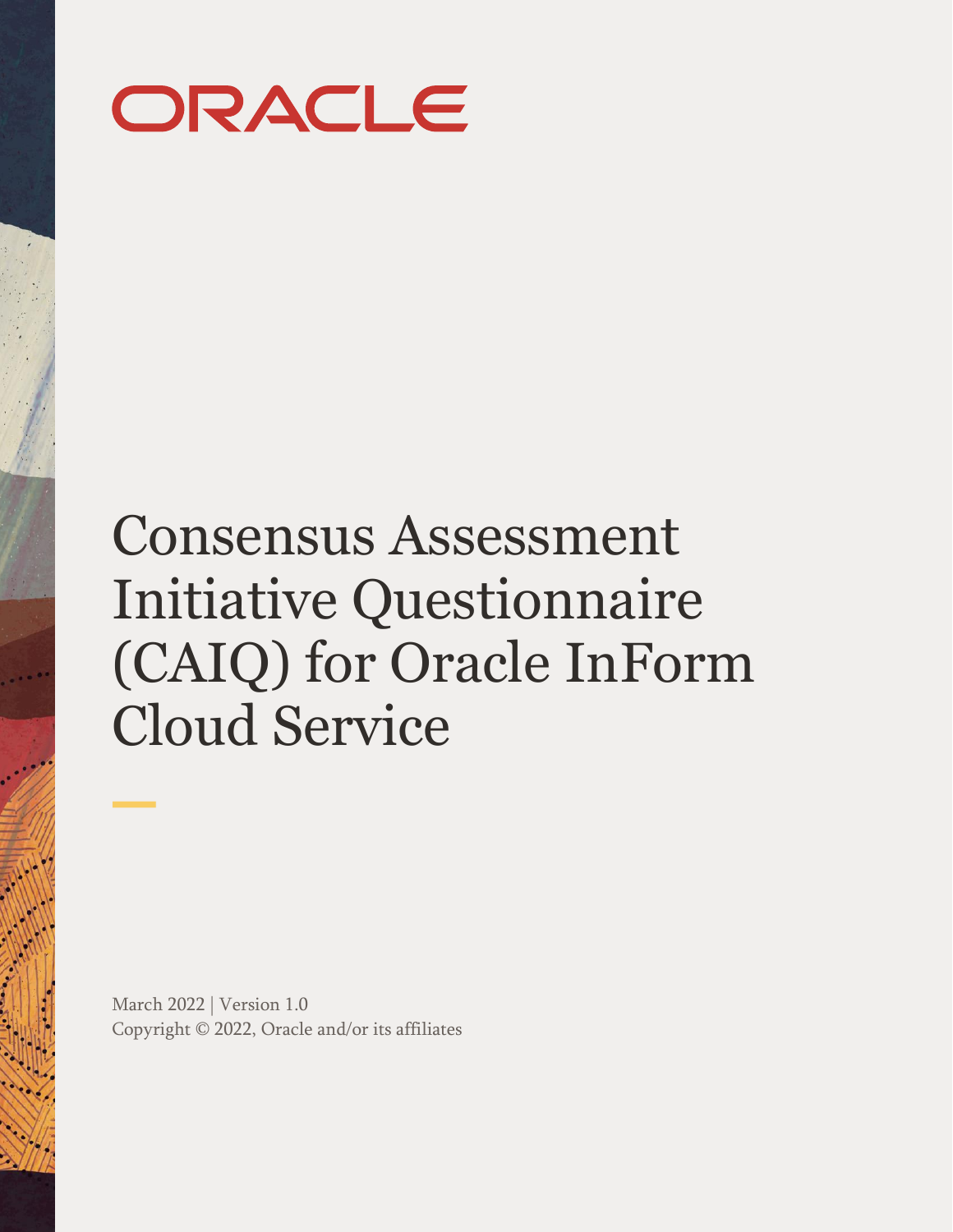### TABLE OF CONTENTS

| <b>Purpose Statement</b>                             |  |
|------------------------------------------------------|--|
| Disclaimer                                           |  |
| Oracle Cloud Services in Scope                       |  |
| Consensus Assessment Initiative Questionnaire (CAIQ) |  |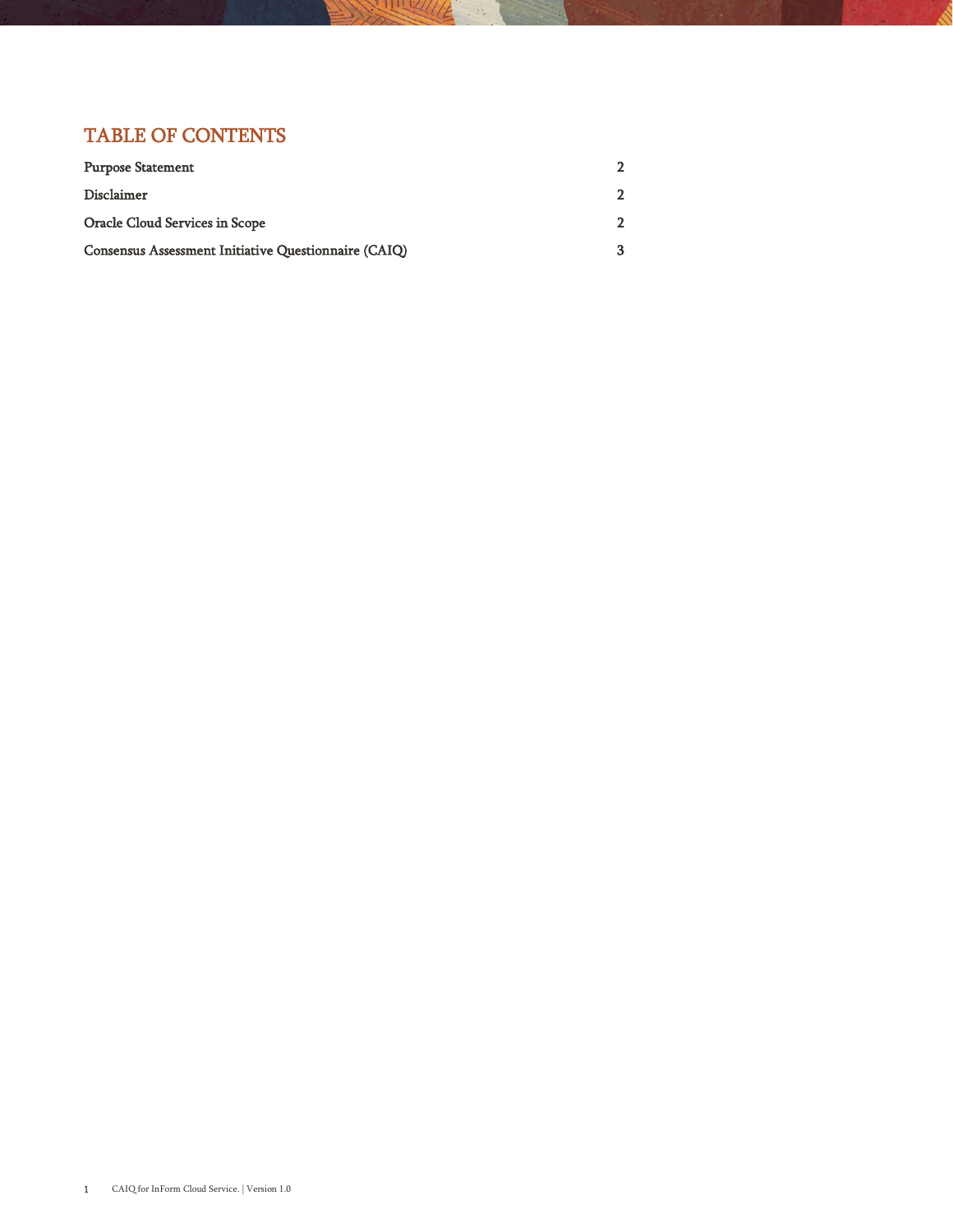#### PURPOSE STATEMENT

Developed by the Cloud Security Alliance, the Cloud Assessment Initiative Questionnaire (CAIQ) provides a standard template for cloud services provider to accurately describe their security practices. The CAIQ format is largely based on the Cloud Controls Matrix (CCM), which lists a set of fundamental cloud controls. The use of CAIQs allow customers to review the security practices of their cloud services providers to determine the risks associated with the use of these services. Additional information about the CCM and CAIQ can be found on the Cloud Security Alliance site and downloaded at<https://cloudsecurityalliance.org/research/artifacts/>

The answers contained in this CAIQ version 3.1 are related to specific Oracle cloud services as listed in the "Oracle Cloud Services in Scope" section below.

The Oracle Corporate Security site provides additional information and is referenced in the CAIQ answers throughout this document. This site is available to the public[: https://www.oracle.com/corporate/security-practices/](https://www.oracle.com/corporate/security-practices/)

If you have specific questions about this document, please engage with your Oracle account representative.

#### DISCLAIMER

This document (including responses related to the specified Oracle services) is provided on an "AS IS" basis without warranty of any kind and is subject to change without notice at Oracle's discretion. You may use this document (including responses related to the specified Oracle services) for informational purposes only to assist in your internal evaluation of the specified Oracle services. This document does not create, nor form part of or modify, any agreement or contractual representation between you and Oracle, or the Oracle authorized reseller, as applicable. In the event you purchase Oracle services, the relevant contract(s) between you and Oracle, or the Oracle authorized reseller, as applicable, will determine the scope of services provided and the related governing terms and conditions. Oracle and its licensors retain all ownership and intellectual property rights in and to this document and its contents, and you may not remove or modify any markings or any notices included herein of Oracle's or its licensors' proprietary rights.

It remains solely your obligation to determine whether the controls provided by the Oracle services meet your requirements. Please also note that any Yes/No responses, and any computed "In Place" indicators, must be read in the context of the supplied comments and qualifications, and, given the diversity and complexity of the services, will not be absolute or applicable in all instances. The explanation and/or supporting documentation comprise Oracle's response and control regardless of the scoring or any Yes/No response. The responses provided in this document apply solely to the services specifically listed and other products or services may have different controls.

#### ORACLE CLOUD SERVICES IN SCOPE

Oracle Health Sciences services provide pharmaceutical, biotechnology, medical device, and healthcare organizations with innovative products that optimize clinical research and development, improve patient outcomes, and accelerate value-based care. For more information, see<https://docs.oracle.com/en/industries/health-sciences/index.html>

The scope for this questionnaire includes the following Oracle Health Sciences InForm Cloud Service and associated components hosted in Oracle Cloud Infrastructure (OCI):

- InForm <https://docs.oracle.com/en/industries/health-sciences/inform/index.html>
- InForm Adapter <https://docs.oracle.com/en/industries/health-sciences/inform-adapter/index.html>
- InForm CRF Submit <https://docs.oracle.com/en/industries/health-sciences/inform-crf-submit/index.html>
- InForm Publisher <https://docs.oracle.com/en/industries/health-sciences/inform-publisher/index.html>
- InForm Report Extractor <https://docs.oracle.com/en/industries/health-sciences/inform/index.html>
- Lab Normals Management Tool (LNMT) <https://docs.oracle.com/en/industries/health-sciences/inform/index.html>
- User Management Tool (UMT) <https://docs.oracle.com/en/industries/health-sciences/user-management-tool/index.html>
- User Management Interface (UMI) [https://docs.oracle.com/en/industries/health-sciences/inform-user-management](https://docs.oracle.com/en/industries/health-sciences/inform-user-management-interface/index.html)[interface/index.html](https://docs.oracle.com/en/industries/health-sciences/inform-user-management-interface/index.html)
- Cognos <https://docs.oracle.com/en/industries/health-sciences/inform/index.html>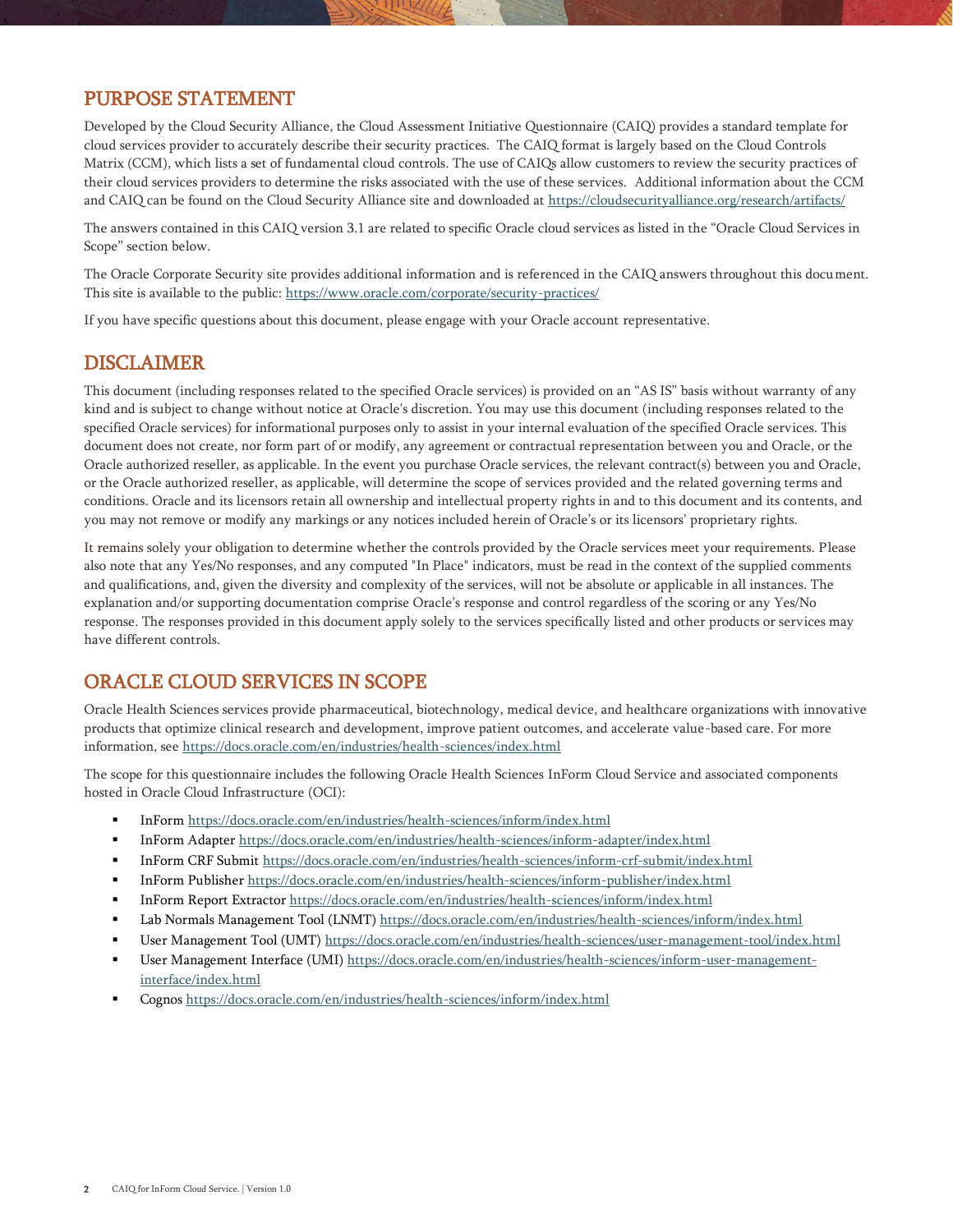| <b>Control Domain</b>                                        | <b>Question ID</b> | <b>Consensus Assessment Question</b>                                                                                                                                                    | Oracle Response                                                                                                                                                                                                                                                                                                                                                                                                                                                                                |
|--------------------------------------------------------------|--------------------|-----------------------------------------------------------------------------------------------------------------------------------------------------------------------------------------|------------------------------------------------------------------------------------------------------------------------------------------------------------------------------------------------------------------------------------------------------------------------------------------------------------------------------------------------------------------------------------------------------------------------------------------------------------------------------------------------|
| Application & Interface<br>Security:<br>Application Security | AIS-01.1           | Do you use industry standards (i.e.<br><b>OWASP Software Assurance</b><br>Maturity Model, ISO 27034) to build<br>in security for your Systems/Software<br>Development Lifecycle (SDLC)? | Encompassing every phase of the product development lifecycle, Oracle Software Security<br>Assurance (OSSA) is Oracle's methodology for building security into the design, build,<br>testing, and maintenance of its products, whether they are used on-premises by customers,<br>or delivered through Oracle Cloud. Oracle's goal is to ensure that Oracle's products help<br>customers meet their security requirements while providing for the most cost-effective<br>ownership experience. |
|                                                              |                    |                                                                                                                                                                                         | To ensure that Oracle products are developed with consistently high security assurance, and<br>to help developers avoid common coding mistakes, Oracle employs formal secure coding<br>standards.                                                                                                                                                                                                                                                                                              |
|                                                              |                    |                                                                                                                                                                                         | For more information, see https://www.oracle.com/corporate/security-practices/assurance/                                                                                                                                                                                                                                                                                                                                                                                                       |
|                                                              | AIS-01.2           | Do you use an automated source code<br>analysis tool to detect security defects<br>in code prior to production?                                                                         | Security testing of Oracle code includes both functional and non-functional activities for<br>verification of product features and quality. Although these types of tests often target<br>overlapping product features, they have orthogonal goals and are carried out by different<br>teams. Functional and non-functional security tests complement each other to provide<br>comprehensive security coverage of Oracle products.                                                             |
|                                                              |                    |                                                                                                                                                                                         | Static security analysis of source code is the initial line of defense used during the product<br>development cycle. Oracle uses a static code analyzer from Fortify Software, an HP<br>company, as well a variety of internally developed tools, to catch problems while code is<br>being written. Products developed in most modern programming languages (such as C/C++,<br>Java, C#) and platforms (J2EE, .NET) are scanned to identify possible security issues.                          |
|                                                              |                    |                                                                                                                                                                                         | For more information, see https://www.oracle.com/corporate/security-<br>practices/assurance/development/analysis-testing.html                                                                                                                                                                                                                                                                                                                                                                  |
|                                                              | AIS-01.3           | Do you use manual source-code<br>analysis to detect security defects in<br>code prior to production?                                                                                    | Oracle Developers use static and dynamic analysis tools to detect security defects in Oracle<br>code prior to production. Identified issues are evaluated and addressed in order of priority<br>and severity. Oracle management tracks metrics regarding issue identification and<br>resolution.                                                                                                                                                                                               |
|                                                              |                    |                                                                                                                                                                                         | For more information, see https://www.oracle.com/corporate/security-<br>practices/assurance/development/analysis-testing.html                                                                                                                                                                                                                                                                                                                                                                  |
|                                                              | AIS-01.4           | Do you verify that all of your<br>software suppliers adhere to industry<br>standards for Systems/Software<br>Development Lifecycle (SDLC)<br>security?                                  | Oracle Software Security Assurance (OSSA) policies require that third-party components<br>(e.g., open-source components used in the Oracle Clouds or distributed in traditional Oracle<br>product distributions) be appropriately assessed for security purposes. Additionally, Oracle<br>has formal policies and procedures which define requirements for managing the safety of its<br>supply chain, including how Oracle selects third-party hardware and software that may be              |

## CONSENSUS ASSESSMENT INITIATIVE QUESTIONNAIRE (CAIQ)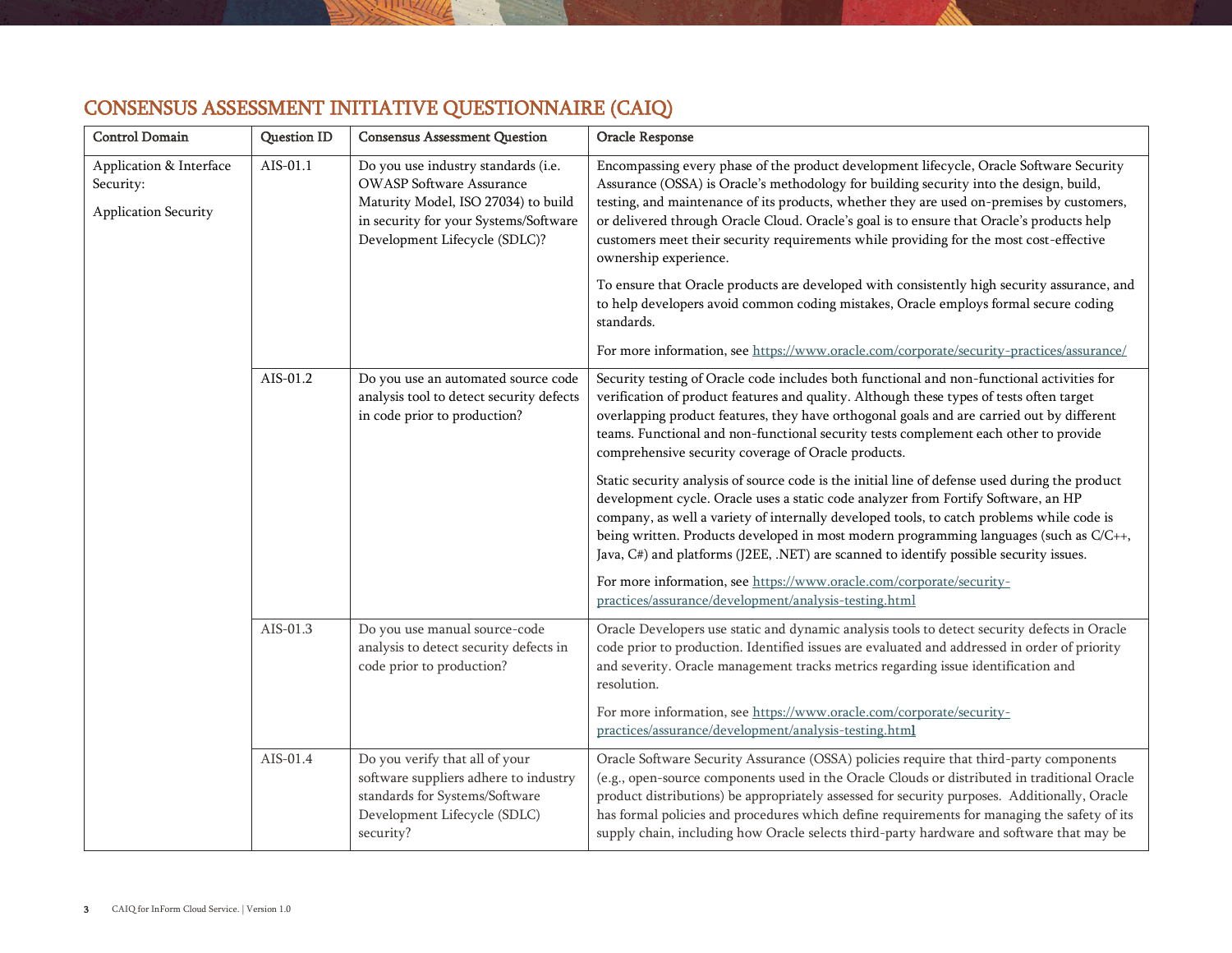| <b>Control Domain</b>                                          | <b>Question ID</b> | <b>Consensus Assessment Question</b>                                                                                                        | Oracle Response                                                                                                                                                                                                                                                                                                                                                                                                                                                                                                                                                                                                            |
|----------------------------------------------------------------|--------------------|---------------------------------------------------------------------------------------------------------------------------------------------|----------------------------------------------------------------------------------------------------------------------------------------------------------------------------------------------------------------------------------------------------------------------------------------------------------------------------------------------------------------------------------------------------------------------------------------------------------------------------------------------------------------------------------------------------------------------------------------------------------------------------|
|                                                                |                    |                                                                                                                                             | embedded in Oracle products, as well as how Oracle assesses third-party technology used in<br>Oracle's corporate and cloud environments.                                                                                                                                                                                                                                                                                                                                                                                                                                                                                   |
|                                                                |                    |                                                                                                                                             | For more information, see https://www.oracle.com/corporate/security-<br>practices/corporate/supply-chain/                                                                                                                                                                                                                                                                                                                                                                                                                                                                                                                  |
|                                                                | AIS-01.5           | (SaaS only) Do you review your<br>applications for security<br>vulnerabilities and address any issues<br>prior to deployment to production? | Corporate Security Architecture manages a variety of programs and leverages multiple<br>methods of engaging with leadership and operational security teams responsible for Oracle<br>operations, services, cloud, and all other lines of business. An example program for managing<br>the security of Oracle's architecture is the Corporate Security Solution Assurance Process<br>(CSSAP). CSSAP helps to accelerate the delivery of innovative cloud solutions and corporate<br>applications by requiring appropriate reviews to be carried out throughout the project<br>lifecycle, so that projects are aligned with: |
|                                                                |                    |                                                                                                                                             | Pre-review: the risk management teams in each line of business must perform a<br>$\bullet$<br>pre-assessment of each project using the approved template<br>CSSAP review: the security architecture team reviews the submitted plans and<br>performs a technical security design review<br>Security assessment review: based on risk level, systems and applications undergo<br>$\bullet$<br>security verification testing before production use                                                                                                                                                                           |
| Application & Interface<br>Security:<br><b>Customer Access</b> | AIS-02.1           | Are all identified security,<br>contractual, and regulatory<br>requirements for customer access                                             | See Oracle Cloud Hosting and Delivery Policies and Pillar documents to understand how<br>Oracle will deliver Cloud Services: https://www.oracle.com/corporate/contracts/cloud-<br>services/hosting-delivery-policies.html                                                                                                                                                                                                                                                                                                                                                                                                  |
| Requirements                                                   |                    | contractually addressed and<br>remediated prior to granting<br>customers access to data, assets, and<br>information systems?                | Before deploying Oracle cloud services, Oracle strongly recommends that cloud customers<br>formally analyze their cloud strategy to determine the suitability of using the applicable<br>Oracle cloud services in light of their own legal and regulatory compliance obligations.<br>Making this determination remains solely the responsibility of customers.<br>Customer must make Oracle aware of any requirements that result from its regulatory<br>obligations prior to contract signing.                                                                                                                            |
|                                                                | AIS-02.2           | Are all requirements and trust levels<br>for customers' access defined and<br>documented?                                                   | Before deploying Oracle cloud services, Oracle strongly recommends that cloud customers<br>formally analyze their cloud strategy to determine the suitability of using the applicable<br>Oracle cloud services in light of their own legal and regulatory compliance obligations.<br>Making this determination remains solely the responsibility of customers.<br>Customer must make Oracle aware of any requirements that result from its regulatory<br>obligations prior to contract signing.                                                                                                                            |
| Application & Interface<br>Security:<br>Data Integrity         | AIS-03.1           | Does your data management policies<br>and procedures require audits to<br>verify data input and output integrity<br>routines?               | Oracle Secure Coding Standards are a roadmap and guide for developers in their efforts to<br>produce secure code. They discuss general security knowledge areas such as design<br>principles, cryptography and communications security, common vulnerabilities, etc. The                                                                                                                                                                                                                                                                                                                                                   |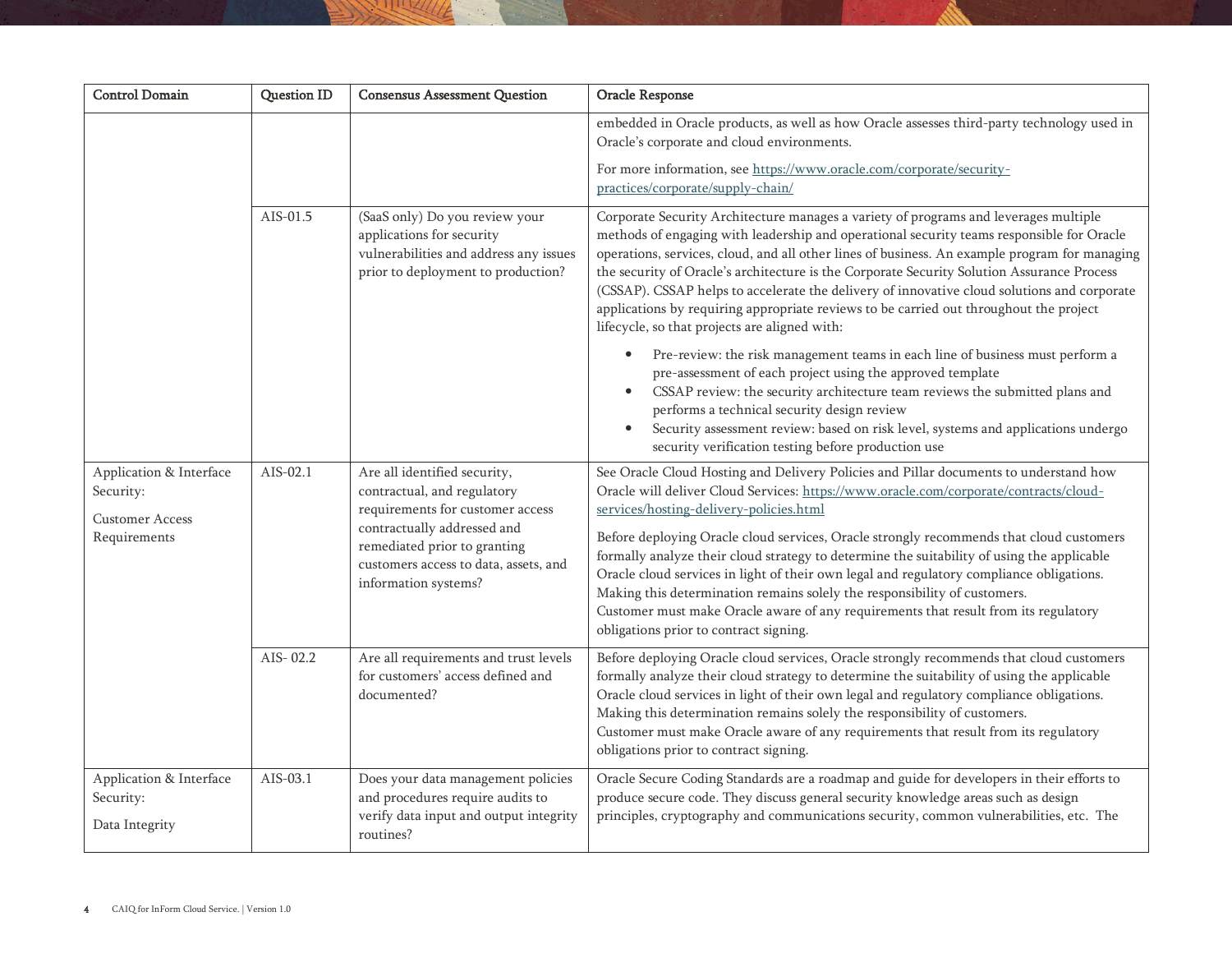| <b>Control Domain</b>                                             | Question ID | <b>Consensus Assessment Question</b>                                                                                                                                           | Oracle Response                                                                                                                                                                                                                                                                                                                                                                                                                         |
|-------------------------------------------------------------------|-------------|--------------------------------------------------------------------------------------------------------------------------------------------------------------------------------|-----------------------------------------------------------------------------------------------------------------------------------------------------------------------------------------------------------------------------------------------------------------------------------------------------------------------------------------------------------------------------------------------------------------------------------------|
|                                                                   |             |                                                                                                                                                                                | Standards provide specific guidance on topics such as data validation, CGI, user<br>management, and more.                                                                                                                                                                                                                                                                                                                               |
|                                                                   |             |                                                                                                                                                                                | All Oracle developers must be familiar with these standards and apply them when designing<br>and building products. The coding standards have been developed over a number of years<br>and incorporate best practices as well as lessons learned from continued vulnerability testing<br>by Oracle's internal product assessment team.                                                                                                  |
|                                                                   |             |                                                                                                                                                                                | For more information, see https://www.oracle.com/corporate/security-<br>practices/assurance/development/                                                                                                                                                                                                                                                                                                                                |
|                                                                   | AIS-03.2    | Are data input and output integrity<br>routines (i.e. MD5/SHA checksums)<br>implemented for application                                                                        | Data input and output validation occurs on form fields to sanitize unsafe and unpermitted<br>characters and commands. Data input and output validation requirements are documented<br>in Oracle's Secure Coding Standards.                                                                                                                                                                                                              |
|                                                                   |             | interfaces and databases to prevent<br>manual or systematic processing<br>errors or corruption of data?                                                                        | InForm Cloud Service is tested throughout the application's development phases to help<br>ensure these validation techniques are applied.                                                                                                                                                                                                                                                                                               |
|                                                                   |             |                                                                                                                                                                                | For more information, see Oracle's Secure Coding Practices:<br>https://www.oracle.com/corporate/security-practices/assurance/development                                                                                                                                                                                                                                                                                                |
|                                                                   |             |                                                                                                                                                                                | https://www.oracle.com/corporate/security-practices/assurance/development/analysis-<br>testing.html                                                                                                                                                                                                                                                                                                                                     |
| Application & Interface<br>Security:<br>Data Security / Integrity | AIS-04.1    | Is your Data Security Architecture<br>designed using an industry standard<br>(e.g., CDSA, MULITSAFE, CSA<br><b>Trusted Cloud Architectural</b><br>Standard, FedRAMP, CAESARS)? | The Oracle corporate security architect helps set internal information-security technical<br>direction and guides Oracle's IT departments and lines of business towards deploying<br>information security and identity management solutions that advance Oracle's Information<br>Security goals. An example program for managing the security of Oracle's architecture is the<br>Corporate Security Solution Assurance Process (CSSAP). |
|                                                                   |             |                                                                                                                                                                                | CSSAP is a security review process developed by Corporate Security Architecture, Global<br>Information Security, Global Product Security, Oracle Global IT, and Oracle's IT<br>organizations to provide comprehensive information-security management review.                                                                                                                                                                           |
|                                                                   |             |                                                                                                                                                                                | CSSAP helps to accelerate the delivery of innovative cloud solutions and corporate<br>applications by requiring appropriate reviews to be carried out throughout the project<br>lifecycle, so that projects are aligned with:                                                                                                                                                                                                           |
|                                                                   |             |                                                                                                                                                                                | Pre-review: the risk management teams in each line of business must perform a<br>pre-assessment of each project using the approved template<br>CSSAP review: the security architecture team reviews the submitted plans and<br>performs a technical security design review<br>Security assessment review: based on risk level, systems and applications undergo<br>security verification testing before production use                  |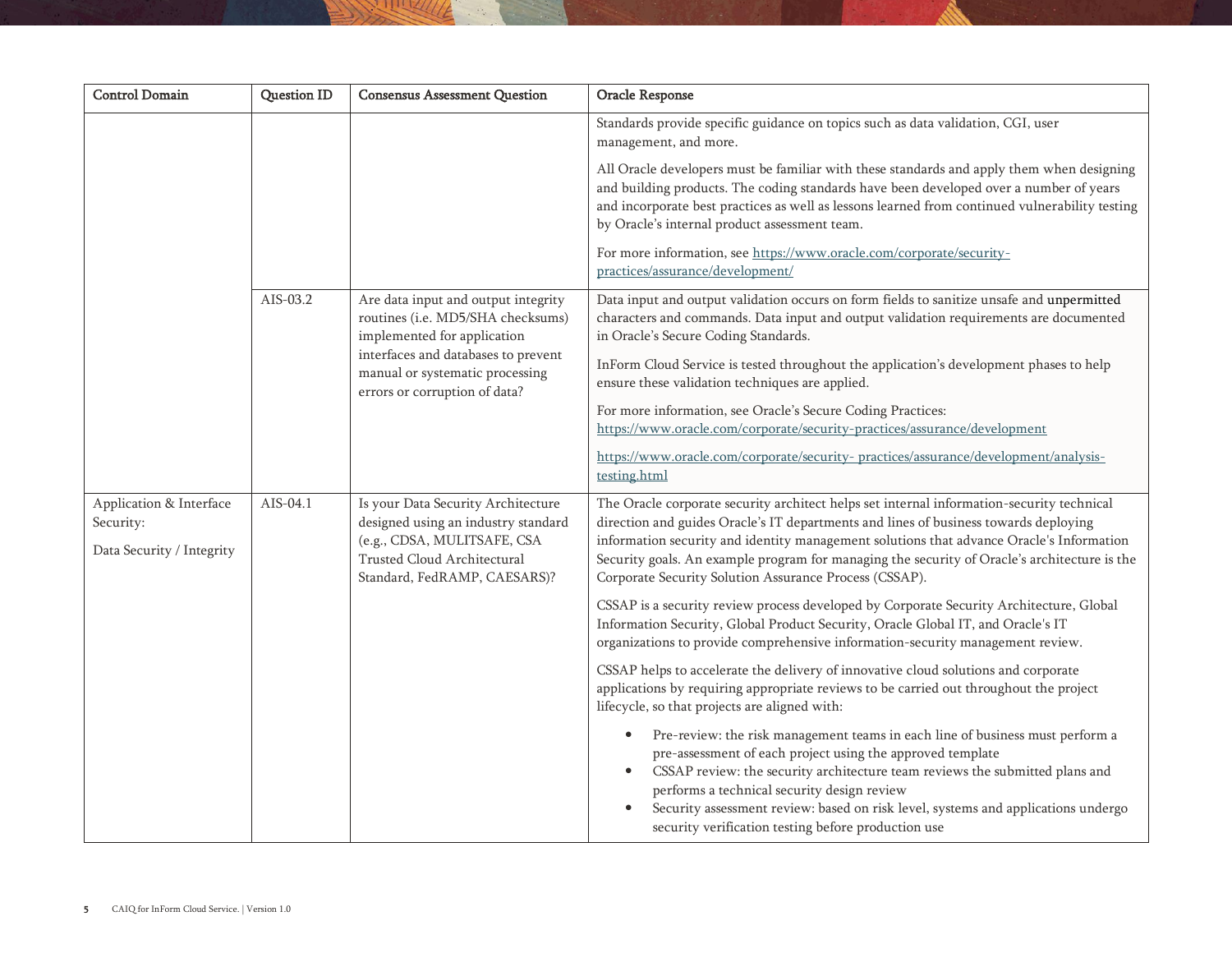| <b>Control Domain</b>                                         | Question ID | <b>Consensus Assessment Question</b>                                                                                                                                                                       | Oracle Response                                                                                                                                                                                                                                                                                                                                                                                                                                                                                                                                                                                                                                                                                                                                                                                                                                                                                                                                                                                                                                                                                                                                                                                                                                                                                        |
|---------------------------------------------------------------|-------------|------------------------------------------------------------------------------------------------------------------------------------------------------------------------------------------------------------|--------------------------------------------------------------------------------------------------------------------------------------------------------------------------------------------------------------------------------------------------------------------------------------------------------------------------------------------------------------------------------------------------------------------------------------------------------------------------------------------------------------------------------------------------------------------------------------------------------------------------------------------------------------------------------------------------------------------------------------------------------------------------------------------------------------------------------------------------------------------------------------------------------------------------------------------------------------------------------------------------------------------------------------------------------------------------------------------------------------------------------------------------------------------------------------------------------------------------------------------------------------------------------------------------------|
| Additional Comments for Control Domain above: N/A             |             |                                                                                                                                                                                                            |                                                                                                                                                                                                                                                                                                                                                                                                                                                                                                                                                                                                                                                                                                                                                                                                                                                                                                                                                                                                                                                                                                                                                                                                                                                                                                        |
| Audit Assurance &<br>Compliance:<br>Audit Planning            | $AAC-01.1$  | Do you develop and maintain an<br>agreed upon audit plan (e.g., scope,<br>objective, frequency, resources, etc.)<br>for reviewing the efficiency and<br>effectiveness of implemented security<br>controls? | Oracle develops and maintains an agreed upon audit plan with third party auditors for<br>reviewing the efficiency and effectiveness of implemented security controls for the<br>infrastructure. Oracle conducts internal security reviews, assessments, and audits to confirm<br>InForm Cloud Service is compliant with Oracle information security policies, procedures,<br>and practices.                                                                                                                                                                                                                                                                                                                                                                                                                                                                                                                                                                                                                                                                                                                                                                                                                                                                                                            |
|                                                               | AAC-01.2    | Does your audit program take into<br>account effectiveness of<br>implementation of security<br>operations?                                                                                                 | Oracle leverages third-party audits, which cover effectiveness of implementation of security<br>operations. Oracle conducts internal security reviews, assessments, and audits to confirm<br>InForm Cloud Service is compliant with Oracle information security policies, procedures,<br>and practices.                                                                                                                                                                                                                                                                                                                                                                                                                                                                                                                                                                                                                                                                                                                                                                                                                                                                                                                                                                                                |
| Audit Assurance &<br>Compliance:<br><b>Independent Audits</b> | $AAC-02.1$  | Do you allow tenants to view your<br>SOC2/ISO 27001 or similar third-<br>party audit or certification reports?                                                                                             | Audit reports about Oracle Cloud Services are periodically published by Oracle's third-party<br>auditors. Reports may not be available for all services or all audit types or at all times.<br>InForm Cloud Service currently has ISO 27001 and ISO 27018 certifications. It is also<br>assessed annually for HIPAA compliance by Oracle's third-party auditors.<br>Customers may request access to these reports and certifications via Sales.<br>Before deploying Oracle cloud services, Oracle strongly recommends that cloud customers<br>formally analyze their cloud strategy to determine the suitability of using the applicable<br>Oracle cloud services in light of their own legal and regulatory compliance obligations.<br>Making this determination remains solely the responsibility of customers. Customer must<br>make Oracle aware of any requirements that result from its regulatory obligations prior to<br>contract signing.                                                                                                                                                                                                                                                                                                                                                     |
|                                                               | AAC-02.2    | Do you conduct network penetration<br>tests of your cloud service<br>infrastructure at least annually?                                                                                                     | Oracle maintains teams of specialized security professionals for the purpose of assessing the<br>security strength of the company's infrastructure, products, and services. These teams<br>perform various levels of complementary security testing:<br>Operational security scanning is performed as part of the normal systems<br>$\bullet$<br>administration of all Oracle's systems and services. This kind of assessment largely<br>leverages tools including commercial scanning tools as well as Oracle's own<br>products (such as Oracle Enterprise Manager). The purpose of operational security<br>scanning is primarily to detect unauthorized and insecure security configurations.<br>Penetration testing is also routinely performed to check that systems have been set<br>$\bullet$<br>up in accordance with Oracle's corporate standards and that these systems can<br>withstand their operational threat environment and resist hostile scans that<br>permeate the Internet. Penetration testing can take two forms:<br>Passive-penetration testing is performed using commercial scanning tools and<br>$\bullet$<br>manual steps. It is usually performed via the Internet and usually with the<br>minimum of insider knowledge. Passive testing is used to confirm the presence of |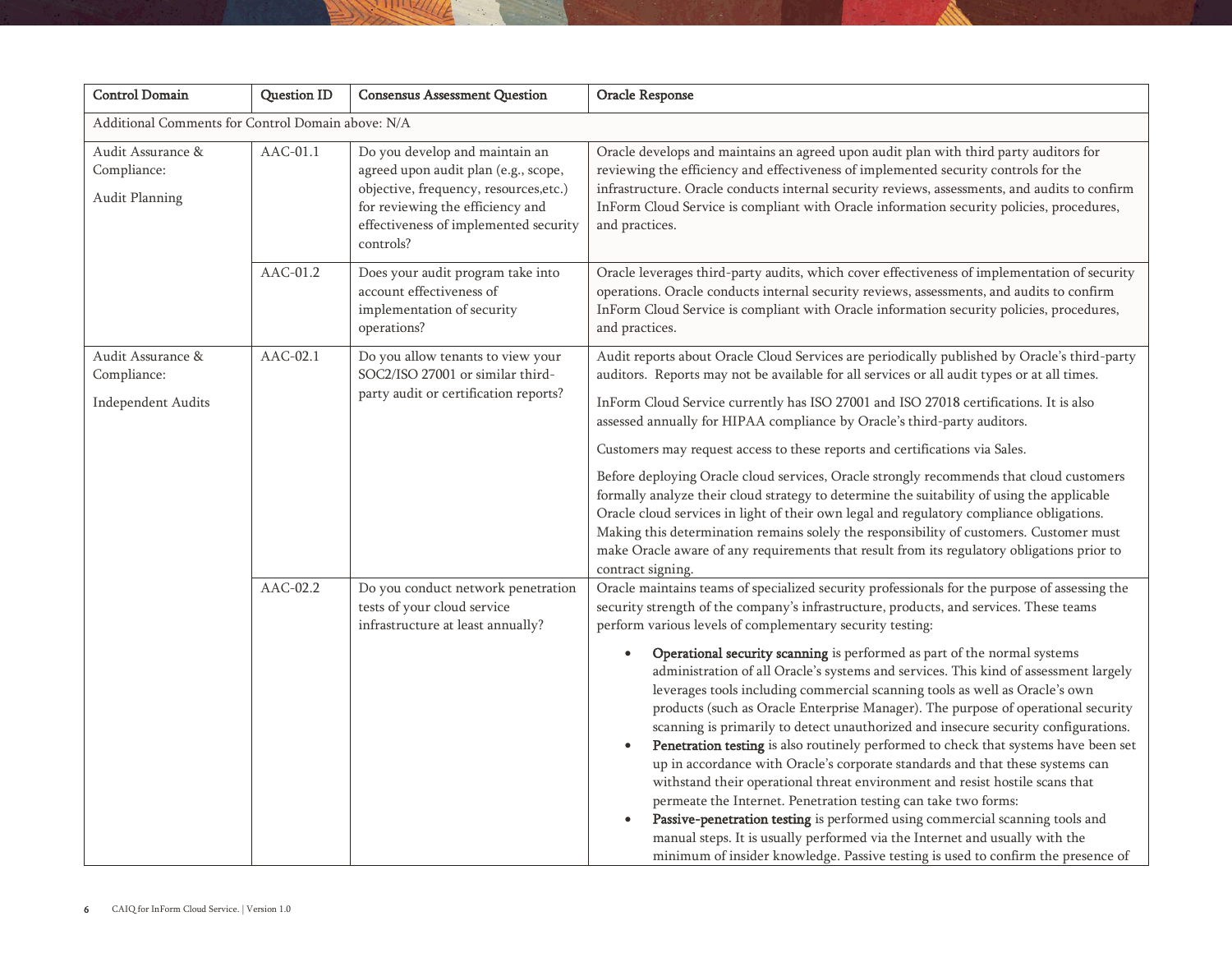| <b>Control Domain</b> | <b>Question ID</b> | <b>Consensus Assessment Question</b>                                                                                                                   | Oracle Response                                                                                                                                                                                                                                                                                                                                                                                                                                                                                                                                                                                                                                                                                                                                                                                                                                                                                                                                                                                                                                                                                                                                                                                                                                                                                                                               |
|-----------------------|--------------------|--------------------------------------------------------------------------------------------------------------------------------------------------------|-----------------------------------------------------------------------------------------------------------------------------------------------------------------------------------------------------------------------------------------------------------------------------------------------------------------------------------------------------------------------------------------------------------------------------------------------------------------------------------------------------------------------------------------------------------------------------------------------------------------------------------------------------------------------------------------------------------------------------------------------------------------------------------------------------------------------------------------------------------------------------------------------------------------------------------------------------------------------------------------------------------------------------------------------------------------------------------------------------------------------------------------------------------------------------------------------------------------------------------------------------------------------------------------------------------------------------------------------|
|                       |                    |                                                                                                                                                        | known types of vulnerabilities with sufficient confidence and accuracy to create a<br>test case that can then be used by development or cloud operations to validate the<br>presence of the reported issue. During passive-penetration testing, no exploitation<br>is performed on production environments, other than that minimally required to<br>confirm the issue. For example, a SQL injection will not be exploited to exfiltrate<br>data.<br>Active-penetration testing is more intrusive than passive-penetration testing and<br>allows for the exploitation of discovered vulnerabilities. It is also broader in scope<br>than passive penetration testing as the security teams are typically allowed to pivot<br>from one system to another. Obviously, active penetration testing is closely<br>controlled so as to avoid unintentional impacts on production systems.                                                                                                                                                                                                                                                                                                                                                                                                                                                           |
|                       | AAC-02.3           | Do you conduct application<br>penetration tests of your cloud<br>infrastructure regularly as prescribed<br>by industry best practices and<br>guidance? | Oracle requires that external facing systems and cloud services undergo penetration testing<br>performed by independent security teams. Global Information Security's Penetration Testing<br>Team performs penetration tests and provides oversight to all lines of business in instances<br>where other internal security teams or an approved third-party perform penetration testing<br>activities. This oversight is designed to drive quality, accuracy, and consistency of<br>penetration testing activities and their associated methodology. Oracle has formal<br>penetration testing requirements which include test scope and environment definition,<br>approved tools, findings classification, categories of exploits to attempt via automation and<br>manual steps, and procedures for reporting results.<br>All penetration test results and reports are reviewed by Oracle's corporate security teams to<br>validate that an independent and thorough test has been performed. Before a line of business<br>is allowed to bring a new system or cloud service into production, Oracle requires that the<br>remediation of significant penetration test findings be completed.<br>Information about penetration tests of Oracle's corporate systems and cloud services is<br>Oracle Confidential and is not shared externally. |
|                       | $AAC-02.4$         | Do you conduct internal audits at<br>least annually?                                                                                                   | Internal audits are performed annually to confirm compliance with security and operational<br>procedures.                                                                                                                                                                                                                                                                                                                                                                                                                                                                                                                                                                                                                                                                                                                                                                                                                                                                                                                                                                                                                                                                                                                                                                                                                                     |
|                       | AAC-02.5           | Do you conduct independent audits<br>at least annually?                                                                                                | Audit reports about Oracle Cloud Services are periodically published by Oracle's third-party<br>auditors. Reports may not be available for all services or all audit types or at all times.<br>InForm Cloud Service currently has ISO 27001 and ISO 27018 certifications. It is also<br>assessed annually for HIPAA compliance by Oracle's third-party auditors.<br>Customers may request access to these reports and certifications via Sales.                                                                                                                                                                                                                                                                                                                                                                                                                                                                                                                                                                                                                                                                                                                                                                                                                                                                                               |
|                       | $AAC-02.6$         | Are the results of the penetration<br>tests available to tenants at their<br>request?                                                                  | Penetration test summary reports for the cloud service are available upon customer request<br>to customers under NDA.                                                                                                                                                                                                                                                                                                                                                                                                                                                                                                                                                                                                                                                                                                                                                                                                                                                                                                                                                                                                                                                                                                                                                                                                                         |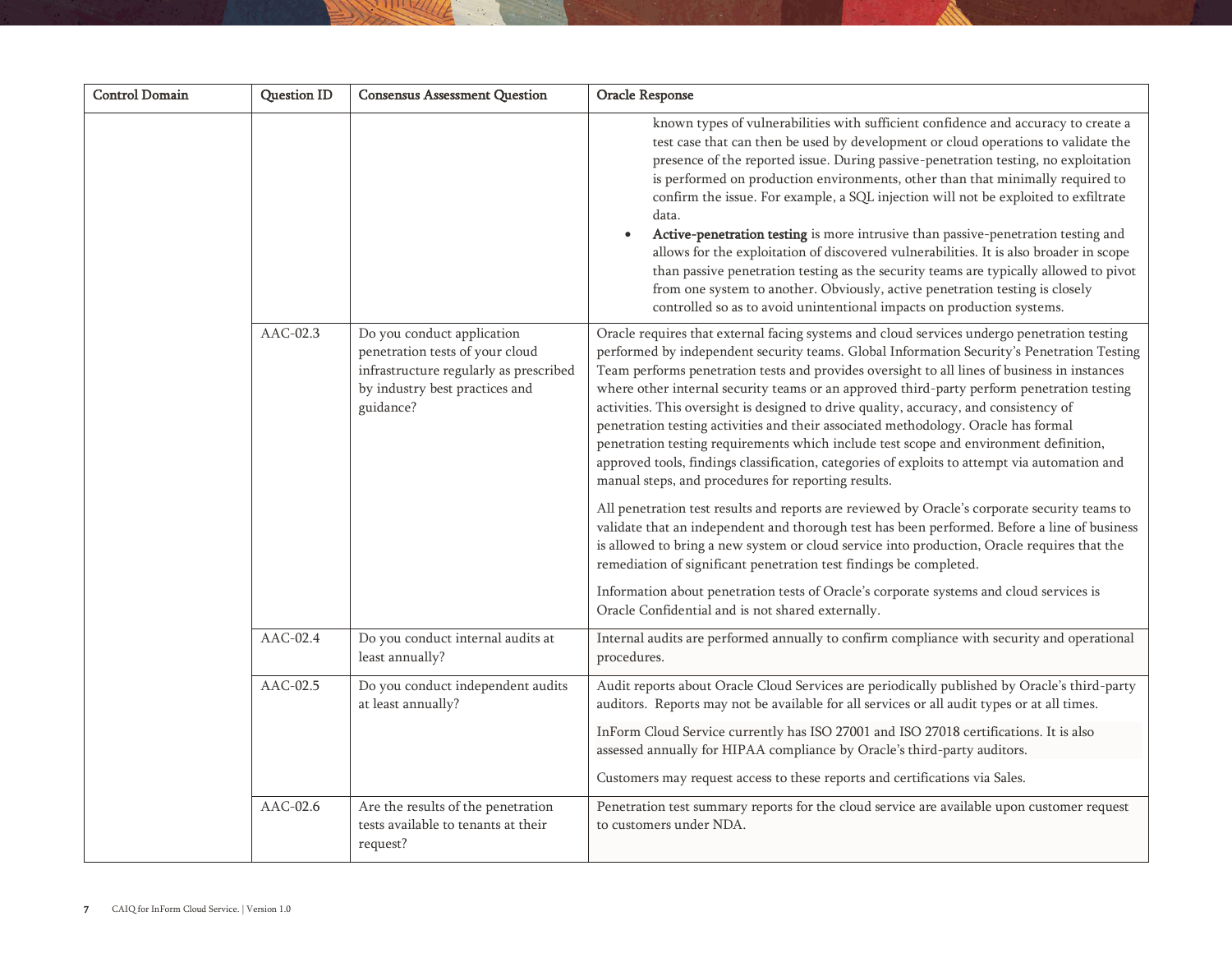| <b>Control Domain</b>                                                                                           | <b>Question ID</b> | <b>Consensus Assessment Question</b>                                                                                                                                                                                                                                                       | Oracle Response                                                                                                                                                                                                                                                                                                                                                                                                                                                                                                                                                                                                                                                                                                                                                                                                                                                                                                                                                                                                                                                                                                                                                                                                                                                                               |
|-----------------------------------------------------------------------------------------------------------------|--------------------|--------------------------------------------------------------------------------------------------------------------------------------------------------------------------------------------------------------------------------------------------------------------------------------------|-----------------------------------------------------------------------------------------------------------------------------------------------------------------------------------------------------------------------------------------------------------------------------------------------------------------------------------------------------------------------------------------------------------------------------------------------------------------------------------------------------------------------------------------------------------------------------------------------------------------------------------------------------------------------------------------------------------------------------------------------------------------------------------------------------------------------------------------------------------------------------------------------------------------------------------------------------------------------------------------------------------------------------------------------------------------------------------------------------------------------------------------------------------------------------------------------------------------------------------------------------------------------------------------------|
|                                                                                                                 | AAC-02.7           | Are the results of internal and<br>external audits available to tenants at<br>their request?                                                                                                                                                                                               | Audit reports about Oracle Cloud Services are periodically published by Oracle's third-party<br>auditors. Reports may not be available for all services or all audit types or at all times.<br>Customers may request access to these reports and certifications via Sales.                                                                                                                                                                                                                                                                                                                                                                                                                                                                                                                                                                                                                                                                                                                                                                                                                                                                                                                                                                                                                    |
| Audit Assurance &<br>Compliance:<br><b>Information System</b><br>Regulatory Mapping                             | $AAC-03.1$         | Do you have a program in place that<br>includes the ability to monitor<br>changes to the regulatory<br>requirements in relevant<br>jurisdictions, adjust your security<br>program for changes to legal<br>requirements, and ensure compliance<br>with relevant regulatory<br>requirements? | Oracle Legal closely monitors the global regulatory landscape to identify legislation<br>applicable to Oracle, including regional and local teams monitoring changes in relevant<br>jurisdictions. Oracle Legal partners with Corporate Security and other organizations to<br>manage Oracle's compliance to regulatory obligations across all lines of business. For more<br>information, see https://www.oracle.com/legal/<br>In addition, Oracle Global Trade Compliance (GTC) is responsible for import and export<br>oversight, guidance, and enforcement to enable worldwide trade compliant processes across<br>Oracle. For more information, see https://www.oracle.com/corporate/security-<br>practices/corporate/governance/global-trade-compliance.html<br>Before deploying Oracle cloud services, Oracle strongly recommends that cloud customers<br>formally analyze their cloud strategy to determine the suitability of using the applicable<br>Oracle cloud services in light of their own legal and regulatory compliance obligations.<br>Making this determination remains solely the responsibility of customers. Customer must<br>make Oracle aware of any requirements that result from its regulatory obligations prior to<br>contract signing.                         |
| Additional Comments for Control Domain above: N/A                                                               |                    |                                                                                                                                                                                                                                                                                            |                                                                                                                                                                                                                                                                                                                                                                                                                                                                                                                                                                                                                                                                                                                                                                                                                                                                                                                                                                                                                                                                                                                                                                                                                                                                                               |
| <b>Business Continuity</b><br>Management &<br>Operational Resilience:<br><b>Business Continuity</b><br>Planning | <b>BCR-01.1</b>    | Does your organization have a plan<br>or framework for business continuity<br>management or disaster recovery<br>management?                                                                                                                                                               | The Risk Management Resiliency Program (RMRP) objective is to establish a business-<br>resiliency framework to help provide an efficient response to business interruption events<br>affecting Oracle's operations.<br>The RMRP approach is comprised of several sub-programs: Information Technology Disaster<br>Recovery, initial emergency response to unplanned and emergent events, crisis management<br>of serious incidents, and business-continuity management. The goal of the program is to<br>minimize negative impacts to Oracle and maintain critical business processes until regular<br>operating conditions are restored.<br>Each of these sub-programs is a uniquely diverse discipline. However, by consolidating<br>emergency response, crisis management, business continuity, and disaster recovery, they can<br>become a robust collaborative and communicative system.<br>Oracle's RMRP is designed to engage multiple aspects of emergency management and<br>business continuity from the onset of an event and to leverage them based on the needs of<br>the situation. The RMRP is implemented and managed locally, regionally, and globally.<br>For more information, see https://www.oracle.com/corporate/security-<br>practices/corporate/resilience-management/ |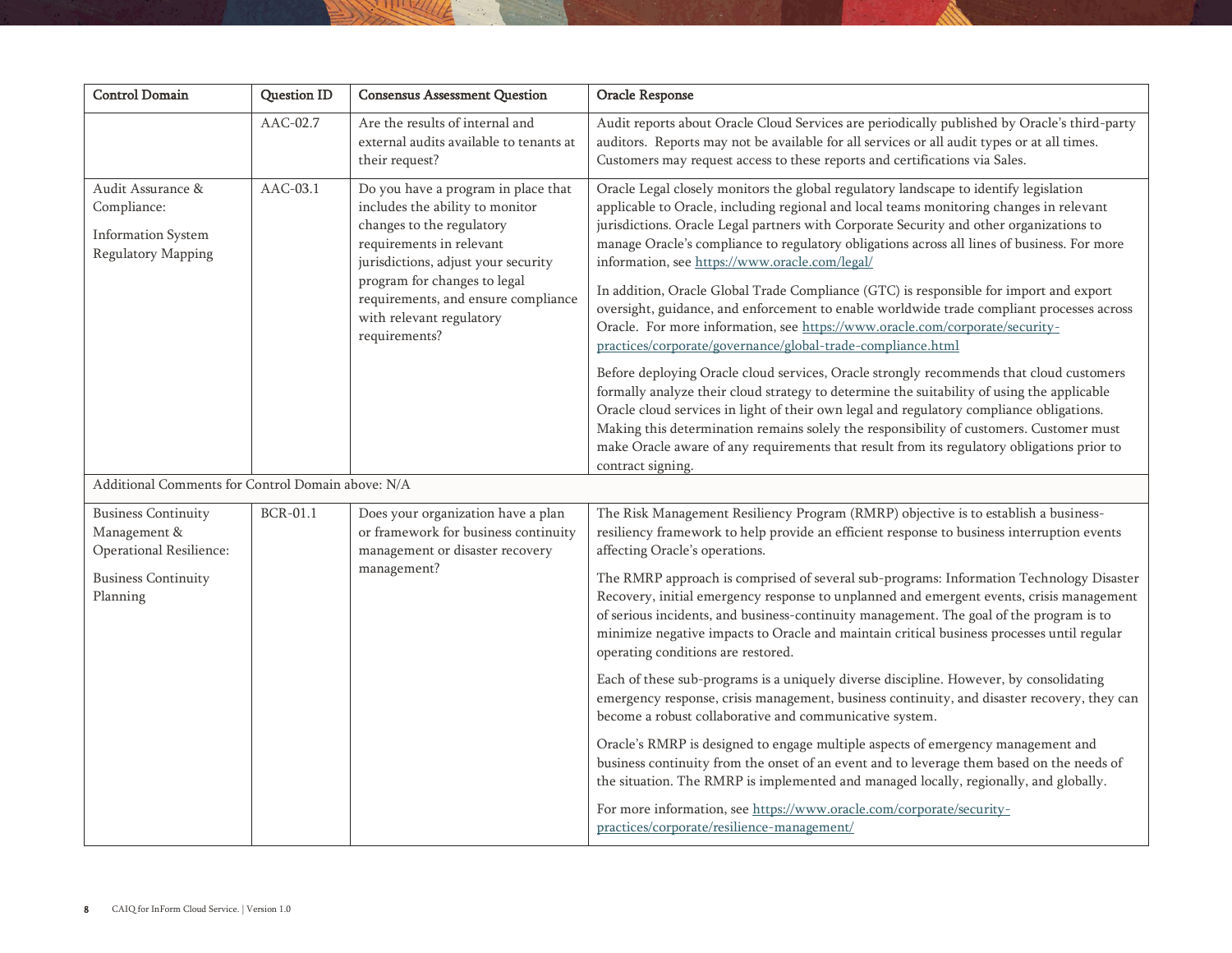| Do you have more than one provider                                                                 |                                                                                                                                                                                                                                                                                                                                                                                                                                                                                                                                                                                                                                                                                                                                                                                                                                                                                                                                                                                    |
|----------------------------------------------------------------------------------------------------|------------------------------------------------------------------------------------------------------------------------------------------------------------------------------------------------------------------------------------------------------------------------------------------------------------------------------------------------------------------------------------------------------------------------------------------------------------------------------------------------------------------------------------------------------------------------------------------------------------------------------------------------------------------------------------------------------------------------------------------------------------------------------------------------------------------------------------------------------------------------------------------------------------------------------------------------------------------------------------|
| for each service you depend on?                                                                    | Oracle Cloud data centers align with Uptime Institute and Telecommunications Industry<br>Association (TIA) ANSI/TIA-942-A Tier 3 or Tier 4 standards and follow a N2 redundancy<br>methodology for critical equipment operation. Data centers housing Oracle Cloud<br>Infrastructure (OCI) services use redundant power sources and maintain generator backups<br>in case of widespread electrical outage. Server rooms are closely monitored for air<br>temperature and humidity, and fire-suppression systems are in place. Data center staff are<br>trained in incident response and escalation procedures to address security and availability<br>events that may arise.                                                                                                                                                                                                                                                                                                       |
| Do you provide a disaster recovery<br>capability?                                                  | Oracle Cloud Hosting and Delivery Policies describe the Oracle Cloud Service Continuity<br>Policy, Oracle Cloud Services High Availability Strategy, Oracle Cloud Services Backup<br>Strategy and Oracle Cloud Service Level Agreement. Service-specific Pillar documents<br>provide additional information about specific cloud services:<br>https://www.oracle.com/corporate/contracts/cloud-services/hosting-delivery-policies.html                                                                                                                                                                                                                                                                                                                                                                                                                                                                                                                                             |
| Do you monitor service continuity<br>with upstream providers in the event<br>of provider failure?  | Oracle Supplier Information and Physical Security Standards requires that suppliers<br>maintain Disaster Recovery and Business Continuity Plan (BCP) plans which encompass the<br>scope of products and services provided to Oracle. Suppliers are required to test these plans<br>at least annually and notify Oracle of any potential or realized business interruptions which<br>impact services to Oracle.<br>For more information, see https://www.oracle.com/corporate/suppliers.html                                                                                                                                                                                                                                                                                                                                                                                                                                                                                        |
| Do you provide access to operational<br>redundancy reports, including the<br>services you rely on? | The Risk Management Resiliency Program (RMRP) objective is to establish a business-<br>resiliency framework to help provide an efficient response to business-interruption events<br>affecting Oracle's operations. The RMRP is implemented and managed locally, regionally,<br>and globally.<br>The RMRP program Is comprised of four Risk Management functions:<br>Emergency Response, managed by Facilities Environment, Health and Safety<br>1.<br>Program<br>Crisis Management, managed by Global Physical Security<br>2.<br>Business Continuity Management, managed by the corporate RMRP Program<br>3.<br>Management Office<br>Disaster Recovery, managed by Global Information Technology<br>4.<br>Oracle's Information Technology organization conducts an annual DR exercise designed to<br>assess our DR plans. Lessons learned from the exercise are implemented as deemed<br>appropriate into standard operations and DR procedures as appropriate. These reports are |
|                                                                                                    |                                                                                                                                                                                                                                                                                                                                                                                                                                                                                                                                                                                                                                                                                                                                                                                                                                                                                                                                                                                    |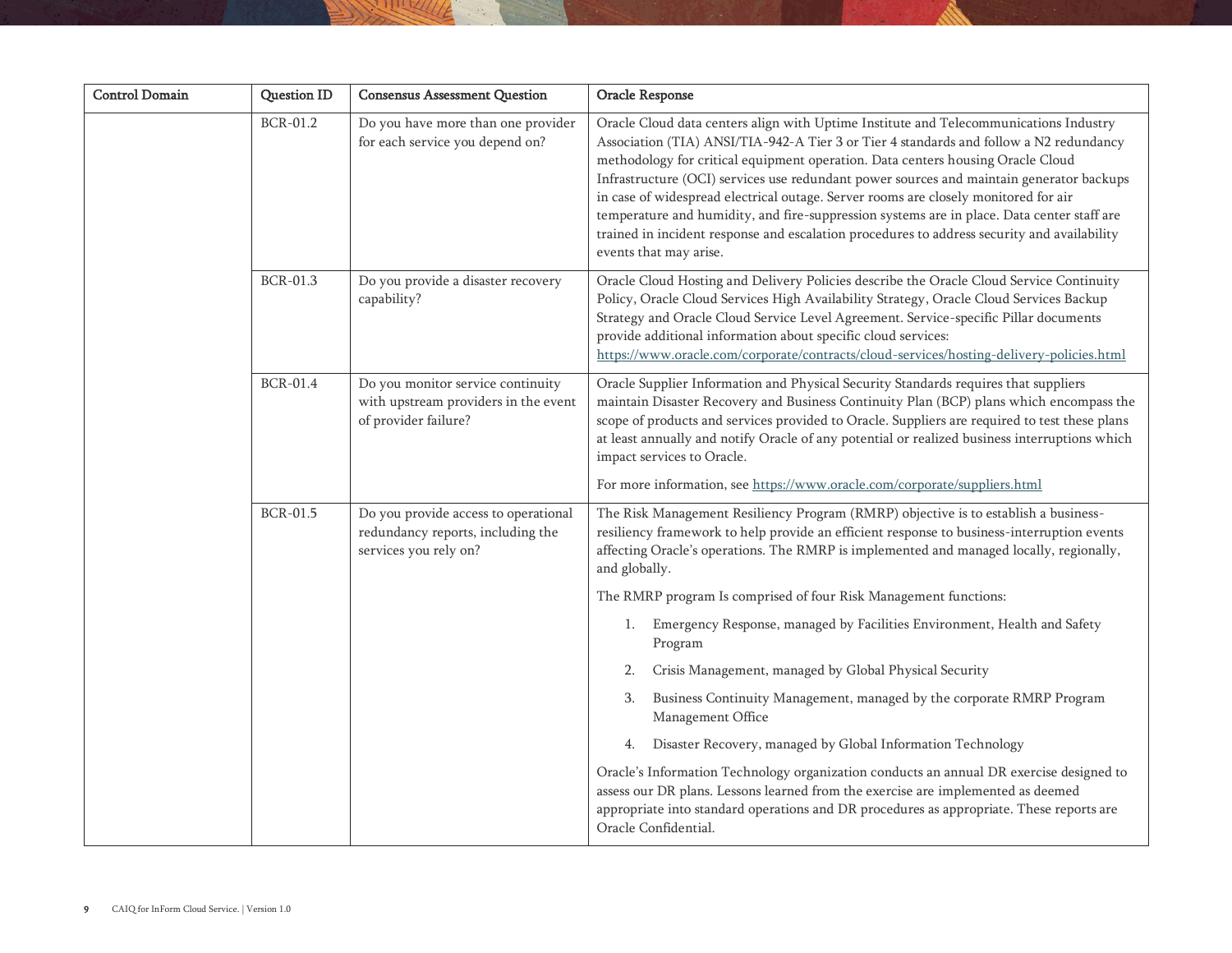| <b>Control Domain</b>                                                                                          | <b>Question ID</b> | <b>Consensus Assessment Question</b>                                                                                                                                              | Oracle Response                                                                                                                                                                                                                                                                                                                                                                                                                                                                                                                                                                                                                                                                                                                                                                                                                                                                                                                                                                                                                                                                                                                                                                                                     |
|----------------------------------------------------------------------------------------------------------------|--------------------|-----------------------------------------------------------------------------------------------------------------------------------------------------------------------------------|---------------------------------------------------------------------------------------------------------------------------------------------------------------------------------------------------------------------------------------------------------------------------------------------------------------------------------------------------------------------------------------------------------------------------------------------------------------------------------------------------------------------------------------------------------------------------------------------------------------------------------------------------------------------------------------------------------------------------------------------------------------------------------------------------------------------------------------------------------------------------------------------------------------------------------------------------------------------------------------------------------------------------------------------------------------------------------------------------------------------------------------------------------------------------------------------------------------------|
|                                                                                                                | <b>BCR-01.6</b>    | Do you provide a tenant-triggered<br>failover option?                                                                                                                             | Oracle Cloud Hosting and Delivery Policies describe the Oracle Cloud Service Continuity<br>Policy, Oracle Cloud Services High Availability Strategy, Oracle Cloud Services Backup<br>Strategy and Oracle Cloud Service Level Agreement:                                                                                                                                                                                                                                                                                                                                                                                                                                                                                                                                                                                                                                                                                                                                                                                                                                                                                                                                                                             |
|                                                                                                                |                    |                                                                                                                                                                                   | https://www.oracle.com/corporate/contracts/cloud-services/hosting-delivery-policies.html                                                                                                                                                                                                                                                                                                                                                                                                                                                                                                                                                                                                                                                                                                                                                                                                                                                                                                                                                                                                                                                                                                                            |
|                                                                                                                | <b>BCR-01.7</b>    | Do you share your business<br>continuity and redundancy plans<br>with your tenants?                                                                                               | Oracle's corporate Disaster Recovery (DR) plan focuses on the resiliency of computing<br>infrastructure supporting Oracle's internal operations. Oracle's production data centers are<br>geographically separated and have component and power redundancy, with backup<br>generators in place for availability of data center resources in case of an impacting event.<br>Oracle's DR plan leverages this separation of data centers in conjunction with other recovery<br>strategies to both protect against disruption and enable recovery of services. This plan is<br>Oracle Confidential.                                                                                                                                                                                                                                                                                                                                                                                                                                                                                                                                                                                                                      |
|                                                                                                                |                    |                                                                                                                                                                                   | Oracle's Information Technology organization conducts an annual DR exercise designed to<br>assess our DR plans. Lessons learned from the exercise are implemented as deemed<br>appropriate into standard operations and DR procedures as appropriate.                                                                                                                                                                                                                                                                                                                                                                                                                                                                                                                                                                                                                                                                                                                                                                                                                                                                                                                                                               |
| <b>Business Continuity</b><br>Management &<br>Operational Resilience:<br><b>Business Continuity</b><br>Testing | <b>BCR-02.1</b>    | Are business continuity plans subject<br>to testing at planned intervals or<br>upon significant organizational or<br>environmental changes to ensure<br>continuing effectiveness? | Functional business continuity planning is managed by the Risk Manager within each Line<br>of Business (LoB). The critical LoBs are required to conduct an annual review of their<br>business continuity plan with the objective of maintaining operational recovery capability,<br>reflecting changes to the risk environment as well as new or revised business processes. The<br>RMRP program requires that identified LoBs:                                                                                                                                                                                                                                                                                                                                                                                                                                                                                                                                                                                                                                                                                                                                                                                     |
|                                                                                                                |                    |                                                                                                                                                                                   | Review and update a Risk Assessment<br>$\bullet$<br>Write a Business Impact Analysis that includes identification of interdependent<br>resources and internal customers, and the determination of a Recovery Time<br>Objective and Recovery Point Objective<br>Define a business continuity strategy<br>$\bullet$<br>Review and update a Business Continuity Plan<br>Train employees in Business Continuity Plan execution<br>Conduct an exercise to test the efficacy of the plan within the LoB, as well as<br>participate in a cross-functional annual exercise assessing the capability of multiple<br>organizations to collaborate effectively in response to events<br>Implement lessons learned for plan improvement<br>$\bullet$<br>Obtain approval attestation from the LoB's Vice President Approver<br>$\bullet$<br>In addition, all LoBs are required to:<br>Identify relevant business interruption scenarios, including essential people,<br>$\bullet$<br>resources, facilities and technology<br>Define a business continuity plan and procedures to effectively manage and<br>respond to these risk scenarios, including emergency contact information.<br>Obtain approval from the LoB's executive |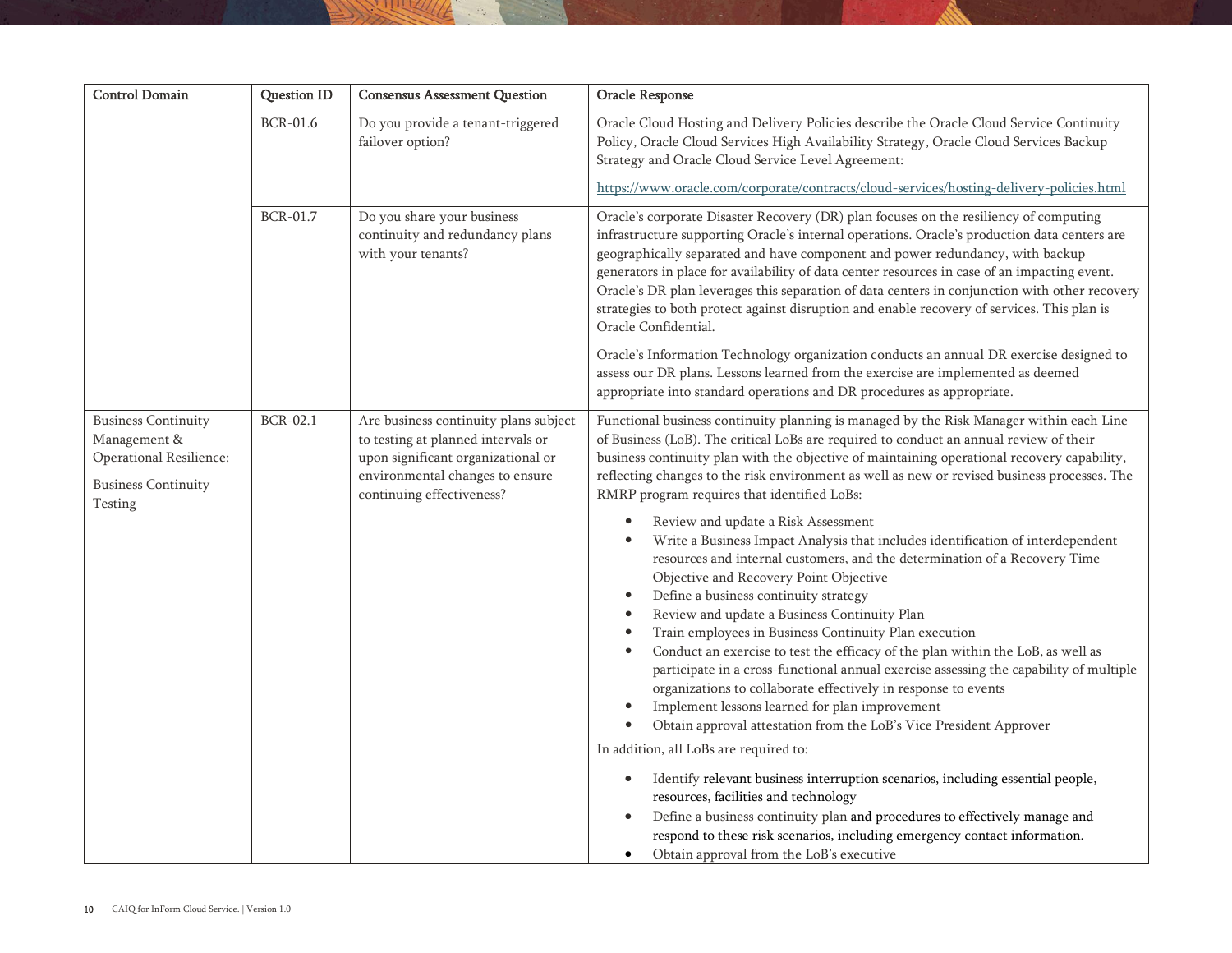| <b>Control Domain</b>                                                                               | Question ID     | <b>Consensus Assessment Question</b>                                                                                                                                                                                                     | Oracle Response                                                                                                                                                                                                                                                                                                                                                                                                                                                                                                                                                                                                                                               |
|-----------------------------------------------------------------------------------------------------|-----------------|------------------------------------------------------------------------------------------------------------------------------------------------------------------------------------------------------------------------------------------|---------------------------------------------------------------------------------------------------------------------------------------------------------------------------------------------------------------------------------------------------------------------------------------------------------------------------------------------------------------------------------------------------------------------------------------------------------------------------------------------------------------------------------------------------------------------------------------------------------------------------------------------------------------|
| <b>Business Continuity</b><br>Management &<br>Operational Resilience:                               | <b>BCR-03.1</b> | Does your organization adhere to any<br>international or industry standards<br>when it comes to securing,<br>monitoring, maintaining and testing                                                                                         | Corporate business continuity policy, standards, and practices are governed by the RMRP<br>Program Management Office (PMO) and are generally aligned with International Standards<br>Organization (ISO) 22301 Business Continuity Management Systems guidance.                                                                                                                                                                                                                                                                                                                                                                                                |
| Power /<br>Telecommunications                                                                       |                 | of datacenter utilities services and<br>environmental conditions?                                                                                                                                                                        | For more information about the centralized RMRP program and the risk management<br>activities within geographis and lines of business, see<br>https://www.oracle.com/corporate/security-practices/corporate/resilience-management/                                                                                                                                                                                                                                                                                                                                                                                                                            |
|                                                                                                     | <b>BCR-03.2</b> | Has your organization implemented<br>environmental controls, fail-over<br>mechanisms or other redundancies to<br>secure utility services and mitigate<br>environmental conditions?                                                       | Oracle data centers are designed to help protect the security and availability of customer<br>data. This approach begins with Oracle's site selection process. Potential build sites and<br>provider locations undergo an extensive risk evaluation by Oracle that considers<br>environmental threats, power availability and stability, vendor reputation and history,<br>neighboring facility functions (for example, high-risk manufacturing or high-threat targets),<br>and geopolitical considerations among other criteria.                                                                                                                             |
|                                                                                                     |                 |                                                                                                                                                                                                                                          | Oracle maintains a redundant network infrastructure, including DNS servers to route<br>between primary and secondary sites, network devices, and load balancers.                                                                                                                                                                                                                                                                                                                                                                                                                                                                                              |
|                                                                                                     |                 |                                                                                                                                                                                                                                          | Oracle data centers align with Uptime Institute and Telecommunications Industry<br>Association (TIA) ANSI/TIA-942-A Tier 3 or Tier 4 standards and follow a N2 redundancy<br>methodology for critical equipment operation. Data centers housing Oracle Cloud<br>Infrastructure services use redundant power sources and maintain generator backups in case<br>of widespread electrical outage. Server rooms are closely monitored for air temperature and<br>humidity, and fire-suppression systems are in place. Data center staff are trained in incident<br>response and escalation procedures to address security and availability events that may arise. |
| <b>Business Continuity</b><br>Management &<br>Operational Resilience:<br>Documentation              | <b>BCR-04.1</b> | Are information system documents<br>(e.g., administrator and user guides,<br>architecture diagrams, etc.) made<br>available to authorized personnel to<br>ensure configuration, installation and<br>operation of the information system? | Lines of business are required to maintain operational and technical documents and make<br>these available to relevant personnel.                                                                                                                                                                                                                                                                                                                                                                                                                                                                                                                             |
| <b>Business Continuity</b><br>Management &<br>Operational Resilience:<br><b>Environmental Risks</b> | <b>BCR-05.1</b> | Is physical damage anticipated and<br>are countermeasures included in the<br>design of physical protections?                                                                                                                             | Oracle data centers are designed to help protect the security and availability of customer<br>data. This approach begins with Oracle's site selection process. Potential build sites and<br>provider locations undergo an extensive risk evaluation by Oracle that considers<br>environmental threats, power availability and stability, vendor reputation and history,<br>neighboring facility functions (for example, high-risk manufacturing or high-threat targets),<br>and geopolitical considerations among other criteria.                                                                                                                             |
| <b>Business Continuity</b><br>Management &<br>Operational Resilience:                               | <b>BCR-06.1</b> | Are any of your data centers located<br>in places that have a high<br>probability/occurrence of high-<br>impact environmental risks (floods,                                                                                             | Oracle data centers align with Uptime Institute and Telecommunications Industry<br>Association (TIA) ANSI/TIA-942-A Tier 3 or Tier 4 standards and follow a N2 redundancy<br>methodology for critical equipment operation. Data centers housing Oracle Cloud<br>Infrastructure services use redundant power sources and maintain generator backups in case                                                                                                                                                                                                                                                                                                    |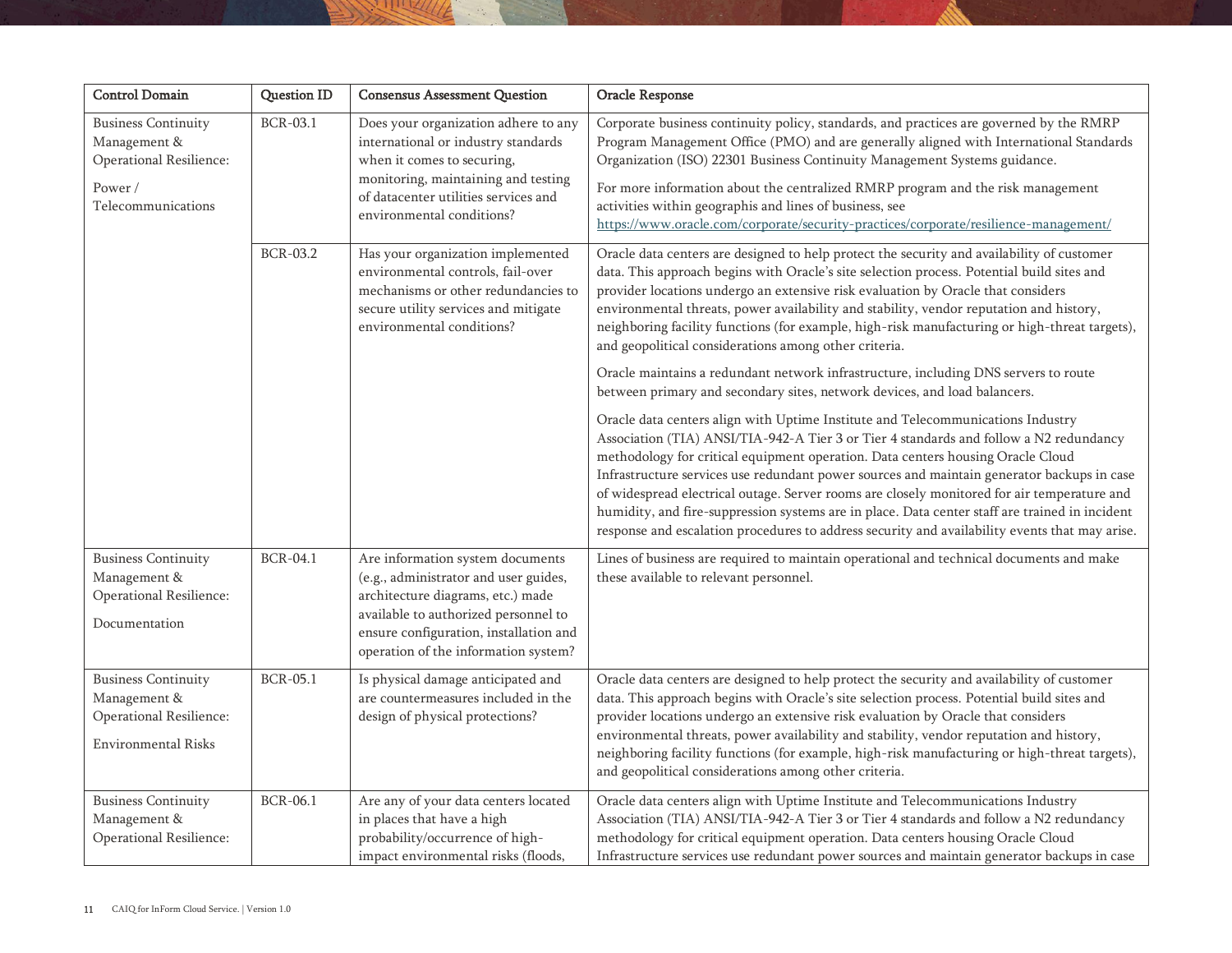| <b>Control Domain</b>                                                                                       | <b>Question ID</b> | <b>Consensus Assessment Question</b>                                                                                                                                  | Oracle Response                                                                                                                                                                                                                                                                                                                                                                                                                                                                                                                                                                                                                                                                                                                                                                                                                                                                                                                                                                                                                                                                                                                                                                                                                                                                                                                                                                                                                                                                                                                                                                                                                   |
|-------------------------------------------------------------------------------------------------------------|--------------------|-----------------------------------------------------------------------------------------------------------------------------------------------------------------------|-----------------------------------------------------------------------------------------------------------------------------------------------------------------------------------------------------------------------------------------------------------------------------------------------------------------------------------------------------------------------------------------------------------------------------------------------------------------------------------------------------------------------------------------------------------------------------------------------------------------------------------------------------------------------------------------------------------------------------------------------------------------------------------------------------------------------------------------------------------------------------------------------------------------------------------------------------------------------------------------------------------------------------------------------------------------------------------------------------------------------------------------------------------------------------------------------------------------------------------------------------------------------------------------------------------------------------------------------------------------------------------------------------------------------------------------------------------------------------------------------------------------------------------------------------------------------------------------------------------------------------------|
| <b>Equipment Location</b>                                                                                   |                    | tornadoes, earthquakes, hurricanes,<br>$etc.$ )?                                                                                                                      | of widespread electrical outage. Server rooms are closely monitored for air temperature and<br>humidity, and fire-suppression systems are in place. Data center staff are trained in incident<br>response and escalation procedures to address security and availability events that may arise.                                                                                                                                                                                                                                                                                                                                                                                                                                                                                                                                                                                                                                                                                                                                                                                                                                                                                                                                                                                                                                                                                                                                                                                                                                                                                                                                   |
| <b>Business Continuity</b><br>Management &<br>Operational Resilience:<br><b>Equipment Maintenance</b>       | BCR-07.1           | Do you have documented policies,<br>procedures and supporting business<br>processes for equipment and<br>datacenter maintenance?                                      | Functional business continuity planning is managed by the Risk Manager within each Line<br>of Business (LoB). The critical LoBs are required to conduct an annual review of their<br>business continuity plan with the objective of maintaining operational recovery capability,<br>reflecting changes to the risk environment as well as new or revised business processes. The<br>RMRP program requires that identified LoBs:<br>Review and update a Risk Assessment<br>Write a Business Impact Analysis that includes identification of interdependent<br>resources and internal customers, and the determination of a Recovery Time<br>Objective and Recovery Point Objective<br>Define a business continuity strategy<br>$\bullet$<br>Review and update a Business Continuity Plan<br>Train employees in Business Continuity Plan execution<br>Conduct an exercise to test the efficacy of the plan within the LoB, as well as<br>participate in a cross-functional annual exercise assessing the capability of multiple<br>organizations to collaborate effectively in response to events<br>Implement lessons learned for plan improvement<br>Obtain approval attestation from the LoB's Vice President Approver<br>In addition, all LoBs are required to:<br>Identify relevant business interruption scenarios, including essential people,<br>$\bullet$<br>resources, facilities and technology<br>Define a business continuity plan and procedures to effectively manage and<br>٠<br>respond to these risk scenarios, including emergency contact information.<br>Obtain approval from the LoB's executive<br>$\bullet$ |
|                                                                                                             | <b>BCR-07.2</b>    | Do you have an equipment and<br>datacenter maintenance routine or<br>plan?                                                                                            | Oracle Global Physical Security uses a risk-based approach to physical and environmental<br>security. The goal is to balance prevention, detection, protection, and response, while<br>maintaining a positive work environment that fosters innovation and collaboration among<br>Oracle employees and partners. Oracle regularly performs risk assessments to confirm that<br>the correct and effective mitigation controls are in place and maintained.                                                                                                                                                                                                                                                                                                                                                                                                                                                                                                                                                                                                                                                                                                                                                                                                                                                                                                                                                                                                                                                                                                                                                                         |
| <b>Business Continuity</b><br>Management &<br>Operational Resilience:<br><b>Equipment Power</b><br>Failures | <b>BCR-08.1</b>    | Are security mechanisms and<br>redundancies implemented to protect<br>equipment from utility service<br>outages (e.g., power failures, network<br>disruptions, etc.)? | Oracle data centers align with Uptime Institute and Telecommunications Industry<br>Association (TIA) ANSI/TIA-942-A Tier 3 or Tier 4 standards and follow a N2 redundancy<br>methodology for critical equipment operation. Data centers housing Oracle Cloud<br>Infrastructure (OCI) services use redundant power sources and maintain generator backups<br>in case of widespread electrical outage. Server rooms are closely monitored for air<br>temperature and humidity, and fire-suppression systems are in place. Data center staff are                                                                                                                                                                                                                                                                                                                                                                                                                                                                                                                                                                                                                                                                                                                                                                                                                                                                                                                                                                                                                                                                                     |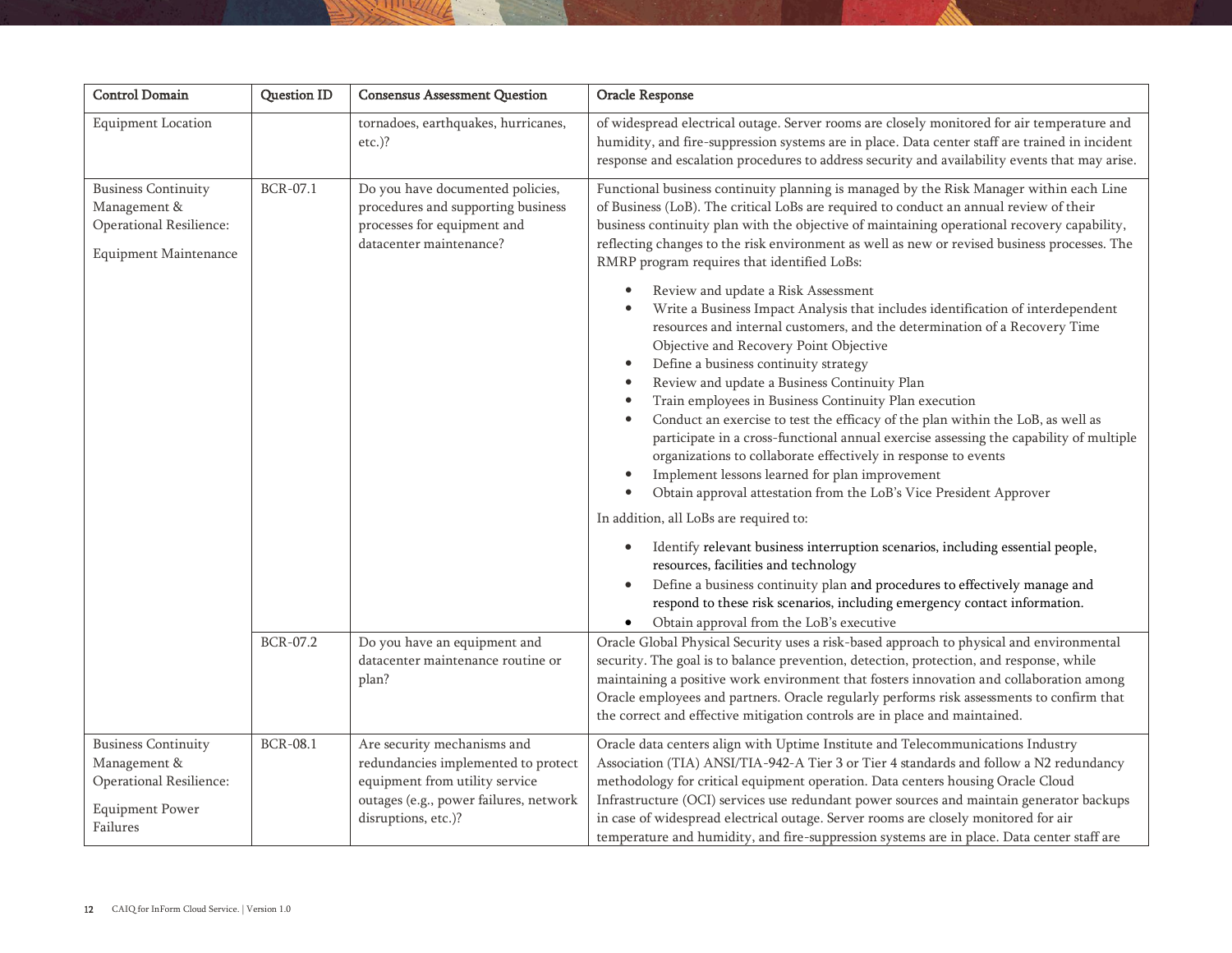| <b>Control Domain</b>                                                                           | <b>Question ID</b> | <b>Consensus Assessment Question</b>                                                                                                                                                                                            | Oracle Response                                                                                                                                                                                                                                                                                                                                                                                                                                                                                                                                            |
|-------------------------------------------------------------------------------------------------|--------------------|---------------------------------------------------------------------------------------------------------------------------------------------------------------------------------------------------------------------------------|------------------------------------------------------------------------------------------------------------------------------------------------------------------------------------------------------------------------------------------------------------------------------------------------------------------------------------------------------------------------------------------------------------------------------------------------------------------------------------------------------------------------------------------------------------|
|                                                                                                 |                    |                                                                                                                                                                                                                                 | trained in incident response and escalation procedures to address security and availability<br>events that may arise.                                                                                                                                                                                                                                                                                                                                                                                                                                      |
|                                                                                                 |                    |                                                                                                                                                                                                                                 | Oracle has identified certain critical internal infrastructure systems that are backed up and<br>can be restored. For these systems, Oracle performs the following backups as applicable:                                                                                                                                                                                                                                                                                                                                                                  |
|                                                                                                 |                    |                                                                                                                                                                                                                                 | Database: Full and incremental backups are created on physical and/or electronic<br>media.<br>Archive logs: Full and incremental backups are created on physical and/or<br>$\bullet$<br>electronic media                                                                                                                                                                                                                                                                                                                                                   |
|                                                                                                 |                    |                                                                                                                                                                                                                                 | In addition, source code repository backups are performed on recurring bases that vary by<br>environment.                                                                                                                                                                                                                                                                                                                                                                                                                                                  |
|                                                                                                 |                    |                                                                                                                                                                                                                                 | Oracle implements additional strategies for certain critical internal systems, such as:                                                                                                                                                                                                                                                                                                                                                                                                                                                                    |
|                                                                                                 |                    |                                                                                                                                                                                                                                 | Application failover<br>Current copy of the production database at a secondary site using solutions such as<br>Oracle Data Guard, which manages the two databases. Oracle Data Guard provides<br>remote archiving, managed recovery, switchover, and failover features.<br>Redundant middle or application server tiers consisting of a set of servers to<br>$\bullet$<br>distribute application functionality across multiple host machines.<br>Physical backup media such as tape is periodically relocated to a secure offsite<br>$\bullet$<br>location |
| <b>Business Continuity</b><br>Management &<br>Operational Resilience:<br><b>Impact Analysis</b> | <b>BCR-09.1</b>    | Do you use industry standards and<br>frameworks to determine the impact<br>of any disruption to your<br>organization (i.e. criticality of<br>services and recovery priorities,<br>disruption tolerance, RPO and RTO<br>$etc$ )? | Corporate business continuity policy, standards, and practices are governed by the RMRP<br>Program Management Office (PMO) and are generally aligned with International Standards<br>Organization (ISO) 22301 Business Continuity Management Systems guidance.                                                                                                                                                                                                                                                                                             |
|                                                                                                 | <b>BCR-09.2</b>    | Does your organization conduct<br>impact analysis pertaining to possible<br>disruptions to the cloud service?                                                                                                                   | Functional business continuity planning is managed by the Risk Manager within each Line<br>of Business (LoB). The critical LoBs are required to conduct an annual review of their<br>business continuity plan with the objective of maintaining operational recovery capability,<br>reflecting changes to the risk environment as well as new or revised business processes.                                                                                                                                                                               |
| <b>Business Continuity</b><br>Management &<br>Operational Resilience:<br>Policy                 | <b>BCR-10.1</b>    | Are policies and procedures<br>established and made available for all<br>personnel to adequately support<br>services operations' roles?                                                                                         | Functional business continuity planning is managed by the Risk Manager within each Line<br>of Business (LoB). The critical LoBs are required to conduct an annual review of their<br>business continuity plan with the objective of maintaining operational recovery capability,<br>reflecting changes to the risk environment as well as new or revised business processes.                                                                                                                                                                               |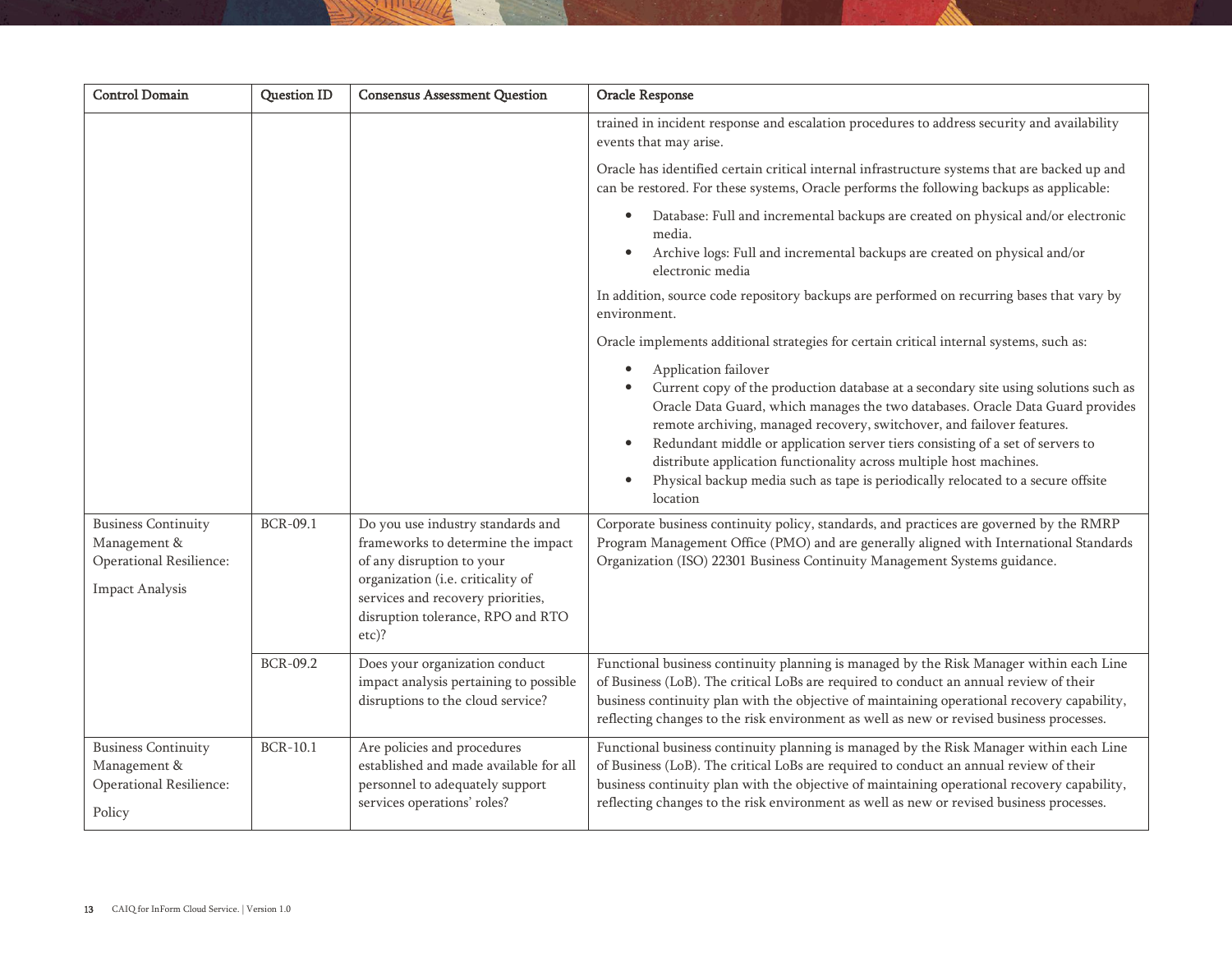| <b>Control Domain</b>                                                                            | Question ID     | <b>Consensus Assessment Question</b>                                                                                                                                        | Oracle Response                                                                                                                                                                                                                                                                                                                                                                                            |
|--------------------------------------------------------------------------------------------------|-----------------|-----------------------------------------------------------------------------------------------------------------------------------------------------------------------------|------------------------------------------------------------------------------------------------------------------------------------------------------------------------------------------------------------------------------------------------------------------------------------------------------------------------------------------------------------------------------------------------------------|
| <b>Business Continuity</b><br>Management &<br>Operational Resilience:<br><b>Retention Policy</b> | <b>BCR-11.1</b> | Do you have technical capabilities to<br>enforce tenant data retention<br>policies?                                                                                         | Oracle Cloud Hosting and Delivery Policies describe the Oracle Cloud Service Continuity<br>Policy, Oracle Cloud Services High Availability Strategy, Oracle Cloud Services Backup<br>Strategy and Oracle Cloud Service Level Agreement:<br>https://www.oracle.com/corporate/contracts/cloud-services/hosting-delivery-policies.html                                                                        |
|                                                                                                  | <b>BCR-11.2</b> | Do you have documented policies<br>and procedures demonstrating<br>adherence to data retention periods<br>as per legal, statutory or regulatory<br>compliance requirements? | Customers are generally responsible for managing retention of data during their use of<br>Oracle Cloud services.                                                                                                                                                                                                                                                                                           |
|                                                                                                  | <b>BCR-11.3</b> | Have you implemented backup or<br>recovery mechanisms to ensure<br>compliance with regulatory,<br>statutory, contractual or business<br>requirements?                       | Oracle Cloud Hosting and Delivery Policies describe the Oracle Cloud Service Continuity<br>Policy, Oracle Cloud Services High Availability Strategy, Oracle Cloud Services Backup<br>Strategy and Oracle Cloud Service Level Agreement:<br>https://www.oracle.com/corporate/contracts/cloud-services/hosting-delivery-policies.html                                                                        |
|                                                                                                  | <b>BCR-11.4</b> | If using virtual infrastructure, does<br>your cloud solution include<br>independent hardware restore and<br>recovery capabilities?                                          | Oracle has identified certain critical internal infrastructure systems that are backed up and<br>can be restored. For these systems, Oracle performs the following backups as applicable:<br>Database: Full and incremental backups are created on physical and/or electronic<br>٠<br>media.<br>Archive logs: Full and incremental backups are created on physical and/or<br>$\bullet$<br>electronic media |
|                                                                                                  | <b>BCR-11.5</b> | If using virtual infrastructure, do you<br>provide tenants with a capability to<br>restore a virtual machine to a<br>previous configuration?                                | Oracle Cloud Hosting and Delivery Policies describe the Oracle Cloud Service Continuity<br>Policy, Oracle Cloud Services High Availability Strategy, Oracle Cloud Services Backup<br>Strategy and Oracle Cloud Service Level Agreement:<br>https://www.oracle.com/corporate/contracts/cloud-services/hosting-delivery-policies.html                                                                        |
|                                                                                                  | <b>BCR-11.6</b> | Does your cloud solution include<br>software/provider independent<br>restore and recovery capabilities?                                                                     | Oracle Cloud Hosting and Delivery Policies describe the Oracle Cloud Service Continuity<br>Policy, Oracle Cloud Services High Availability Strategy, Oracle Cloud Services Backup<br>Strategy and Oracle Cloud Service Level Agreement:<br>https://www.oracle.com/corporate/contracts/cloud-services/hosting-delivery-policies.html                                                                        |
|                                                                                                  | <b>BCR-11.7</b> | Do you test your backup or<br>redundancy mechanisms at least<br>annually?                                                                                                   | Oracle's Information Technology organization conducts an annual Disaster Recovery<br>exercise designed to assess our DR plans. Lessons learned from the exercise are implemented<br>as deemed appropriate into standard operations and DR procedures as appropriate.                                                                                                                                       |
| Additional Comments for Control Domain above: N/A                                                |                 |                                                                                                                                                                             |                                                                                                                                                                                                                                                                                                                                                                                                            |
| Change Control &<br>Configuration<br>Management:                                                 | $CCC-01.1$      | Are policies and procedures<br>established for management<br>authorization for development or<br>acquisition of new applications,                                           | The Oracle corporate security architect helps set internal information-security technical<br>direction and guides Oracle's IT departments and lines of business towards deploying<br>information security and identity management solutions that advance Oracle's Information<br>Security goals. The corporate security architect works with Global Information Security and                               |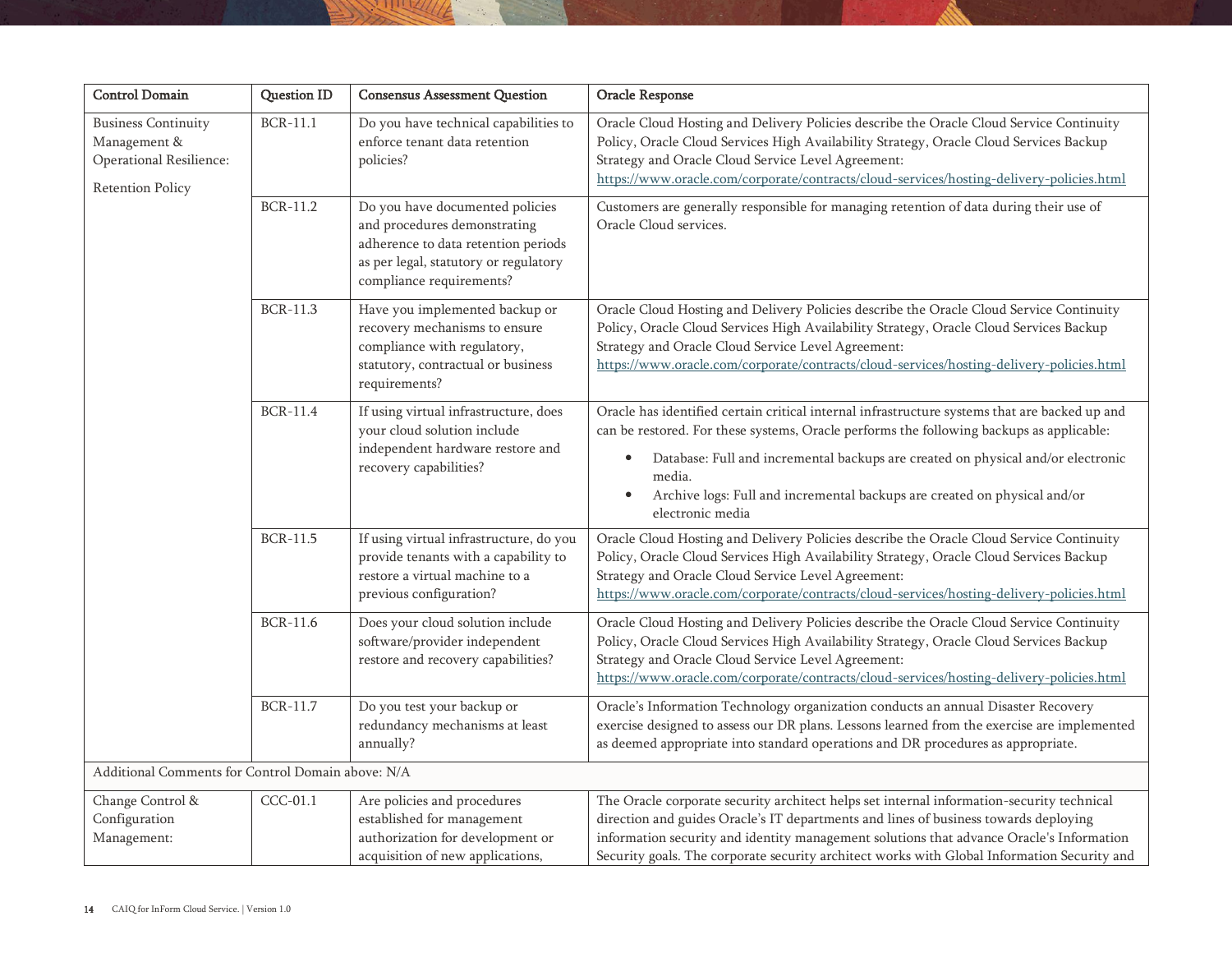| <b>Control Domain</b>                                                      | <b>Question ID</b> | <b>Consensus Assessment Question</b>                                                                                                                   | Oracle Response                                                                                                                                                                                                                                                                                                                                                                                                                                                                                                                                                                                           |
|----------------------------------------------------------------------------|--------------------|--------------------------------------------------------------------------------------------------------------------------------------------------------|-----------------------------------------------------------------------------------------------------------------------------------------------------------------------------------------------------------------------------------------------------------------------------------------------------------------------------------------------------------------------------------------------------------------------------------------------------------------------------------------------------------------------------------------------------------------------------------------------------------|
| New Development /<br>Acquisition                                           |                    | systems, databases, infrastructure,<br>services, operations and facilities?                                                                            | Global Product Security, and the development Security Leads to develop, communicate, and<br>implement corporate security architecture roadmaps.                                                                                                                                                                                                                                                                                                                                                                                                                                                           |
|                                                                            |                    |                                                                                                                                                        | For more information, see https://www.oracle.com/corporate/security-<br>practices/corporate/governance/security-architecture.html                                                                                                                                                                                                                                                                                                                                                                                                                                                                         |
| Change Control &<br>Configuration<br>Management:<br>Outsourced Development | CCC-02.1           | Are policies and procedures for<br>change management, release, and<br>testing adequately communicated to<br>external business partners?                | Oracle has formal requirements for its suppliers and partners to confirm they protect Oracle<br>and third-party data and assets entrusted to them. The Supplier Information and Physical<br>Security Standards detail the security controls that Oracle's suppliers and partners are<br>required to adopt when:<br>Accessing Oracle and Oracle customers' facilities, networks and/or information<br>systems<br>Handling Oracle confidential information, and Oracle hardware assets placed in<br>their custody<br>See requirements for Oracle suppliers: https://www.oracle.com/corporate/suppliers.html |
|                                                                            | CCC-02.2           | Are policies and procedures<br>adequately enforced to ensure<br>external business partners comply<br>with change management<br>requirements?           | Oracle's Supplier Security Management Policy requires all lines of business which utilize<br>third party providers to maintain a program that manages risk for those suppliers. These<br>programs are required to include a variety of assurance and oversight activities, such as an<br>annual review, where appropriate per the risk to data confidentiality, availability or<br>integrity introduced by how each particular supplier's goods or services are leveraged.                                                                                                                                |
| Change Control &<br>Configuration<br>Management:<br>Quality Testing        | CCC-03.1           | Do you have a defined quality change<br>control and testing process in place<br>based on system availability,<br>confidentiality, and integrity?       | InForm Cloud Service uses a formal change management and testing process designed for<br>the purpose to help ensure availability, confidentiality, and integrity.<br>For more information, see the "Secure Development" tab on the Software Security Assurance<br>page: https://www.oracle.com/corporate/security-practices/assurance                                                                                                                                                                                                                                                                     |
|                                                                            | CCC-03.2           | Is documentation describing known<br>issues with certain products/services<br>available?                                                               | Known issues that are not security vulnerabilities are published in the Release Notes for<br>each service release.<br>See the specific InForm Cloud Service Release Notes for the appropriate release:<br>https://docs.oracle.com/en/industries/health-sciences/ (for issues addressed in the specific<br>release).                                                                                                                                                                                                                                                                                       |
|                                                                            | CCC-03.3           | Are there policies and procedures in<br>place to triage and remedy reported<br>bugs and security vulnerabilities for<br>product and service offerings? | In order to provide the best security posture to all Oracle customers, Oracle fixes significant<br>security vulnerabilities based on the likely risk they posed to customers. As a result, the<br>issues with the most severe risks are fixed first. Fixes for security vulnerabilities are<br>produced in the following order:                                                                                                                                                                                                                                                                           |
|                                                                            |                    |                                                                                                                                                        | Main code line first-that is the code line being developed for the next major<br>$\bullet$<br>release of the product. For each supported version that is vulnerable:<br>Fix in the next patch set if another patch set is planned for that supported version<br>$\bullet$                                                                                                                                                                                                                                                                                                                                 |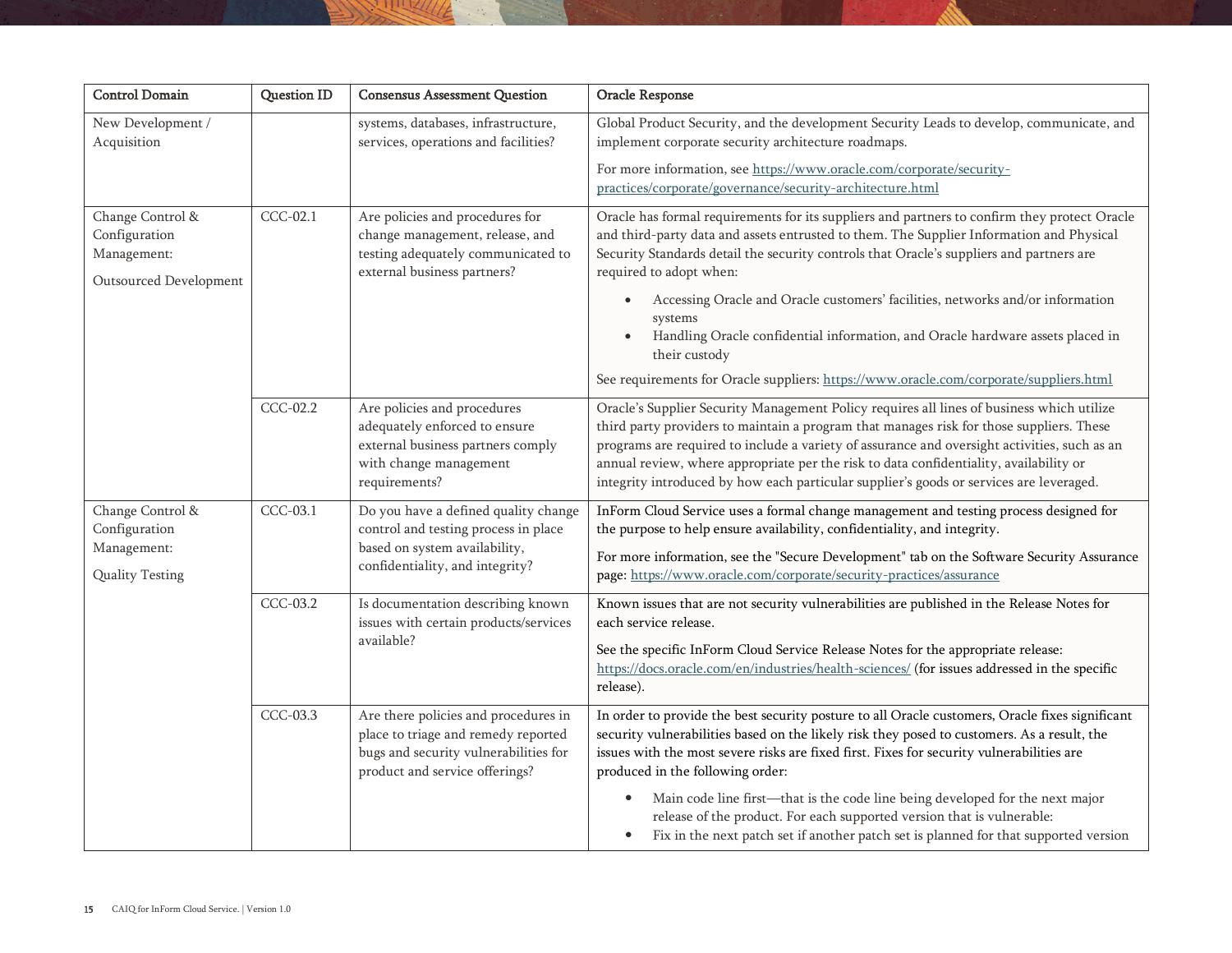| <b>Control Domain</b>                                                  | <b>Question ID</b> | <b>Consensus Assessment Question</b>                                                                                                                                 | Oracle Response                                                                                                                                                                                                                                                                                                                                                                                                                                                                                                                                                             |
|------------------------------------------------------------------------|--------------------|----------------------------------------------------------------------------------------------------------------------------------------------------------------------|-----------------------------------------------------------------------------------------------------------------------------------------------------------------------------------------------------------------------------------------------------------------------------------------------------------------------------------------------------------------------------------------------------------------------------------------------------------------------------------------------------------------------------------------------------------------------------|
|                                                                        |                    |                                                                                                                                                                      | The Critical Patch Update (CPU) is the primary mechanism for the backport of all<br>$\bullet$<br>security bug fixes for all Oracle product distribution. Critical Patch Updates are<br>released quarterly on the Tuesday closest to the 17th of the month in January,<br>April, July, and October. In addition, Oracle retains the ability to issue out of<br>schedule patches or workaround instructions in case of particularly critical<br>vulnerabilities and/or when active exploits are reported in the wild. This program<br>is known as the Security Alert program. |
|                                                                        |                    |                                                                                                                                                                      | For cloud services, the Oracle Cloud operations and security teams regularly evaluate<br>Oracle's Critical Patch Updates and Security Alert fixes as well as relevant third-party fixes<br>as they become available and apply the relevant patches in accordance with applicable<br>change management processes.                                                                                                                                                                                                                                                            |
|                                                                        | <b>CCC-03.4</b>    | Do you have controls in place to<br>ensure that standards of quality are<br>being met for all software<br>development?                                               | InForm Cloud Service follows the established software development and release<br>management processes that are included with the Oracle Software Security Assurance<br>(OSSA) process to ensure quality standards are being met.<br>For more information, see: https://www.oracle.com/support/assurance/index.html                                                                                                                                                                                                                                                          |
|                                                                        | CCC-03.5           | Do you have controls in place to<br>detect source code security defects<br>for any outsourced software<br>development activities?                                    | Outsourced software development follows the same Oracle Software Security Assurance<br>process to detect source code security defects.<br>For more information about Oracle Software Security Assurance, see<br>https://www.oracle.com/corporate/security-practices/assurance/                                                                                                                                                                                                                                                                                              |
|                                                                        | CCC-03.6           | Are mechanisms in place to ensure<br>that all debugging and test code<br>elements are removed from released<br>software versions?                                    | Oracle Secure Operations Standard requires compliance with Oracle Secure Configuration<br>rules, which mandates, among other things that debugging and test code elements be<br>removed from released software.<br>For more information about Oracle Software Security Assurance, see<br>https://www.oracle.com/corporate/security-practices/assurance/                                                                                                                                                                                                                     |
| Change Control &<br>Configuration<br>Management:<br>Quality Testing    | CCC-04.1           | Do you have controls in place to<br>restrict and monitor the installation<br>of unauthorized software onto your<br>systems?                                          | Oracle requires any changes to the InForm Cloud Service production environment to go<br>through the Change Management process described in CCC-01.1. This process also requires:<br>Multi-factor authentication for administrative access<br>$\bullet$<br>Management approval for administrative access<br>$\bullet$<br>Logging and auditing of any access to bastion and production devices<br>$\bullet$                                                                                                                                                                   |
| Change Control &<br>Configuration<br>Management:<br>Production Changes | CCC-05.1           | Do you provide tenants with<br>documentation that describes your<br>production change management<br>procedures and their<br>roles/rights/responsibilities within it? | Oracle Cloud Change Management Policy, including roles and responsibilities, is detailed in<br>the Oracle Cloud Hosting and Deliveries Policy:<br>https://www.oracle.com/corporate/contracts/cloud-services/hosting-delivery-policies.html                                                                                                                                                                                                                                                                                                                                  |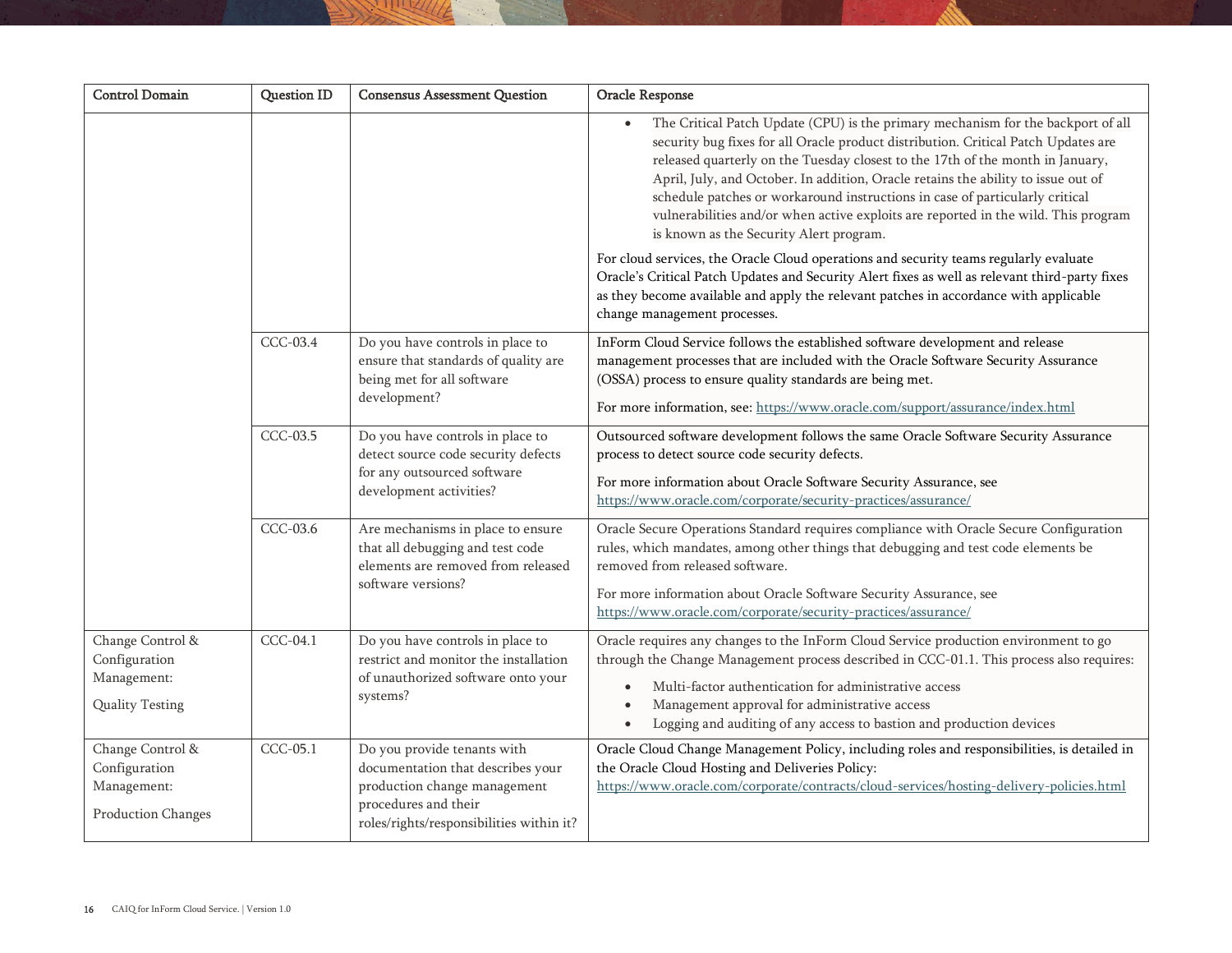| <b>Control Domain</b>                                                             | <b>Question ID</b> | <b>Consensus Assessment Question</b>                                                                                                                                                                                                      | Oracle Response                                                                                                                                                                                                                                                                                                                                                                                                                                                                                                                                                                                                                                                                                                                                                                                                                                                                                                                                                   |
|-----------------------------------------------------------------------------------|--------------------|-------------------------------------------------------------------------------------------------------------------------------------------------------------------------------------------------------------------------------------------|-------------------------------------------------------------------------------------------------------------------------------------------------------------------------------------------------------------------------------------------------------------------------------------------------------------------------------------------------------------------------------------------------------------------------------------------------------------------------------------------------------------------------------------------------------------------------------------------------------------------------------------------------------------------------------------------------------------------------------------------------------------------------------------------------------------------------------------------------------------------------------------------------------------------------------------------------------------------|
|                                                                                   | CCC-05.2           | Do you have policies and procedures<br>established for managing risks with<br>respect to change management in<br>production environments?                                                                                                 | InForm Cloud Service Operations has policies and procedures established for managing risks<br>with respect to change management in production environments.<br>Oracle requires InForm Cloud Service to follow formal change management procedures to<br>review, test, and approve changes before the application is deployed in the Oracle Cloud<br>production environment. Changes made through change management procedures include:<br>System and service maintenance activities<br>$\bullet$<br>Management of application updates<br>Coordination of customer specific changes, where required.<br>Oracle works to design cloud services to minimize service interruption during the<br>implementation of changes.<br>For more information, see the 'Oracle Cloud Change Management Policy' section of the<br>Oracle Cloud Hosting and Delivery Policies document<br>https://www.oracle.com/corporate/contracts/cloud-services/hosting-delivery-policies.html |
|                                                                                   | CCC-0.5.3          | Do you have technical measures in<br>place to ensure that changes in<br>production environments are<br>registered, authorized and in<br>adherence with existing SLAs?                                                                     | InForm Cloud Service has technical measures in place within the change management<br>process designed to ensure that changes in production environments adhere to Service Level<br>Agreements (SLA).                                                                                                                                                                                                                                                                                                                                                                                                                                                                                                                                                                                                                                                                                                                                                              |
| Additional Comments for Control Domain above: N/A                                 |                    |                                                                                                                                                                                                                                           |                                                                                                                                                                                                                                                                                                                                                                                                                                                                                                                                                                                                                                                                                                                                                                                                                                                                                                                                                                   |
| Data Security &<br>Information Lifecycle<br>Management:<br>Classification         | DSI-01.1           | Do you provide a capability to<br>identify data and virtual machines via<br>policy tags/metadata (e.g., tags can be<br>used to limit guest operating systems<br>from<br>booting/instantiating/transporting<br>data in the wrong country)? | InForm Cloud Service customers cannot identify virtual machines using policy tags or<br>metadata. Customers do not have access to operating system functions.                                                                                                                                                                                                                                                                                                                                                                                                                                                                                                                                                                                                                                                                                                                                                                                                     |
|                                                                                   | DSI-01.2           | Do you provide a capability to<br>identify data and hardware via policy<br>tags/metadata/hardware tags (e.g.,<br>TXT/TPM, VN-Tag, etc.)?                                                                                                  | InForm Cloud Service customers cannot identify hardware via policy<br>tags/metadata/hardware tags. Customers do not have access to operating system functions.                                                                                                                                                                                                                                                                                                                                                                                                                                                                                                                                                                                                                                                                                                                                                                                                    |
| Data Security &<br>Information Lifecycle<br>Management:<br>Data Inventory / Flows | DSI-02.1           | Do you inventory, document, and<br>maintain data flows for data that is<br>resident (permanent or temporary)<br>within the services' applications and<br>infrastructure network and systems?                                              | Oracle requires InForm Cloud Service to document and maintain data inventories and data<br>flows. This documentation is for internal use only and is shared with appropriate internal<br>audit teams.                                                                                                                                                                                                                                                                                                                                                                                                                                                                                                                                                                                                                                                                                                                                                             |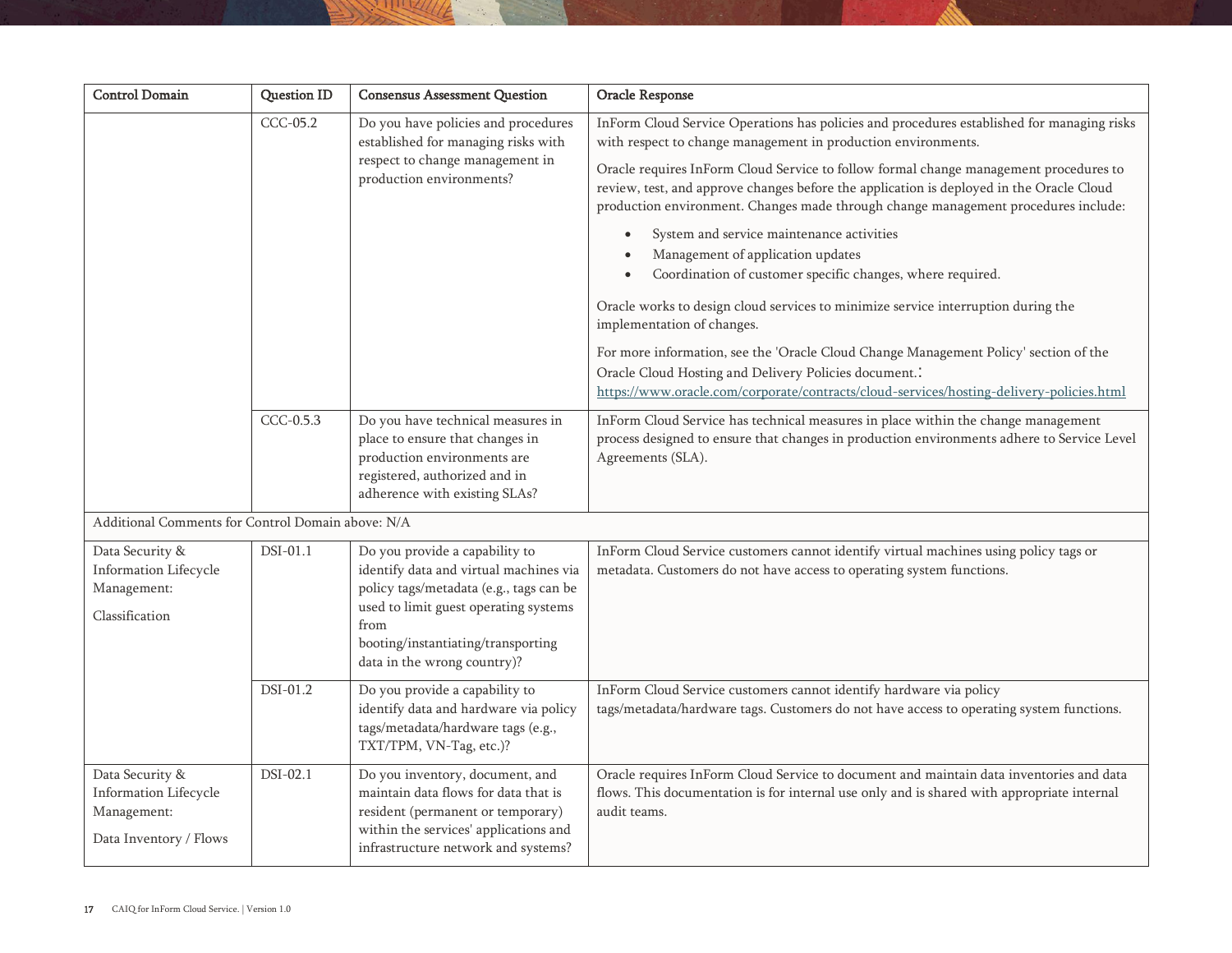| <b>Control Domain</b>                                                                               | <b>Question ID</b> | <b>Consensus Assessment Question</b>                                                                                                                                                                                                            | Oracle Response                                                                                                                                                                                                                                                                                                                                                                                                                                                                                                                                                                                                                                                                                                                    |
|-----------------------------------------------------------------------------------------------------|--------------------|-------------------------------------------------------------------------------------------------------------------------------------------------------------------------------------------------------------------------------------------------|------------------------------------------------------------------------------------------------------------------------------------------------------------------------------------------------------------------------------------------------------------------------------------------------------------------------------------------------------------------------------------------------------------------------------------------------------------------------------------------------------------------------------------------------------------------------------------------------------------------------------------------------------------------------------------------------------------------------------------|
|                                                                                                     | DSI-02.2           | Can you ensure that data does not<br>migrate beyond a defined<br>geographical residency?                                                                                                                                                        | A customer's order specifies the Data Center Region in which the services environment will<br>reside. Oracle provides production and test environments in the Data Center Region stated<br>in the order. In the event of a disaster, the production service will be restored in the Data<br>Center Region stated in the order.                                                                                                                                                                                                                                                                                                                                                                                                     |
|                                                                                                     |                    |                                                                                                                                                                                                                                                 | Oracle and its affiliates may perform certain aspects of operating cloud services, such as<br>service administration and support, as well as other Services, including Professional Services,<br>from locations and/or through use of subcontractors, worldwide.                                                                                                                                                                                                                                                                                                                                                                                                                                                                   |
|                                                                                                     |                    |                                                                                                                                                                                                                                                 | For more information, see the Global Business Unit Cloud Services Pillar Document under<br>the Oracle Cloud Hosting and Delivery Policies:                                                                                                                                                                                                                                                                                                                                                                                                                                                                                                                                                                                         |
|                                                                                                     |                    |                                                                                                                                                                                                                                                 | https://www.oracle.com/corporate/contracts/cloud-services/hosting-delivery-policies.html                                                                                                                                                                                                                                                                                                                                                                                                                                                                                                                                                                                                                                           |
| Data Security &<br>Information Lifecycle<br>Management:<br>E-commerce<br>Transactions               | DSI-03.1           | Do you provide standardized (e.g.<br>ISO/IEC) non-proprietary encryption<br>algorithms (3DES, AES, etc.) to<br>tenants in order for them to protect<br>their data if it is required to move<br>through public networks (e.g., the<br>Internet)? | InForm Cloud Service supports the protection of customer data in transit over the network<br>using a variety of standards-based, secure protocols such as Transport Layer Security (TLS)<br>1.2 or a successor and Internet Protocol Security (IPsec).<br>For more information, see the Oracle Cloud Hosting and Delivery Policies:<br>https://www.oracle.com/corporate/contracts/cloud-services/hosting-delivery-policies.html                                                                                                                                                                                                                                                                                                    |
|                                                                                                     | DSI-03.2           | Do you utilize open encryption<br>methodologies any time your<br>infrastructure components need to<br>communicate with each other via<br>public networks (e.g., Internet-based<br>replication of data from one<br>environment to another)?      | Encryption is the process of rendering data unreadable without the specific key to decrypt<br>the data. Oracle's Information Protection Policy defines high-level requirements for<br>protecting data via encryption when data is at rest (in storage) on laptops, devices, and<br>removable media.<br>Oracle has corporate standards that define the approved cryptographic algorithms and<br>protocols. Oracle products and services are required to only use up-to-date versions of<br>approved security-related implementations, as guided by industry practice. Oracle modifies<br>these standards as the industry and technology evolve, to enforce, for example, the timely<br>deprecation of weaker encryption algorithms. |
| Data Security &<br>Information Lifecycle<br>Management:<br>Handling / Labeling /<br>Security Policy | DSI-04.1           | Are policies and procedures<br>established for data labeling and<br>handling in order to ensure the<br>security of data and objects that<br>contain data?                                                                                       | Oracle's formal Information Protection Policy provides guidelines for all Oracle personnel<br>and business partners regarding information classification schemes and minimum handling<br>requirements associated with those classifications.<br>For more information, see https://www.oracle.com/corporate/security-<br>practices/corporate/information-assets-classification.html                                                                                                                                                                                                                                                                                                                                                 |
|                                                                                                     | DSI-04.2           | Do you follow a structured data-<br>labeling standard (e.g., ISO 15489,<br>Oasis XML Catalog Specification,<br>CSA data type guidance)?                                                                                                         | Oracle categorizes confidential information into three classes-Internal, Restricted, and<br>Highly Restricted—with each classification requiring corresponding levels of security<br>controls, such as encryption requirements for data classified as Restricted or Highly<br>Restricted.                                                                                                                                                                                                                                                                                                                                                                                                                                          |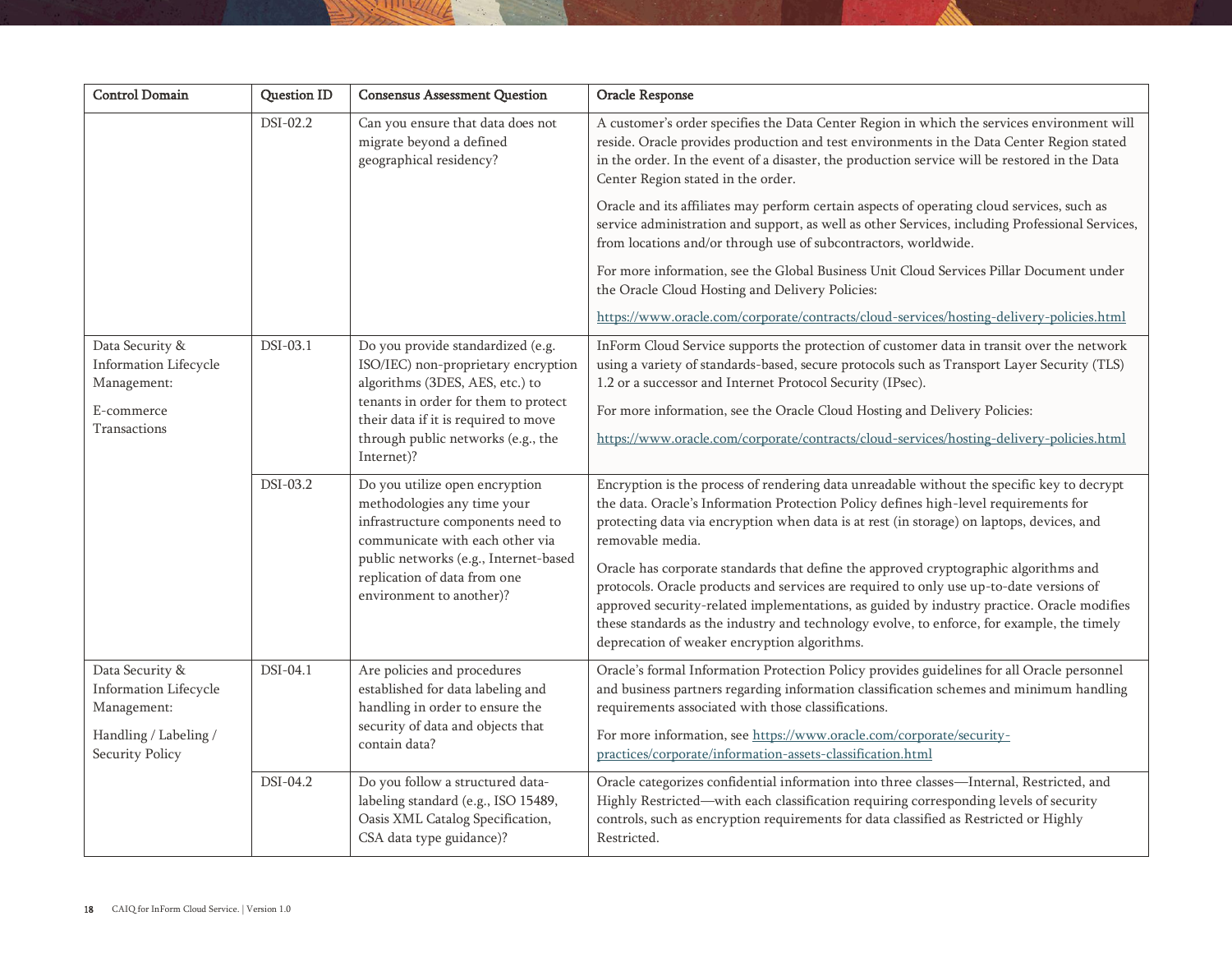| <b>Control Domain</b>                                                              | <b>Question ID</b> | <b>Consensus Assessment Question</b>                                                                                                                                                                                                       | Oracle Response                                                                                                                                                                                                                                                                                                                                                                                                                                                                                                                                                                                                                                                                                                          |
|------------------------------------------------------------------------------------|--------------------|--------------------------------------------------------------------------------------------------------------------------------------------------------------------------------------------------------------------------------------------|--------------------------------------------------------------------------------------------------------------------------------------------------------------------------------------------------------------------------------------------------------------------------------------------------------------------------------------------------------------------------------------------------------------------------------------------------------------------------------------------------------------------------------------------------------------------------------------------------------------------------------------------------------------------------------------------------------------------------|
|                                                                                    | $DSI-04.3$         | Are mechanisms for label inheritance<br>implemented for objects that act as<br>aggregate containers for data?                                                                                                                              | Oracle has formal requirements for managing data retention. These operational policies<br>define requirements per data type and category, including examples of records in various<br>Oracle departments.                                                                                                                                                                                                                                                                                                                                                                                                                                                                                                                |
| Data Security &<br>Information Lifecycle<br>Management:<br>Nonproduction Data      | DSI-05.1           | Do you have procedures in place to<br>ensure production data shall not be<br>replicated or used in non-production<br>environments?                                                                                                         | InForm Cloud Service is designed and architected to help avoid production data being<br>moved or replicated outside of the production environment.<br>The following controls have been implemented:<br>Physical and/or logical network boundaries with strictly enforced change control<br>policies<br>Segregation of duties requiring a business need to access an environment<br>Highly restricted physical and/or logical access to an environment<br>Strict controls that define coding practices, quality testing and code promotion<br>Ongoing security, privacy, and secure coding practice awareness training<br>Logging and audit of system access<br>Regular compliance audits to verify control effectiveness |
| Data Security &<br>Information Lifecycle<br>Management:<br>Ownership / Stewardship | DSI-06.1           | Are the responsibilities regarding<br>data stewardship defined, assigned,<br>documented, and communicated?                                                                                                                                 | Oracle has formal requirements for managing data retention. These operational policies<br>define requirements per data type and category, including examples of records in various<br>Oracle departments.<br>Oracle's mandatory training instructs employees about the company's Information<br>Protection Policy. This training also tests employee understanding of information asset<br>classifications and handling requirements. Employees must complete this training when<br>joining Oracle and must periodically repeat it thereafter. Reports enable managers to track<br>course completion for their organizations.                                                                                            |
| Data Security &<br>Information Lifecycle<br>Management:<br>Secure Disposal         | DSI-07.1           | Do you support the secure deletion<br>(e.g., degaussing/cryptographic<br>wiping) of archived and backed-up<br>data?                                                                                                                        | Oracle's Media Sanitation and Dispoal Policy defines requirements for the removal of<br>information from electronic storage media (sanitization), and disposal of information which<br>is no longer required, either in hard copy form or on electronic storage media, such that the<br>information is protected from security threats associated with retrieval and reconstruction of<br>confidential data. This policy applies to all "hard copy" (paper) and electronic media.<br>Oracle's Media Sanitation and Disposal Standards support compliance to this policy.                                                                                                                                                 |
|                                                                                    | DSI-07.2           | Can you provide a published<br>procedure for exiting the service<br>arrangement, including assurance to<br>sanitize all computing resources of<br>tenant data once a customer has<br>exited your environment or has<br>vacated a resource? | Oracle Cloud Hosting and Deliveries Policy describes handling of customer data at<br>termination of services: https://www.oracle.com/corporate/contracts/cloud-services/hosting-<br>delivery-policies.html                                                                                                                                                                                                                                                                                                                                                                                                                                                                                                               |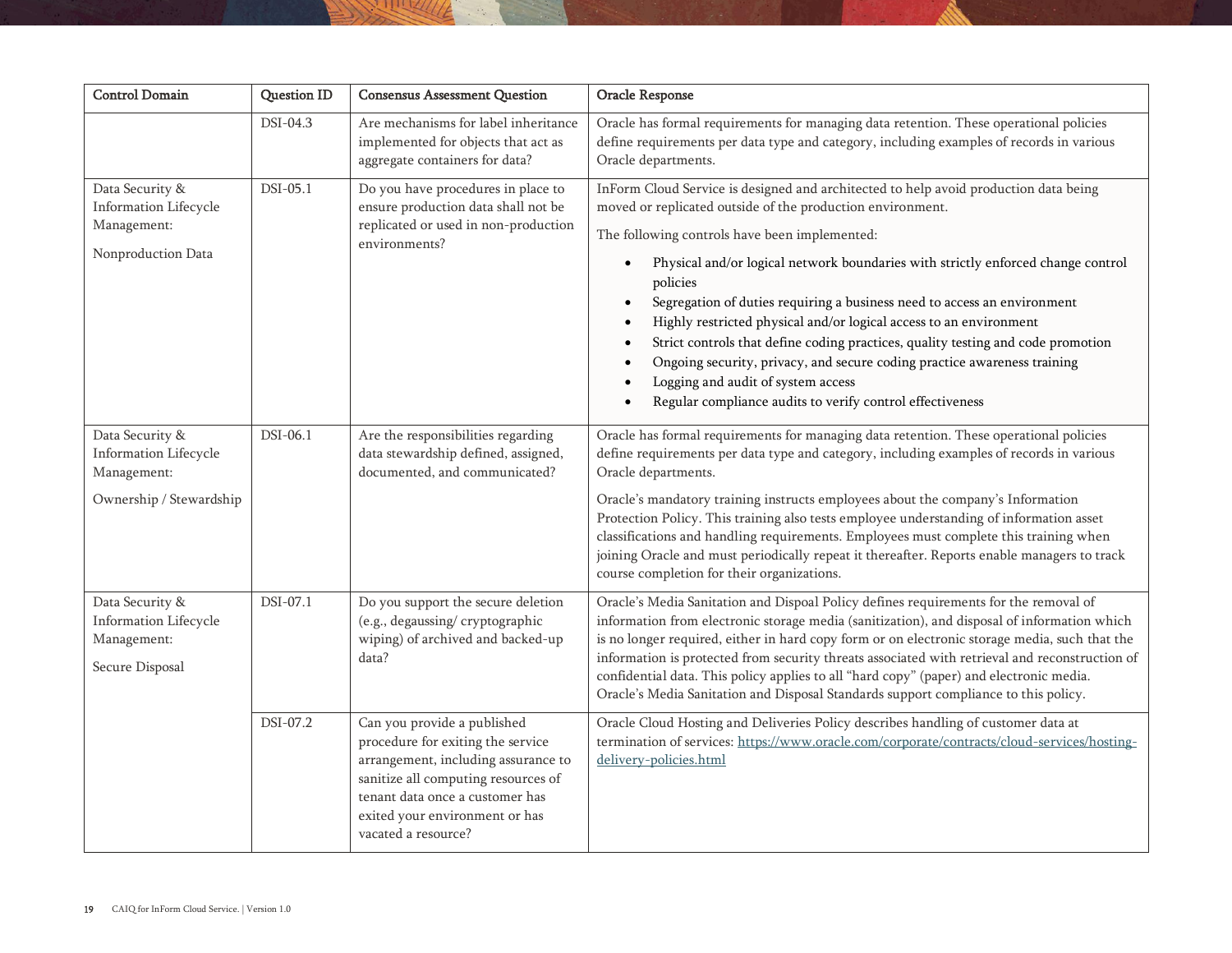| <b>Control Domain</b>                                   | <b>Question ID</b> | <b>Consensus Assessment Question</b>                                                                                                                                                                                                                                               | Oracle Response                                                                                                                                                                                                                                                                                                                                                                                                                                                                                                                                                                                                                                                                                                                                                                                                                                                                                                                                                                                                                                                                                                                                                                                                |  |
|---------------------------------------------------------|--------------------|------------------------------------------------------------------------------------------------------------------------------------------------------------------------------------------------------------------------------------------------------------------------------------|----------------------------------------------------------------------------------------------------------------------------------------------------------------------------------------------------------------------------------------------------------------------------------------------------------------------------------------------------------------------------------------------------------------------------------------------------------------------------------------------------------------------------------------------------------------------------------------------------------------------------------------------------------------------------------------------------------------------------------------------------------------------------------------------------------------------------------------------------------------------------------------------------------------------------------------------------------------------------------------------------------------------------------------------------------------------------------------------------------------------------------------------------------------------------------------------------------------|--|
| Additional Comments for Control Domain above: N/A       |                    |                                                                                                                                                                                                                                                                                    |                                                                                                                                                                                                                                                                                                                                                                                                                                                                                                                                                                                                                                                                                                                                                                                                                                                                                                                                                                                                                                                                                                                                                                                                                |  |
| Datacenter Security:<br>Asset Management                | DCS-01.1           | Do you classify your assets in terms<br>of business criticality, service-level<br>expectations, and operational<br>continuity requirements?                                                                                                                                        | Oracle categorizes confidential information into three classes-Internal, Restricted, and<br>Highly Restricted—with each classification requiring corresponding levels of security<br>controls, such as encryption requirements for data classified as Restricted or Highly<br>Restricted.                                                                                                                                                                                                                                                                                                                                                                                                                                                                                                                                                                                                                                                                                                                                                                                                                                                                                                                      |  |
|                                                         | DCS-01.2           | Do you maintain a complete<br>inventory of all of your critical assets<br>located at all sites/ or geographical<br>locations and their assigned<br>ownership?                                                                                                                      | Developing and maintaining accurate system inventory is a necessary element for effective<br>general information systems management and operational security. Oracle's Information<br>Systems Inventory Policy requires that an accurate and current inventory be maintained for<br>all information systems holding critical and highly critical information assets in Oracle<br>Corporate and Cloud infrastructures. This inventory must be managed within an inventory<br>system approved by the Oracle Security Oversight Committee (OSOC).                                                                                                                                                                                                                                                                                                                                                                                                                                                                                                                                                                                                                                                                 |  |
| Datacenter Security:<br><b>Controlled Access Points</b> | DCS-02.1           | Are physical security perimeters (e.g.,<br>fences, walls, barriers, guards, gates,<br>electronic surveillance, physical<br>authentication mechanisms,<br>reception desks, and security patrols)<br>implemented for all areas housing<br>sensitive data and information<br>systems? | Oracle Cloud data centers are designed to help protect the security and availability of<br>customer data. This approach begins with Oracle's site selection process. Potential build sites<br>and provider locations undergo an extensive risk evaluation by Oracle that considers<br>environmental threats, power availability and stability, vendor reputation and history,<br>neighboring facility functions (for example, high-risk manufacturing or high-threat targets),<br>and geopolitical considerations among other criteria.<br>Oracle Cloud data centers align with Uptime Institute and Telecommunications Industry<br>Association (TIA) ANSI/TIA-942-A Tier 3 or Tier 4 standards and follow a N2 redundancy<br>methodology for critical equipment operation. Data centers housing Oracle Cloud<br>Infrastructure services use redundant power sources and maintain generator backups in case<br>of widespread electrical outage. Server rooms are closely monitored for air temperature and<br>humidity, and fire-suppression systems are in place. Data center staff are trained in incident<br>response and escalation procedures to address security and availability events that may arise. |  |
| Datacenter Security:<br>Equipment Identification        | DCS-03.1           | Do you have a capability to use<br>system geographic location as an<br>authentication factor?                                                                                                                                                                                      | InForm Cloud Service does not provide geolocation restrictions for customer access;<br>however, if customers select the optional support for federated, Security Assertion Markup<br>Language (SAML) based Single Sign-On (SSO) via Identity and Access Management System<br>(IAMS), customers can leverage geographic location as an authentication control via the<br>SAML identity provider.                                                                                                                                                                                                                                                                                                                                                                                                                                                                                                                                                                                                                                                                                                                                                                                                                |  |
|                                                         | DCS-03.2           | Is automated equipment<br>identification used as a method to<br>validate connection authentication<br>integrity based on known equipment<br>location?                                                                                                                              | InForm Cloud Service does not provide geolocation restrictions for customer access;<br>however, if customers select the optional support for federated, Security Assertion Markup<br>Language (SAML) based Single Sign-On (SSO) via Identity and Access Management System<br>(IAMS), customers can leverage machine identification as an authentication control via their<br>SAML identity provider.                                                                                                                                                                                                                                                                                                                                                                                                                                                                                                                                                                                                                                                                                                                                                                                                           |  |
| Datacenter Security:<br>Offsite Authorization           | DCS-04.1           | Is authorization obtained prior to<br>relocation or transfer of hardware,                                                                                                                                                                                                          | The relocation or transfer of hardware, software, or data to an offsite premises is not a<br>standard practice and would require appropriate authorization.                                                                                                                                                                                                                                                                                                                                                                                                                                                                                                                                                                                                                                                                                                                                                                                                                                                                                                                                                                                                                                                    |  |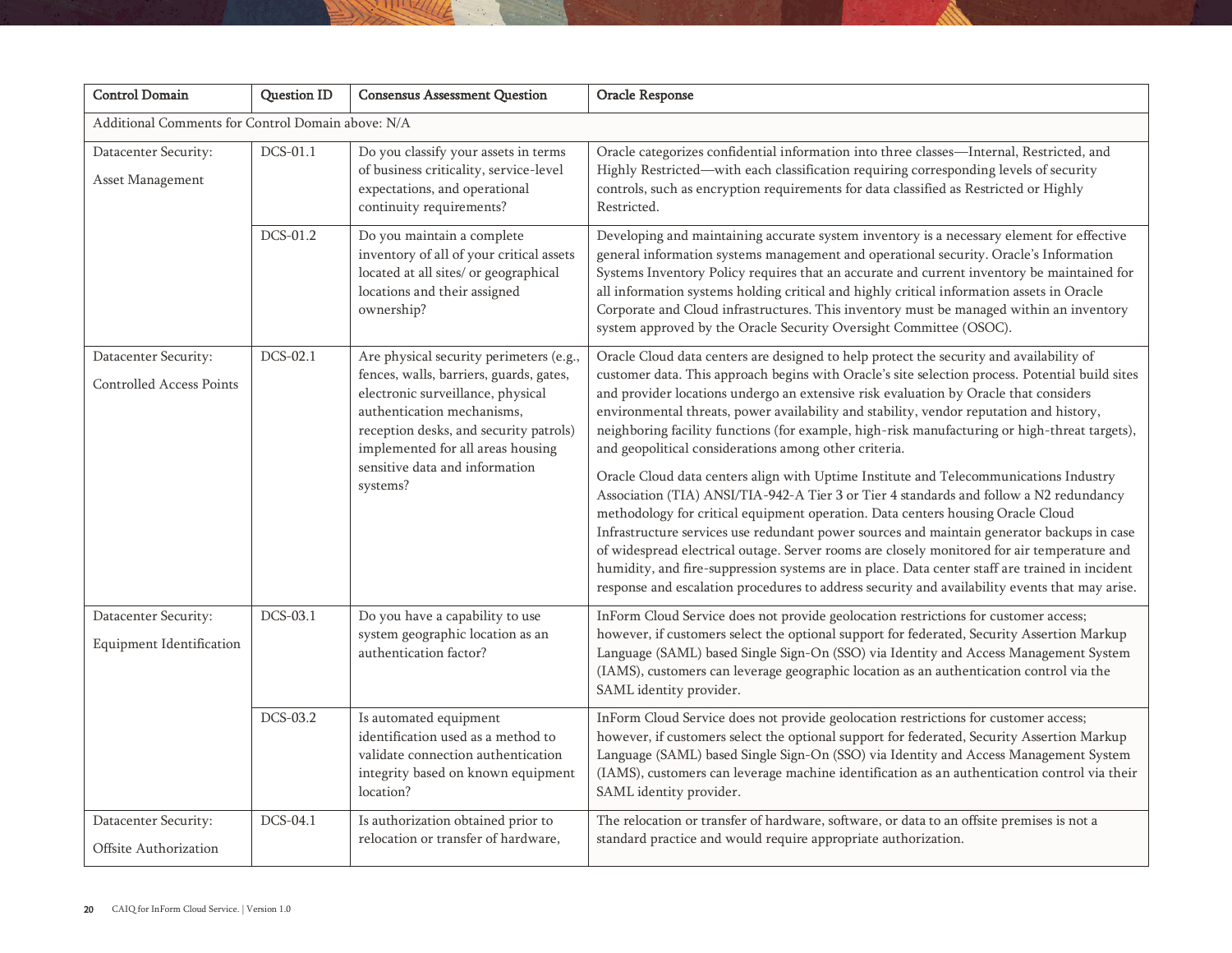| <b>Control Domain</b>                                | Question ID | <b>Consensus Assessment Question</b>                                                                                                                                                                          | Oracle Response                                                                                                                                                                                                                                                                                                                                                                                                                                                                                                                                                                                                                                                                                                                                                                                                                                                                                                                                                                                                                                                                                                                                                |
|------------------------------------------------------|-------------|---------------------------------------------------------------------------------------------------------------------------------------------------------------------------------------------------------------|----------------------------------------------------------------------------------------------------------------------------------------------------------------------------------------------------------------------------------------------------------------------------------------------------------------------------------------------------------------------------------------------------------------------------------------------------------------------------------------------------------------------------------------------------------------------------------------------------------------------------------------------------------------------------------------------------------------------------------------------------------------------------------------------------------------------------------------------------------------------------------------------------------------------------------------------------------------------------------------------------------------------------------------------------------------------------------------------------------------------------------------------------------------|
|                                                      |             | software, or data to an offsite<br>premises?                                                                                                                                                                  |                                                                                                                                                                                                                                                                                                                                                                                                                                                                                                                                                                                                                                                                                                                                                                                                                                                                                                                                                                                                                                                                                                                                                                |
| Datacenter Security:<br>Offsite Equipment            | DCS-05.1    | Can you provide tenants with your<br>asset management policies and<br>procedures?                                                                                                                             | Oracle has formal requirements for use of the Oracle corporate network, computer systems,<br>telephony systems, messaging technologies, internet access, and other company resources<br>available to Oracle employees, contractors and visitors.<br>The Oracle Information Systems Inventory Policy requires an accurate inventory of all<br>information systems and devices holding critical and highly critical information assets<br>throughout their lifecycle through an Oracle Security Oversight Committee (OSOC)-<br>approved inventory system. This policy defines required identifying attributes to be<br>recorded for server hardware, software, data held on information systems, and information<br>needed for disaster recovery and business continuity purposes.<br>Oracle's Media Sanitation and Disposal Policy defines requirements for removal of<br>information from electronic storage media (sanitization) and disposal of information which<br>is no longer required to protect against unauthorized retrieval and reconstruction of<br>confidential data. Electronic storage media include laptops, hard drives, storage devices, and |
| Datacenter Security:<br>Policy                       | DCS-06.1    | Can you provide evidence that<br>policies, standards, and procedures<br>have been established for<br>maintaining a safe and secure<br>working environment in offices,<br>rooms, facilities, and secure areas? | removable media such as tape.<br>Oracle Global Physical Security uses a risk-based approach to physical and environmental<br>security. The goal is to balance prevention, detection, protection, and response, while<br>maintaining a positive work environment that fosters innovation and collaboration among<br>Oracle employees and partners. Oracle regularly performs risk assessments to confirm that<br>the correct and effective mitigation controls are in place and maintained.                                                                                                                                                                                                                                                                                                                                                                                                                                                                                                                                                                                                                                                                     |
|                                                      | DCS-06.2    | Can you provide evidence that your<br>personnel and involved third parties<br>have been trained regarding your<br>documented policies, standards, and<br>procedures?                                          | Oracle maintains high standards for ethical business conduct at every level of the<br>organization, and at every location where Oracle does business around the world. These<br>apply to Oracle employees, contractors, and temporary employees, and cover legal and<br>regulatory compliance and business conduct and relationships. Oracle requires its employees<br>to receive training in ethics and business conduct every two years.                                                                                                                                                                                                                                                                                                                                                                                                                                                                                                                                                                                                                                                                                                                     |
| Datacenter Security:<br>Secure Area<br>Authorization | DCS-07.1    | Are physical access control<br>mechanisms (e.g. CCTV cameras, ID<br>cards, checkpoints) in place to secure,<br>constrain and monitor egress and<br>ingress points?                                            | Oracle has implemented the following protocols:<br>Physical access to facilities is limited to Oracle employees, contractors, and<br>authorized visitors.<br>Oracle employees, subcontractors, and authorized visitors are issued identification<br>$\bullet$<br>cards that must be worn while on Oracle premises.<br>Visitors are required to sign a visitor's register, be escorted and/or observed when<br>$\bullet$<br>they are on Oracle premises, and/or be bound by the terms of a confidentiality<br>agreement with Oracle.                                                                                                                                                                                                                                                                                                                                                                                                                                                                                                                                                                                                                            |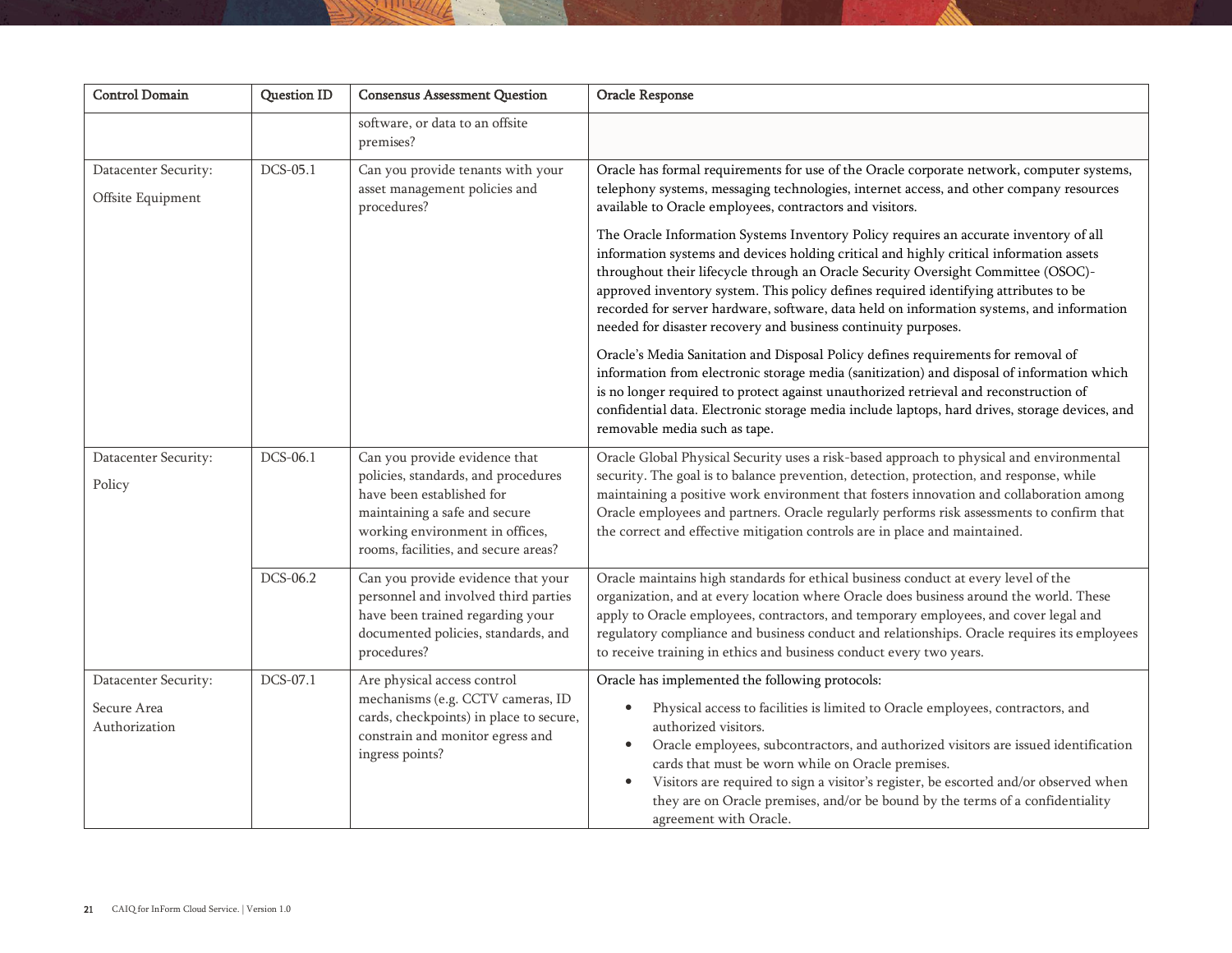| <b>Control Domain</b>                                        | Question ID | <b>Consensus Assessment Question</b>                                                                                                                                                                        | Oracle Response                                                                                                                                                                                                                                                                                                                                                                                                                                                                                                                                                                                                                                                                                                                                                                                                                                                                                                                                                                                                                                                                                                                                                                                                                                                                                                                                                                                                                                                                                          |
|--------------------------------------------------------------|-------------|-------------------------------------------------------------------------------------------------------------------------------------------------------------------------------------------------------------|----------------------------------------------------------------------------------------------------------------------------------------------------------------------------------------------------------------------------------------------------------------------------------------------------------------------------------------------------------------------------------------------------------------------------------------------------------------------------------------------------------------------------------------------------------------------------------------------------------------------------------------------------------------------------------------------------------------------------------------------------------------------------------------------------------------------------------------------------------------------------------------------------------------------------------------------------------------------------------------------------------------------------------------------------------------------------------------------------------------------------------------------------------------------------------------------------------------------------------------------------------------------------------------------------------------------------------------------------------------------------------------------------------------------------------------------------------------------------------------------------------|
|                                                              |             |                                                                                                                                                                                                             | Security monitors the possession of keys/access cards and the ability to access<br>$\bullet$<br>facilities. Staff leaving Oracle's employment must return keys/cards and key/cards<br>are deactivated upon termination.<br>Security authorizes all repairs and modifications to the physical security barriers or<br>entry controls at service locations.<br>Oracle use a mixture of 24/7 onsite security officers or patrol officers, depending<br>$\bullet$<br>on the risk/protection level of the facility. In all cases officers are responsible for<br>patrols, alarm response, and recording of security incidents.<br>Oracle has implemented centrally managed electronic access control systems with<br>$\bullet$<br>integrated intruder alarm capability. The access logs are kept for a minimum of six<br>months. Furthermore, the retention period for CCTV monitoring and recording<br>ranges from 30-90 days minimum, depending on the facility's functions and risk<br>level.                                                                                                                                                                                                                                                                                                                                                                                                                                                                                                              |
| Datacenter Security:<br><b>Unauthorized Persons</b><br>Entry | DCS-08.1    | Are ingress and egress points, such as<br>service areas and other points where<br>unauthorized personnel may enter<br>the premises, monitored, controlled<br>and isolated from data storage and<br>process? | Oracle has implemented the following protocols:<br>Physical access to facilities is limited to Oracle employees, contractors, and<br>authorized visitors.<br>Oracle employees, subcontractors, and authorized visitors are issued identification<br>cards that must be worn while on Oracle premises.<br>Visitors are required to sign a visitor's register, be escorted and/or observed when<br>$\bullet$<br>they are on Oracle premises, and/or be bound by the terms of a confidentiality<br>agreement with Oracle.<br>Security monitors the possession of keys/access cards and the ability to access<br>facilities. Staff leaving Oracle's employment must return keys/cards and key/cards<br>are deactivated upon termination.<br>Security authorizes all repairs and modifications to the physical security barriers or<br>entry controls at service locations.<br>Oracle use a mixture of 24/7 onsite security officers or patrol officers, depending<br>$\bullet$<br>on the risk/protection level of the facility. In all cases officers are responsible for<br>patrols, alarm response, and recording of security incidents.<br>Oracle has implemented centrally managed electronic access control systems with<br>$\bullet$<br>integrated intruder alarm capability. The access logs are kept for a minimum of six<br>months. Furthermore, the retention period for CCTV monitoring and recording<br>ranges from 30-90 days minimum, depending on the facility's functions and risk<br>level. |
| Datacenter Security:<br><b>User Access</b>                   | DCS-09.1    | Do you restrict physical access to<br>information assets and functions by<br>users and support personnel?                                                                                                   | Access control refers to the policies, procedures, and tools that govern access to and use of<br>resources. Examples of resources include a physical server, a file, a directory, a service<br>running on an operating system, a table in a database, or a network protocol.                                                                                                                                                                                                                                                                                                                                                                                                                                                                                                                                                                                                                                                                                                                                                                                                                                                                                                                                                                                                                                                                                                                                                                                                                             |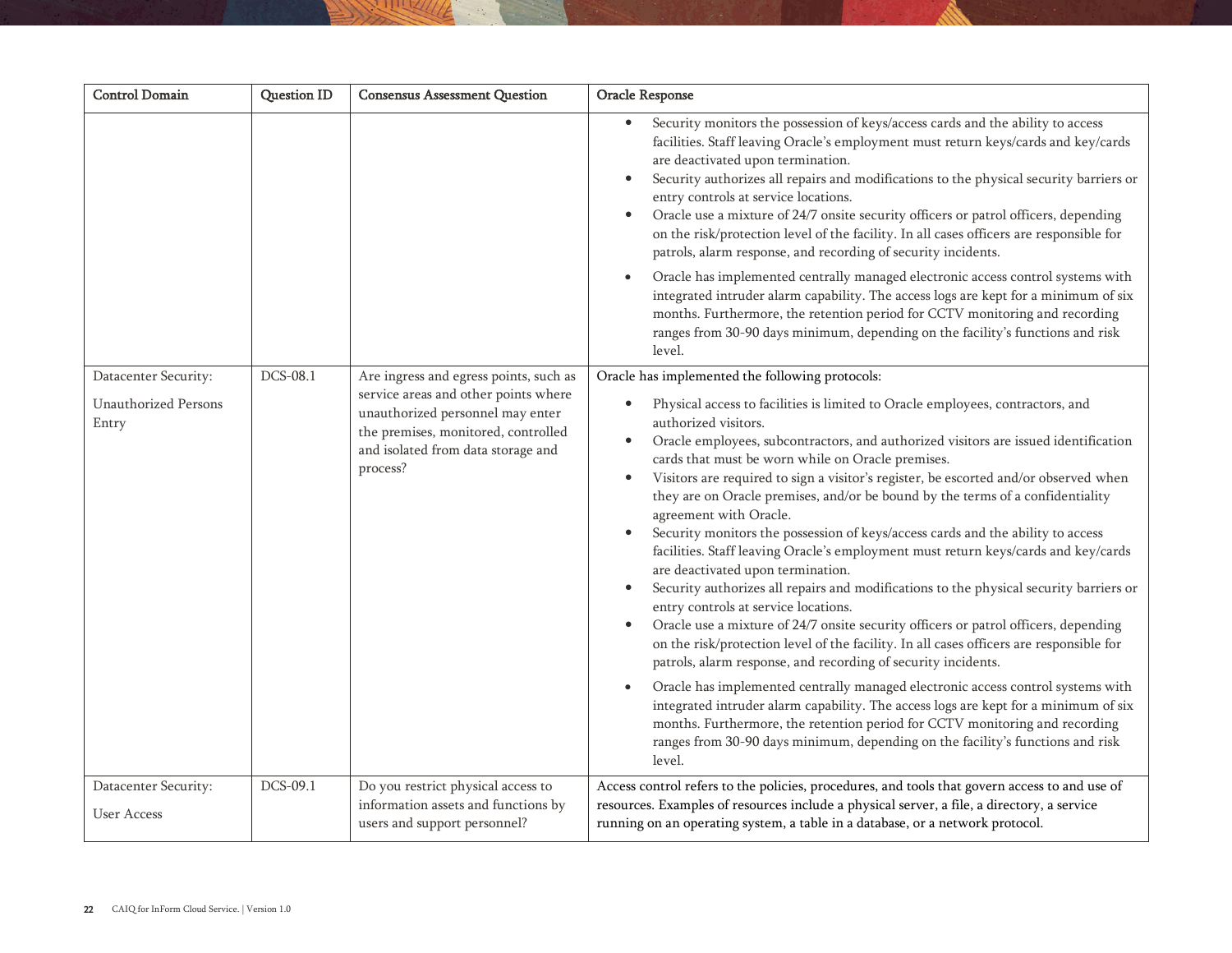| <b>Control Domain</b>                             | Question ID     | <b>Consensus Assessment Question</b>                                                       | Oracle Response                                                                                                                                                                                                                                                                                                                                    |
|---------------------------------------------------|-----------------|--------------------------------------------------------------------------------------------|----------------------------------------------------------------------------------------------------------------------------------------------------------------------------------------------------------------------------------------------------------------------------------------------------------------------------------------------------|
|                                                   |                 |                                                                                            | Least privilege is a system-oriented approach in which user permissions and system<br>functionality are carefully evaluated and access is restricted to the resources required for<br>users or systems to perform their duties.                                                                                                                    |
|                                                   |                 |                                                                                            | Default-deny is a network-oriented approach that implicitly denies the transmission of all<br>traffic, and then specifically allows only required traffic based on protocol, port, source, and<br>destination.                                                                                                                                     |
| Additional Comments for Control Domain above: N/A |                 |                                                                                            |                                                                                                                                                                                                                                                                                                                                                    |
| Encryption & Key<br>Management:<br>Entitlement    | EKM-01.1        | Do you have key management<br>policies binding keys to identifiable<br>owners?             | Oracle's Information Protection Policy defines high-level requirements for protecting data<br>via encryption when data is at rest (in storage) on laptops, devices, and removable media.<br>Solutions for managing encryption keys at Oracle must be approved per Corporate Security                                                               |
|                                                   |                 |                                                                                            | Solution Assurance Process (CSSAP). Oracle Global IT defines requirements for encryption,<br>including cipher strengths, key management, generation, exchange/transmission, storage,<br>use, and replacement. Specific requirements in this standard include:                                                                                      |
|                                                   |                 |                                                                                            | Locations and technologies for storing encryption keys<br>Controls to provide confidentiality, availability, and integrity of transmitted<br>encryption keys, such as digital signatures<br>Changing default encryption keys<br>Replacement schedule for various types of encryption keys                                                          |
| Encryption & Key<br>Management:<br>Key Generation | EKM-02.1        | Do you have a capability to allow<br>creation of unique encryption keys<br>per tenant?     | InForm Cloud Service does not provide this functionality.                                                                                                                                                                                                                                                                                          |
|                                                   | EKM-02.2        | Do you have a capability to manage<br>encryption keys on behalf of tenants?                | InForm Cloud Service is single-tenant and Oracle manages all tenant's keys. Oracle manages<br>keys for the overall environment and does not allow tenants to manage the key.                                                                                                                                                                       |
|                                                   | <b>EKM-02.3</b> | Do you maintain key management<br>procedures?                                              | Solutions for managing encryption keys at Oracle must be approved per Corporate Security<br>Solution Assurance Process (CSSAP). Oracle IT defines requirements for encryption,<br>including cipher strengths, key management, generation, exchange/transmission, storage,<br>use, and replacement. Specific requirements in this standard include: |
|                                                   |                 |                                                                                            | Locations and technologies for storing encryption keys<br>Controls to provide confidentiality, availability, and integrity of transmitted<br>encryption keys, such as digital signatures<br>Changing default encryption keys<br>Replacement schedule for various types of encryption keys                                                          |
|                                                   | EKM-02.4        | Do you have documented ownership<br>for each stage of the lifecycle of<br>encryption keys? | Oracle has corporate standards that define the approved cryptographic algorithms and<br>protocols. Oracle products and services are required to only use up-to-date versions of<br>approved security-related implementations, as guided by industry practice. Oracle modifies                                                                      |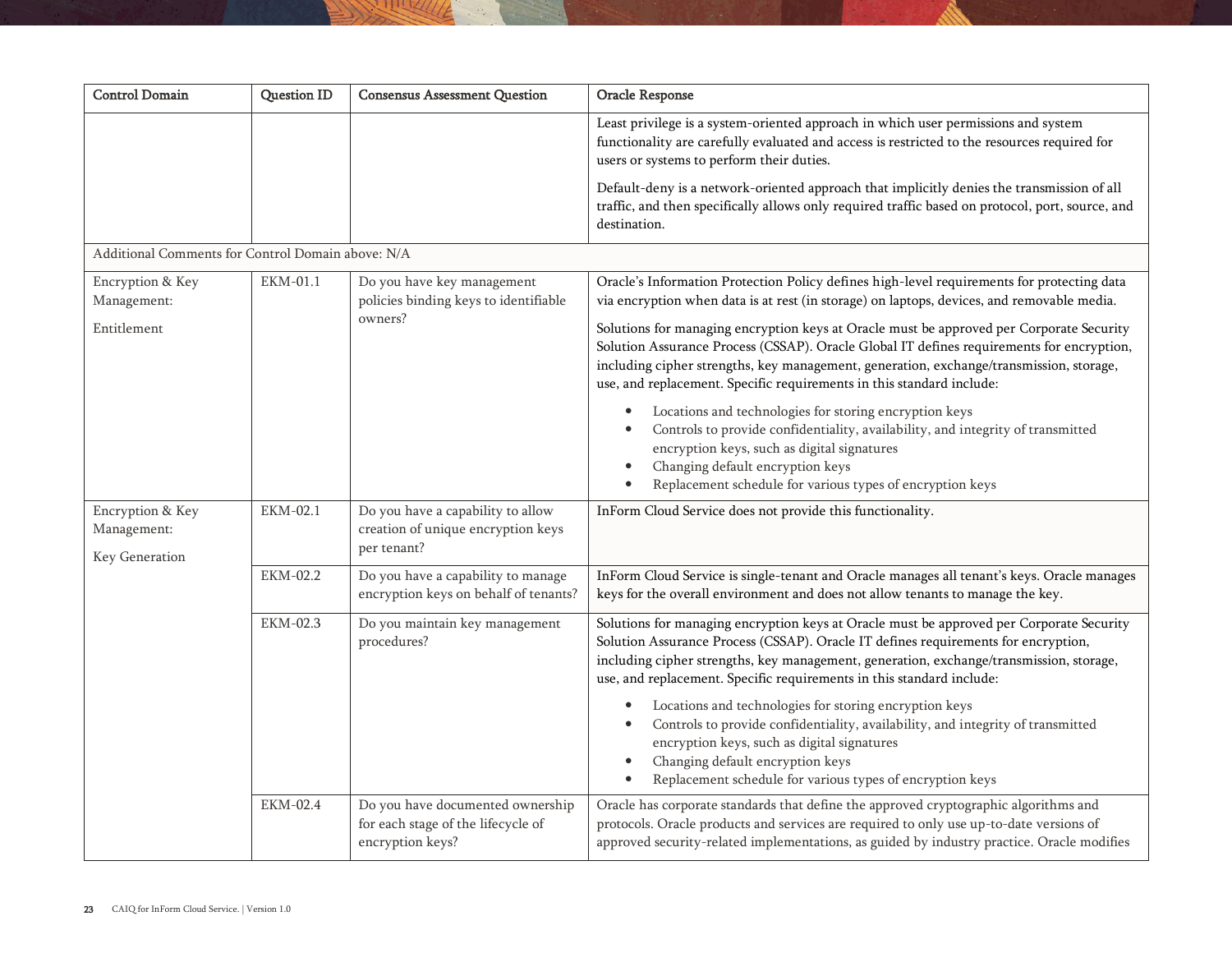| <b>Control Domain</b>                         | Question ID     | <b>Consensus Assessment Question</b>                                                                                                                     | Oracle Response                                                                                                                                                                                                                                                                                                                                                                                                                                                                                                                                                                                                                                                                                                                                                                                                                                                                                                                                                                                                                                                                                                                                                                                                                                                                                |
|-----------------------------------------------|-----------------|----------------------------------------------------------------------------------------------------------------------------------------------------------|------------------------------------------------------------------------------------------------------------------------------------------------------------------------------------------------------------------------------------------------------------------------------------------------------------------------------------------------------------------------------------------------------------------------------------------------------------------------------------------------------------------------------------------------------------------------------------------------------------------------------------------------------------------------------------------------------------------------------------------------------------------------------------------------------------------------------------------------------------------------------------------------------------------------------------------------------------------------------------------------------------------------------------------------------------------------------------------------------------------------------------------------------------------------------------------------------------------------------------------------------------------------------------------------|
|                                               |                 |                                                                                                                                                          | these standards as the industry and technology evolve, to enforce, for example, the timely<br>deprecation of weaker encryption algorithms.                                                                                                                                                                                                                                                                                                                                                                                                                                                                                                                                                                                                                                                                                                                                                                                                                                                                                                                                                                                                                                                                                                                                                     |
|                                               | EKM-02.5        | Do you utilize any third party/open<br>source/proprietary frameworks to<br>manage encryption keys?                                                       | Oracle has corporate standards that define the approved cryptographic algorithms and<br>protocols. Oracle products and services are required to only use up-to-date versions of<br>approved security-related implementations, as guided by industry practice. Oracle modifies<br>these standards as the industry and technology evolve, to enforce, for example, the timely<br>deprecation of weaker encryption algorithms.                                                                                                                                                                                                                                                                                                                                                                                                                                                                                                                                                                                                                                                                                                                                                                                                                                                                    |
| Encryption & Key<br>Management:<br>Encryption | EKM-03.1        | Do you encrypt tenant data at rest<br>(on disk/storage) within your<br>environment?                                                                      | For InForm Cloud Service, tenant data at rest is stored using Oracle Transparent Data<br>Encryption (TDE). TDE uses AES 256 for Master Key encryption and AES 128 for<br>Tablespace key encryption.                                                                                                                                                                                                                                                                                                                                                                                                                                                                                                                                                                                                                                                                                                                                                                                                                                                                                                                                                                                                                                                                                            |
|                                               |                 |                                                                                                                                                          | For more information, see https://docs.oracle.com/en/database/oracle/oracle-<br>database/19/asoag/frequently-asked-questions-about-transparent-data-<br>encryption.html#GUID-BBA0097F-258B-44C5-A83F-2DE625A34EC1                                                                                                                                                                                                                                                                                                                                                                                                                                                                                                                                                                                                                                                                                                                                                                                                                                                                                                                                                                                                                                                                              |
|                                               | EKM-03.2        | Do you leverage encryption to<br>protect data and virtual machine<br>images during transport across and<br>between networks and hypervisor<br>instances? | Encryption is employed to protect data and virtual machine images during transport across<br>public networks.<br>For more information, see https://www.oracle.com/corporate/contracts/cloud-<br>services/hosting-delivery-policies.html                                                                                                                                                                                                                                                                                                                                                                                                                                                                                                                                                                                                                                                                                                                                                                                                                                                                                                                                                                                                                                                        |
|                                               | <b>EKM-03.3</b> | Do you have documentation<br>establishing and defining your<br>encryption management policies,<br>procedures, and guidelines?                            | Oracle has formal policies and procedures governing the use of encryption.<br>Additionally, Oracle's Cryptography Review Board (CRB) defines and promotes<br>cryptography-related technical standards for Oracle products and services. The group is<br>primarily responsible for making technical decisions and authoring internal standards to<br>address government and industry requirements. Representatives from Corporate Security<br>and development organizations define best practices related to using and implementing<br>cryptography in Oracle software products and cloud services, derived from frequent reviews<br>of existing industry practices and current threat intelligence. CRB's responsibilities include:<br>Creating and maintaining standards for cryptography algorithms, protocols, and<br>$\bullet$<br>their parameters<br>Providing approved standards in multiple formats, for readability and automation<br>Defining approved cryptography providers as well as recommended and approved<br>key management solutions for use by Oracle<br>Providing practical guidance on using cryptography<br>Performing forward-looking research and developing technology prototypes on<br>topics such as post quantum cryptography<br>For more information, please see: |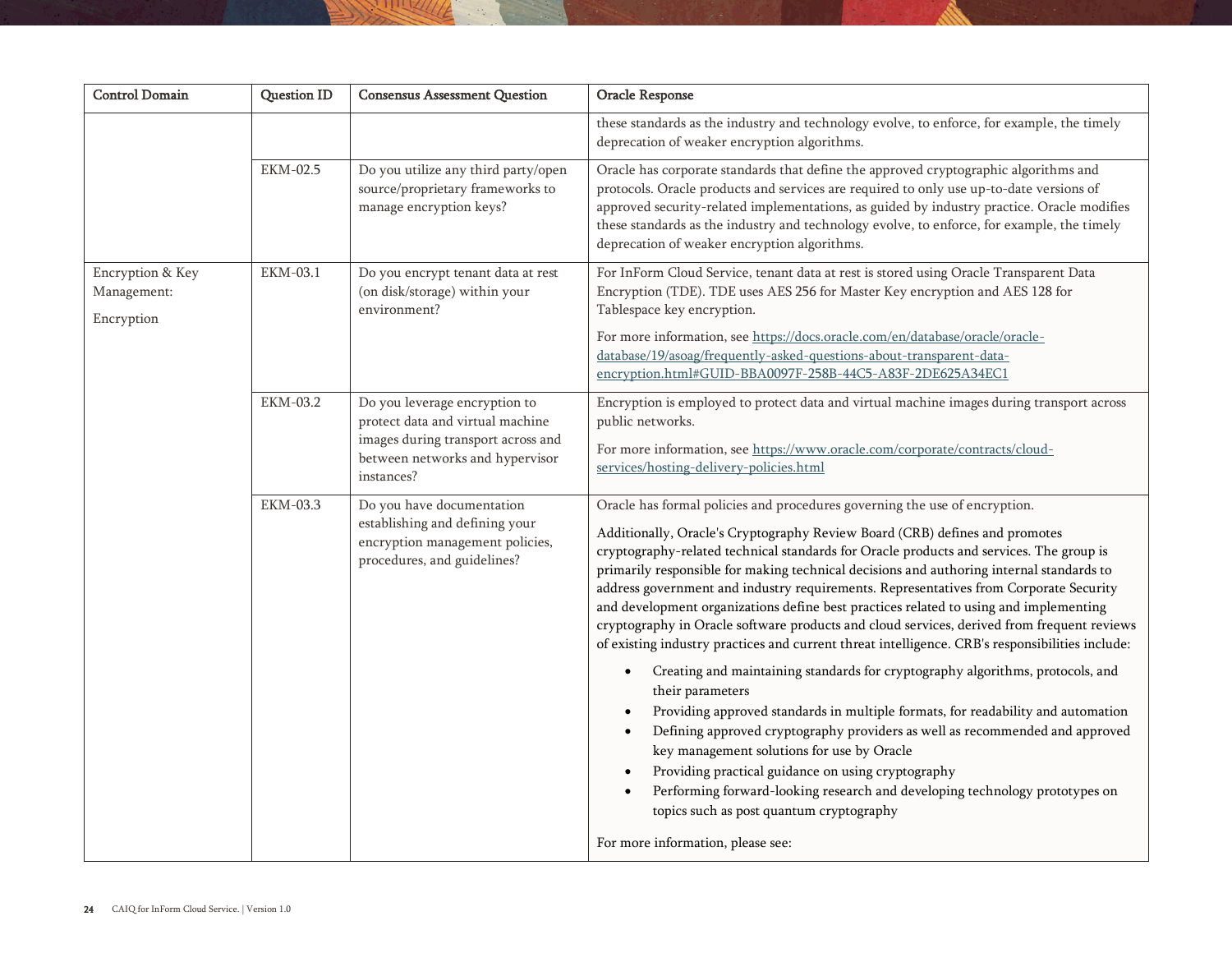| <b>Control Domain</b>                                              | <b>Question ID</b> | <b>Consensus Assessment Question</b>                                                                                                                                                | Oracle Response                                                                                                                                                                                                                                                                                                                                                                                                                                         |
|--------------------------------------------------------------------|--------------------|-------------------------------------------------------------------------------------------------------------------------------------------------------------------------------------|---------------------------------------------------------------------------------------------------------------------------------------------------------------------------------------------------------------------------------------------------------------------------------------------------------------------------------------------------------------------------------------------------------------------------------------------------------|
|                                                                    |                    |                                                                                                                                                                                     | https://www.oracle.com/corporate/security-practices/corporate/governance/global-product-<br>security.html                                                                                                                                                                                                                                                                                                                                               |
| Encryption & Key<br>Management:<br>Storage and Access              | EKM-04.1           | Do you have platform and data<br>appropriate encryption that uses<br>open/validated formats and standard<br>algorithms?                                                             | Oracle implements a wide variety of technical security controls designed to protect the<br>confidentiality, integrity, and availability of corporate information assets. These controls are<br>guided by industry standards and are deployed across the corporate infrastructure using a<br>risk-based approach.<br>For more information, see https://www.oracle.com/corporate/security-<br>practices/corporate/data-protection/technical-controls.html |
|                                                                    | EKM-04.2           | Are your encryption keys maintained<br>by the cloud consumer or a trusted<br>key management provider?                                                                               | Oracle maintains the encryption keys associated with the InForm Cloud Service.                                                                                                                                                                                                                                                                                                                                                                          |
|                                                                    | <b>EKM-04.3</b>    | Do you store encryption keys in the<br>cloud?                                                                                                                                       | For InForm Cloud Service subscriptions, master encryption keys are stored in a proprietary<br>software management system built and used by Oracle.                                                                                                                                                                                                                                                                                                      |
|                                                                    | EKM-04.4           | Do you have separate key<br>management and key usage duties?                                                                                                                        | InForm Cloud Service has established and implemented procedures to enforce segregation of<br>key management and key usage duties. Key management encompasses the entire life cycle of<br>cryptographic keys and has identified a method for establishing and managing keys in each<br>management phase from generation, installation, storage, rotation, and destruction.                                                                               |
| Additional Comments for Control Domain above: N/A                  |                    |                                                                                                                                                                                     |                                                                                                                                                                                                                                                                                                                                                                                                                                                         |
| Governance and Risk<br>Management:<br><b>Baseline Requirements</b> | GRM-01.1           | Do you have documented<br>information security baselines for<br>every component of your<br>infrastructure (e.g., hypervisors,<br>operating systems, routers, DNS<br>servers, etc.)? | Oracle's enterprise architecture organization defines and maintains guidance documentation<br>and secured configurations for use within Oracle's corporate systems and in Oracle Cloud.<br>This guidance applies across layers of Oracle environments, including hardware, storage,<br>operating systems, databases, middleware, and applications.                                                                                                      |
|                                                                    | GRM-01.2           | Do you have the capability to<br>continuously monitor and report the<br>compliance of your infrastructure<br>against your information security<br>baselines?                        | Oracle employs standardized system hardening practices across the InForm Cloud Service.<br>This includes alignment with base images and/or baselines, restricting protocol access,<br>removing or disabling unnecessary software and services, removing unnecessary user<br>accounts, patch management and logging.                                                                                                                                     |
| Governance and Risk<br>Management:<br><b>Risk Assessments</b>      | GRM-02.1           | Does your organization's risk<br>assessments take into account<br>awareness of data residency, legal and<br>statutory requirements for retention                                    | Customers may define acceptable locations for storage and main processing only, and within<br>certain limitations, conditions, and restrictions.<br>For more information see the Cloud Service Agreement and Data Processing Agreement:<br>https://www.oracle.com/corporate/contracts/cloud-services/contracts.html                                                                                                                                     |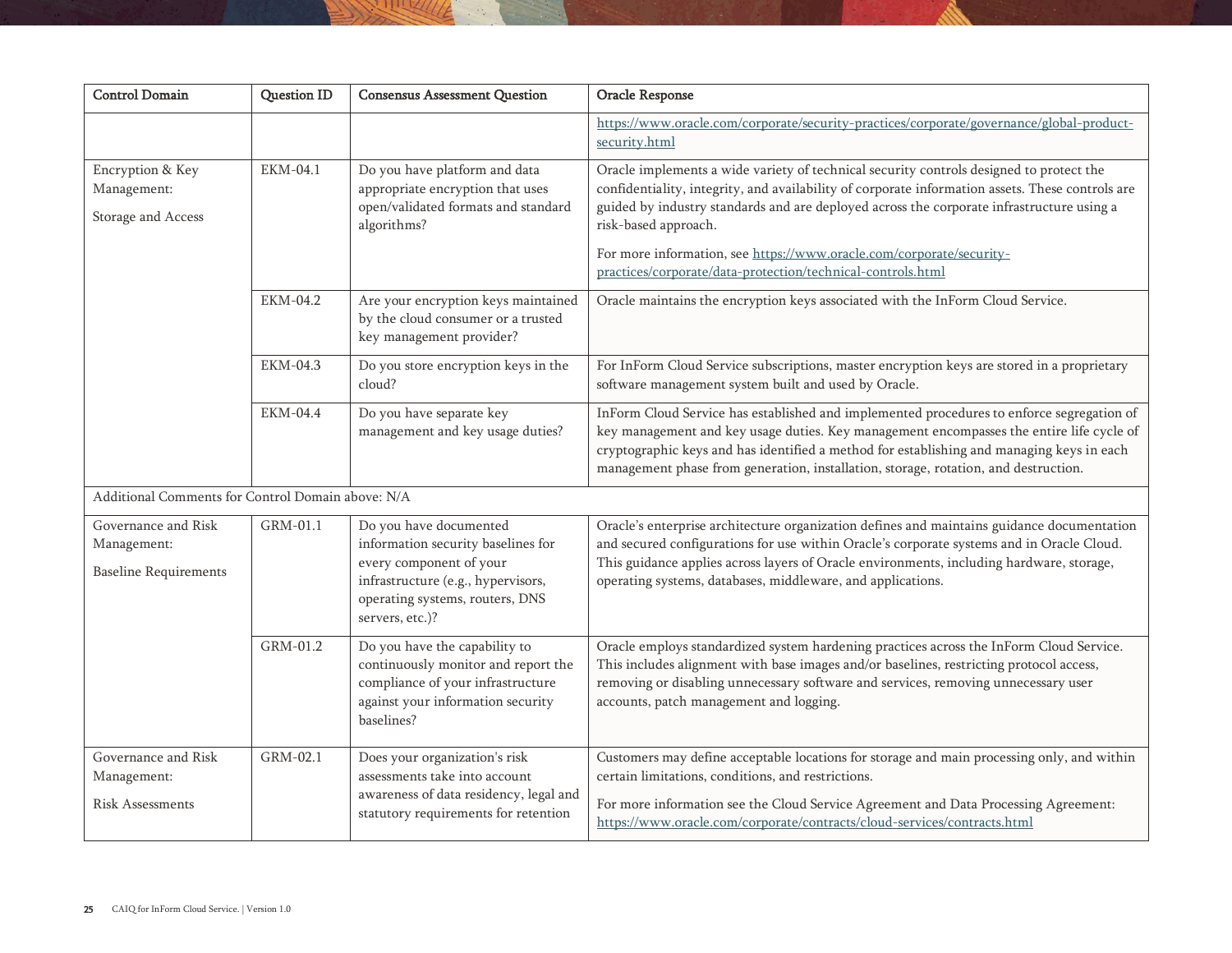| <b>Control Domain</b>                                      | <b>Question ID</b> | <b>Consensus Assessment Question</b>                                                                                                                                                                                                                                                              | Oracle Response                                                                                                                                                                                                                                                                                                                                                                                                                                                                                                                                                                                                                                                                                                                                                                                                                                                                                 |
|------------------------------------------------------------|--------------------|---------------------------------------------------------------------------------------------------------------------------------------------------------------------------------------------------------------------------------------------------------------------------------------------------|-------------------------------------------------------------------------------------------------------------------------------------------------------------------------------------------------------------------------------------------------------------------------------------------------------------------------------------------------------------------------------------------------------------------------------------------------------------------------------------------------------------------------------------------------------------------------------------------------------------------------------------------------------------------------------------------------------------------------------------------------------------------------------------------------------------------------------------------------------------------------------------------------|
|                                                            |                    | periods and data protection and<br>classification?                                                                                                                                                                                                                                                | Before deploying InForm Cloud Service, Oracle strongly recommends that cloud customers<br>formally analyze their cloud strategy to determine the suitability of use in light of their own<br>legal and regulatory compliance obligations. Making this determination remains solely the<br>responsibility of customers. Customer must make Oracle aware of any requirements that<br>result from its regulatory obligations prior to contract signing, and if additional controls are<br>required and mutually agreed upon, additional charges may apply.                                                                                                                                                                                                                                                                                                                                         |
|                                                            | GRM-02.2           | Do you conduct risk assessments<br>associated with data governance<br>requirements at least once a year?                                                                                                                                                                                          | Oracle conducts internal security reviews, assessments, and audits annually to confirm<br>compliance with Oracle information security policies, procedures, and practices.                                                                                                                                                                                                                                                                                                                                                                                                                                                                                                                                                                                                                                                                                                                      |
| Governance and Risk<br>Management:<br>Management Oversight | GRM-03.1           | Are your technical, business, and<br>executive managers responsible for<br>maintaining awareness of and<br>compliance with security policies,<br>procedures, and standards for both<br>themselves and their employees as<br>they pertain to the manager and<br>employees' area of responsibility? | Oracle places a strong emphasis on personnel security. The company has ongoing initiatives<br>intended to help minimize risks associated with human error, theft, fraud, and misuse of<br>facilities, including personnel screening, confidentiality agreements, security awareness<br>education and training, and enforcement of disciplinary actions.<br>Oracle employees are required to maintain the confidentiality of customer data. Employees<br>must sign a confidentiality agreement and comply with company policies concerning<br>protection of confidential information as part of their initial terms of employment. Oracle<br>obtains a written confidentiality agreement from each subcontractor before that<br>subcontractor provides services. Each employee is required to complete information-<br>protection awareness training upon hiring and every two years thereafter. |
| Governance and Risk<br>Management:<br>Management Program   | GRM-04.1           | Do you provide tenants with<br>documentation describing your<br><b>Information Security Management</b><br>Program (ISMP)?                                                                                                                                                                         | Oracle's corporate security practices are documented at<br>https://www.oracle.com/corporate/security-practices/corporate/<br>Global Information Security is responsible for security oversight, compliance and<br>enforcement, and conducting information-security assessments leading the development of<br>information security policy and strategy, as well as training and awareness at the corporate<br>level. This organization serves as the primary contact for security incident response,<br>providing overall direction for incident prevention, identification, investigation, and<br>resolution.<br>Corporate governance teams and programs are described at<br>https://www.oracle.com/corporate/security-practices/corporate/governance/global-<br>information-security.html                                                                                                      |
|                                                            | GRM-04.2           | Do you review your Information<br>Security Management Program<br>(ISMP) at least once a year?                                                                                                                                                                                                     | The Chief Corporate Architect, who reports directly to the Executive Chairman and Chief<br>Technology Officer (CTO), is one of the directors of the Oracle Security Oversight<br>Committee (OSOC). Oracle's OSOC provides ongoing management and review of<br>information security at Oracle.                                                                                                                                                                                                                                                                                                                                                                                                                                                                                                                                                                                                   |
| Governance and Risk<br>Management:                         | GRM-05.1           | Do executive and line management<br>take formal action to support<br>information security through clearly-                                                                                                                                                                                        | Global Information Security manages the Information Security Manager (ISM) Program.<br>Information Security Managers serve as security advocates within their respective lines of                                                                                                                                                                                                                                                                                                                                                                                                                                                                                                                                                                                                                                                                                                               |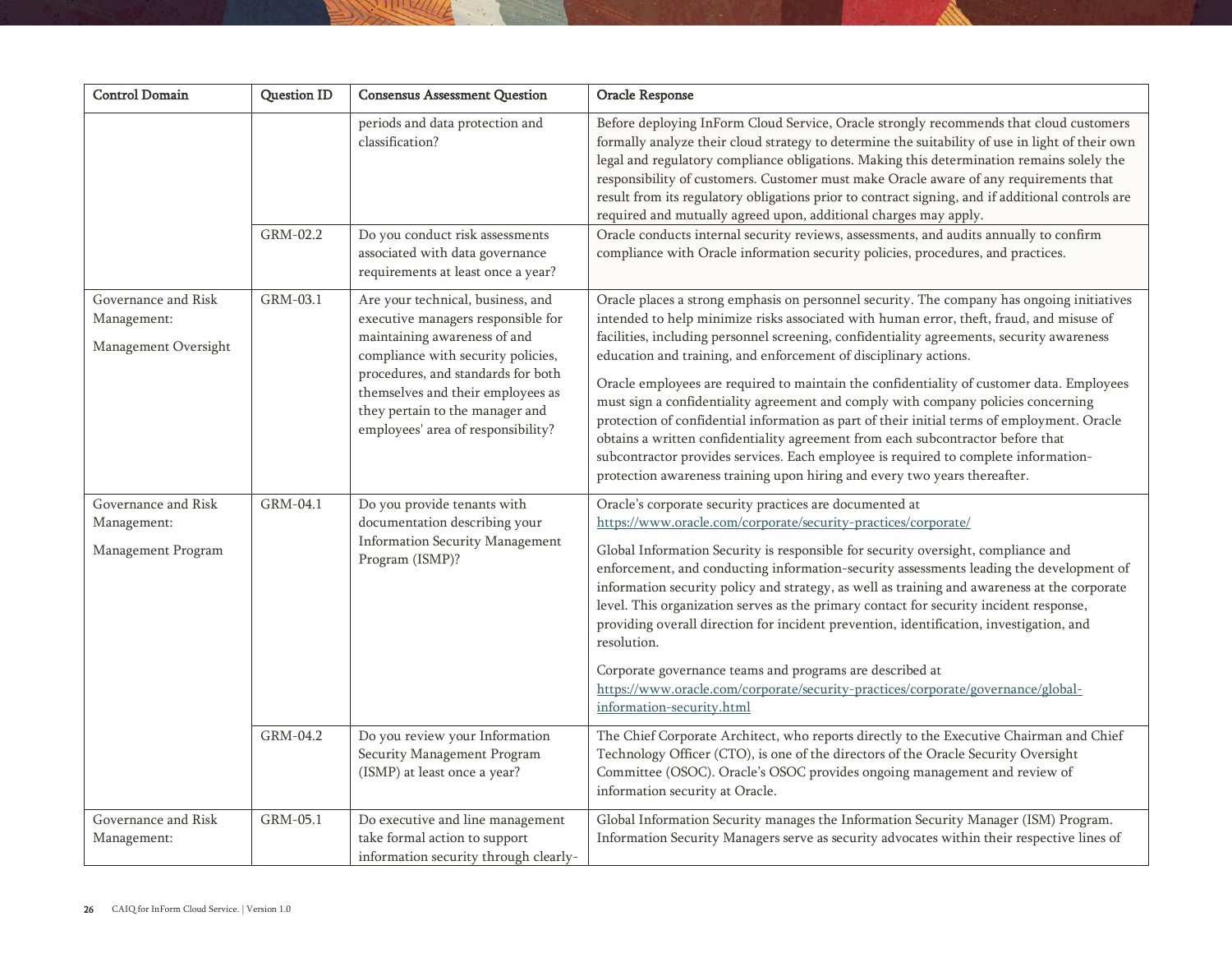| <b>Control Domain</b>                        | Question ID | <b>Consensus Assessment Question</b>                                                                                                                                                                                                                                                                                                                          | Oracle Response                                                                                                                                                                                                                                                                                                                                                                                                                                                                                                                                                                                                                                                                                                            |
|----------------------------------------------|-------------|---------------------------------------------------------------------------------------------------------------------------------------------------------------------------------------------------------------------------------------------------------------------------------------------------------------------------------------------------------------|----------------------------------------------------------------------------------------------------------------------------------------------------------------------------------------------------------------------------------------------------------------------------------------------------------------------------------------------------------------------------------------------------------------------------------------------------------------------------------------------------------------------------------------------------------------------------------------------------------------------------------------------------------------------------------------------------------------------------|
| Management Support /<br>Involvement          |             | documented direction and<br>commitment, and ensure the action<br>has been assigned?                                                                                                                                                                                                                                                                           | business to increase awareness of and compliance with Oracle's security policies, processes,<br>standards, and initiatives.                                                                                                                                                                                                                                                                                                                                                                                                                                                                                                                                                                                                |
|                                              |             |                                                                                                                                                                                                                                                                                                                                                               | Programs within Global Information Security are dedicated to preserving the<br>confidentiality, integrity, and availability of Oracle information assets and the information<br>assets entrusted to Oracle, including a focus on:                                                                                                                                                                                                                                                                                                                                                                                                                                                                                          |
|                                              |             |                                                                                                                                                                                                                                                                                                                                                               | Defining global corporate technical standards to enable security, privacy, and<br>compliance<br>Contributing to industry standards such as those issued by the International<br>Organization for Standardization (ISO) and United States National Institute of<br>Standards and Technology (NIST)<br>Assisting lines of business security organizations with fostering a culture of<br>security across regions and functional areas.                                                                                                                                                                                                                                                                                       |
| Governance and Risk<br>Management:<br>Policy | GRM-06.1    | Are your information security<br>policies and procedures made<br>available to all impacted personnel<br>and business partners, authorized by<br>accountable business role/function<br>and supported by the information<br>security management program as per<br>industry best practices (e.g. ISO<br>27001, SOC 2)?                                           | Oracle promotes security awareness and educates employees through regular newsletters<br>and ad hoc security awareness campaigns.<br>Each employee is required to complete information-protection awareness training upon<br>hiring and every two years thereafter. The course instructs employees on their obligations<br>under Oracle privacy and security policies. This course also covers data-privacy principles<br>and data-handling practices that may apply to employees' jobs at Oracle and are required by<br>company policy.                                                                                                                                                                                   |
|                                              | GRM-06.2    | Are information security policies<br>authorized by the organization's<br>business leadership (or other<br>accountable business role or<br>function) and supported by a<br>strategic business plan and an<br>information security management<br>program inclusive of defined<br>information security roles and<br>responsibilities for business<br>leadership? | The Chief Corporate Architect, who reports directly to the Executive Chairman and Chief<br>Technology Officer (CTO), is one of the directors of the Oracle Security Oversight<br>Committee (OSOC). The Chief Corporate Architect manages the functional departments<br>directly responsible for identifying and implementing security controls at Oracle. These<br>departments drive the corporate security program, define corporate security policies, assess<br>compliance, and provide operational oversight for the multidimensional aspects of Oracle's<br>security policies and practices:<br>Global Information Security<br>Global Physical Security<br>Global Product Security<br>Corporate Security Architecture |
|                                              | GRM-06.3    | Do you have agreements to ensure<br>your providers adhere to your<br>information security and privacy<br>policies?                                                                                                                                                                                                                                            | Oracle has formal requirements for its suppliers and partners to confirm they protect the<br>Oracle and third-party data and assets entrusted to them. The Supplier Information and<br>Physical Security Standards detail the security controls that Oracle's suppliers and partners<br>are required to adopt when:                                                                                                                                                                                                                                                                                                                                                                                                        |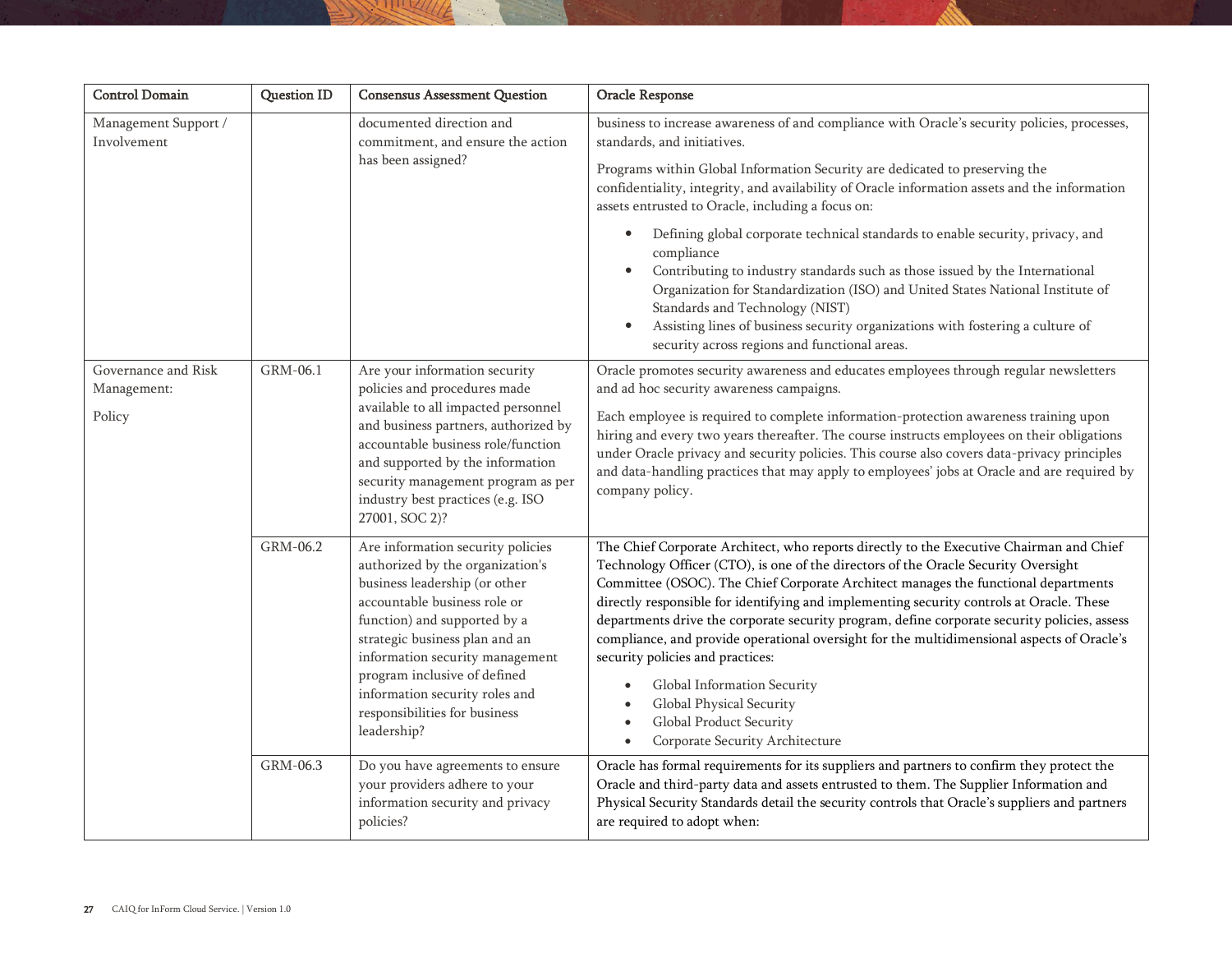| <b>Control Domain</b>                                    | <b>Question ID</b> | <b>Consensus Assessment Question</b>                                                                                                      | Oracle Response                                                                                                                                                                                                                                                                                                                                                                                                                                                                                                                                                                                                 |
|----------------------------------------------------------|--------------------|-------------------------------------------------------------------------------------------------------------------------------------------|-----------------------------------------------------------------------------------------------------------------------------------------------------------------------------------------------------------------------------------------------------------------------------------------------------------------------------------------------------------------------------------------------------------------------------------------------------------------------------------------------------------------------------------------------------------------------------------------------------------------|
|                                                          |                    |                                                                                                                                           | Accessing Oracle and Oracle customers' facilities, networks and/or information<br>systems<br>Handling Oracle confidential information, and Oracle hardware assets placed in<br>$\bullet$<br>their custody<br>For more information, see https://www.oracle.com/corporate/security-<br>practices/corporate/supply-chain/                                                                                                                                                                                                                                                                                          |
|                                                          | GRM-06.4           | Can you provide evidence of due<br>diligence mapping of your controls,<br>architecture, and processes to<br>regulations and/or standards? | Global Information Security manages the Information Security Manager (ISM) Program.<br>Information Security Managers serve as security advocates within their respective lines of<br>business to increase awareness of and compliance with Oracle's security policies, processes,<br>standards, and initiatives.<br>Programs within Global Information Security are dedicated to preserving the<br>confidentiality, integrity, and availability of Oracle information assets and the information                                                                                                                |
|                                                          |                    |                                                                                                                                           | assets entrusted to Oracle, including a focus on:<br>Defining global corporate technical standards to enable security, privacy, and<br>compliance<br>Contributing to industry standards such as those issued by the International<br>Organization for Standardization (ISO) and United States National Institute of<br>Standards and Technology (NIST)<br>Assisting lines of business security organizations with fostering a culture of<br>$\bullet$<br>security across regions and functional areas.                                                                                                          |
|                                                          | GRM-06.5           | Do you disclose which controls,<br>standards, certifications, and/or<br>regulations you comply with?                                      | Audit reports about Oracle Cloud Services are periodically published by Oracle's third-party<br>auditors. Reports may not be available for all services or all audit types or at all times.<br>InForm Cloud Service currently has ISO 27001 and ISO 27018 certifications. It is also<br>assessed annually for HIPAA compliance by Oracle's third-party auditors.<br>Customers may request access to these reports and certifications via Sales.<br>InForm Cloud Service regulatory compliance assessments are available for customers at My<br>Oracle Support (https://support.oracle.com) (Doc ID 1470961.1)). |
| Governance and Risk<br>Management:<br>Policy Enforcement | GRM-07.1           | Is a formal disciplinary or sanction<br>policy established for employees who<br>have violated security policies and<br>procedures?        | Oracle promotes security awareness and educates employees through regular newsletters<br>and ad hoc security awareness campaigns.<br>Security reviews, assessments, and audits are conducted periodically to confirm compliance<br>with Oracle information-security policies, procedures, and practices. Employees who fail to<br>comply with these policies, procedures and guidelines may be subject to disciplinary action<br>up to and including termination of employment.                                                                                                                                 |
|                                                          | GRM-07.2           | Are employees made aware of what<br>actions could be taken in the event of                                                                | Each employee is required to complete information-protection awareness training upon<br>hiring and every two years thereafter. The course instructs employees on their obligations                                                                                                                                                                                                                                                                                                                                                                                                                              |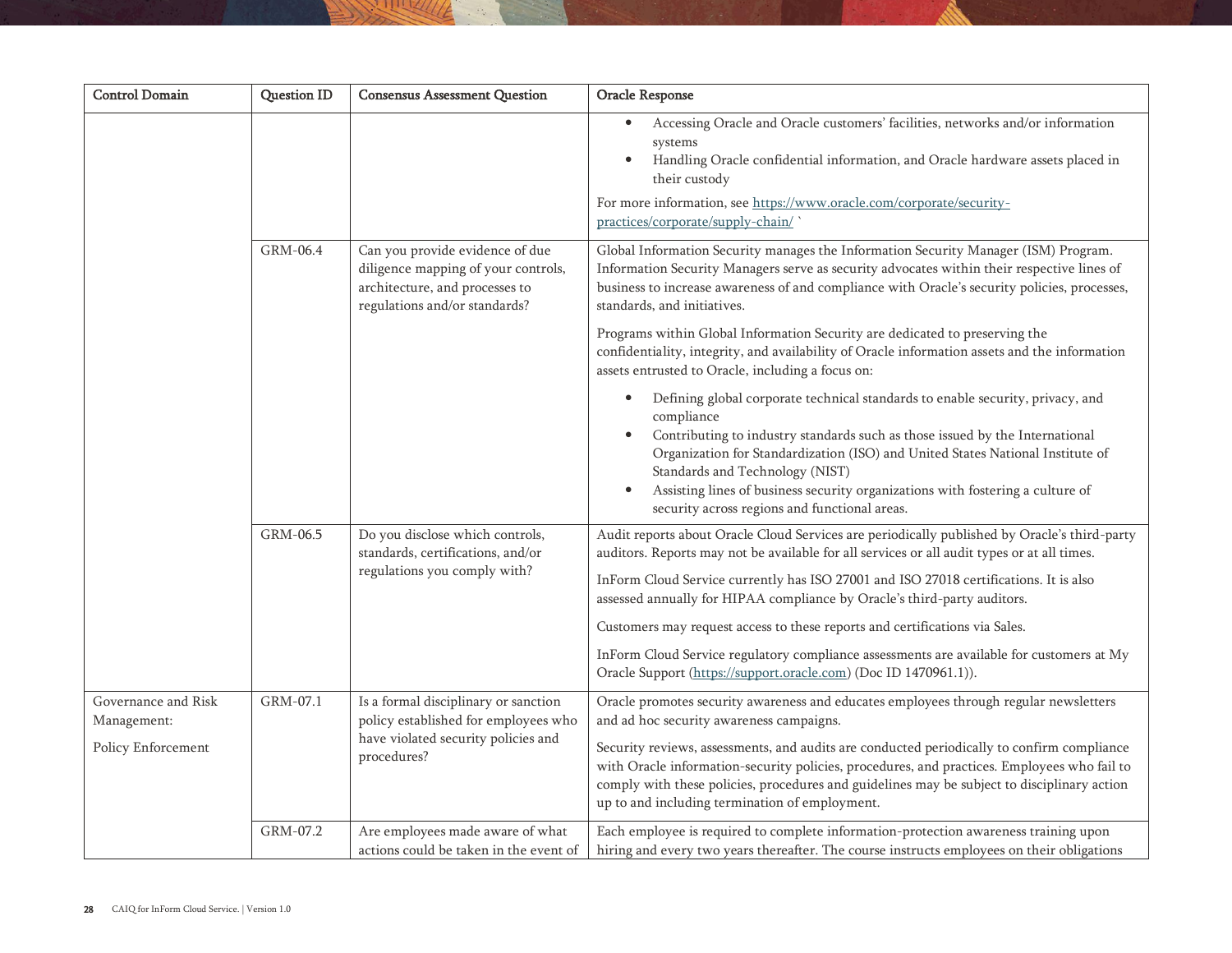| <b>Control Domain</b>                                | <b>Question ID</b> | <b>Consensus Assessment Question</b>                                                                                                                                                                                                                          | Oracle Response                                                                                                                                                                                                                                                                                                                                                                                                                                                                                                                                                                                                                                                                                                  |
|------------------------------------------------------|--------------------|---------------------------------------------------------------------------------------------------------------------------------------------------------------------------------------------------------------------------------------------------------------|------------------------------------------------------------------------------------------------------------------------------------------------------------------------------------------------------------------------------------------------------------------------------------------------------------------------------------------------------------------------------------------------------------------------------------------------------------------------------------------------------------------------------------------------------------------------------------------------------------------------------------------------------------------------------------------------------------------|
|                                                      |                    | a violation via their policies and<br>procedures?                                                                                                                                                                                                             | under Oracle privacy and security policies. This course also covers data-privacy principles<br>and data-handling practices that may apply to employees' jobs at Oracle and are required by<br>company policy.                                                                                                                                                                                                                                                                                                                                                                                                                                                                                                    |
| Governance and Risk<br>Management:<br>Policy Reviews | GRM-08.1           | Do risk assessment results include<br>updates to security policies,<br>procedures, standards, and controls to<br>ensure they remain relevant and<br>effective?                                                                                                | Oracle's Corporate Information Security Policy Review Process defines how Oracle Global<br>Information Security (GIS) leads ongoing cross-departmental review of information security<br>policies, so that these policies continue to be relevant and aligned with Oracle's technical,<br>legal, governmental and business requirements.                                                                                                                                                                                                                                                                                                                                                                         |
| Governance and Risk<br>Management:<br>Policy Reviews | GRM-09.1           | Do you notify your tenants when you<br>make material changes to your<br>information security and/or privacy<br>policies?                                                                                                                                      | Customers can subscribe to Oracle Cloud Hosting and Delivery Policy updates:<br>https://www.oracle.com/corporate/contracts/cloud-services/hosting-delivery-policies.html                                                                                                                                                                                                                                                                                                                                                                                                                                                                                                                                         |
|                                                      | GRM-09.2           | Do you perform, at minimum, annual<br>reviews to your privacy and security<br>policies?                                                                                                                                                                       | Global Information Security is responsible for security oversight, compliance and<br>enforcement, and conducting information-security assessments leading the development of<br>information security policy and strategy, as well as training and awareness at the corporate<br>level. Policies are reviewed at least annually.                                                                                                                                                                                                                                                                                                                                                                                  |
| Governance and Risk<br>Management:<br>Assessments    | GRM-10.1           | Are formal risk assessments aligned<br>with the enterprise-wide framework<br>and performed at least annually, or at<br>planned intervals, determining the<br>likelihood and impact of all identified<br>risks, using qualitative and<br>quantitative methods? | The Chief Corporate Architect, who reports directly to the Executive Chairman and Chief<br>Technology Officer (CTO), is one of the directors of the Oracle Security Oversight<br>Committee (OSOC). The Chief Corporate Architect manages the functional departments<br>directly responsible for identifying and implementing security controls at Oracle. These<br>departments drive the corporate security program, define corporate security policies, assess<br>compliance, and provide operational oversight for the multidimensional aspects of Oracle's<br>security policies and practices.<br>For more information, see https://www.oracle.com/corporate/security-<br>practices/corporate/objectives.html |
|                                                      | GRM-10.2           | Is the likelihood and impact<br>associated with inherent and residual<br>risk determined independently,<br>considering all risk categories?                                                                                                                   | The risk assessment process begins with identifying risks, establishing a risk level by<br>determining the likelihood of occurrence and impact, and identifying controls and<br>safeguards intended to reduce the impact of the risk to an acceptable level. Measures,<br>recommendations, and controls are put in place to mitigate risks. For more information, see<br>https://www.oracle.com/corporate/security-practices/corporate/resilience-management/                                                                                                                                                                                                                                                    |
| Governance and Risk<br>Management:<br>Program        | GRM-11.1           | Do you have a documented,<br>organization-wide program in place<br>to manage risk?                                                                                                                                                                            | Oracle's Corporate Security Program is designed to protect the confidentiality, integrity, and<br>availability of both Oracle and customer data, such as:<br>The mission-critical systems that customers rely upon for Cloud, technical support<br>and other services<br>Oracle source code and other sensitive data against theft and malicious alteration                                                                                                                                                                                                                                                                                                                                                      |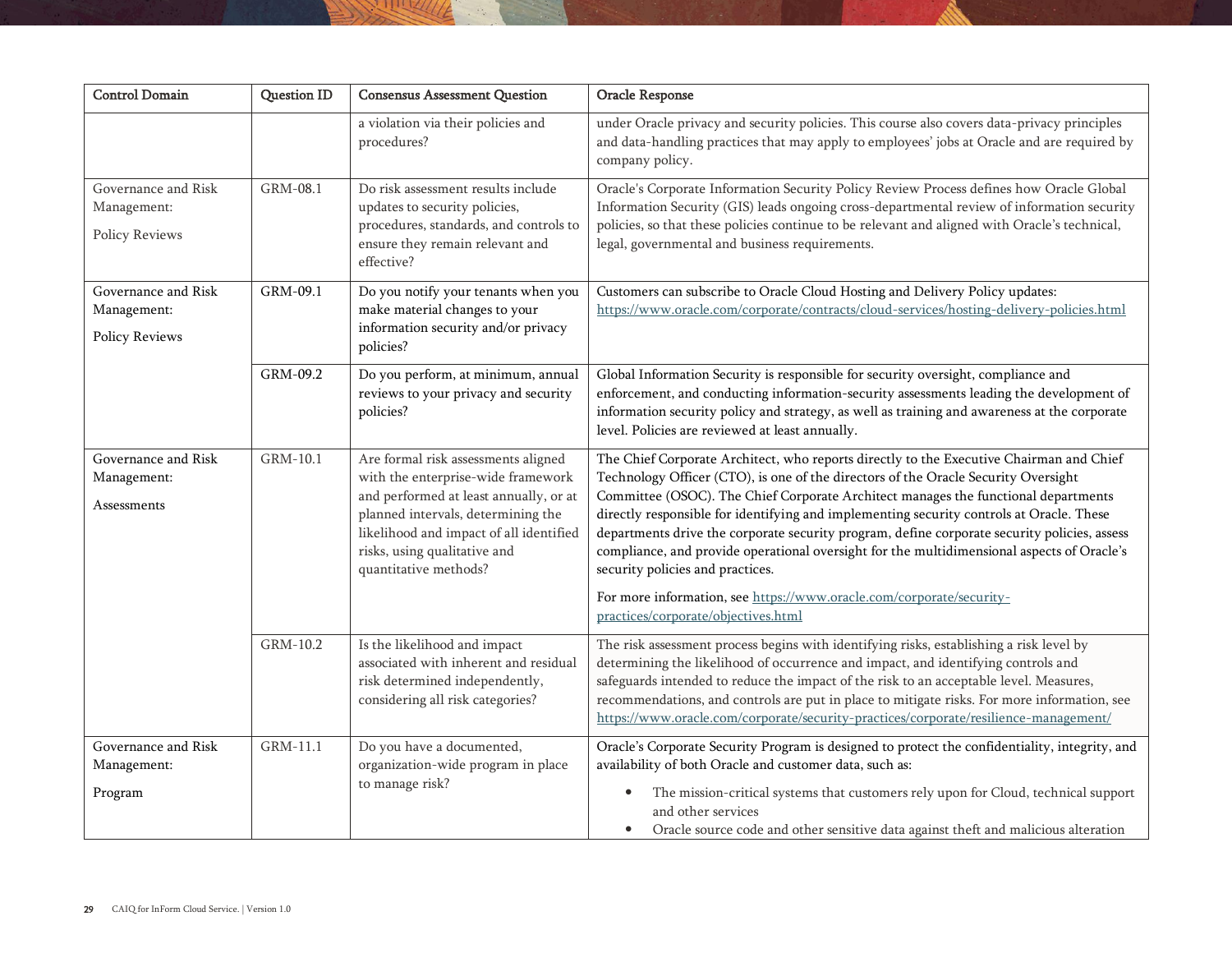| <b>Control Domain</b>                             | <b>Question ID</b> | <b>Consensus Assessment Question</b>                                                                                                                                                                | Oracle Response                                                                                                                                                                                                                                                                                                                                                                                                                                                                                                               |
|---------------------------------------------------|--------------------|-----------------------------------------------------------------------------------------------------------------------------------------------------------------------------------------------------|-------------------------------------------------------------------------------------------------------------------------------------------------------------------------------------------------------------------------------------------------------------------------------------------------------------------------------------------------------------------------------------------------------------------------------------------------------------------------------------------------------------------------------|
|                                                   |                    |                                                                                                                                                                                                     | Personal and other sensitive information that Oracle collects in the course of its<br>$\bullet$<br>business, including customer, partner, supplier and employee data residing in<br>Oracle's internal IT systems                                                                                                                                                                                                                                                                                                              |
|                                                   | GRM-11.2           | Do you make available<br>documentation of your organization-<br>wide risk management program?                                                                                                       | Corporate governance teams and programs are described at<br>https://www.oracle.com/corporate/security-practices/corporate/governance/global-<br>information-security.html                                                                                                                                                                                                                                                                                                                                                     |
|                                                   |                    |                                                                                                                                                                                                     | Global Information Security is responsible for security oversight, compliance and<br>enforcement, and conducting information-security assessments leading the development of<br>information security policy and strategy, as well as training and awareness at the corporate<br>level. This organization serves as the primary contact for security incident response,<br>providing overall direction for incident prevention, identification, investigation, and<br>resolution.                                              |
| Additional Comments for Control Domain above: N/A |                    |                                                                                                                                                                                                     |                                                                                                                                                                                                                                                                                                                                                                                                                                                                                                                               |
| Human Resources:<br>Asset Returns                 | HRS-01.1           | Upon termination of contract or<br>business relationship, are employees<br>and business partners adequately<br>informed of their obligations for<br>returning organizationally-owned<br>assets?     | Oracle user access is provisioned through an account-provisioning system that is integrated<br>with Oracle's Human Resources database. Access privileges are granted based on job roles<br>and require management approval.<br>Oracle regularly reviews network and operating system accounts with regard to the<br>appropriate employee access levels. In the event of employee terminations, deaths, or<br>resignations, Oracle takes appropriate actions to promptly terminate network, telephony,<br>and physical access. |
|                                                   | HRS-01.2           | Do you have asset return procedures<br>outlining how assets should be<br>returned within an established<br>period?                                                                                  | Oracle has formal requirements for use of the Oracle corporate network, computer systems,<br>telephony systems, messaging technologies, internet access, and other company resources<br>available to Oracle employees, contractors and visitors.                                                                                                                                                                                                                                                                              |
| Human Resources:<br><b>Background Screening</b>   | HRS-02.1           | Pursuant to local laws, regulations,<br>ethics, and contractual constraints,<br>are all employment candidates,<br>contractors, and involved third<br>parties subject to background<br>verification? | In the United States, Oracle uses an external screening agency to perform pre-employment<br>background investigations for newly hired U.S. personnel. Personnel screening in other<br>countries varies according to local laws, employment regulations, and local Oracle policy.                                                                                                                                                                                                                                              |
| Human Resources:<br><b>Employment Agreements</b>  | HRS-03.1           | Do your employment agreements<br>incorporate provisions and/or terms<br>in adherence to established<br>information governance and security<br>policies?                                             | Oracle employees are required to maintain the confidentiality of customer data. Employees<br>must sign a confidentiality agreement and comply with company policies concerning<br>protection of confidential information as part of their initial terms of employment. Oracle<br>obtains a written confidentiality agreement from each subcontractor before that<br>subcontractor provides services.                                                                                                                          |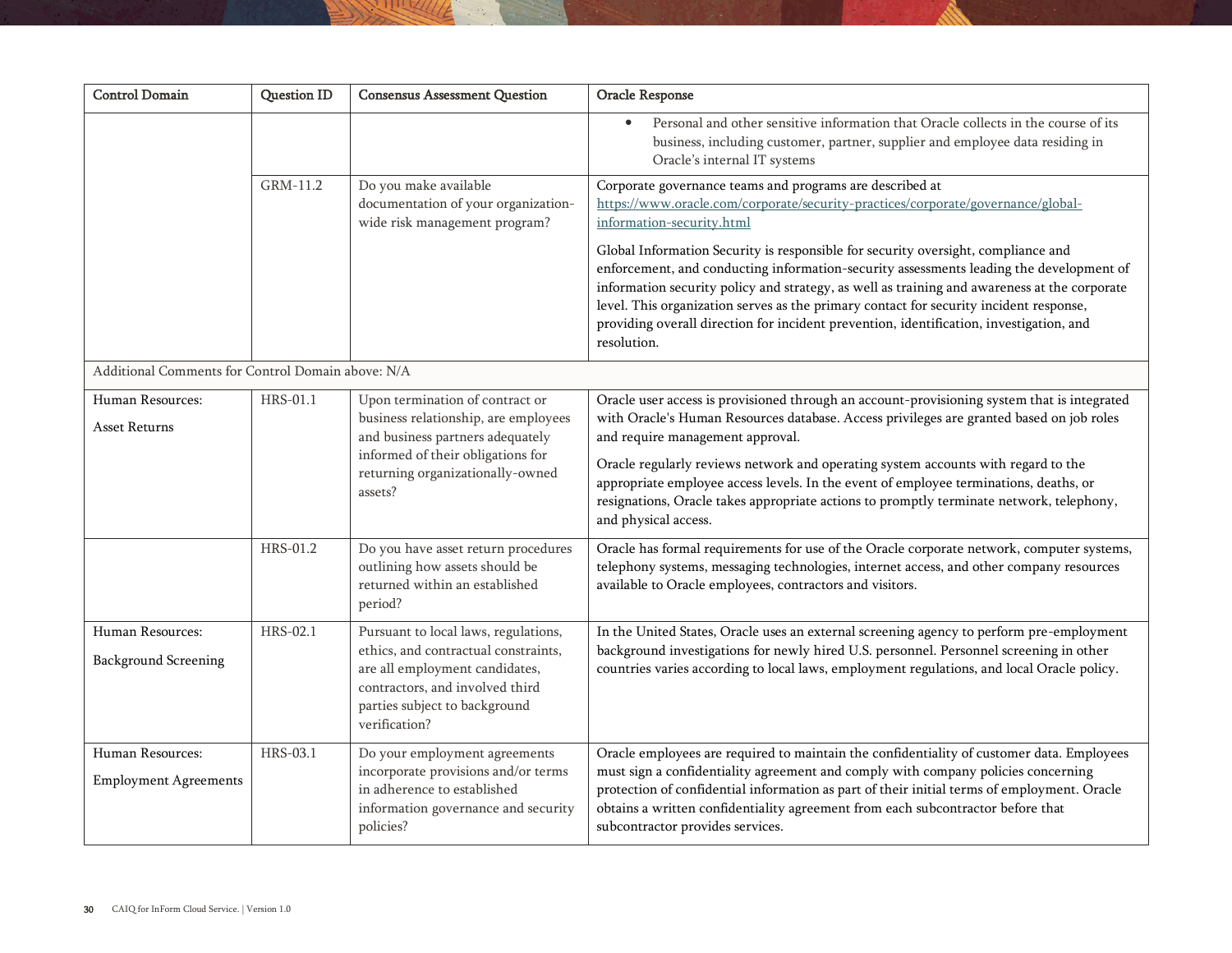| <b>Control Domain</b>                            | <b>Question ID</b> | <b>Consensus Assessment Question</b>                                                                                                                                                                                                                                                                                                                                                                 | Oracle Response                                                                                                                                                                                                                                                                                                                                                                                                                                                                                                                                                                                                                                                                                                                                                  |
|--------------------------------------------------|--------------------|------------------------------------------------------------------------------------------------------------------------------------------------------------------------------------------------------------------------------------------------------------------------------------------------------------------------------------------------------------------------------------------------------|------------------------------------------------------------------------------------------------------------------------------------------------------------------------------------------------------------------------------------------------------------------------------------------------------------------------------------------------------------------------------------------------------------------------------------------------------------------------------------------------------------------------------------------------------------------------------------------------------------------------------------------------------------------------------------------------------------------------------------------------------------------|
|                                                  | HRS-03.2           | Do you require that employment<br>agreements are signed by newly<br>hired or on-boarded workforce<br>personnel prior to granting<br>workforce personnel user access to<br>corporate facilities, resources, and<br>assets?                                                                                                                                                                            | Oracle employees are required to maintain the confidentiality of customer data. Employees<br>must sign a confidentiality agreement and comply with company policies concerning<br>protection of confidential information as part of their initial terms of employment. Oracle<br>obtains a written confidentiality agreement from each subcontractor before that<br>subcontractor provides services.                                                                                                                                                                                                                                                                                                                                                             |
| Human Resources:<br>Employment<br>Termination    | <b>HRS-04.1</b>    | Are documented policies, procedures,<br>and guidelines in place to govern<br>change in employment and/or<br>termination?                                                                                                                                                                                                                                                                             | Oracle's security policies cover the management of security for both Oracle's internal<br>operations and the services Oracle provides to its customers, and apply to all Oracle<br>personnel, such as employees and contractors. These policies are aligned with the ISO/IEC<br>27002:2013 (formerly known as ISO/IEC 17799:2005) and ISO/IEC 27001:2013 standards<br>and guide all areas of security within Oracle.                                                                                                                                                                                                                                                                                                                                             |
|                                                  | HRS-04.2           | Do the above procedures and<br>guidelines account for timely<br>revocation of access and return of<br>assets?                                                                                                                                                                                                                                                                                        | Oracle regularly reviews network and operating system accounts with regard to the<br>appropriate employee access levels. In the event of employee terminations, deaths, or<br>resignations, Oracle takes appropriate actions to promptly terminate network, telephony,<br>and physical access.                                                                                                                                                                                                                                                                                                                                                                                                                                                                   |
| Human Resources:<br>Portable / Mobile<br>Devices | HRS-05.1           | Are policies and procedures<br>established and measures<br>implemented to strictly limit access<br>to your sensitive data and tenant data<br>from portable and mobile devices<br>(e.g., laptops, cell phones, and<br>personal digital assistants (PDAs)),<br>which are generally higher-risk than<br>non-portable devices (e.g., desktop<br>computers at the provider<br>organization's facilities)? | Oracle policy requires the use of antivirus intrusion protection and firewall software on<br>laptops and mobile devices. Additionally, all computers running a Windows operating<br>system that hold Oracle data must have automated Microsoft security updates enabled.<br>Security updates for all other devices and operating systems must be installed upon<br>notification of their availability. Desktops and laptops that process Oracle or customer<br>information must be encrypted using approved software. Reports enable lines of business<br>management to verify deployment of laptop encryption for their organization.<br>For more information, see https://www.oracle.com/corporate/security-<br>practices/corporate/laptop-mobile-devices.html |
| Human Resources:<br>Non-Disclosure<br>Agreements | HRS-06.1           | Are requirements for non-disclosure<br>or confidentiality agreements<br>reflecting the organization's needs for<br>the protection of data and operational<br>details identified, documented, and<br>reviewed at planned intervals?                                                                                                                                                                   | Oracle employees are required to maintain the confidentiality of customer data. Employees<br>must sign a confidentiality agreement and comply with company policies concerning<br>protection of confidential information as part of their initial terms of employment. Oracle<br>obtains a written confidentiality agreement from each subcontractor before that<br>subcontractor provides services.                                                                                                                                                                                                                                                                                                                                                             |
| Human Resources:<br>Roles / Responsibilities     | HRS-07.1           | Do you provide tenants with a role<br>definition document clarifying your<br>administrative responsibilities versus<br>those of the tenant?                                                                                                                                                                                                                                                          | See product-specific information for Getting Started tasks and managing the InForm Cloud<br>Service https://docs.oracle.com/en/industries/health-sciences/inform/index.html                                                                                                                                                                                                                                                                                                                                                                                                                                                                                                                                                                                      |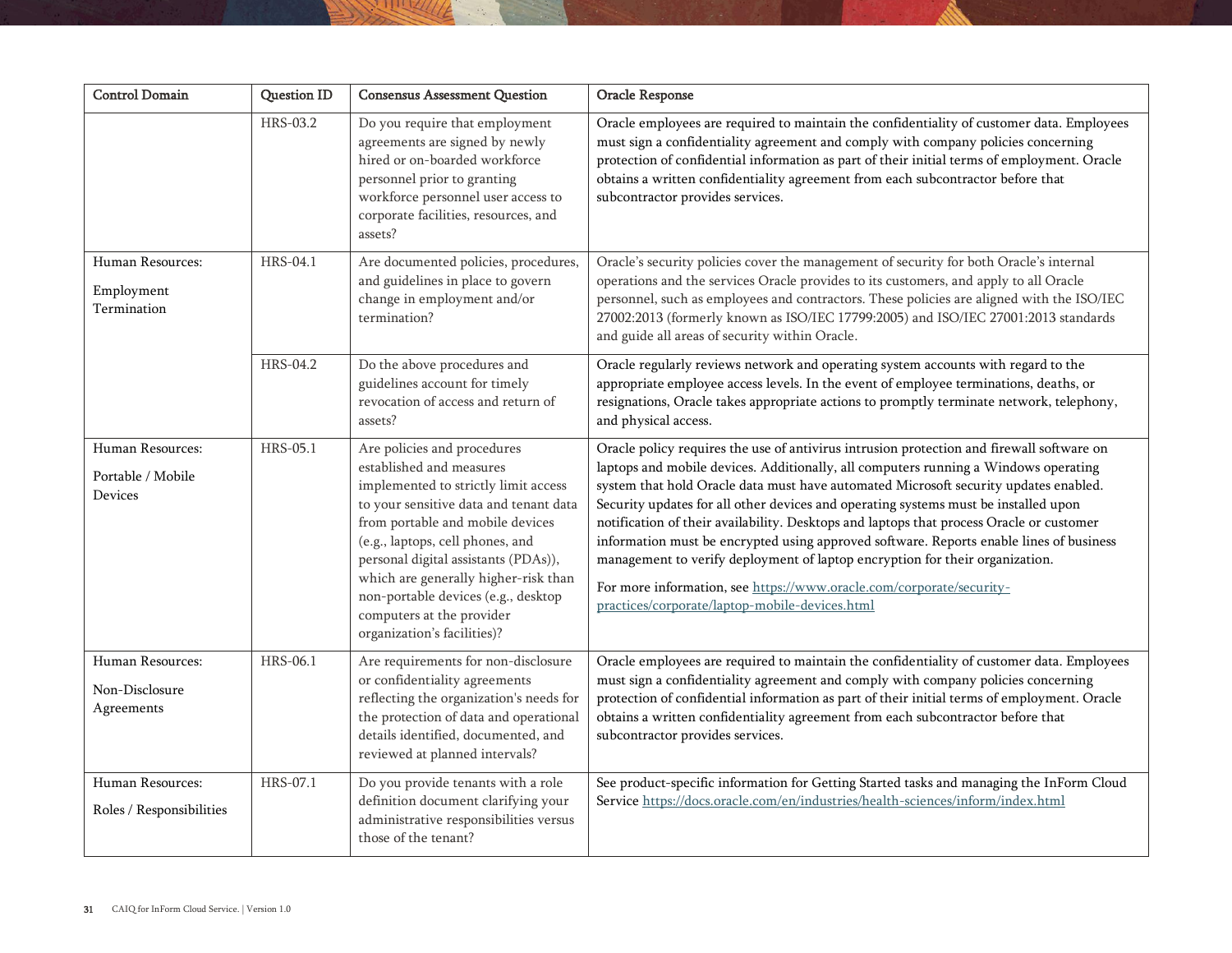| Control Domain                     | Question ID     | <b>Consensus Assessment Question</b>                                                                                                                                                                                                       | <b>Oracle Response</b>                                                                                                                                                                                                                                                                                                                                                                                                                                                                                                                                                                                                                 |
|------------------------------------|-----------------|--------------------------------------------------------------------------------------------------------------------------------------------------------------------------------------------------------------------------------------------|----------------------------------------------------------------------------------------------------------------------------------------------------------------------------------------------------------------------------------------------------------------------------------------------------------------------------------------------------------------------------------------------------------------------------------------------------------------------------------------------------------------------------------------------------------------------------------------------------------------------------------------|
| Human Resources:<br>Acceptable Use | <b>HRS-08.1</b> | Do you have policies and procedures<br>in place to define allowances and<br>conditions for permitting usage of<br>organizationally-owned or managed<br>user end-point devices and IT<br>infrastructure network and systems<br>components?  | Oracle policy requires the use of antivirus intrusion protection and firewall software on<br>laptops and mobile devices. Additionally, all computers running a Windows operating<br>system that hold Oracle data must have automated Microsoft security updates enabled.<br>Security updates for all other devices and operating systems must be installed upon<br>notification of their availability. Desktops and laptops that process Oracle or customer<br>information must be encrypted using approved software. Reports enable lines of business<br>management to verify deployment of laptop encryption for their organization. |
|                                    |                 |                                                                                                                                                                                                                                            | Antivirus software must be scheduled to perform daily threat-definition updates and virus<br>scans.                                                                                                                                                                                                                                                                                                                                                                                                                                                                                                                                    |
|                                    |                 |                                                                                                                                                                                                                                            | Oracle's Global Desktop Strategy (GDS) organization keeps anti-virus products and<br>Windows Server Update Services (WSUS) up to date with virus definitions and security<br>updates. GDS is responsible for notifying internal Oracle system users of both any credible<br>virus threats and when security updates are available. GDS provides automation to verify<br>anti-virus configuration.                                                                                                                                                                                                                                      |
|                                    | <b>HRS-08.2</b> | Do you define allowance and<br>conditions for BYOD devices and its<br>applications to access corporate<br>resources?                                                                                                                       | Oracle has a mobile-device management program and associated solutions for protecting<br>data on employee-owned mobile devices. These solutions support all common mobile-device<br>operating systems and platforms. Oracle IT and corporate security organizations regularly<br>promote awareness of mobile device security and good practice.                                                                                                                                                                                                                                                                                        |
| Human Resources:                   | HRS-09.1        | Do you provide a formal, role-based,<br>security awareness training program                                                                                                                                                                | Oracle promotes security awareness and educates employees through regular newsletters<br>and ad hoc security awareness campaigns.                                                                                                                                                                                                                                                                                                                                                                                                                                                                                                      |
| Training / Awareness               |                 | for cloud-related access and data<br>management issues (e.g., multi-<br>tenancy, nationality, cloud delivery<br>model, segregation of duties<br>implications, and conflicts of interest)<br>for all persons with access to tenant<br>data? | Each employee is required to complete information-protection awareness training upon<br>hiring and every two years thereafter. The course instructs employees on their obligations<br>under Oracle privacy and security policies. This course also covers data-privacy principles<br>and data-handling practices that may apply to employees' jobs at Oracle and are required by<br>company policy.                                                                                                                                                                                                                                    |
|                                    | HRS-09.2        | Do you specifically train your<br>employees regarding their specific<br>role and the information security<br>controls they must fulfill?                                                                                                   | Each employee is required to complete information-protection awareness training upon<br>hiring and every two years thereafter. The course instructs employees on their obligations<br>under Oracle privacy and security policies. This course also covers data-privacy principles<br>and data-handling practices that may apply to employees' jobs at Oracle and are required by<br>company policy.                                                                                                                                                                                                                                    |
|                                    | HRS-09.3        | Do you document employee<br>acknowledgment of training they<br>have completed?                                                                                                                                                             | Training completion is tracked within the Oracle Global Training tool per Oracle policy.                                                                                                                                                                                                                                                                                                                                                                                                                                                                                                                                               |
|                                    | HRS-09.4        | Is successful and timed completion of<br>the training program(s) considered a                                                                                                                                                              | Employees must sign a confidentiality agreement and comply with company policies<br>concerning protection of confidential information as part of their initial terms of                                                                                                                                                                                                                                                                                                                                                                                                                                                                |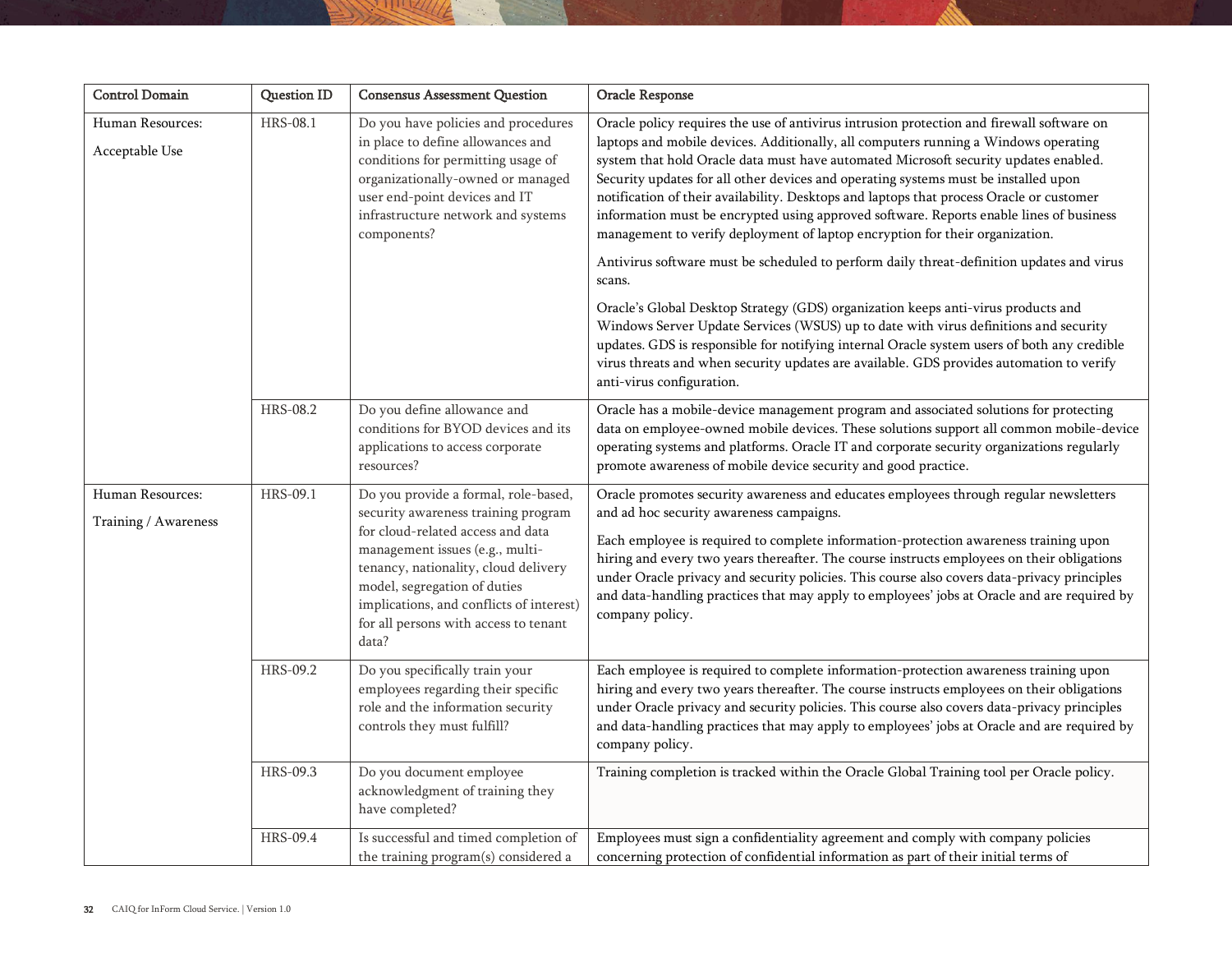| <b>Control Domain</b>                   | <b>Question ID</b> | <b>Consensus Assessment Question</b>                                                                                                                                                                      | Oracle Response                                                                                                                                                                                                                                                                                                                                                                                                                                                                                                                          |
|-----------------------------------------|--------------------|-----------------------------------------------------------------------------------------------------------------------------------------------------------------------------------------------------------|------------------------------------------------------------------------------------------------------------------------------------------------------------------------------------------------------------------------------------------------------------------------------------------------------------------------------------------------------------------------------------------------------------------------------------------------------------------------------------------------------------------------------------------|
|                                         |                    | prerequisite for acquiring and<br>maintaining access to sensitive<br>systems?                                                                                                                             | employment. Oracle obtains a written confidentiality agreement from each subcontractor<br>before that subcontractor provides services. Management is notified of incomplete employee<br>training plans.                                                                                                                                                                                                                                                                                                                                  |
|                                         | HRS-09.5           | Are personnel trained and provided<br>with awareness programs at least<br>once a year?                                                                                                                    | Oracle promotes security awareness and educates employees through regular newsletters<br>and ad hoc security awareness campaigns.<br>Each employee is required to complete information-protection awareness training upon<br>hiring and every two years thereafter. The course instructs employees on their obligations<br>under Oracle privacy and security policies. This course also covers data-privacy principles<br>and data-handling practices that may apply to employees' jobs at Oracle and are required by<br>company policy. |
|                                         | HRS-09.6           | Are administrators and data stewards<br>properly educated on their legal<br>responsibilities with regard to<br>security and data integrity?                                                               | Oracle employees are required to maintain the confidentiality of customer data. Employees<br>must sign a confidentiality agreement and comply with company policies concerning<br>protection of confidential information as part of their initial terms of employment. Oracle<br>obtains a written confidentiality agreement from each subcontractor before that<br>subcontractor provides services.                                                                                                                                     |
| Human Resources:<br>User Responsibility | HRS-10.1           | Are personnel informed of their<br>responsibilities for maintaining<br>awareness and compliance with<br>published security policies,<br>procedures, standards, and applicable<br>regulatory requirements? | Employees must sign a confidentiality agreement and comply with company policies<br>concerning protection of confidential information as part of their initial terms of<br>employment. Oracle obtains a written confidentiality agreement from each subcontractor<br>before that subcontractor provides services.                                                                                                                                                                                                                        |
|                                         | HRS-10.2           | Are personnel informed of their<br>responsibilities for maintaining a safe<br>and secure working environment?                                                                                             | Oracle places a strong emphasis on personnel security. The company has ongoing initiatives<br>intended to help minimize risks associated with human error, theft, fraud, and misuse of<br>facilities, including personnel screening, confidentiality agreements, security awareness<br>education and training, and enforcement of disciplinary actions.                                                                                                                                                                                  |
|                                         | HRS-10.3           | Are personnel informed of their<br>responsibilities for ensuring that<br>equipment is secured and not left<br>unattended?                                                                                 | Oracle places a strong emphasis on personnel security. The company has ongoing initiatives<br>intended to help minimize risks associated with human error, theft, fraud, and misuse of<br>facilities, including personnel screening, confidentiality agreements, security awareness<br>education and training, and enforcement of disciplinary actions.                                                                                                                                                                                  |
| Human Resources:<br>Workspace           | HRS-11.1           | Are all computers and laptops<br>configured such that there is lockout<br>screen after a pre-defined amount of<br>time?                                                                                   | Oracle personnel are required to utilize the Oracle's Global Desktop Strategy (GDS)<br>solutions for Windows Server Update Services (WSUS), virus definitions, security updates<br>and tools which automatically lock the screen.                                                                                                                                                                                                                                                                                                        |
|                                         | HRS-11.2           | Are there policies and procedures to<br>ensure that unattended workspaces                                                                                                                                 | Oracle policy requires the use of antivirus intrusion protection and firewall software on<br>laptops and mobile devices. Additionally, all computers running a Windows operating<br>system that hold Oracle data must have automated Microsoft security updates enabled.                                                                                                                                                                                                                                                                 |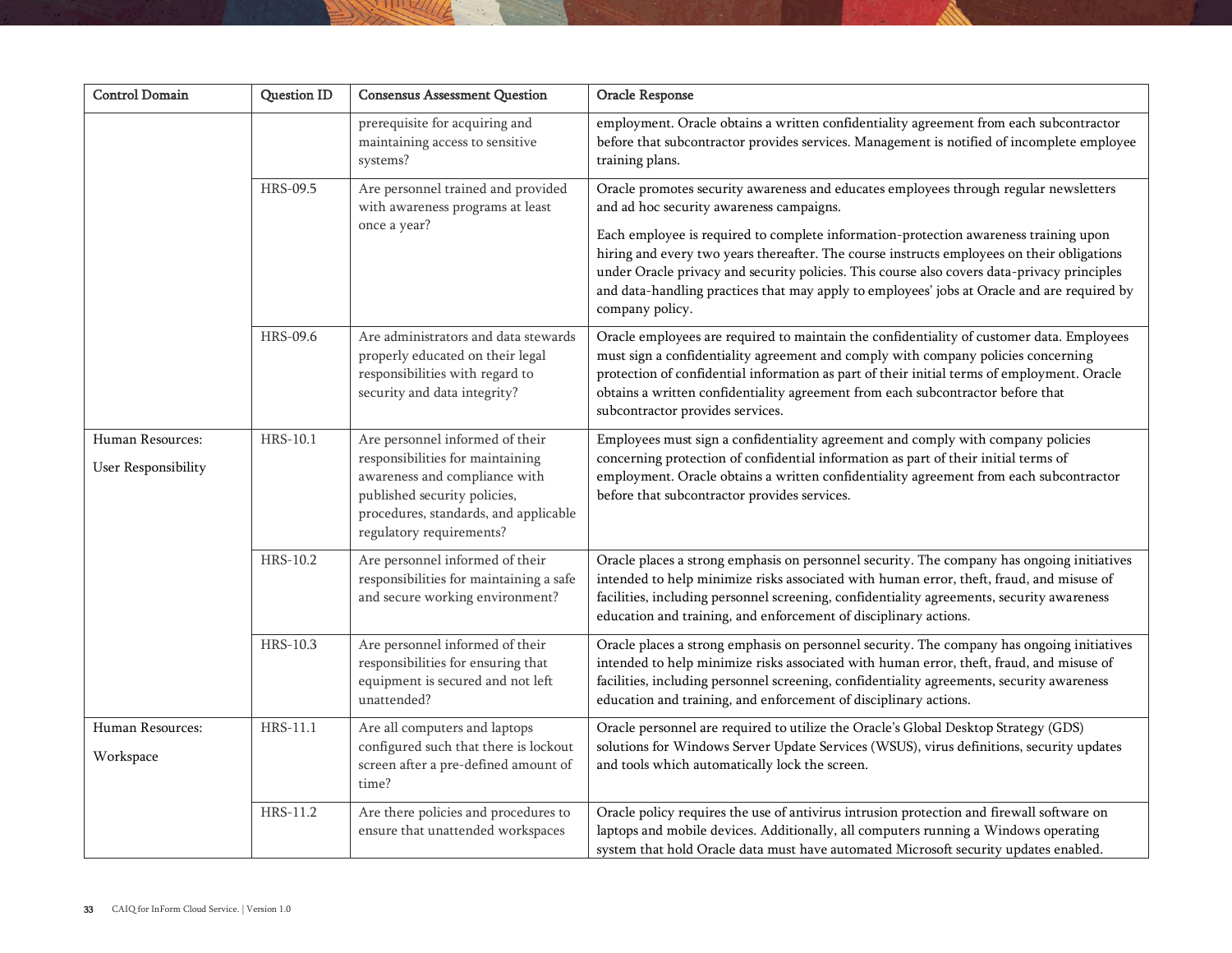| <b>Control Domain</b>                                             | <b>Question ID</b> | <b>Consensus Assessment Question</b>                                                                                                                                                                        | Oracle Response                                                                                                                                                                                                                                                                                                                                                                                                                                                                                                                      |
|-------------------------------------------------------------------|--------------------|-------------------------------------------------------------------------------------------------------------------------------------------------------------------------------------------------------------|--------------------------------------------------------------------------------------------------------------------------------------------------------------------------------------------------------------------------------------------------------------------------------------------------------------------------------------------------------------------------------------------------------------------------------------------------------------------------------------------------------------------------------------|
|                                                                   |                    | do not have openly visible (e.g., on a<br>desktop) sensitive documents?                                                                                                                                     | Security updates for all other devices and operating systems must be installed upon<br>notification of their availability. Desktops and laptops that process Oracle or customer<br>information must be encrypted using approved software. Reports enable lines of business<br>management to verify deployment of laptop encryption for their organization.                                                                                                                                                                           |
| Additional Comments for Control Domain above: N/A                 |                    |                                                                                                                                                                                                             |                                                                                                                                                                                                                                                                                                                                                                                                                                                                                                                                      |
| <b>Identity &amp; Access</b><br>Management:<br>Audit Tools Access | IAM-01.1           | Do you restrict, log, and monitor<br>access to your information security<br>management systems (e.g.,<br>hypervisors, firewalls, vulnerability<br>scanners, network sniffers, APIs,<br>$etc.$ )?            | Oracle user access is provisioned through an account-provisioning system that is integrated<br>with Oracle's Human Resources database. Access privileges are granted based on job roles<br>and require management approval.<br>Authorization is dependent on successful authentication, since controlling access to specific<br>resources depends upon establishing an entity or individual's identity. All Oracle<br>authorization decisions for granting, approval, and review of access are based on the<br>following principles: |
|                                                                   |                    |                                                                                                                                                                                                             | Need to know: Does the user require this access for his job function?<br>$\bullet$<br>Segregation of duties: Will the access result in a conflict of interest?<br>Least privilege: Is access restricted to only those resources and information<br>required for a legitimate business purpose?                                                                                                                                                                                                                                       |
|                                                                   | IAM-01.2           | Do you monitor and log privileged<br>access (e.g., administrator level) to<br>information security management<br>systems?                                                                                   | Oracle logs certain security-related activities on operating systems, applications, databases,<br>and network devices. Systems are configured to log access to Oracle programs, as well as<br>system alerts, console messages, and system errors. Oracle implements controls designed to<br>protect against operational problems, including log file media becoming exhausted, failing to<br>record events, and/or logs being overwritten.                                                                                           |
| Identity & Access<br>Management:<br><b>User Access Policy</b>     | IAM-02.1           | Do you have controls in place<br>ensuring timely removal of systems<br>access that is no longer required for<br>business purposes?                                                                          | Oracle regularly reviews network and operating system accounts with regard to the<br>appropriate employee access levels. In the event of employee terminations, deaths, or<br>resignations, Oracle takes appropriate actions to promptly terminate network, telephony,<br>and physical access.                                                                                                                                                                                                                                       |
|                                                                   | IAM-02.2           | Do you have policies, procedures and<br>technical measures in place to ensure<br>appropriate data/assets access<br>management in adherence to legal,<br>statutory or regulatory compliance<br>requirements? | Oracle regularly reviews network and operating system accounts with regard to the<br>appropriate employee access levels. In the event of employee terminations, deaths, or<br>resignations, Oracle takes appropriate actions to promptly terminate network, telephony,<br>and physical access.                                                                                                                                                                                                                                       |
|                                                                   | IAM-02.3           | Do you have procedures and<br>technical measures in place for user<br>account entitlement de-/provisioning<br>based on the rule of least privilege?                                                         | Oracle enforces well-defined roles, allowing for segregation of duties among operations staff.<br>Operations are organized into functional groups, where each function is performed by<br>separate groups of employees. Examples of functional groups include database<br>administrators, system administrators, and network engineers.                                                                                                                                                                                              |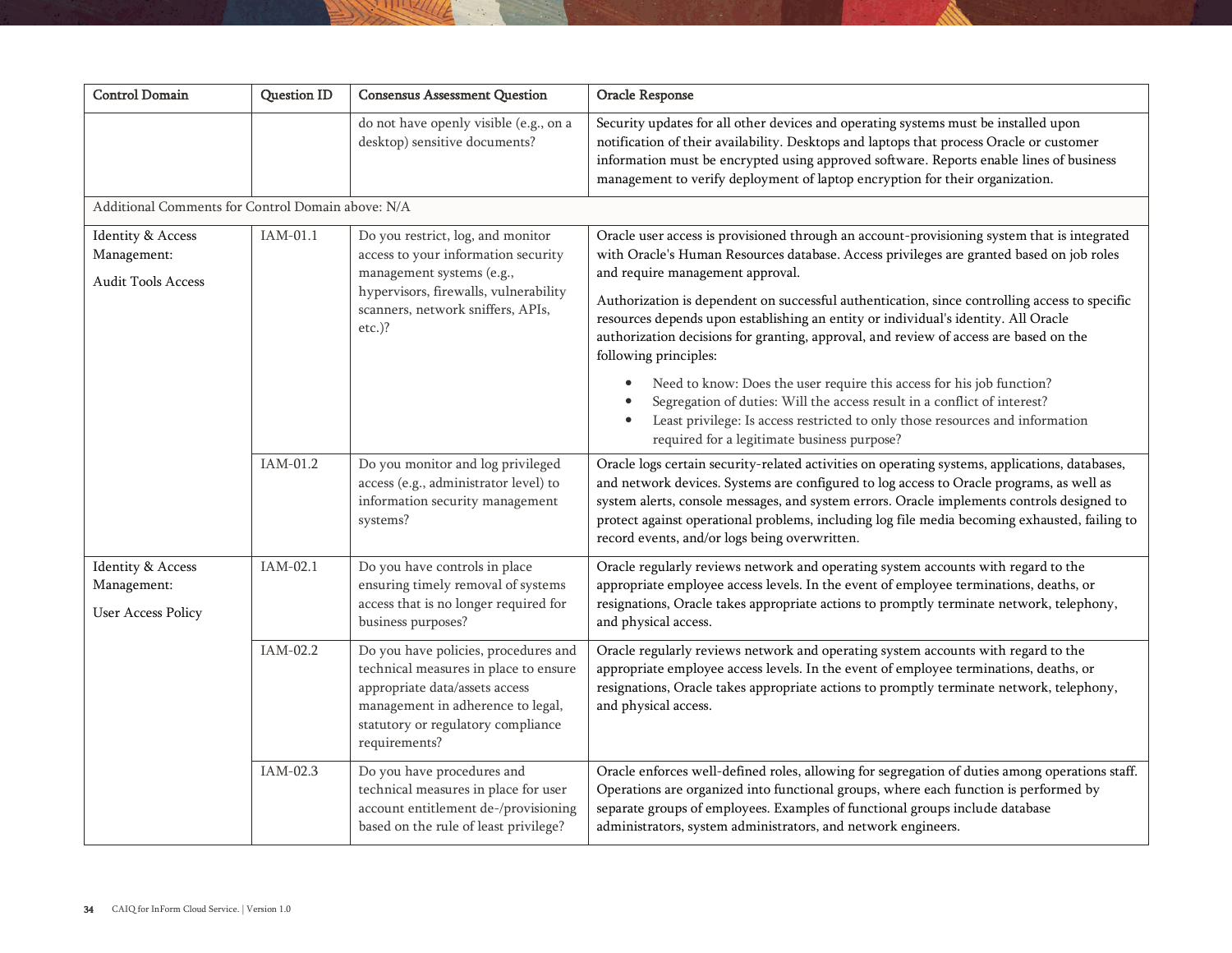| <b>Control Domain</b>            | <b>Question ID</b> | <b>Consensus Assessment Question</b>                                                                                                                     | Oracle Response                                                                                                                                                                                                                                                                                                                                                                                                 |
|----------------------------------|--------------------|----------------------------------------------------------------------------------------------------------------------------------------------------------|-----------------------------------------------------------------------------------------------------------------------------------------------------------------------------------------------------------------------------------------------------------------------------------------------------------------------------------------------------------------------------------------------------------------|
|                                  |                    |                                                                                                                                                          | Oracle user access is provisioned through an account-provisioning system that is integrated<br>with Oracle's Human Resources database. Access privileges are granted based on job roles<br>and require management approval.                                                                                                                                                                                     |
|                                  | IAM-02.4           | Do you have procedures and<br>technical measures in place for data<br>access segmentation in multi-tenant<br>system architectures?                       | Not applicable. InForm Cloud Service is single-tenant.                                                                                                                                                                                                                                                                                                                                                          |
|                                  | IAM-02.5           | Do you enforce data access<br>permissions based on the rules of<br>Authentication, Authorization and<br>Accountability (AAA)?                            | Authorization is dependent on successful authentication, since controlling access to specific<br>resources depends upon establishing an entity or individual's identity. All Oracle<br>authorization decisions for granting, approval, and review of access are based on the<br>following principles:                                                                                                           |
|                                  |                    |                                                                                                                                                          | Need to know: Does the user require this access for his job function?<br>$\bullet$<br>Segregation of duties: Will the access result in a conflict of interest?<br>Least privilege: Is access restricted to only those resources and information<br>required for a legitimate business purpose?                                                                                                                  |
|                                  | IAM-02.6           | Do your policies and procedures<br>incorporate security controls for<br>establishing higher levels of<br>assurance for critical business case            | Oracle's Logical Access Controls Policy describes logical access control requirements for all<br>Oracle systems, including authentication, authorization, access approval, provisioning and<br>revocation for employees and any other Oracle-defined users with access to Oracle systems<br>which are not internet-facing, publicly accessible systems.                                                         |
|                                  |                    | considerations, supported by<br>multifactor authentication?                                                                                              | The Logical Access Controls Policy sets forth the requirements for information owners to<br>define, document, and enforce logical access controls for the information systems for which<br>they have responsibility, and which process confidential - Oracle internal, restricted and<br>highly restricted information, including information held on behalf of customers, partners<br>and other third parties. |
|                                  |                    |                                                                                                                                                          | InForm Cloud Service does not provide multifactor authentication (MFA) for customer<br>access; however, customers can federate with the Security Assertion Markup Language<br>(SAML) provider of their choosing to support MFA.                                                                                                                                                                                 |
|                                  |                    |                                                                                                                                                          | InForm has (optional) support for SSO authentication using IAMS as the authentication<br>service.                                                                                                                                                                                                                                                                                                               |
|                                  | IAM-02.7           | Do you provide metrics to track the<br>speed with which you are able to<br>remove systems access that is no<br>longer required for business<br>purposes? | Oracle user access is provisioned through an account-provisioning system that is integrated<br>with Oracle's Human Resources database. Access privileges are granted based on job roles<br>and require management approval. Metrics are considered Oracle Confidential.                                                                                                                                         |
| Identity & Access<br>Management: | IAM-03.1           | Is user access to diagnostic and<br>configuration ports restricted to                                                                                    | Oracle's enterprise architecture organization defines and maintains guidance documentation<br>and secured configurations for use within Oracle's corporate systems and in Oracle Cloud.                                                                                                                                                                                                                         |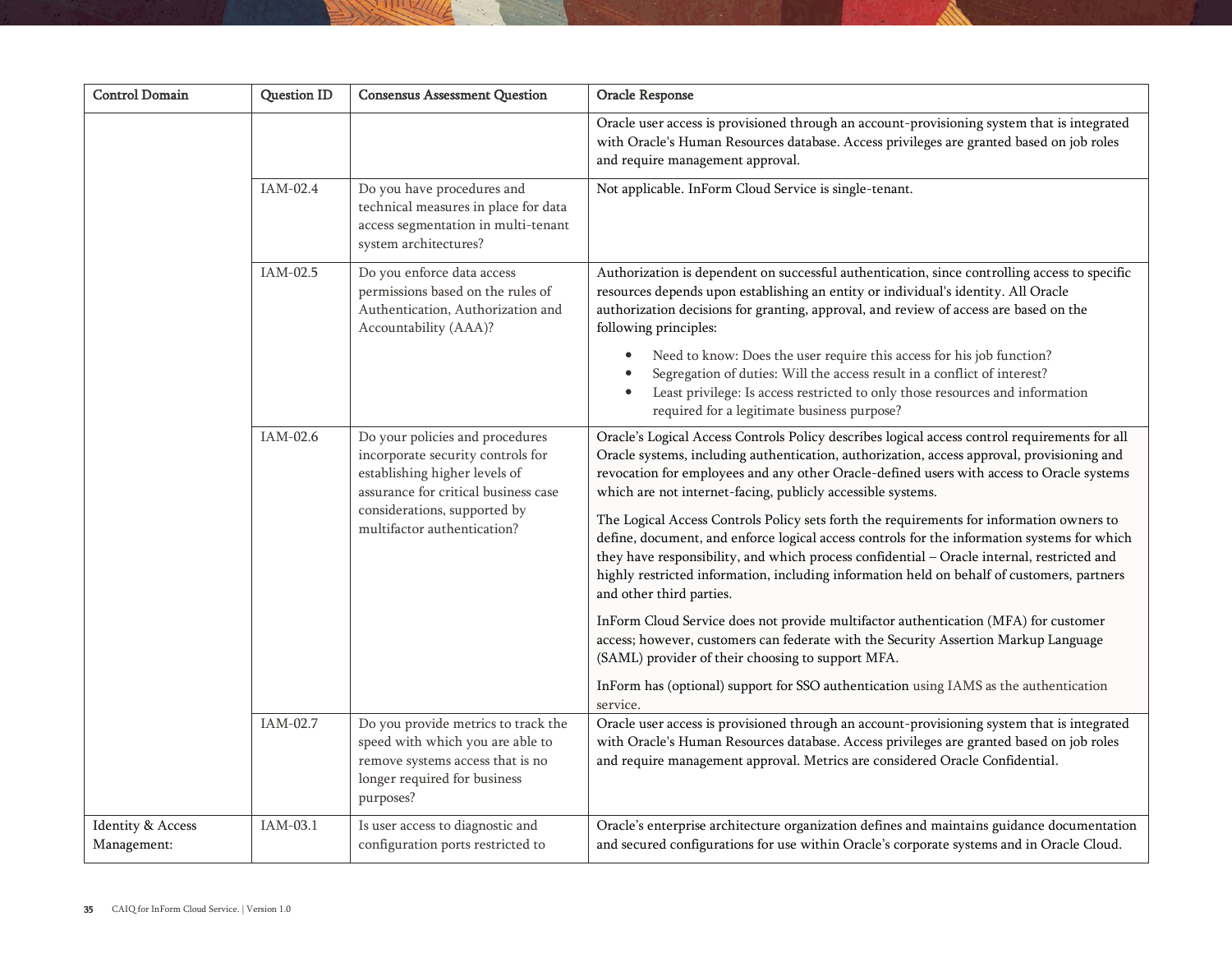| <b>Control Domain</b>                                                  | <b>Question ID</b> | <b>Consensus Assessment Question</b>                                                                                                                                            | Oracle Response                                                                                                                                                                                                                                                                                                                                                                                                                                                                                                                            |
|------------------------------------------------------------------------|--------------------|---------------------------------------------------------------------------------------------------------------------------------------------------------------------------------|--------------------------------------------------------------------------------------------------------------------------------------------------------------------------------------------------------------------------------------------------------------------------------------------------------------------------------------------------------------------------------------------------------------------------------------------------------------------------------------------------------------------------------------------|
| Diagnostic /<br><b>Configuration Ports</b><br>Access                   |                    | authorized individuals and<br>applications?                                                                                                                                     | This guidance applies across layers of Oracle environments, including hardware, storage,<br>operating systems, databases, middleware, and applications.                                                                                                                                                                                                                                                                                                                                                                                    |
| <b>Identity &amp; Access</b><br>Management:<br>Policies and Procedures | IAM-04.1           | Do you manage and store the identity<br>of all personnel who have access to<br>the IT infrastructure, including their<br>level of access?                                       | The Oracle Logical Access Control Policy is applicable to access control decisions for all<br>Oracle employees and any information-processing facility for which Oracle has<br>administrative authority. This policy does not apply to publicly accessible, internet-facing<br>Oracle systems or end users.<br>Oracle user access is provisioned through an account-provisioning system that is integrated<br>with Oracle's Human Resources database. Access privileges are granted based on job roles<br>and require management approval. |
|                                                                        | IAM-04.2           | Do you manage and store the user<br>identity of all personnel who have<br>network access, including their level<br>of access?                                                   | The Oracle Logical Access Control Policy is applicable to access control decisions for all<br>Oracle employees and any information-processing facility for which Oracle has<br>administrative authority. This policy does not apply to publicly accessible, internet-facing<br>Oracle systems or end users.<br>Oracle user access is provisioned through an account-provisioning system that is integrated                                                                                                                                 |
|                                                                        |                    |                                                                                                                                                                                 | with Oracle's Human Resources database. Access privileges are granted based on job roles<br>and require management approval.                                                                                                                                                                                                                                                                                                                                                                                                               |
| <b>Identity &amp; Access</b><br>Management:<br>Segregation of Duties   | IAM-05.1           | Do you provide tenants with<br>documentation on how you maintain<br>segregation of duties within your<br>cloud service offering?                                                | Authorization is dependent on successful authentication, since controlling access to specific<br>resources depends upon establishing an entity or individual's identity. All Oracle<br>authorization decisions for granting, approval, and review of access are based on the<br>following principles:                                                                                                                                                                                                                                      |
|                                                                        |                    |                                                                                                                                                                                 | Need to know: Does the user require this access for his job function?<br>$\bullet$<br>Segregation of duties: Will the access result in a conflict of interest?<br>Least privilege: Is access restricted to only those resources and information<br>required for a legitimate business purpose?                                                                                                                                                                                                                                             |
|                                                                        |                    |                                                                                                                                                                                 | For more information about logical access control, see<br>https://www.oracle.com/corporate/security-practices/corporate/access-control.html                                                                                                                                                                                                                                                                                                                                                                                                |
| Identity & Access<br>Management:<br>Source Code Access<br>Restriction  | IAM-06.1           | Are controls in place to prevent<br>unauthorized access to your<br>application, program, or object source<br>code, and assure it is restricted to<br>authorized personnel only? | Oracle maintains strong security controls over its source code. Oracle's source-code<br>protection policies provide limits on access to source code (enforcement of the need to<br>know), requirements for independent code review, and periodic auditing of the company's<br>source-code repositories. Oracle's objectives with protecting its source code are twofold:<br>Protect the company's intellectual property while fostering innovation<br>Protect Oracle and its customers against malicious attempts to alter Oracle's source |
|                                                                        |                    |                                                                                                                                                                                 | code or exploit security vulnerabilities                                                                                                                                                                                                                                                                                                                                                                                                                                                                                                   |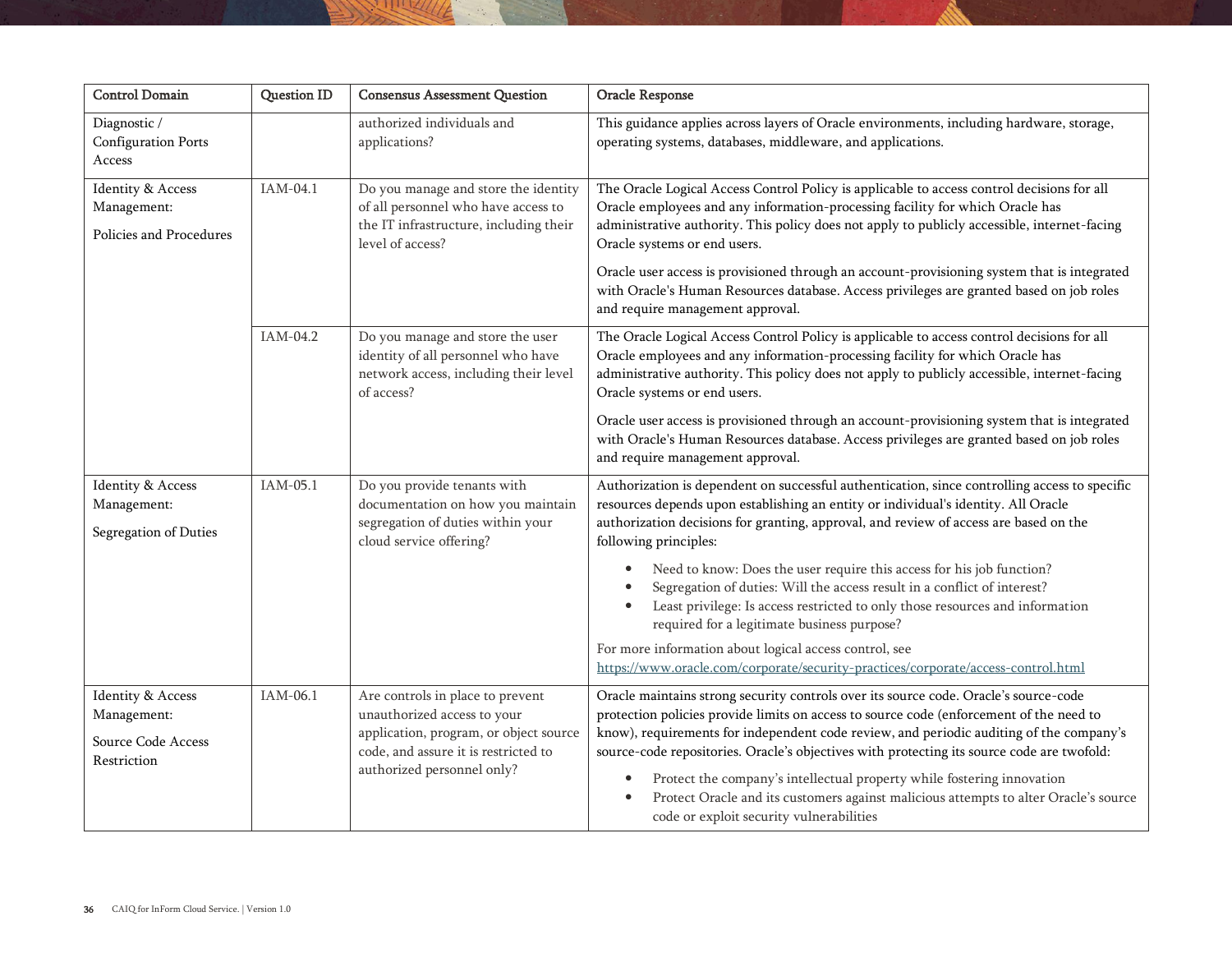| <b>Control Domain</b>                                                                     | <b>Question ID</b> | <b>Consensus Assessment Question</b>                                                                                                                                              | Oracle Response                                                                                                                                                                                                                                                                                                                                                                                                                                                                                                                                                                                                                                                                                                                                                                                     |
|-------------------------------------------------------------------------------------------|--------------------|-----------------------------------------------------------------------------------------------------------------------------------------------------------------------------------|-----------------------------------------------------------------------------------------------------------------------------------------------------------------------------------------------------------------------------------------------------------------------------------------------------------------------------------------------------------------------------------------------------------------------------------------------------------------------------------------------------------------------------------------------------------------------------------------------------------------------------------------------------------------------------------------------------------------------------------------------------------------------------------------------------|
|                                                                                           | IAM-06.2           | Are controls in place to prevent<br>unauthorized access to tenant<br>application, program, or object source<br>code, and assure it is restricted to<br>authorized personnel only? | Oracle Cloud largely relies on Oracle products that are subject to Oracle Security Assurance<br>activities. Oracle-developed code used solely in the cloud, that is, code that is not used in<br>on-premises product distributions, is also subject to Oracle Software Security Assurance.                                                                                                                                                                                                                                                                                                                                                                                                                                                                                                          |
| Identity & Access<br>Management:<br>Third Party Access                                    | IAM-07.1           | Does your organization conduct<br>third-party unauthorized access risk<br>assessments?                                                                                            | InForm Cloud Service access is reviewed as part of standard internal and third-party audits<br>and assessments. Administrative access to cloud services is restricted behind a secured<br>network and bastion hosts. The bastion hosts have keystroke logging enabled for auditing<br>purposes. Each access point goes through multiple levels of approvals. Access logs are<br>reviewed regularly, as are employee access entitlements to help ensure only authorized<br>access is enabled.<br>Customer access to the InForm application is managed by the customer using Identity and<br>Access Management System (IAMS).                                                                                                                                                                         |
|                                                                                           | IAM-07.2           | Are preventive, detective corrective<br>compensating controls in place to<br>mitigate impacts of unauthorized or<br>inappropraite access?                                         | Oracle's corporate security controls can be grouped into three categories: administrative,<br>physical, and technical security controls.<br>Administrative controls, including logical access control and human resource<br>$\bullet$<br>processes<br>Physical controls designed to prevent unauthorized physical access to servers and<br>$\bullet$<br>data-processing environments<br>Technical controls, including secure configurations and encryption for data at rest<br>and in transit.                                                                                                                                                                                                                                                                                                      |
| <b>Identity &amp; Access</b><br>Management:<br>User Access Restriction /<br>Authorization | IAM-08.1           | Do you document how you grant,<br>approve and enforce access<br>restrictions to tenant/customer<br>credentials following the rules of<br>least privilege?                         | The Oracle Logical Access Control Policy is applicable to access control decisions for all<br>Oracle employees and any information-processing facility for which Oracle has<br>administrative authority. Authorization is dependent on successful authentication, since<br>controlling access to specific resources depends upon establishing an entity or individual's<br>identity. All Oracle authorization decisions for granting, approval, and review of access are<br>based on the following principles:<br>Need to know: Does the user require this access for his job function?<br>Segregation of duties: Will the access result in a conflict of interest?<br>Least privilege: Is access restricted to only those resources and information<br>required for a legitimate business purpose? |
|                                                                                           | IAM-08.2           | Based on the rules of least privilege,<br>do you have policies and procedures<br>established for permissible storage<br>and access of identities used for<br>authentication?      | Oracle enforces strong password policies for the Oracle network, operating system, and<br>database accounts to reduce the chances of intruders gaining access to systems or<br>environments through exploitation of user accounts and associated passwords.                                                                                                                                                                                                                                                                                                                                                                                                                                                                                                                                         |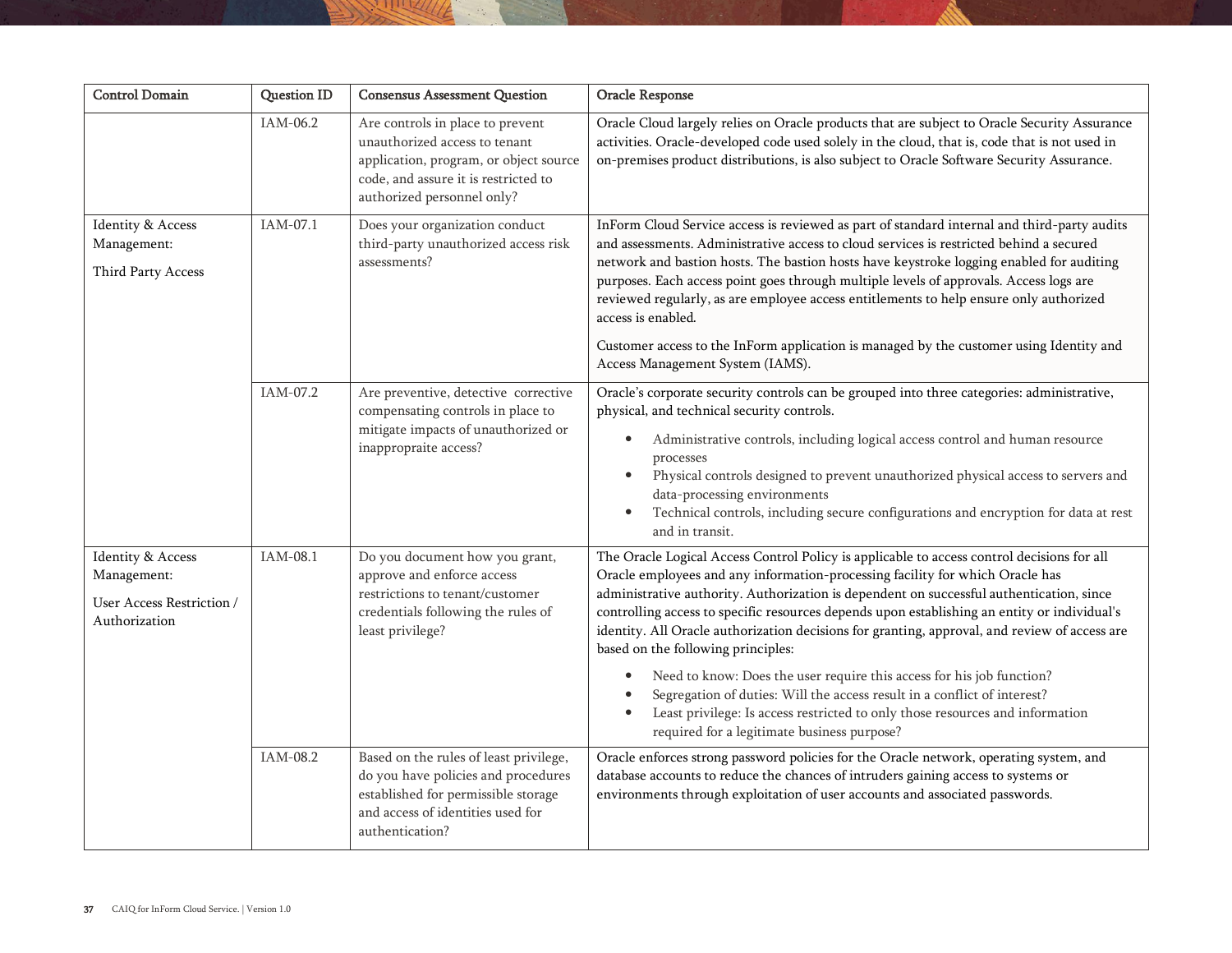| <b>Control Domain</b>                                                   | Question ID | <b>Consensus Assessment Question</b>                                                                                                                                                                                                                                                                                                           | Oracle Response                                                                                                                                                                                                                                                                                                                                                                                                                                                                                                                                                                                                                                                                                                                                                                                                                                                                                                                                 |
|-------------------------------------------------------------------------|-------------|------------------------------------------------------------------------------------------------------------------------------------------------------------------------------------------------------------------------------------------------------------------------------------------------------------------------------------------------|-------------------------------------------------------------------------------------------------------------------------------------------------------------------------------------------------------------------------------------------------------------------------------------------------------------------------------------------------------------------------------------------------------------------------------------------------------------------------------------------------------------------------------------------------------------------------------------------------------------------------------------------------------------------------------------------------------------------------------------------------------------------------------------------------------------------------------------------------------------------------------------------------------------------------------------------------|
|                                                                         |             |                                                                                                                                                                                                                                                                                                                                                | Identity management systems are required to comply with Corporate Security Architecture<br>requirements. For more information, see https://www.oracle.com/corporate/security-<br>practices/corporate/governance/security-architecture.html                                                                                                                                                                                                                                                                                                                                                                                                                                                                                                                                                                                                                                                                                                      |
|                                                                         | IAM-08.3    | Do you limit identities' replication<br>only to users explicitly defined as<br>business necessary?                                                                                                                                                                                                                                             | Oracle regularly reviews network and operating system accounts with regard to the<br>appropriate employee access levels. In the event of employee terminations, deaths, or<br>resignations, Oracle takes appropriate actions to promptly terminate network, telephony,<br>and physical access.                                                                                                                                                                                                                                                                                                                                                                                                                                                                                                                                                                                                                                                  |
| Identity & Access<br>Management:<br><b>User Access</b><br>Authorization | IAM-09.1    | Does your management provision the<br>authorization and restrictions for<br>user access (e.g., employees,<br>contractors, customers (tenants),<br>business partners, and/or suppliers)<br>prior to their access to data and any<br>owned or managed (physical and<br>virtual) applications, infrastructure<br>systems, and network components? | The Oracle Logical Access Control Policy is applicable to access control decisions for all<br>Oracle employees and any information-processing facility for which Oracle has<br>administrative authority. Authorization is dependent on successful authentication, since<br>controlling access to specific resources depends upon establishing an entity or individual's<br>identity. All Oracle authorization decisions for granting, approval, and review of access are<br>based on the following principles:<br>Need to know: Does the user require this access for his job function?<br>$\bullet$<br>Segregation of duties: Will the access result in a conflict of interest?<br>Least privilege: Is access restricted to only those resources and information<br>required for a legitimate business purpose?<br>Customer access to the InForm application is managed by the customer using Identity and<br>Access Management System (IAMS). |
|                                                                         | IAM-09.2    | Do you provide upon the request of<br>users with legitimate interest access<br>(e.g., employees, contractors,<br>customers (tenants), business<br>partners and/or suppliers) to data and<br>any owned or managed (physical and<br>virtual) applications, infrastructure<br>systems and network components?                                     | The Oracle Logical Access Control Policy is applicable to access control decisions for all<br>Oracle employees and any information-processing facility for which Oracle has<br>administrative authority. Authorization is dependent on successful authentication, since<br>controlling access to specific resources depends upon establishing an entity or individual's<br>identity. All Oracle authorization decisions for granting, approval, and review of access are<br>based on the following principles:<br>Need to know: Does the user require this access for his job function?<br>Segregation of duties: Will the access result in a conflict of interest?<br>Least privilege: Is access restricted to only those resources and information<br>required for a legitimate business purpose?<br>Customer access to the InForm application is managed by the customer using Identity and<br>Access Management System (IAMS).              |
| Identity & Access<br>Management:<br><b>User Access Reviews</b>          | IAM-10.1    | Do you require a periodical<br>authorization and validation (e.g. at<br>least annually) of the entitlements for<br>all system users and administrators<br>(exclusive of users maintained by<br>your tenants), based on the rule of                                                                                                             | Oracle regularly reviews network, operating system and InForm application accounts with<br>regard to the appropriate employee access levels. In the event of employee terminations,<br>deaths, or resignations, Oracle takes appropriate actions to promptly terminate network,<br>telephony, and physical access.                                                                                                                                                                                                                                                                                                                                                                                                                                                                                                                                                                                                                              |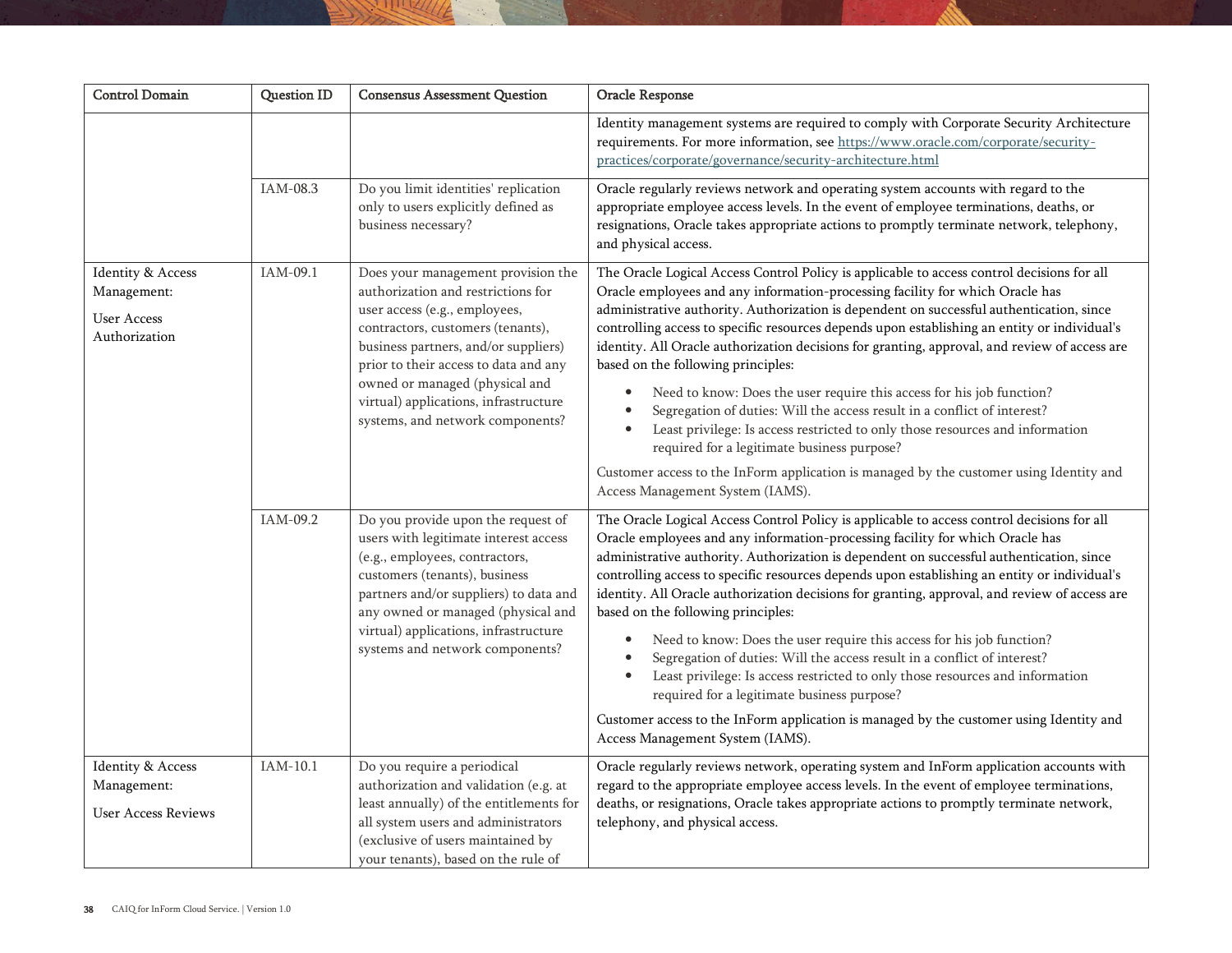| <b>Control Domain</b>                                             | Question ID | <b>Consensus Assessment Question</b>                                                                                                                                                                                                                                        | <b>Oracle Response</b>                                                                                                                                                                                                                                                                                                                                                                                                                                                                                                                                                                                                                                                         |
|-------------------------------------------------------------------|-------------|-----------------------------------------------------------------------------------------------------------------------------------------------------------------------------------------------------------------------------------------------------------------------------|--------------------------------------------------------------------------------------------------------------------------------------------------------------------------------------------------------------------------------------------------------------------------------------------------------------------------------------------------------------------------------------------------------------------------------------------------------------------------------------------------------------------------------------------------------------------------------------------------------------------------------------------------------------------------------|
|                                                                   |             | least privilege, by business leadership<br>or other accountable business role or<br>function?                                                                                                                                                                               |                                                                                                                                                                                                                                                                                                                                                                                                                                                                                                                                                                                                                                                                                |
|                                                                   | IAM-10.2    | Do you collect evidence to<br>demonstrate that the policy (see<br>question IAM-10.1) has been<br>enforced?                                                                                                                                                                  | Oracle requires that remediation and certification actions be recorded and retained.                                                                                                                                                                                                                                                                                                                                                                                                                                                                                                                                                                                           |
|                                                                   | IAM-10.3    | Do you ensure that remediation<br>actions for access violations follow<br>user access policies?                                                                                                                                                                             | Remediation and certification actions are implemented, recorded and retained as per Oracle<br>policy.                                                                                                                                                                                                                                                                                                                                                                                                                                                                                                                                                                          |
|                                                                   | IAM-10.4    | Will you share user entitlement and<br>remediation reports with your<br>tenants, if inappropriate access may<br>have been allowed to tenant data?                                                                                                                           | Oracle evaluates and responds to events that create suspicion of unauthorized access to or<br>handling of customer data, whether the data is held on Oracle hardware assets or on the<br>personal hardware assets of Oracle employees and contingent workers. Oracle's Information<br>Security Incident Reporting and Response Policy defines requirements for reporting and<br>responding to incidents. This policy authorizes Oracle Global Information Security (GIS)<br>organization to serve as the primary contact for security incident response, as well as to<br>provide overall direction for incident prevention, identification, investigation, and<br>resolution. |
| Identity & Access<br>Management:<br><b>User Access Revocation</b> | $IAM-11.1$  | Is timely deprovisioning, revocation,<br>or modification of user access to the<br>organizations systems, information<br>assets, and data implemented upon<br>any change in status of employees,<br>contractors, customers, business<br>partners, or involved third parties? | Oracle user access is provisioned through an account-provisioning system that is integrated<br>with Oracle's Human Resources database. Access privileges are granted based on job roles<br>and require management approval.<br>Oracle regularly reviews network and operating system accounts with regard to the<br>appropriate employee access levels. In the event of employee terminations, deaths, or<br>resignations, Oracle takes appropriate actions to promptly terminate network, telephony,<br>and physical access.<br>Customer access to the InForm application is managed by the customer using Identity and<br>Access Management System (IAMS).                   |
|                                                                   | IAM-11.2    | Is any change in user access status<br>intended to include termination of<br>employment, contract or agreement,<br>change of employment or transfer<br>within the organization?                                                                                             | Oracle regularly reviews network and operating system accounts with regard to the<br>appropriate employee access levels. In the event of employee terminations, deaths, or<br>resignations, Oracle takes appropriate actions to promptly terminate network, telephony,<br>and physical access.                                                                                                                                                                                                                                                                                                                                                                                 |
| Identity & Access<br>Management:<br>User ID Credentials           | IAM-12.1    | Do you support use of, or integration<br>with, existing customer-based Single<br>Sign On (SSO) solutions to your<br>service?                                                                                                                                                | InForm Cloud Service has (optional) support for federated SSO authentication using IAMS as<br>the authentication service.                                                                                                                                                                                                                                                                                                                                                                                                                                                                                                                                                      |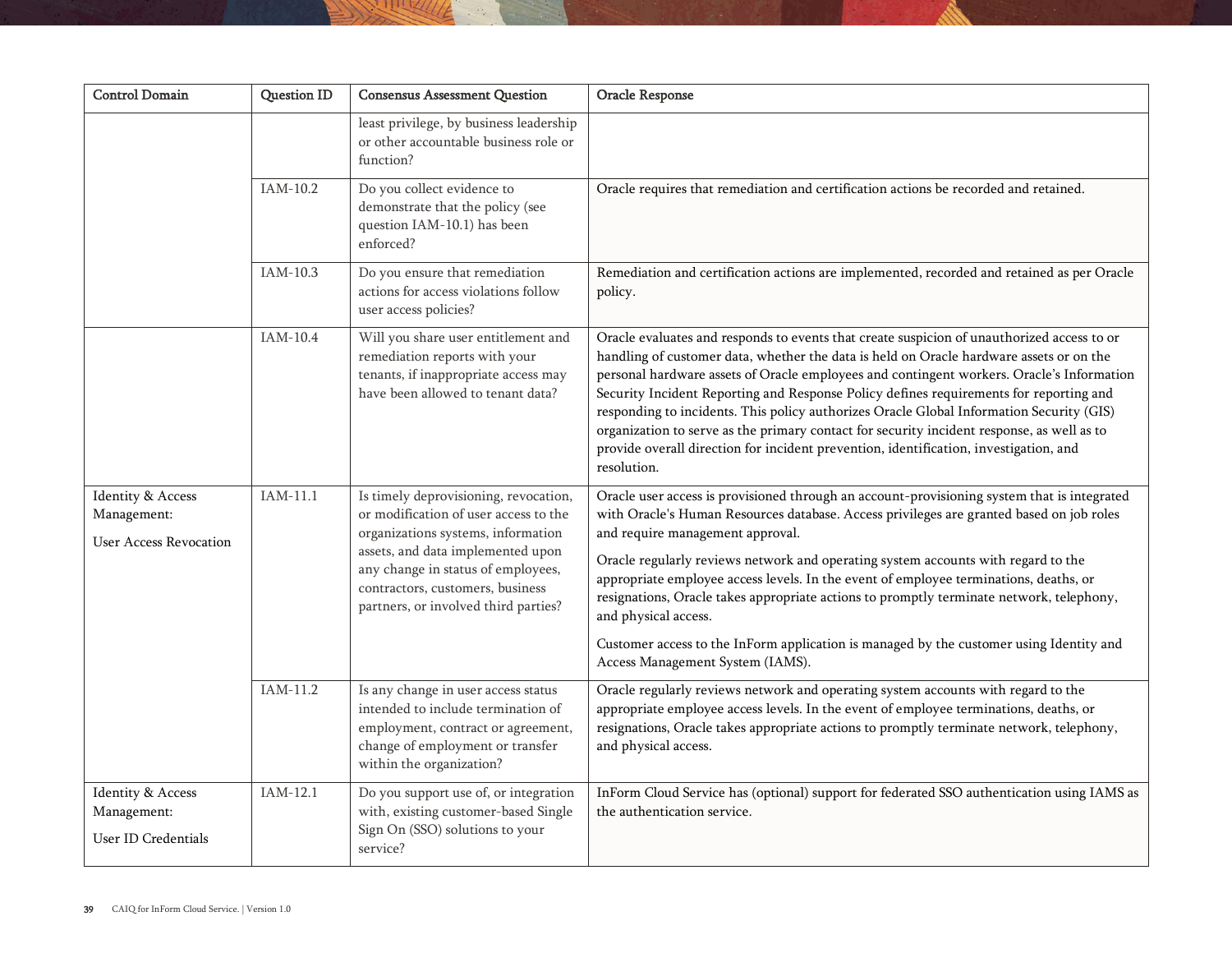| <b>Control Domain</b> | Question ID | <b>Consensus Assessment Question</b>                                                                                                                                           | Oracle Response                                                                                                                                                                                                                                                                                                                                                |
|-----------------------|-------------|--------------------------------------------------------------------------------------------------------------------------------------------------------------------------------|----------------------------------------------------------------------------------------------------------------------------------------------------------------------------------------------------------------------------------------------------------------------------------------------------------------------------------------------------------------|
|                       | IAM-12.2    | Do you use open standards to<br>delegate authentication capabilities to<br>your tenants?                                                                                       | InForm Cloud Service has (optional) support for the Security Assertion Markup Language<br>(SAML) 2.0 open standard.                                                                                                                                                                                                                                            |
|                       | IAM-12.3    | Do you support identity federation<br>standards (e.g., SAML, SPML, WS-<br>Federation, etc.) as a means of<br>authenticating/authorizing users?                                 | InForm Cloud Service has (optional) support for the Security Assertion Markup Language<br>(SAML) 2.0 open standard.                                                                                                                                                                                                                                            |
|                       | $IAM-12.4$  | Do you have a Policy Enforcement<br>Point capability (e.g., XACML) to<br>enforce regional legal and policy<br>constraints on user access?                                      | InForm Cloud Service does not provide this functionality.                                                                                                                                                                                                                                                                                                      |
|                       | IAM-12.5    | Do you have an identity management<br>system (enabling classification of data<br>for a tenant) in place to enable both<br>role-based and context-based<br>entitlement to data? | InForm Cloud Service does not provide this functionality.                                                                                                                                                                                                                                                                                                      |
|                       | IAM-12.6    | Do you provide tenants with strong<br>(multifactor) authentication options<br>(e.g., digital certs, tokens, biometrics,<br>etc.) for user access?                              | InForm Cloud Service does not provide multifactor authentication (MFA) for customer<br>access; however, customers can federate with the Security Assertion Markup Language<br>(SAML) provider of their choosing to support MFA. InForm Cloud Service has (optional)<br>support for SSO authentication using IAMS as the authentication service.                |
|                       | IAM-12.7    | Do you allow tenants to use third-<br>party identity assurance services?                                                                                                       | InForm Cloud Service does not direclty support identity assurance; but if federated SSO is<br>implemented, customers can implement identity assurance outside of InForm Cloud Service<br>via a SAML identity provider.<br>See product-specific information for InForm Cloud Service<br>https://docs.oracle.com/en/industries/health-sciences/inform/index.html |
|                       | IAM-12.8    | Do you support password (e.g.,<br>minimum length, age, history,<br>complexity) and account lockout<br>(e.g., lockout threshold, lockout<br>duration) policy enforcement?       | InForm Cloud Service supports password requirements for minimum length, re-use<br>attempts, complexity, and failed login attempts. InForm Cloud Service also supports account<br>lockout policy enforcement.<br>Customers using federated SSO must check with their respective SSO implementation<br>provider.                                                 |
|                       | IAM-12.9    | Do you allow tenants/customers to<br>define password and account lockout<br>policies for their accounts?                                                                       | InForm Cloud Service does not allow tenants to define password and account lockout<br>policies from the default values defined by the service.                                                                                                                                                                                                                 |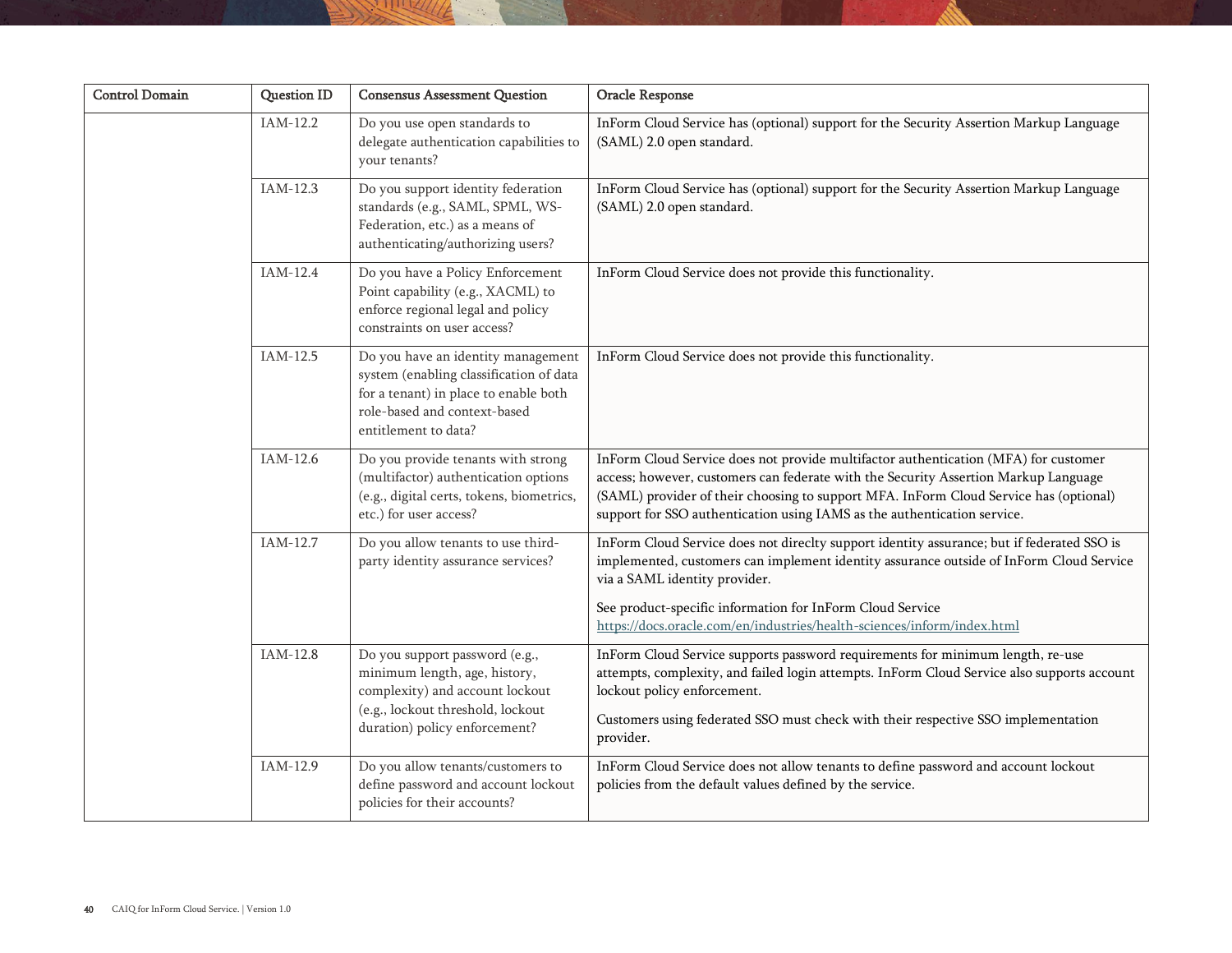| <b>Control Domain</b>                                                                  | <b>Question ID</b> | <b>Consensus Assessment Question</b>                                                                                                                                                                | Oracle Response                                                                                                                                                                                                                                                                                                                                                                                                                                                                                                                                                                                                                                                                                                                                                                                                                                                                                                                |
|----------------------------------------------------------------------------------------|--------------------|-----------------------------------------------------------------------------------------------------------------------------------------------------------------------------------------------------|--------------------------------------------------------------------------------------------------------------------------------------------------------------------------------------------------------------------------------------------------------------------------------------------------------------------------------------------------------------------------------------------------------------------------------------------------------------------------------------------------------------------------------------------------------------------------------------------------------------------------------------------------------------------------------------------------------------------------------------------------------------------------------------------------------------------------------------------------------------------------------------------------------------------------------|
|                                                                                        | IAM-12.10          | Do you support the ability to force<br>password changes upon first logon?                                                                                                                           | InForm Cloud Service supports this feature.                                                                                                                                                                                                                                                                                                                                                                                                                                                                                                                                                                                                                                                                                                                                                                                                                                                                                    |
|                                                                                        | IAM-12.11          | Do you have mechanisms in place for<br>unlocking accounts that have been<br>locked out (e.g., self-service via<br>email, defined challenge questions,<br>manual unlock)?                            | InForm Cloud Service supports challenge questions, confirmation code via email and an<br>email password reset link to unlock accounts.                                                                                                                                                                                                                                                                                                                                                                                                                                                                                                                                                                                                                                                                                                                                                                                         |
| Identity & Access<br>Management:<br><b>Utility Programs Access</b>                     | IAM-13.1           | Are access to utility programs used to<br>manage virtualized partitions (e.g.<br>shutdown, clone, etc) appropriately<br>restricted and monitored?                                                   | Access to InForm Cloud Service systems, including access to service accounts that manage<br>utility programs, is controlled by restricting access to authorized personnel. Privileged<br>actions are logged and monitored through a Security Information Event Management<br>(SIEM) system.                                                                                                                                                                                                                                                                                                                                                                                                                                                                                                                                                                                                                                    |
|                                                                                        |                    |                                                                                                                                                                                                     | Additional Comments for Control Domain above: Customer access to the InForm application is managed by the customer using Identity and Access Management System (IAMS).                                                                                                                                                                                                                                                                                                                                                                                                                                                                                                                                                                                                                                                                                                                                                         |
| Infrastructure &<br>Virtualization Security:<br>Audit Logging / Intrusion<br>Detection | IVS-01.1           | Are file integrity (host) and network<br>intrusion detection (IDS) tools<br>implemented to help facilitate timely<br>detection, investigation by root cause<br>analysis, and response to incidents? | InForm Cloud Service utilizes host-based and Network-based Intrusion Detection Systems<br>(IDS) to protect the environment. IDS sensors are deployed to monitor suspicious network<br>traffic. IDS alerts are routed to a centralized monitoring system that is managed by the<br>security operations teams 24x7x365.                                                                                                                                                                                                                                                                                                                                                                                                                                                                                                                                                                                                          |
|                                                                                        | IVS-01.2           | Is physical and logical user access to<br>audit logs restricted to authorized<br>personnel?                                                                                                         | Oracle logs certain security-related activities on operating systems, applications, databases,<br>and network devices. Systems are configured to log access to Oracle programs, as well as<br>system alerts, console messages, and system errors. Oracle implements controls designed to<br>protect against operational problems, including log file media becoming exhausted, failing to<br>record events, and/or logs being overwritten.<br>Oracle reviews logs for forensic purposes and incidents, and identified anomalous activities<br>feed into the security-incident management process. Access to security logs is provided on<br>the basis of need-to-know and least privilege. Where possible, log files are protected by<br>strong cryptography in addition to other security controls, and access is monitored. Logs<br>generated by internet-accessible systems are relocated to systems that are not internet- |
|                                                                                        |                    |                                                                                                                                                                                                     | accessible.                                                                                                                                                                                                                                                                                                                                                                                                                                                                                                                                                                                                                                                                                                                                                                                                                                                                                                                    |
|                                                                                        | IVS-01.3           | Can you provide evidence that due<br>diligence mapping of regulations and<br>standards to your<br>controls/architecture/processes has<br>been performed?                                            | Oracle Global Business Units operates under policies which are aligned with the ISO/IEC<br>27002 Code of Practice for information security controls. Oracle Global Business Units'<br>internal controls are mapped to applicable regulations and standards and subject to internal<br>control reviews and testing by independent third-party audit organizations.                                                                                                                                                                                                                                                                                                                                                                                                                                                                                                                                                              |
|                                                                                        | IVS-01.4           | Are audit logs centrally stored and<br>retained?                                                                                                                                                    | Security logs are stored within the Security Information and Event Management system<br>(SIEM) (or equivalent system) in a native, unaltered format and retained in accordance with                                                                                                                                                                                                                                                                                                                                                                                                                                                                                                                                                                                                                                                                                                                                            |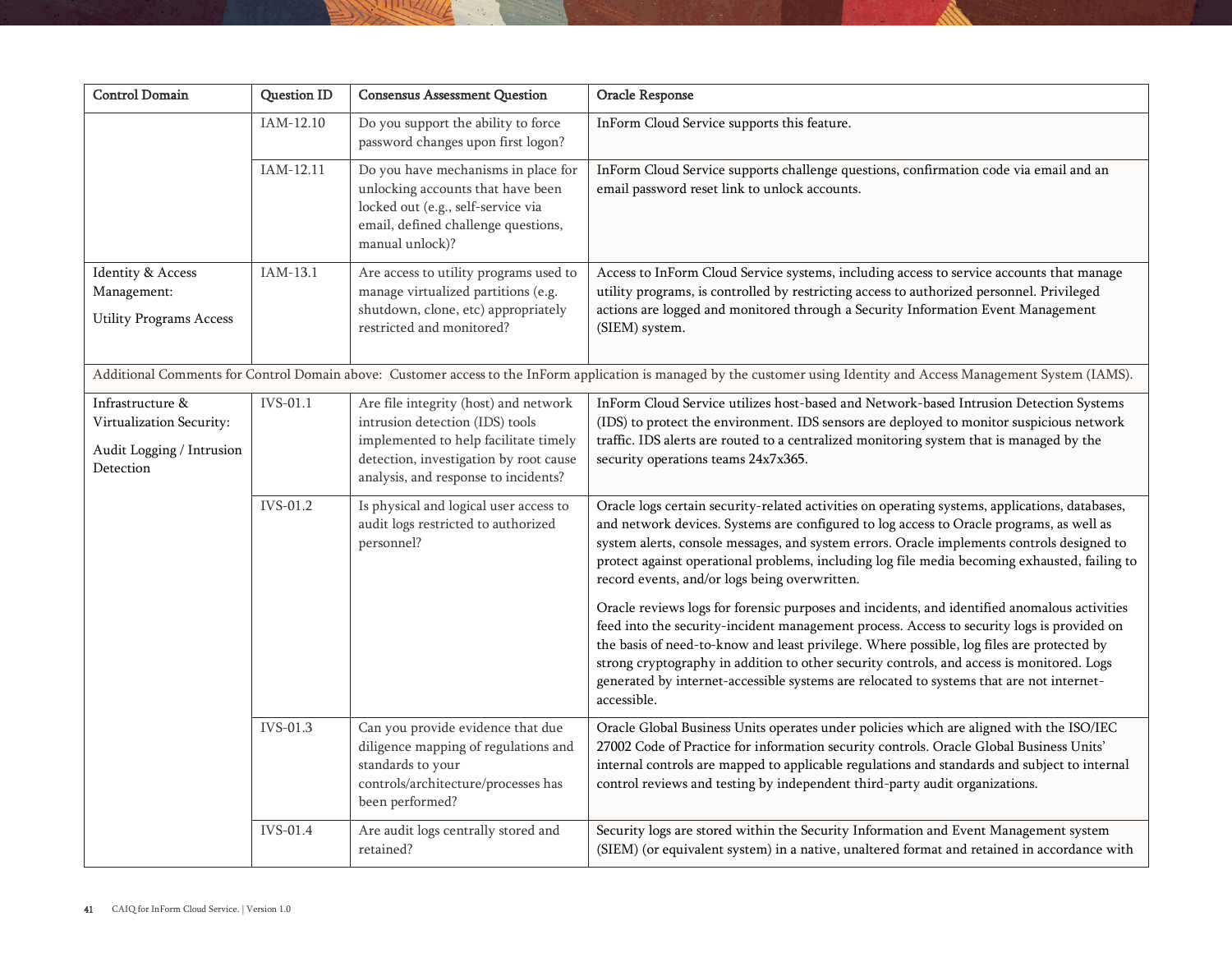| <b>Control Domain</b>                                                           | <b>Question ID</b> | <b>Consensus Assessment Question</b>                                                                                                                                                                                         | Oracle Response                                                                                                                                                                                                                                                                                                                                                                                                                                              |
|---------------------------------------------------------------------------------|--------------------|------------------------------------------------------------------------------------------------------------------------------------------------------------------------------------------------------------------------------|--------------------------------------------------------------------------------------------------------------------------------------------------------------------------------------------------------------------------------------------------------------------------------------------------------------------------------------------------------------------------------------------------------------------------------------------------------------|
|                                                                                 |                    |                                                                                                                                                                                                                              | Oracle's internal policies. Such logs are retained online for a minimum of 1 year, or as<br>otherwise required by an applicable regulatory framework.                                                                                                                                                                                                                                                                                                        |
|                                                                                 |                    |                                                                                                                                                                                                                              | For more information, see https://www.oracle.com/corporate/contracts/cloud-<br>services/hosting-delivery-policies.html                                                                                                                                                                                                                                                                                                                                       |
|                                                                                 | IVS-01.5           | Are audit logs reviewed on a regular<br>basis for security events (e.g., with<br>automated tools)?                                                                                                                           | Access logs are periodically reviewed for unauthorized access attempts, use, security<br>incidents, forensic purposes, and identified anomalous activities. A SIEM system is used to<br>correlate logs and alert on security events for Intrusion Detection System events, firewall<br>logs, and network flows.                                                                                                                                              |
| Infrastructure &<br>Virtualization Security:<br>Change Detection                | IVS-02.1           | Do you log and alert any changes<br>made to virtual machine images<br>regardless of their running state (e.g.,<br>dormant, off or running)?                                                                                  | Oracle logs certain security-related activities on operating systems, applications, databases,<br>virtual machines, and network devices. Systems are configured to log access to Oracle<br>programs, as well as system alerts, console messages, and system errors. Oracle implements<br>controls designed to protect against operational problems, including log file media becoming<br>exhausted, failing to record events, and/or logs being overwritten. |
|                                                                                 | IVS-02.2           | Does the virtual machine<br>management infrastructure include a<br>tamper audit or software integrity<br>function to detect changes to the<br>build/configuration of the virtual<br>machine?                                 | For InForm Cloud Service, change controls are in place to ensure only approved changes are<br>applied. Regular audits are also performed to confirm compliance with security and<br>operational procedures.                                                                                                                                                                                                                                                  |
|                                                                                 | IVS-02.3           | Are changes made to virtual<br>machines, or moving of an image and<br>subsequent validation of the image's<br>integrity, made immediately available<br>to customers through electronic<br>methods (e.g., portals or alerts)? | InForm Cloud Service Virtual Machines are not moved. There is a new environment<br>provisioned using the hardened master image with customer data migrated once the<br>provisioning process is complete.                                                                                                                                                                                                                                                     |
| Infrastructure &<br>Virtualization Security:<br>Capacity / Resource<br>Planning | IVS-03.1           | Do you use a synchronized time-<br>service protocol (e.g., NTP) to ensure<br>all systems have a common time<br>reference?                                                                                                    | Network Time Protocol (NTP) is used for common time reference across the InForm Cloud<br>Service.                                                                                                                                                                                                                                                                                                                                                            |
| Infrastructure &<br>Virtualization Security:<br>Capacity / Resource<br>Planning | <b>IVS-04.1</b>    | Do you provide documentation<br>regarding what levels of system (e.g.,<br>network, storage, memory, I/O, etc.)<br>oversubscription you maintain and<br>under what circumstances/scenarios?                                   | Not Applicable. Oracle does not allow oversubscription of InForm Cloud Service.                                                                                                                                                                                                                                                                                                                                                                              |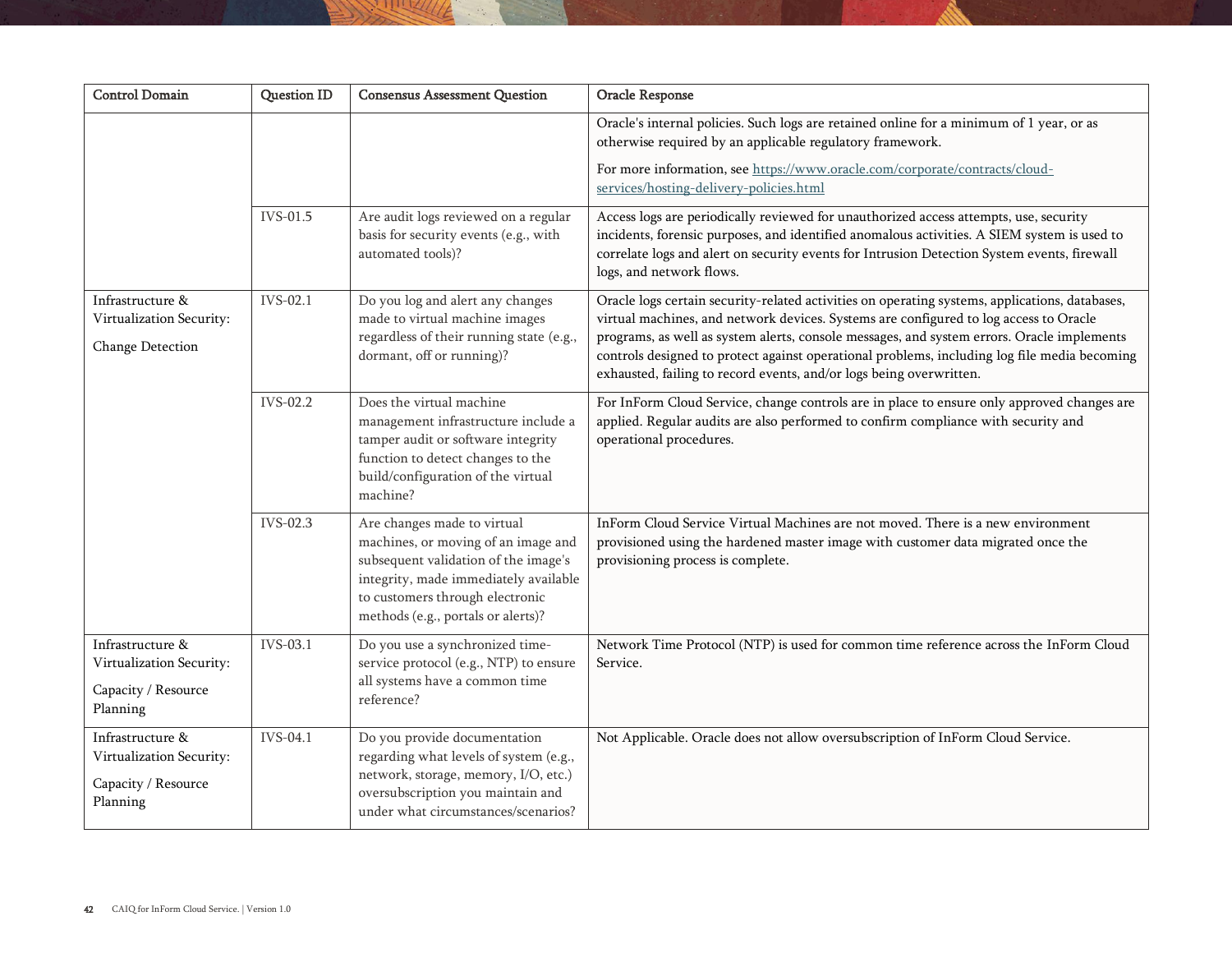| <b>Control Domain</b>                                                                       | Question ID | <b>Consensus Assessment Question</b>                                                                                                                                                                | Oracle Response                                                                                                                                                                                                                                                                                                                                                                                                                                                                                                                                                                                                                                                                                                                                                                                                                                      |
|---------------------------------------------------------------------------------------------|-------------|-----------------------------------------------------------------------------------------------------------------------------------------------------------------------------------------------------|------------------------------------------------------------------------------------------------------------------------------------------------------------------------------------------------------------------------------------------------------------------------------------------------------------------------------------------------------------------------------------------------------------------------------------------------------------------------------------------------------------------------------------------------------------------------------------------------------------------------------------------------------------------------------------------------------------------------------------------------------------------------------------------------------------------------------------------------------|
|                                                                                             | IVS-04.2    | Do you restrict use of the memory<br>oversubscription capabilities present<br>in the hypervisor?                                                                                                    | Not Applicable. Oracle does not allow oversubscription of InForm Cloud Service.                                                                                                                                                                                                                                                                                                                                                                                                                                                                                                                                                                                                                                                                                                                                                                      |
|                                                                                             | IVS-04.3    | Does your system's capacity<br>requirements take into account<br>current, projected, and anticipated<br>capacity needs for all systems used to<br>provide services to the tenants?                  | Oracle collects and monitors capacity and utilization data. This data is used to plan for<br>adequate capacity to meet current, projected, and anticipated needs and customer service<br>level agreements.                                                                                                                                                                                                                                                                                                                                                                                                                                                                                                                                                                                                                                           |
|                                                                                             | IVS-04.4    | Is system performance monitored and<br>tuned in order to continuously meet<br>regulatory, contractual, and business<br>requirements for all the systems used<br>to provide services to the tenants? | During development, InForm Cloud Service leverages a dedicated performance test team to<br>conduct benchmarking, load testing, and defining the scalability requirements of the service.<br>Oracle also uses a variety of software tools to monitor both the availability and performance<br>of all customer environments, stage as well as production, and the operation of<br>infrastructure and network components. These are used to ensure InForm Cloud Service<br>meets regulatory, contractual, and business requirements for all the systems used to provide<br>services to customers.<br>Customers remain solely responsible for their regulatory compliance in their use of any<br>Oracle Cloud services. Customers must make Oracle aware of any requirements that result<br>from their regulatory obligations prior to contract signing. |
| Infrastructure &<br>Virtualization Security:<br>Management -<br>Vulnerability<br>Management | IVS-05.1    | Do security vulnerability assessment<br>tools or services accommodate the<br>virtualization technologies being<br>used (e.g., virtualization aware)?                                                | Vulnerability assessment tools accommodate virtualization technologies.                                                                                                                                                                                                                                                                                                                                                                                                                                                                                                                                                                                                                                                                                                                                                                              |
| Infrastructure &<br>Virtualization Security:<br>Network Security                            | IVS-06.1    | For your IaaS offering, do you<br>provide customers with guidance on<br>how to create a layered security<br>architecture equivalence using your<br>virtualized solution?                            | Not applicable for InForm Cloud Service.                                                                                                                                                                                                                                                                                                                                                                                                                                                                                                                                                                                                                                                                                                                                                                                                             |
|                                                                                             | IVS-06.2    | Do you regularly update network<br>architecture diagrams that include<br>data flows between security<br>domains/zones?                                                                              | System and network changes go through change management, as well as security review.<br>The network architecture diagrams are updated as needed when changes occur.                                                                                                                                                                                                                                                                                                                                                                                                                                                                                                                                                                                                                                                                                  |
|                                                                                             | IVS-06.3    | Do you regularly review for<br>appropriateness the allowed<br>access/connectivity (e.g., firewall                                                                                                   | Firewall and other rulesets are reviewed regularly and updated as needed.                                                                                                                                                                                                                                                                                                                                                                                                                                                                                                                                                                                                                                                                                                                                                                            |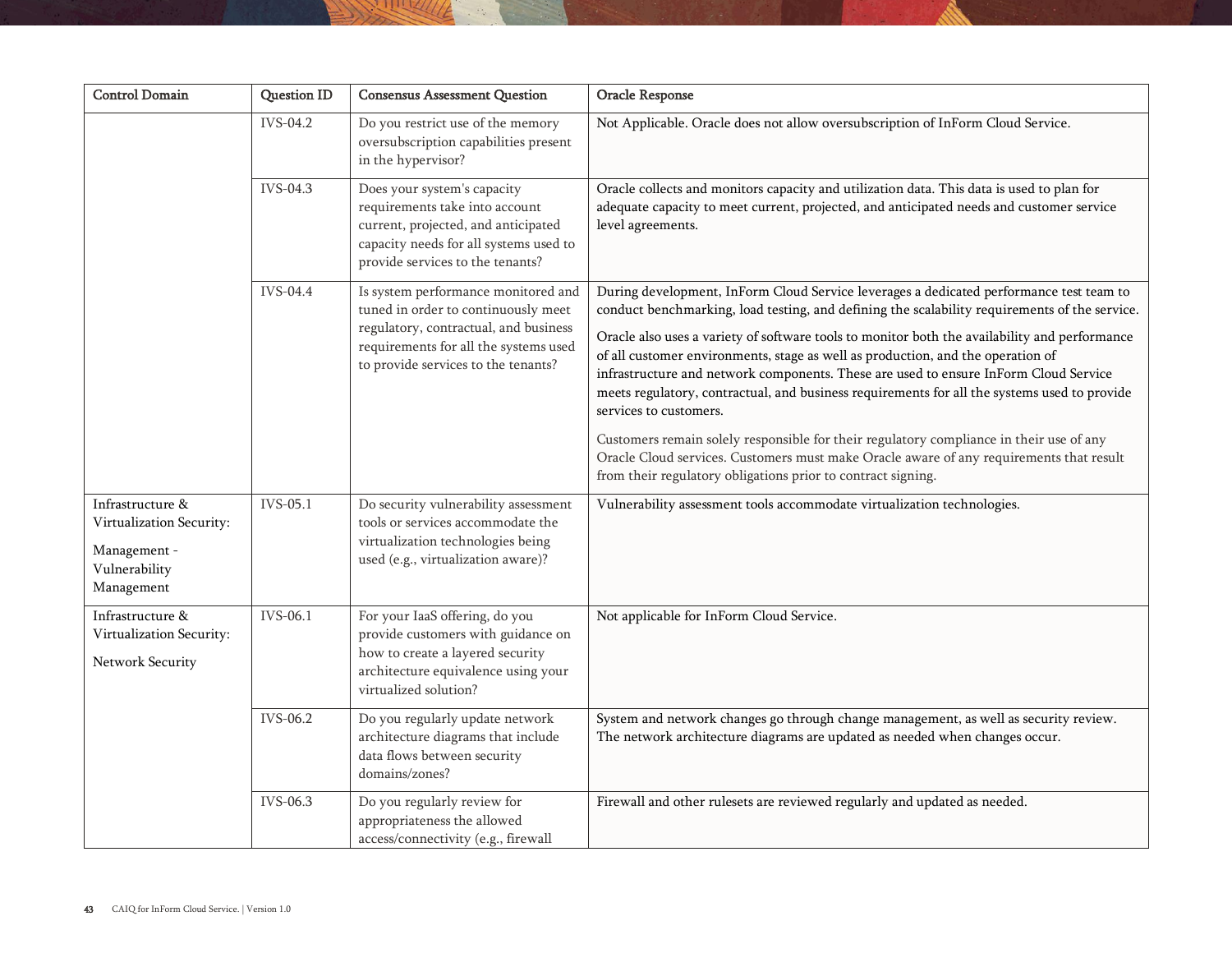| <b>Control Domain</b>                                                                           | <b>Question ID</b> | <b>Consensus Assessment Question</b>                                                                                                                                                                                                                                             | Oracle Response                                                                                                                                                                                                                                                                                                                                                                                                                                                                                                                                   |
|-------------------------------------------------------------------------------------------------|--------------------|----------------------------------------------------------------------------------------------------------------------------------------------------------------------------------------------------------------------------------------------------------------------------------|---------------------------------------------------------------------------------------------------------------------------------------------------------------------------------------------------------------------------------------------------------------------------------------------------------------------------------------------------------------------------------------------------------------------------------------------------------------------------------------------------------------------------------------------------|
|                                                                                                 |                    | rules) between security<br>domains/zones within the network?                                                                                                                                                                                                                     |                                                                                                                                                                                                                                                                                                                                                                                                                                                                                                                                                   |
|                                                                                                 | <b>IVS-06.4</b>    | Are all firewall access control lists<br>documented with business<br>justification?                                                                                                                                                                                              | System and network changes go through change management and a security review. Any<br>updates to Access Control Lists would need business justification before being approved and<br>implemented.                                                                                                                                                                                                                                                                                                                                                 |
| Infrastructure &<br>Virtualization Security:<br>OS Hardening and Base<br>Controls               | IVS-07.1           | Are operating systems hardened to<br>provide only the necessary ports,<br>protocols, and services to meet<br>business needs using technical<br>controls (e.g., antivirus, file integrity<br>monitoring, and logging) as part of<br>their baseline build standard or<br>template? | Oracle employs standardized system hardening practices for master images across InForm<br>Cloud Service devices. This includes restricting protocol access, removing or disabling<br>unnecessary software and services, removing unnecessary user accounts, patch management,<br>logging, antivirus, etc. Also, Oracle used hardened master images for provisioning services.<br>This is a standard process for images deployed for InForm Cloud Service.                                                                                         |
| Infrastructure &<br>Virtualization Security:<br>Production / Non-<br>Production<br>Environments | <b>IVS-08.1</b>    | For your SaaS or PaaS offering, do<br>you provide tenants with separate<br>environments for production and test<br>processes?                                                                                                                                                    | Separate environments for production and test are made available.                                                                                                                                                                                                                                                                                                                                                                                                                                                                                 |
|                                                                                                 | IVS-08.2           | For your IaaS offering, do you<br>provide tenants with guidance on<br>how to create suitable production<br>and test environments?                                                                                                                                                | Not applicable for InForm Cloud Service.                                                                                                                                                                                                                                                                                                                                                                                                                                                                                                          |
|                                                                                                 | <b>IVS-08.3</b>    | Do you logically and physically<br>segregate production and non-<br>production environments?                                                                                                                                                                                     | Production and non-production environments are logically and physically segregated.<br>Additionally, procedures are in place to ensure production data is not used in nonproduction<br>environments.                                                                                                                                                                                                                                                                                                                                              |
| Infrastructure &<br>Virtualization Security:<br>Segmentation                                    | IVS-09.1           | Are system and network<br>environments protected by a firewall<br>or virtual firewall to ensure business<br>and customer security requirements?                                                                                                                                  | InForm Cloud Service operations teams access customer environments through a segregated<br>network connection, which is dedicated to environment access control and isolated from<br>Oracle's internal corporate network traffic. The dedicated network functions as a secure<br>access gateway between support systems and target application and database servers. Both<br>end-user/customer and operational traffic is managed, protected, and/or restricted with the<br>service firewalls. These include the load balancers and edge routers. |
|                                                                                                 | IVS-09.2           | Are system and network<br>environments protected by a firewall<br>or virtual firewall to ensure<br>compliance with legal, regulatory<br>and contractual requirements?                                                                                                            | Firewall access policies are implemented between:<br>Oracle Cloud networks and the public Internet.<br>Oracle Cloud networks and Oracle Corporate networks.<br>Oracle Cloud production networks and Oracle Cloud development networks                                                                                                                                                                                                                                                                                                             |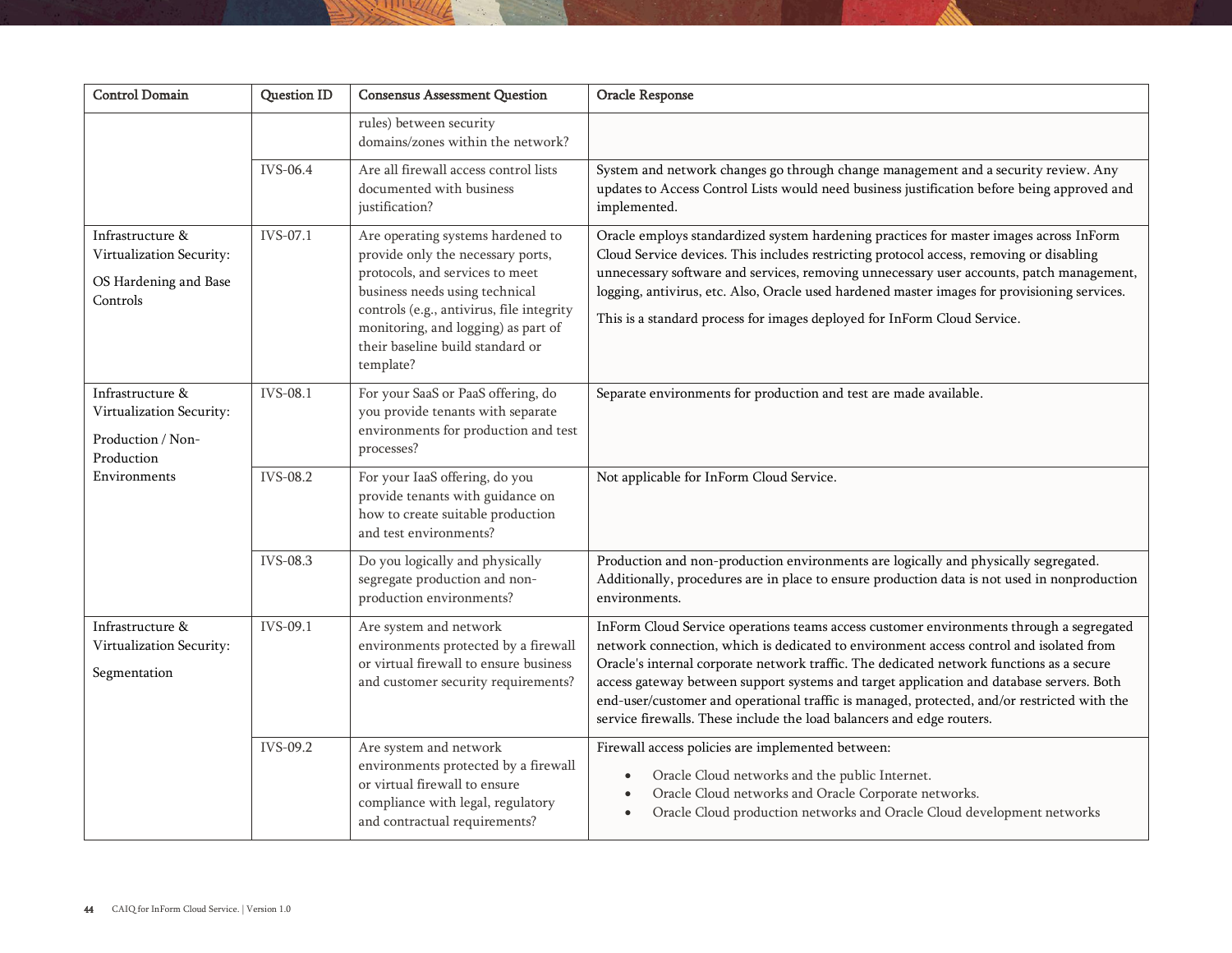| <b>Control Domain</b>                                                                  | <b>Question ID</b> | <b>Consensus Assessment Question</b>                                                                                                                                                                                                                                               | Oracle Response                                                                                                                                                                                                                                                                                                                                                                                                                                           |
|----------------------------------------------------------------------------------------|--------------------|------------------------------------------------------------------------------------------------------------------------------------------------------------------------------------------------------------------------------------------------------------------------------------|-----------------------------------------------------------------------------------------------------------------------------------------------------------------------------------------------------------------------------------------------------------------------------------------------------------------------------------------------------------------------------------------------------------------------------------------------------------|
|                                                                                        | IVS-09.3           | Have you implemented the necessary<br>measures for the appropriate isolation<br>and segmentation of tenants' access<br>to infrastructure system and network<br>components, in adherence to<br>established policies, legal, statutory,<br>and regulatory compliance<br>obligations? | Not applicable for InForm Cloud Service. Tenants do not have access to infrastructure or<br>network components.                                                                                                                                                                                                                                                                                                                                           |
|                                                                                        | IVS-09.4           | Do you have the ability to logically<br>segment or encrypt customer data<br>such that data may be produced for a<br>single tenant only, without<br>inadvertently accessing another<br>tenant's data?                                                                               | InForm Cloud Service is single-tenant and Oracle manages tenant's keys for logical<br>segmentation at the tenancy level.                                                                                                                                                                                                                                                                                                                                  |
|                                                                                        | IVS-09.5           | Are system and network<br>environments protected by a firewall<br>or virtual firewall to ensure<br>protection and isolation of sensitive<br>data?                                                                                                                                  | Firewall access policies are implemented between:<br>Oracle Cloud networks and the public Internet.<br>$\bullet$<br>Oracle Cloud networks and Oracle Corporate networks.<br>$\bullet$<br>Oracle Cloud production networks and Oracle Cloud development networks<br>$\bullet$<br>In addition, all network traffic is denied unless explicitly permitted by a firewall rule<br>(default deny practice).                                                     |
| Infrastructure &<br>Virtualization Security:<br>VM Security - Data<br>Protection       | IVS-10.1           | Are secured and encrypted<br>communication channels used when<br>migrating physical servers,<br>applications, or data to virtual<br>servers?                                                                                                                                       | Communication channels are logically or physically isolated from other networks. Customer<br>information is encrypted during transmission over external networks. Customer<br>configuration information (e.g., connection strings, application settings) supplied through<br>the management portal is protected while in transit and at rest.                                                                                                             |
|                                                                                        | IVS-10.2           | Do you use a network segregated<br>from production-level networks<br>when migrating physical servers,<br>applications, or data to virtual<br>servers?                                                                                                                              | Staging networks are segregated from production-level networks and utilized when<br>migrating production data to virtual servers.<br>Physical servers, applications, and virtual machines are not moved. There is a new<br>environment provisioned using the hardened master image with customer data migrated<br>once the provisioning process is complete.                                                                                              |
| Infrastructure &<br>Virtualization Security:<br>VMM Security -<br>Hypervisor Hardening | IVS-11.1           | Do you restrict personnel access to all<br>hypervisor management functions or<br>administrative consoles for systems<br>hosting virtualized systems based on<br>the principle of least privilege and<br>supported through technical controls                                       | Access to management functions is performed using a bastion server. Access is managed<br>through a centralized program with multiple approvals based on role and function. VPN and<br>two-factor authentication are used to access the bastion server. The bastion server has<br>limited tools installed and the support personnel cannot add additional tools. Access and<br>activity on the bastion server are logged and monitored, per Oracle policy. |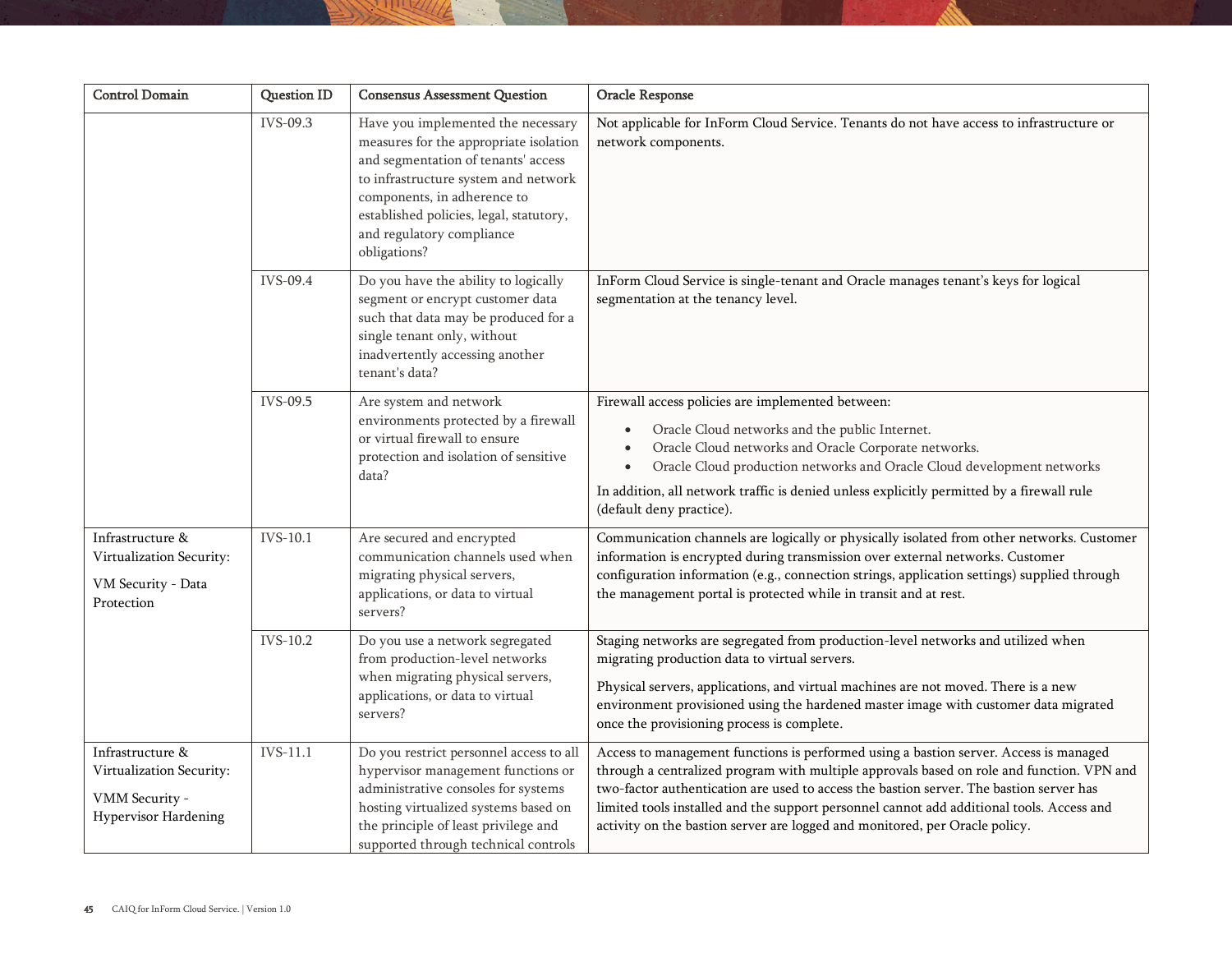| <b>Control Domain</b>                                                | Question ID | <b>Consensus Assessment Question</b>                                                                                                                                                                                                                                                                  | Oracle Response                                                                                                                                                                                                                                                                                                                                                                                                                                                                                                                                                                                                                                                                                                                                         |
|----------------------------------------------------------------------|-------------|-------------------------------------------------------------------------------------------------------------------------------------------------------------------------------------------------------------------------------------------------------------------------------------------------------|---------------------------------------------------------------------------------------------------------------------------------------------------------------------------------------------------------------------------------------------------------------------------------------------------------------------------------------------------------------------------------------------------------------------------------------------------------------------------------------------------------------------------------------------------------------------------------------------------------------------------------------------------------------------------------------------------------------------------------------------------------|
|                                                                      |             | (e.g., two-factor authentication, audit<br>trails, IP address filtering, firewalls<br>and TLS-encapsulated<br>communications to the<br>administrative consoles)?                                                                                                                                      |                                                                                                                                                                                                                                                                                                                                                                                                                                                                                                                                                                                                                                                                                                                                                         |
| Infrastructure &<br>Virtualization Security:<br>Wireless Security    | IVS-12.1    | Are policies and procedures<br>established and mechanisms<br>configured and implemented to<br>protect the wireless network<br>environment perimeter and to<br>restrict unauthorized wireless traffic?                                                                                                 | The Oracle Wireless Network Policy guides the provision and use of wireless networks and<br>connectivity to access the Oracle corporate network. Oracle IT manages wireless networks<br>and monitors for unauthorized wireless networks.<br>Network devices must be registered in an Oracle-approved information systems inventory<br>per Oracle Information Systems Inventory Policy. This policy requires the inventory and<br>documented ownership of all information systems processing critical and highly critical<br>information assets throughout their lifecycle by means of an approved inventory system.<br>For more information, see https://www.oracle.com/corporate/security-<br>practices/corporate/network-communications-security.html |
|                                                                      | IVS-12.2    | Are policies and procedures<br>established and mechanisms<br>implemented to ensure wireless<br>security settings are enabled with<br>strong encryption for authentication<br>and transmission, replacing vendor<br>default settings (e.g., encryption keys,<br>passwords, SNMP community<br>strings)? | For administration of network security and network-management devices, Oracle requires<br>IT personnel to use secure protocols with authentication, authorization, and strong<br>encryption. Network devices must be located in an environment protected with physical<br>access controls and other physical security measure standards defined by Global Physical<br>Security (GPS).                                                                                                                                                                                                                                                                                                                                                                   |
|                                                                      | IVS-12.3    | Are policies and procedures<br>established and mechanisms<br>implemented to protect wireless<br>network environments and detect<br>the presence of unauthorized (rogue)<br>network devices for a timely<br>disconnect from the network?                                                               | The Oracle Wireless Network Policy guides the provision and use of wireless networks and<br>connectivity to access the Oracle corporate network. Oracle IT manages wireless networks<br>and monitors for unauthorized wireless networks.                                                                                                                                                                                                                                                                                                                                                                                                                                                                                                                |
| Infrastructure &<br>Virtualization Security:<br>Network Architecture | IVS-13.1    | Do your network architecture<br>diagrams clearly identify high-risk<br>environments and data flows that<br>may have legal compliance impacts?                                                                                                                                                         | Network architecture diagrams reflect network segments with additional compliance<br>considerations.                                                                                                                                                                                                                                                                                                                                                                                                                                                                                                                                                                                                                                                    |
|                                                                      | IVS-13.2    | Do you implement technical<br>measures and apply defense-in-depth<br>techniques (e.g., deep packet analysis,                                                                                                                                                                                          | Oracle employs intrusion-detection systems within the Oracle intranet to provide<br>continuous surveillance for intercepting and responding to security events as they are<br>identified. Oracle utilizes a network-based monitoring approach to detect attacks on open                                                                                                                                                                                                                                                                                                                                                                                                                                                                                 |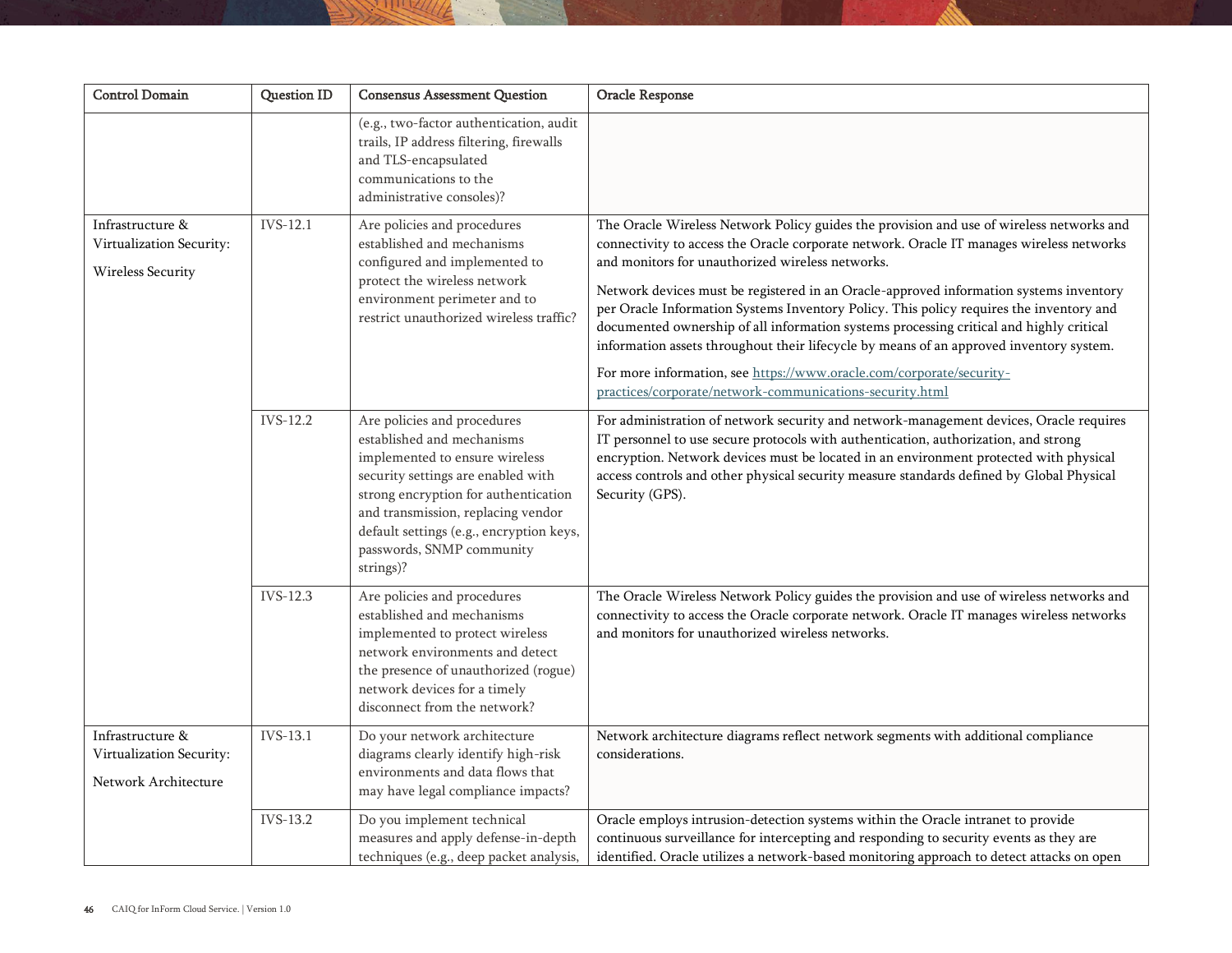| <b>Control Domain</b>                                | <b>Question ID</b> | <b>Consensus Assessment Question</b>                                                                                                                                                                                                                                                  | Oracle Response                                                                                                                                                                                                                                                                                                                                                                                                                                                                                                                                                                                                                                                                                                                                                                                                             |
|------------------------------------------------------|--------------------|---------------------------------------------------------------------------------------------------------------------------------------------------------------------------------------------------------------------------------------------------------------------------------------|-----------------------------------------------------------------------------------------------------------------------------------------------------------------------------------------------------------------------------------------------------------------------------------------------------------------------------------------------------------------------------------------------------------------------------------------------------------------------------------------------------------------------------------------------------------------------------------------------------------------------------------------------------------------------------------------------------------------------------------------------------------------------------------------------------------------------------|
|                                                      |                    | traffic throttling and black-holing)<br>for detection and timely response to<br>network-based attacks associated<br>with anomalous ingress or egress<br>traffic patterns (e.g., MAC spoofing<br>and ARP poisoning attacks) and/or<br>distributed denial-of-service (DDoS)<br>attacks? | firewall ports within Oracle's intranet. Events are analyzed using signature detection, which<br>is a pattern matching of environment settings and user activities against a database of known<br>attacks. Oracle updates the signature database as soon as new releases become available for<br>commercial distribution. Alerts are forwarded to Oracle's IT security for review and<br>response to potential threats.<br>For more information, see https://www.oracle.com/corporate/security-<br>practices/corporate/network-communications-security.html                                                                                                                                                                                                                                                                 |
| Additional Comments for Control Domain above: N/A    |                    |                                                                                                                                                                                                                                                                                       |                                                                                                                                                                                                                                                                                                                                                                                                                                                                                                                                                                                                                                                                                                                                                                                                                             |
| Interoperability &<br>Portability:<br>APIs           | $IPY-01.1$         | Do you publish a list of all APIs<br>available in the service and indicate<br>which are standard and which are<br>customized?                                                                                                                                                         | Documentation about available APIs for Oracle InForm Cloud Service is available at<br>https://docs.oracle.com/en/industries/health-sciences/inform/index.html                                                                                                                                                                                                                                                                                                                                                                                                                                                                                                                                                                                                                                                               |
| Interoperability &<br>Portability:<br>Data Request   | $IPY-02.1$         | Is unstructured customer data<br>available on request in an industry-<br>standard format (e.g., .doc, .xls, or<br>.pdf)?                                                                                                                                                              | For InForm Cloud Service, the Archive Generator Feature of InForm, called CRF Submit,<br>allows a user with appropriate permissions to generate a PDF file containing all the data<br>entered for a specified subject. Implementation of this feature is covered in the product<br>documentation. See product documentation for specific data export features<br>(https://docs.oracle.com/en/industries/health-sciences/inform-crf-submit/index.html)<br>In addition, Oracle will provide access to data for a period of 60 days upon termination of<br>the Oracle cloud services via secure protocols and in a structured, machine-readable format.<br>Please refer to the Oracle Cloud Services Hosting and Delivery Policies<br>https://www.oracle.com/corporate/contracts/cloud-services/hosting-delivery-policies.html |
| Interoperability &<br>Portability:<br>Policy & Legal | IPY-03.1           | Do you provide policies and<br>procedures (i.e. service level<br>agreements) governing the use of<br>APIs for interoperability between<br>your service and third-party<br>applications?                                                                                               | Cloud Services Hosting and Delivery Policies are available at<br>https://www.oracle.com/corporate/contracts/cloud-services/hosting-delivery-policies.html                                                                                                                                                                                                                                                                                                                                                                                                                                                                                                                                                                                                                                                                   |
|                                                      | IPY-03.2           | If using virtual infrastructure, do you<br>allow virtual machine images to be<br>downloaded and ported to a new<br>cloud provider?                                                                                                                                                    | Not applicable for InForm Cloud Service. Tenants do not have access to infrastructure or<br>network components.                                                                                                                                                                                                                                                                                                                                                                                                                                                                                                                                                                                                                                                                                                             |
|                                                      | IPY-03.3           | Do you provide policies and<br>procedures (i.e. service level<br>agreements) governing the migration                                                                                                                                                                                  | Cloud Services Hosting and Delivery Policies are available at<br>https://www.oracle.com/corporate/contracts/cloud-services/hosting-delivery-policies.html                                                                                                                                                                                                                                                                                                                                                                                                                                                                                                                                                                                                                                                                   |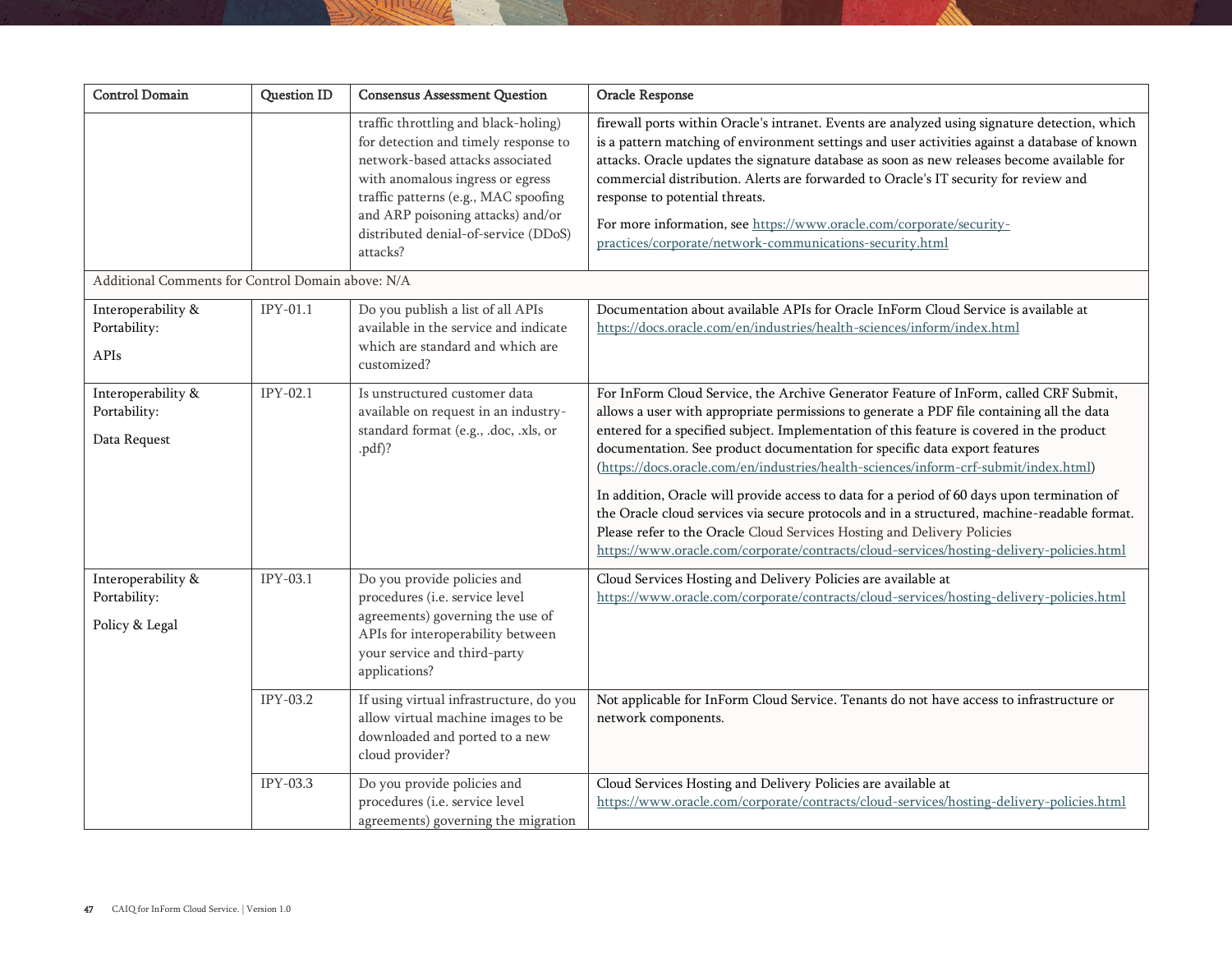| <b>Control Domain</b>                                                          | <b>Question ID</b>                                | <b>Consensus Assessment Question</b>                                                                                                                                                                       | Oracle Response                                                                                                                                                                                                                                                                                                                                                                                                                                                                                                                                                                                                                        |  |  |
|--------------------------------------------------------------------------------|---------------------------------------------------|------------------------------------------------------------------------------------------------------------------------------------------------------------------------------------------------------------|----------------------------------------------------------------------------------------------------------------------------------------------------------------------------------------------------------------------------------------------------------------------------------------------------------------------------------------------------------------------------------------------------------------------------------------------------------------------------------------------------------------------------------------------------------------------------------------------------------------------------------------|--|--|
|                                                                                |                                                   | of application data to and from your<br>service?                                                                                                                                                           |                                                                                                                                                                                                                                                                                                                                                                                                                                                                                                                                                                                                                                        |  |  |
| Interoperability &<br>Portability:<br><b>Standardized Network</b><br>Protocols | $IPY-04.1$                                        | Is data import, data export, and<br>service management be conducted<br>over secure (e.g., non-clear text and<br>authenticated), industry accepted<br>standardized network protocols?                       | Secure file transfer functionality is built on commonly used network access storage<br>platforms and uses secured protocols for transfer, such as<br>HTTPS, SFTP and Oracle approved versions of TLS. The functionality can be used to upload<br>files to a secured location, most commonly for data import/export on the Oracle Cloud<br>hosted service or downloading files at service termination.                                                                                                                                                                                                                                  |  |  |
|                                                                                | IPY-04.2                                          | Do you provide consumers (tenants)<br>with documentation detailing the<br>relevant interoperability and<br>portability network protocol<br>standards that are involved?                                    | Customers are provided the network protocol information necessary to use the InForm<br>Cloud Services.                                                                                                                                                                                                                                                                                                                                                                                                                                                                                                                                 |  |  |
| Interoperability &<br>Portability:<br>Virtualization                           | IPY-05.1                                          | Do you use an industry-recognized<br>virtualization platform and standard<br>virtualization formats (e.g., OVF) to<br>help ensure interoperability?                                                        | Not applicable for InForm Cloud Service.                                                                                                                                                                                                                                                                                                                                                                                                                                                                                                                                                                                               |  |  |
|                                                                                | IPY-05.2                                          | If using virtual infrastructure, are<br>machine images made available to<br>the customer in a way that would<br>allow the customer to replicate those<br>images in their own off-site storage<br>location? | Not applicable for InForm Cloud Service.                                                                                                                                                                                                                                                                                                                                                                                                                                                                                                                                                                                               |  |  |
|                                                                                | IPY-05.3                                          | Do you have documented custom<br>changes made to any hypervisor in<br>use, and all solution-specific<br>virtualization hooks available for<br>customer review?                                             | Not applicable for InForm Cloud Service.                                                                                                                                                                                                                                                                                                                                                                                                                                                                                                                                                                                               |  |  |
|                                                                                | Additional Comments for Control Domain above: N/A |                                                                                                                                                                                                            |                                                                                                                                                                                                                                                                                                                                                                                                                                                                                                                                                                                                                                        |  |  |
| Mobile Security:<br>Anti-Malware                                               | MOS-01.1                                          | Do you provide anti-malware<br>training specific to mobile devices as<br>part of your information security<br>awareness training?                                                                          | Oracle policy requires the use of antivirus intrusion protection and firewall software on<br>laptops and mobile devices. Additionally, all computers running a Windows operating<br>system that hold Oracle data must have automated Microsoft security updates enabled.<br>Security updates for all other devices and operating systems must be installed upon<br>notification of their availability. Desktops and laptops that process Oracle or customer<br>information must be encrypted using approved software. Reports enable lines of business<br>management to verify deployment of laptop encryption for their organization. |  |  |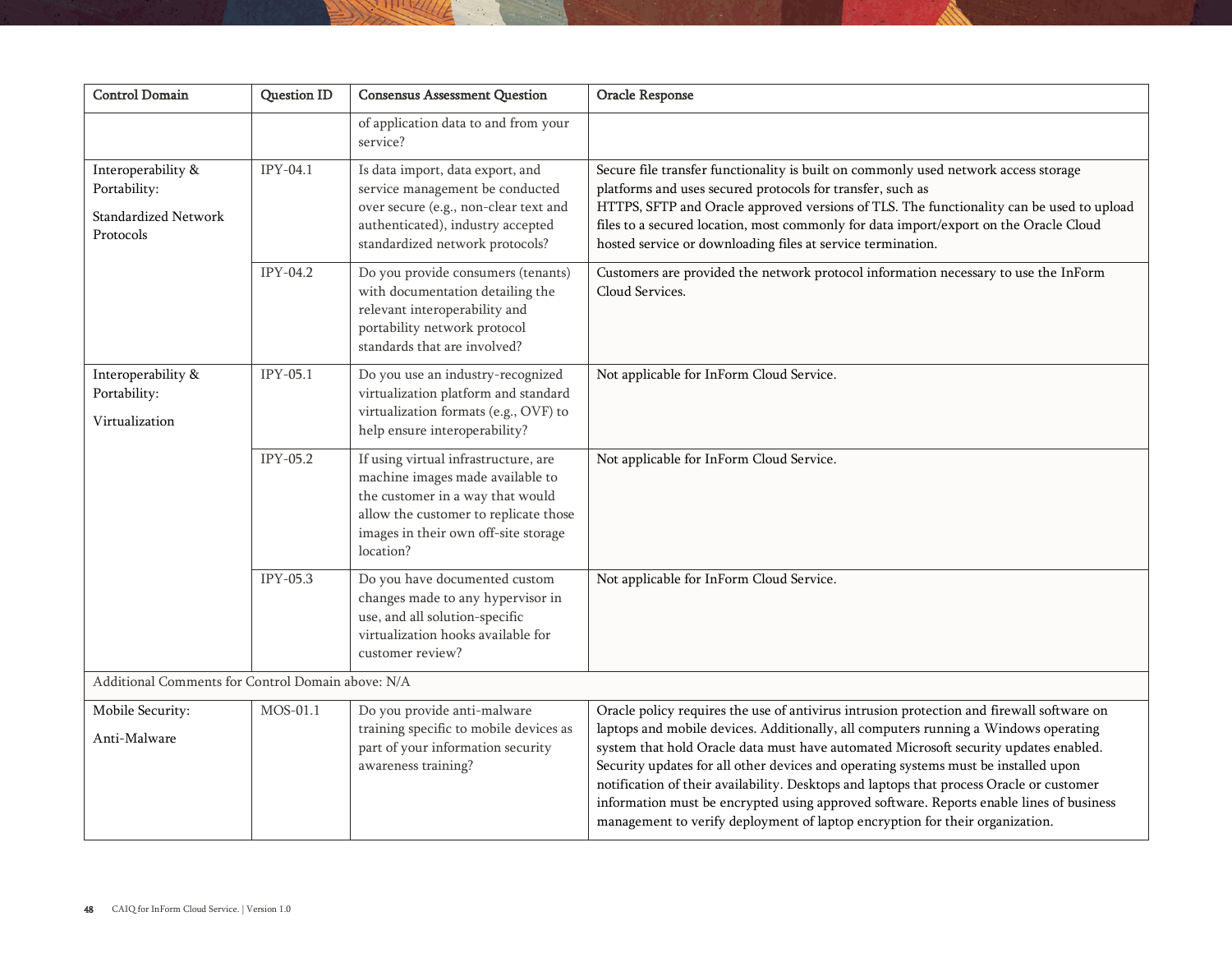| <b>Control Domain</b>                                   | <b>Question ID</b> | <b>Consensus Assessment Question</b>                                                                                                                                                              | Oracle Response                                                                                                                                                                                                                                                                                                                                                                                                                                                                                                                                                                                                                        |
|---------------------------------------------------------|--------------------|---------------------------------------------------------------------------------------------------------------------------------------------------------------------------------------------------|----------------------------------------------------------------------------------------------------------------------------------------------------------------------------------------------------------------------------------------------------------------------------------------------------------------------------------------------------------------------------------------------------------------------------------------------------------------------------------------------------------------------------------------------------------------------------------------------------------------------------------------|
| Mobile Security:<br><b>Application Stores</b>           | MOS-02.1           | Do you document and make available<br>lists of approved application stores<br>for mobile devices accessing or<br>storing company data and/or<br>company systems?                                  | Oracle has a mobile-device management program and associated solutions for protecting<br>data on employee-owned mobile devices. These solutions support all common mobile-device<br>operating systems and platforms. Oracle IT and corporate security organizations regularly<br>promote awareness of mobile device security and good practice.                                                                                                                                                                                                                                                                                        |
| Mobile Security:<br><b>Approved Applications</b>        | MOS-03.1           | Do you have a policy enforcement<br>capability (e.g., XACML) to ensure<br>that only approved applications and<br>those from approved application<br>stores can be loaded onto a mobile<br>device? | Oracle has a mobile-device management program and associated solutions for protecting<br>data on employee-owned mobile devices. These solutions support all common mobile-device<br>operating systems and platforms. Oracle IT and corporate security organizations regularly<br>promote awareness of mobile device security and good practice.                                                                                                                                                                                                                                                                                        |
| Mobile Security<br>Approved Software for<br><b>BYOD</b> | MOS-04.1           | Does your BYOD policy and training<br>clearly state which applications and<br>applications stores are approved for<br>use on BYOD devices?                                                        | Oracle's Global Desktop Strategy (GDS) organization keeps anti-virus products and<br>Windows Server Update Services (WSUS) up to date with virus definitions and security<br>updates. GDS is responsible for notifying internal Oracle system users of both any credible<br>virus threats and when security updates are available. GDS provides automation to verify<br>anti-virus configuration.<br>Oracle employees are required to comply with email instructions from the GDS organization                                                                                                                                         |
|                                                         |                    |                                                                                                                                                                                                   | and are responsible for promptly reporting to the Oracle employee helpdesk any virus or<br>suspected virus infection that cannot be resolved by antivirus software.<br>Employees are prohibited from altering, disabling, or removing antivirus software and the<br>security update service from any computer. Any Oracle employee who is discovered<br>violating this standard may be subject to disciplinary action up to and including termination<br>of employment.                                                                                                                                                                |
|                                                         | MOS-05.1           | Do you have a documented mobile<br>device policy in your employee<br>training that clearly defines mobile<br>devices and the accepted usage and<br>requirements for mobile devices?               | Oracle policy requires the use of antivirus intrusion protection and firewall software on<br>laptops and mobile devices. Additionally, all computers running a Windows operating<br>system that hold Oracle data must have automated Microsoft security updates enabled.<br>Security updates for all other devices and operating systems must be installed upon<br>notification of their availability. Desktops and laptops that process Oracle or customer<br>information must be encrypted using approved software. Reports enable lines of business<br>management to verify deployment of laptop encryption for their organization. |
| Mobile Security:<br>Cloud Based Services                | MOS-06.1           | Do you have a documented list of<br>pre-approved cloud based services<br>that are allowed to be used for use<br>and storage of company business data<br>via a mobile device?                      | Corporate Security Architecture manages a variety of programs and leverages multiple<br>methods of engaging with leadership and operational security teams responsible for Oracle<br>operations, services, cloud, and all other lines of business.<br>An example program for managing the security of Oracle's architecture is the Corporate<br>Security Solution Assurance Process (CSSAP). CSSAP helps to accelerate the delivery of                                                                                                                                                                                                 |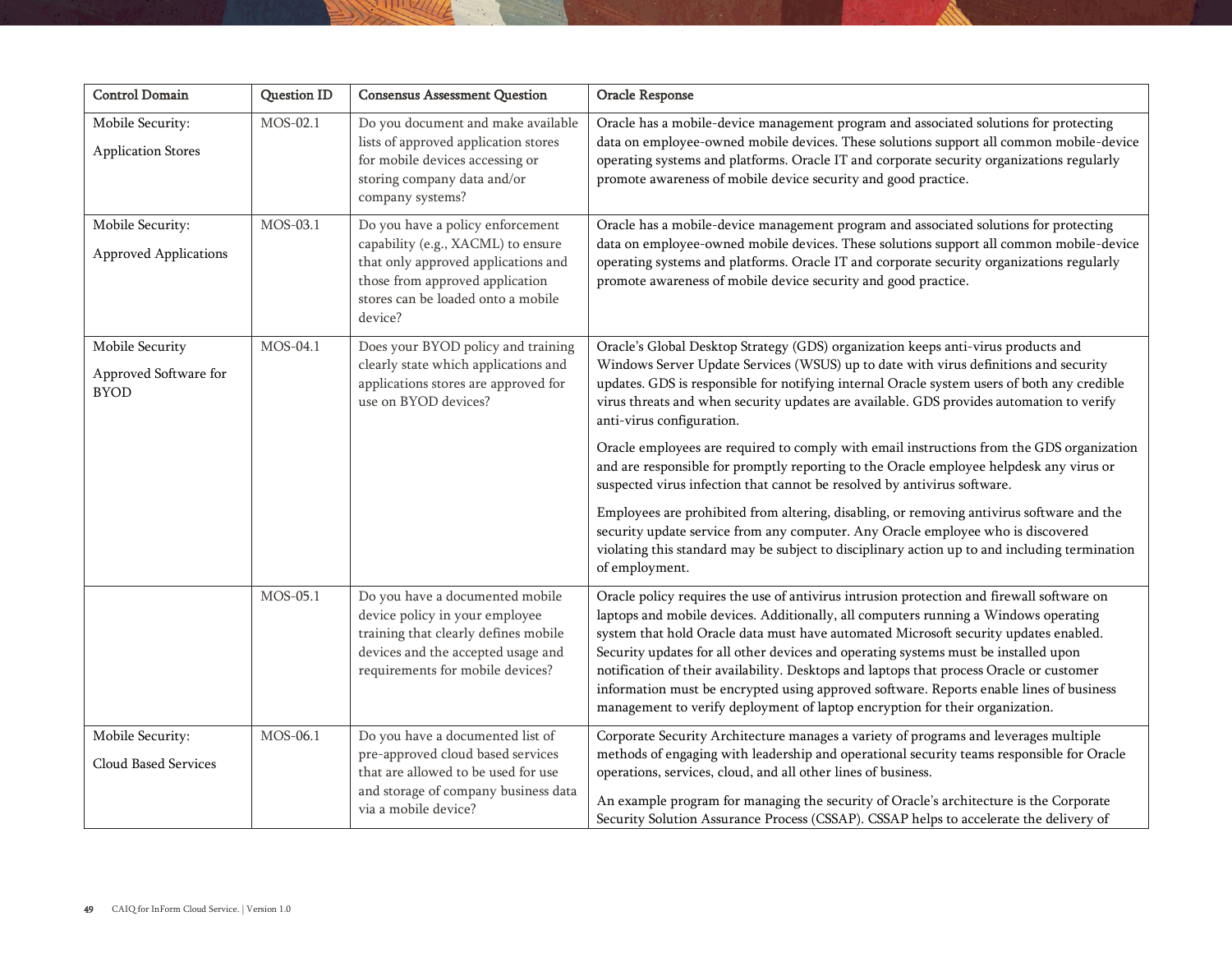| <b>Control Domain</b>                  | Question ID | <b>Consensus Assessment Question</b>                                                                                                                                                                                  | Oracle Response                                                                                                                                                                                                                                                                                                                                                                                                                                                                  |
|----------------------------------------|-------------|-----------------------------------------------------------------------------------------------------------------------------------------------------------------------------------------------------------------------|----------------------------------------------------------------------------------------------------------------------------------------------------------------------------------------------------------------------------------------------------------------------------------------------------------------------------------------------------------------------------------------------------------------------------------------------------------------------------------|
|                                        |             |                                                                                                                                                                                                                       | innovative cloud solutions and corporate applications by requiring appropriate reviews to be<br>carried out throughout the project lifecycle, so that projects are aligned with:                                                                                                                                                                                                                                                                                                 |
|                                        |             |                                                                                                                                                                                                                       | Pre-review: the risk management teams in each line of business must perform a<br>$\bullet$<br>pre-assessment of each project using the approved template<br>CSSAP review: the security architecture team reviews the submitted plans and<br>$\bullet$<br>performs a technical security design review<br>Security assessment review: based on risk level, systems and applications undergo<br>$\bullet$<br>security verification testing before production use                    |
| Mobile Security:<br>Compatibility      | MOS-07.1    | Do you have a documented<br>application validation process for<br>testing device, operating system, and<br>application compatibility issues?                                                                          | Oracle has a mobile-device management program and associated solutions for protecting<br>data on employee-owned mobile devices. These solutions support all common mobile-device<br>operating systems and platforms. Oracle IT and corporate security organizations regularly<br>promote awareness of mobile device security and good practice.                                                                                                                                  |
| Mobile Security:<br>Device Eligibility | MOS-08.1    | Do you have a BYOD policy that<br>defines the device(s) and eligibility<br>requirements allowed for BYOD<br>usage?                                                                                                    | To protect sensitive Oracle information, Oracle personnel are required to install Oracle-<br>approved, full-disk encryption software on their laptops, except where approved for for<br>justifiable business purposes. Data on the disk can only be accessed through the use of a<br>private key stored as a password-protected file on the disk. A preboot login manager allows<br>authorized users to login to unlock the key, boot the operating system, and access the data. |
| Mobile Security:<br>Device Inventory   | MOS-09.1    | Do you maintain an inventory of all<br>mobile devices storing and accessing<br>company data which includes device<br>status (e.g., operating system and<br>patch levels, lost or decommissioned,<br>device assignee)? | Oracle has a mobile-device management program and associated solutions for protecting<br>data on employee-owned mobile devices. These solutions support all common mobile-device<br>operating systems and platforms. Oracle IT and corporate security organizations regularly<br>promote awareness of mobile device security and good practice.                                                                                                                                  |
| Mobile Security:<br>Device Management  | MOS-10.1    | Do you have a centralized mobile<br>device management solution<br>deployed to all mobile devices that<br>are permitted to store, transmit, or<br>process company data?                                                | Oracle has a mobile-device management program and associated solutions for protecting<br>data on employee-owned mobile devices. These solutions support all common mobile-device<br>operating systems and platforms. Oracle IT and corporate security organizations regularly<br>promote awareness of mobile device security and good practice.                                                                                                                                  |
| Mobile Security:<br>Encryption         | MOS-11.1    | Does your mobile device policy<br>require the use of encryption for<br>either the entire device or for data<br>identified as sensitive enforceable<br>through technology controls for all<br>mobile devices?          | To protect sensitive Oracle information, Oracle personnel are required to install Oracle-<br>approved, full-disk encryption software on their laptops, except where approved for for<br>justifiable business purposes. Data on the disk can only be accessed through the use of a<br>private key stored as a password-protected file on the disk. A preboot login manager allows<br>authorized users to login to unlock the key, boot the operating system, and access the data. |
| Mobile Security:                       | MOS-12.1    | Does your mobile device policy<br>prohibit the circumvention of built-                                                                                                                                                | Employees are prohibited from altering, disabling, or removing antivirus software and the<br>security update service from any computer. Any Oracle employee who is discovered                                                                                                                                                                                                                                                                                                    |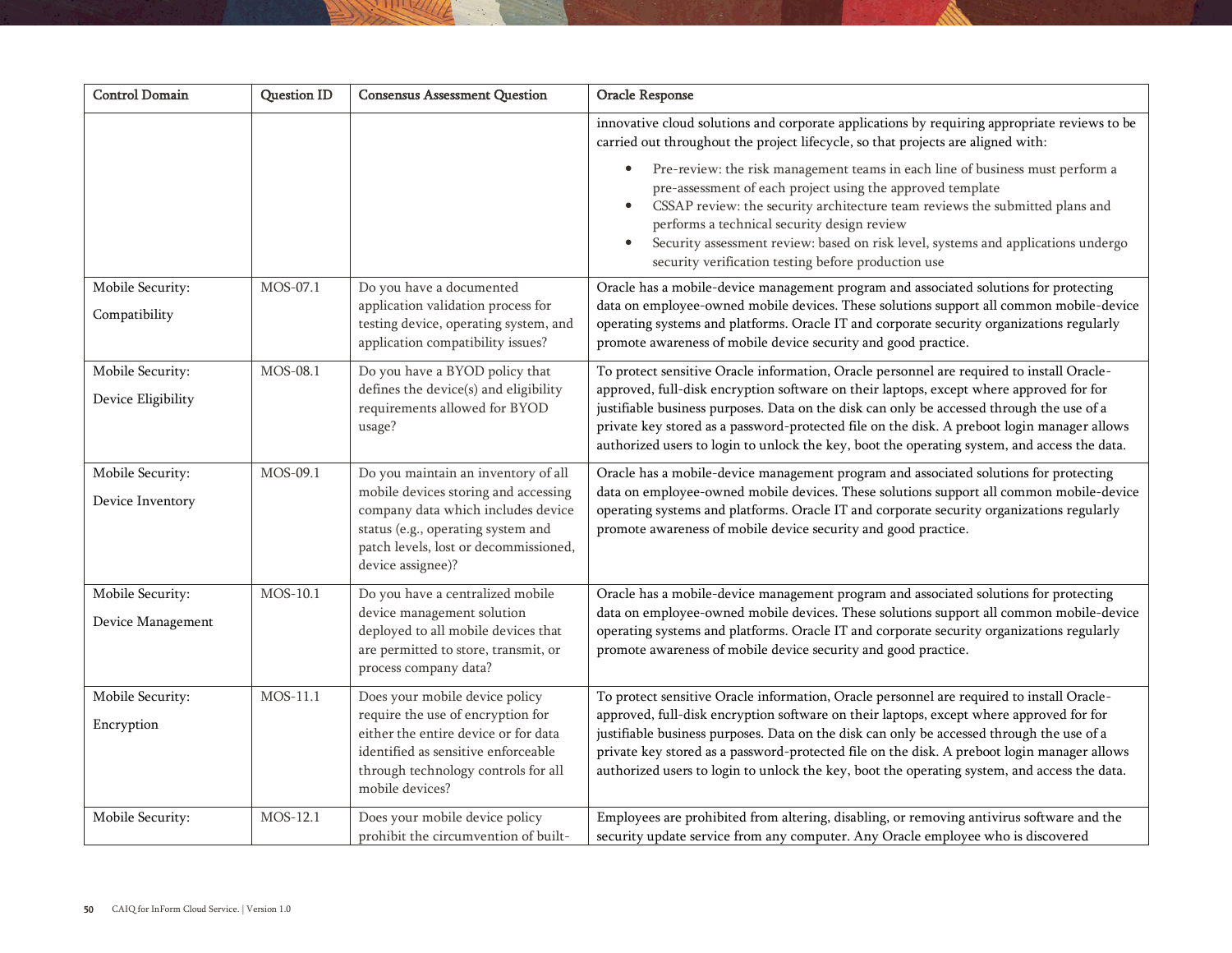| <b>Control Domain</b>                        | <b>Question ID</b> | <b>Consensus Assessment Question</b>                                                                                                                                                       | Oracle Response                                                                                                                                                                                                                                                                                                                                                                                                                                                                                                                                                                                                                                                       |
|----------------------------------------------|--------------------|--------------------------------------------------------------------------------------------------------------------------------------------------------------------------------------------|-----------------------------------------------------------------------------------------------------------------------------------------------------------------------------------------------------------------------------------------------------------------------------------------------------------------------------------------------------------------------------------------------------------------------------------------------------------------------------------------------------------------------------------------------------------------------------------------------------------------------------------------------------------------------|
| Jailbreaking and Rooting                     |                    | in security controls on mobile<br>devices (e.g., jailbreaking or rooting)?                                                                                                                 | violating this standard may be subject to disciplinary action up to and including termination<br>of employment.                                                                                                                                                                                                                                                                                                                                                                                                                                                                                                                                                       |
|                                              | MOS-12.2           | Do you have detective and<br>preventative controls on the device<br>or via a centralized device<br>management system which prohibit<br>the circumvention of built-in<br>security controls? | Oracle has a mobile-device management program and associated solutions for protecting<br>data on employee-owned mobile devices. These solutions support all common mobile-device<br>operating systems and platforms. Oracle IT and corporate security organizations regularly<br>promote awareness of mobile device security and good practice.                                                                                                                                                                                                                                                                                                                       |
| Mobile Security:<br>Legal                    | MOS-13.1           | Does your BYOD policy clearly<br>define the expectation of privacy,<br>requirements for litigation, e-<br>discovery, and legal holds?                                                      | Oracle policy requires the use of antivirus intrusion protection and firewall software on<br>laptops and mobile devices. Additionally, all computers running a Windows operating<br>system that hold Oracle data must have automated Microsoft security updates enabled.<br>Security updates for all other devices and operating systems must be installed upon<br>notification of their availability. Desktops and laptops that process Oracle or customer<br>information must be encrypted using approved software. Reports enable lines of business<br>management to verify deployment of laptop encryption for their organization.                                |
|                                              | MOS-13.2           | Does the BYOD policy clearly state<br>the expectations over the loss of non-<br>company data in case a wipe of the<br>device is required?                                                  | Oracle places a strong emphasis on personnel security. The company has ongoing initiatives<br>intended to help minimize risks associated with human error, theft, fraud, and misuse of<br>facilities, including personnel screening, confidentiality agreements, security awareness<br>education and training, and enforcement of disciplinary actions.                                                                                                                                                                                                                                                                                                               |
| Mobile Security:<br>Lockout Screen           | MOS-14.1           | Do you require and enforce via<br>technical controls an automatic<br>lockout screen for BYOD and<br>company owned devices?                                                                 | Oracle's Global Desktop Strategy (GDS) organization keeps anti-virus products and<br>Windows Server Update Services (WSUS) up to date with virus definitions and security<br>updates. GDS is responsible for notifying internal Oracle system users of both any credible<br>virus threats and when security updates are available. GDS provides automation to verify<br>anti-virus configuration.<br>Oracle employees are required to comply with email instructions from the GDS organization<br>and are responsible for promptly reporting to the Oracle employee helpdesk any virus or<br>suspected virus infection that cannot be resolved by antivirus software. |
| Mobile Security:<br><b>Operating Systems</b> | MOS-15.1           | Do you manage all changes to mobile<br>device operating systems, patch<br>levels, and applications via your<br>company's change management<br>processes?                                   | Oracle has a mobile-device management program and associated solutions for protecting<br>data on employee-owned mobile devices. These solutions support all common mobile-device<br>operating systems and platforms. Oracle IT and corporate security organizations regularly<br>promote awareness of mobile device security and good practice.                                                                                                                                                                                                                                                                                                                       |
| Mobile Security:<br>Passwords                | MOS-16.1           | Do you have password policies for<br>enterprise issued mobile devices<br>and/or BYOD mobile devices?                                                                                       | Oracle enforces strong password policies for the Oracle network, operating system, and<br>database accounts to reduce the chances of intruders gaining access to systems or<br>environments through exploitation of user accounts and associated passwords. When Oracle<br>compliance organizations determine that a password is not in compliance with strong                                                                                                                                                                                                                                                                                                        |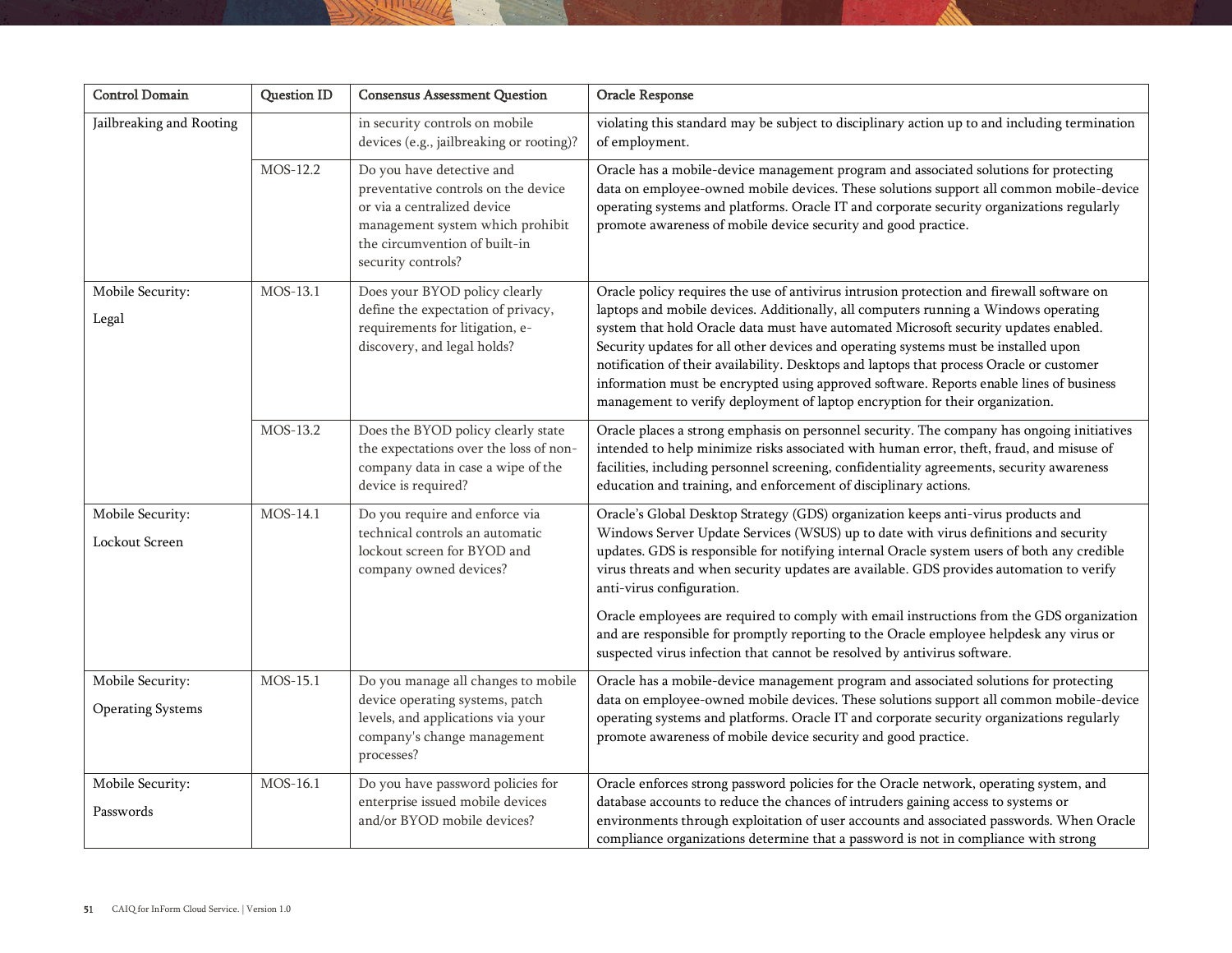| <b>Control Domain</b>           | <b>Question ID</b> | <b>Consensus Assessment Question</b>                                                                                                    | Oracle Response                                                                                                                                                                                                                                                                                                                                                                                                                                                                                                                                                                                                                        |
|---------------------------------|--------------------|-----------------------------------------------------------------------------------------------------------------------------------------|----------------------------------------------------------------------------------------------------------------------------------------------------------------------------------------------------------------------------------------------------------------------------------------------------------------------------------------------------------------------------------------------------------------------------------------------------------------------------------------------------------------------------------------------------------------------------------------------------------------------------------------|
|                                 |                    |                                                                                                                                         | password standards, they work with the applicable employee and line of business to bring<br>the password into compliance with the standards.                                                                                                                                                                                                                                                                                                                                                                                                                                                                                           |
|                                 | MOS-16.2           | Are your password policies enforced<br>through technical controls (i.e.<br>MDM)?                                                        | The use of passwords is addressed in the Oracle Password Policy. Oracle employees are<br>obligated to follow rules for password length and complexity, and to keep their passwords<br>confidential and secured at all times. Passwords may not be disclosed to unauthorized<br>persons.                                                                                                                                                                                                                                                                                                                                                |
|                                 | MOS-16.3           | Do your password policies prohibit<br>the changing of authentication<br>requirements (i.e. password/PIN<br>length) via a mobile device? | Oracle enforces strong password policies for the Oracle network, operating system, and<br>database accounts to reduce the chances of intruders gaining access to systems or<br>environments through exploitation of user accounts and associated passwords.                                                                                                                                                                                                                                                                                                                                                                            |
| Mobile Security:<br>Policy      | MOS-17.1           | Do you have a policy that requires<br>BYOD users to perform backups of<br>specified corporate data?                                     | Oracle implements a wide variety of technical security controls designed to protect the<br>confidentiality, integrity, and availability of corporate information assets. These controls are<br>guided by industry standards and are deployed across the corporate infrastructure using a<br>risk-based approach.                                                                                                                                                                                                                                                                                                                       |
|                                 | MOS-17.2           | Do you have a policy that requires<br>BYOD users to prohibit the usage of<br>unapproved application stores?                             | Oracle has a mobile-device management program and associated solutions for protecting<br>data on employee-owned mobile devices. These solutions support all common mobile-device<br>operating systems and platforms. Oracle IT and corporate security organizations regularly<br>promote awareness of mobile device security and good practice.                                                                                                                                                                                                                                                                                        |
|                                 | MOS-17.3           | Do you have a policy that requires<br>BYOD users to use anti-malware<br>software (where supported)?                                     | Oracle policy requires the use of antivirus intrusion protection and firewall software on<br>laptops and mobile devices. Additionally, all computers running a Windows operating<br>system that hold Oracle data must have automated Microsoft security updates enabled.<br>Security updates for all other devices and operating systems must be installed upon<br>notification of their availability. Desktops and laptops that process Oracle or customer<br>information must be encrypted using approved software. Reports enable lines of business<br>management to verify deployment of laptop encryption for their organization. |
| Mobile Security:<br>Remote Wipe | MOS-18.1           | Does your IT provide remote wipe or<br>corporate data wipe for all company-<br>accepted BYOD devices?                                   | Oracle has a mobile-device management program and associated solutions for protecting<br>data on employee-owned mobile devices. These solutions support all common mobile-device<br>operating systems and platforms. Oracle IT and corporate security organizations regularly<br>promote awareness of mobile device security and good practice.                                                                                                                                                                                                                                                                                        |
|                                 | MOS-18.2           | Does your IT provide remote wipe or<br>corporate data wipe for all company-<br>assigned mobile devices?                                 | Oracle has a mobile-device management program and associated solutions for protecting<br>data on employee-owned mobile devices. These solutions support all common mobile-device<br>operating systems and platforms. Oracle IT and corporate security organizations regularly<br>promote awareness of mobile device security and good practice.                                                                                                                                                                                                                                                                                        |
| Mobile Security:                | MOS-19.1           | Do your mobile devices have the<br>latest available security-related<br>patches installed upon general release                          | Oracle has a mobile-device management program and associated solutions for protecting<br>data on employee-owned mobile devices. These solutions support all common mobile-device                                                                                                                                                                                                                                                                                                                                                                                                                                                       |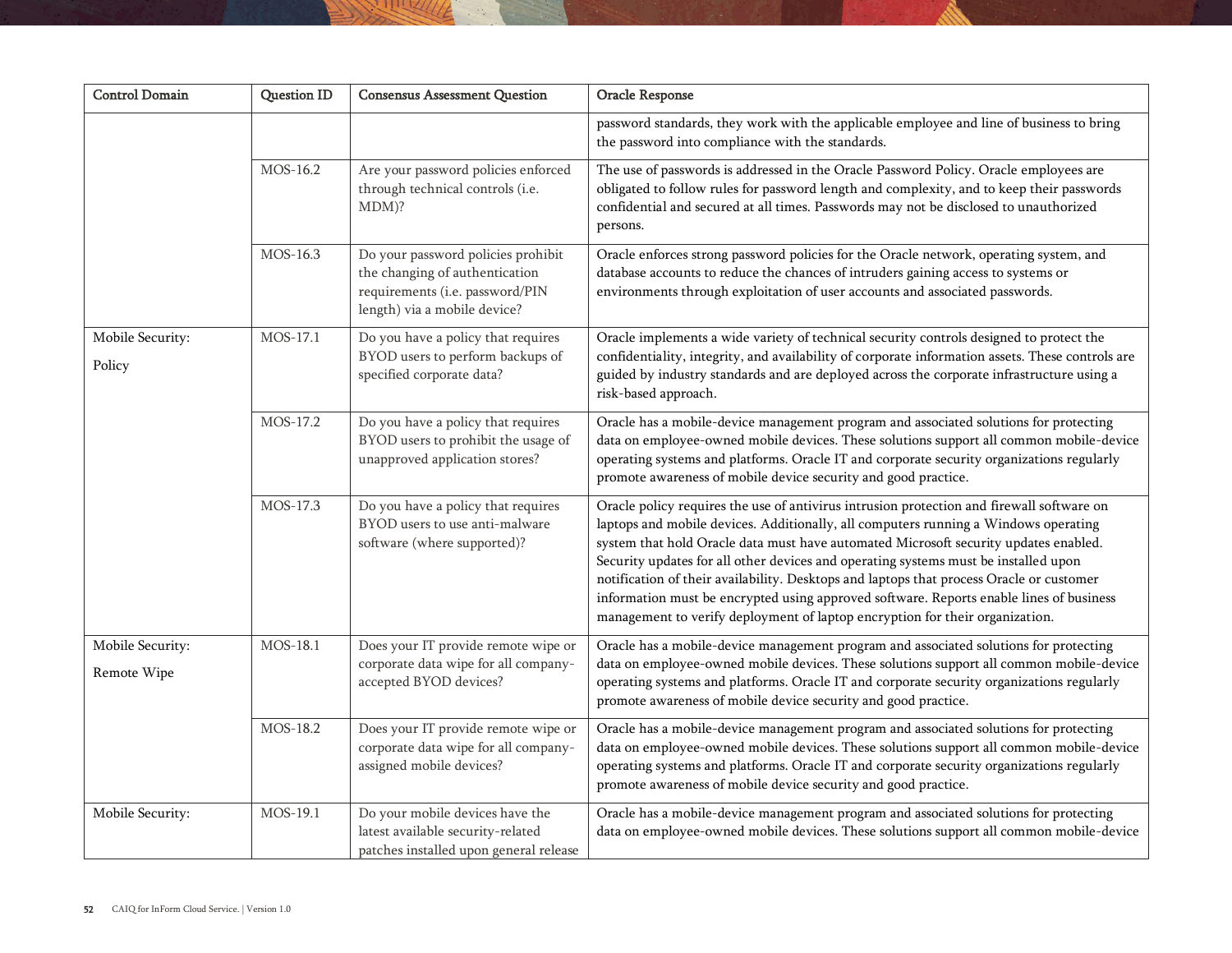| <b>Control Domain</b>                                                                                         | <b>Question ID</b> | <b>Consensus Assessment Question</b>                                                                                                     | Oracle Response                                                                                                                                                                                                                                                                                                                                                                                                                                                                                                                                                                                                                                                                |
|---------------------------------------------------------------------------------------------------------------|--------------------|------------------------------------------------------------------------------------------------------------------------------------------|--------------------------------------------------------------------------------------------------------------------------------------------------------------------------------------------------------------------------------------------------------------------------------------------------------------------------------------------------------------------------------------------------------------------------------------------------------------------------------------------------------------------------------------------------------------------------------------------------------------------------------------------------------------------------------|
| Security Patches                                                                                              |                    | by the device manufacturer or<br>carrier?                                                                                                | operating systems and platforms. Oracle IT and corporate security organizations regularly<br>promote awareness of mobile device security and good practice.                                                                                                                                                                                                                                                                                                                                                                                                                                                                                                                    |
|                                                                                                               | MOS-19.2           | Do your mobile devices allow for<br>remote validation to download the<br>latest security patches by company IT<br>personnel?             | Oracle has a mobile-device management program and associated solutions for protecting<br>data on employee-owned mobile devices. These solutions support all common mobile-device<br>operating systems and platforms. Oracle IT and corporate security organizations regularly<br>promote awareness of mobile device security and good practice.                                                                                                                                                                                                                                                                                                                                |
| Mobile Security:<br>Users                                                                                     | MOS-20.1           | Does your BYOD policy clarify the<br>systems and servers allowed for use<br>or access on the BYOD-enabled<br>device?                     | Oracle has a mobile-device management program and associated solutions for protecting<br>data on employee-owned mobile devices. These solutions support all common mobile-device<br>operating systems and platforms. Oracle IT and corporate security organizations regularly<br>promote awareness of mobile device security and good practice.                                                                                                                                                                                                                                                                                                                                |
|                                                                                                               | MOS-20.2           | Does your BYOD policy specify the<br>user roles that are allowed access via<br>a BYOD-enabled device?                                    | Access control refers to the policies, procedures, and tools that govern access to and use of<br>resources. Examples of resources include a physical server, a file, a directory, a service<br>running on an operating system, a table in a database, or a network protocol.                                                                                                                                                                                                                                                                                                                                                                                                   |
|                                                                                                               |                    |                                                                                                                                          | Least privilege is a system-oriented approach in which user permissions and system<br>functionality are carefully evaluated and access is restricted to the resources required for<br>users or systems to perform their duties.                                                                                                                                                                                                                                                                                                                                                                                                                                                |
| Additional Comments for Control Domain above: N/A                                                             |                    |                                                                                                                                          |                                                                                                                                                                                                                                                                                                                                                                                                                                                                                                                                                                                                                                                                                |
| Security Incident<br>Management, E-<br>Discovery, & Cloud<br>Forensics:<br>Contact / Authority<br>Maintenance | SEF-01.1           | Do you maintain liaisons and points<br>of contact with local authorities in<br>accordance with contracts and<br>appropriate regulations? | Oracle evaluates and responds to events that create suspicion of unauthorized access to or<br>handling of customer data, whether the data is held on Oracle hardware assets or on the<br>personal hardware assets of Oracle employees and contingent workers. Oracle's Information<br>Security Incident Reporting and Response Policy defines requirements for reporting and<br>responding to incidents. This policy authorizes Oracle Global Information Security (GIS)<br>organization to serve as the primary contact for security incident response, as well as to<br>provide overall direction for incident prevention, identification, investigation, and<br>resolution. |
| Security Incident<br>Management, E-<br>Discovery, & Cloud<br>Forensics:                                       | SEF-02.1           | Do you have a documented security<br>incident response plan?                                                                             | Upon discovery of an incident, Oracle defines an incident-response plan for rapid and<br>effective incident investigation, response, and recovery. Root-cause analysis is performed to<br>identify opportunities for reasonable measures which improve security posture and defense<br>in depth.                                                                                                                                                                                                                                                                                                                                                                               |
| <b>Incident Management</b>                                                                                    |                    |                                                                                                                                          | Formal procedures and central systems are utilized globally to collect information and<br>maintain a chain of custody for evidence during incident investigation. Oracle is capable of<br>supporting legally admissible forensic data collection when necessary.                                                                                                                                                                                                                                                                                                                                                                                                               |
|                                                                                                               | SEF-02.2           | Do you integrate customized tenant<br>requirements into your security<br>incident response plans?                                        | In the event that Oracle determines that a security incident has occurred, Oracle promptly<br>notifies any impacted customers or other third parties in accordance with its contractual and                                                                                                                                                                                                                                                                                                                                                                                                                                                                                    |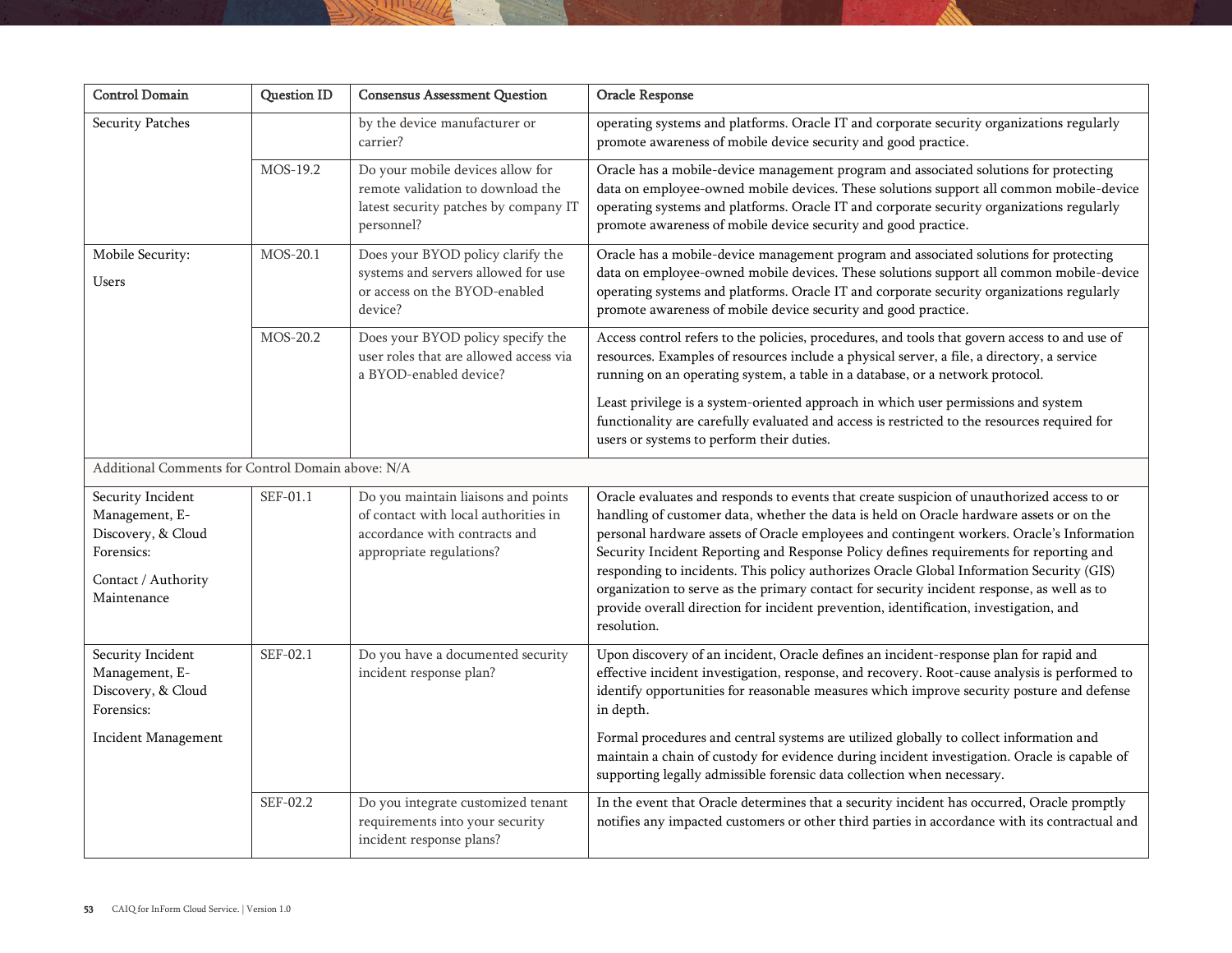| <b>Control Domain</b>                                                                                | <b>Question ID</b> | <b>Consensus Assessment Question</b>                                                                                                                                                                                                             | Oracle Response                                                                                                                                                                                                                                                                                                                                                                                                                                                                        |
|------------------------------------------------------------------------------------------------------|--------------------|--------------------------------------------------------------------------------------------------------------------------------------------------------------------------------------------------------------------------------------------------|----------------------------------------------------------------------------------------------------------------------------------------------------------------------------------------------------------------------------------------------------------------------------------------------------------------------------------------------------------------------------------------------------------------------------------------------------------------------------------------|
|                                                                                                      |                    |                                                                                                                                                                                                                                                  | regulatory responsibilities. Information about malicious attempts or suspected incidents is<br>Oracle Confidential and is not externally shared.                                                                                                                                                                                                                                                                                                                                       |
|                                                                                                      | SEF-02.3           | Do you publish a roles and<br>responsibilities document specifying<br>what you vs. your tenants are<br>responsible for during security<br>incidents?                                                                                             | The Oracle Data Processing Agreement describes Oracle's obligations in the event of a<br>personal information breach. Individual tenant service agreements may describe additional<br>responsibilities during a security incident.<br>https://www.oracle.com/corporate/contracts/cloud-services/contracts.html#data-processing                                                                                                                                                         |
|                                                                                                      | SEF-02.4           | Have you tested your security<br>incident response plans in the last<br>year?                                                                                                                                                                    | Oracle Global Information Security (GIS) organization serves as the primary contact for<br>security incident response, as well as to provide overall direction for incident prevention,<br>identification, investigation, and resolution. GIS defines roles and responsibilities for the<br>incident response teams embedded within the Lines of Business (LoBs). All LoBs must<br>comply with GIS incident response guidance about detecting events and timely corrective<br>actions. |
|                                                                                                      |                    |                                                                                                                                                                                                                                                  | Corporate requirements for LoB incident-response programs and operational teams are<br>defined per incident type:                                                                                                                                                                                                                                                                                                                                                                      |
|                                                                                                      |                    |                                                                                                                                                                                                                                                  | Validating that an incident has occurred<br>Communicating with relevant parties and notifications<br>Preserving evidence<br>Documenting an incident itself and related response activities<br>Containing an incident<br>Eradicating an incident<br>Escalating an incident                                                                                                                                                                                                              |
| Security Incident<br>Management, E-<br>Discovery, & Cloud<br>Forensics:<br><b>Incident Reporting</b> | SEF-03.1           | Are workforce personnel and<br>external business relationships<br>adequately informed of their<br>responsibility, and, if required,<br>consent and/or contractually required<br>to report all information security<br>events in a timely manner? | Formal procedures and central systems are utilized globally to collect information and<br>maintain a chain of custody for evidence during incident investigation. Oracle is capable of<br>supporting legally admissible forensic data collection when necessary.                                                                                                                                                                                                                       |
|                                                                                                      | SEF-03.2           | Do you have predefined<br>communication channels for<br>workforce personnel and external<br>business partners to report incidents<br>in a timely manner adhering to<br>applicable legal, statutory, or<br>regulatory compliance obligations?     | In the event that Oracle determines that a security incident has occurred, Oracle promptly<br>notifies any impacted customers or other third parties in accordance with its contractual and<br>regulatory responsibilities.                                                                                                                                                                                                                                                            |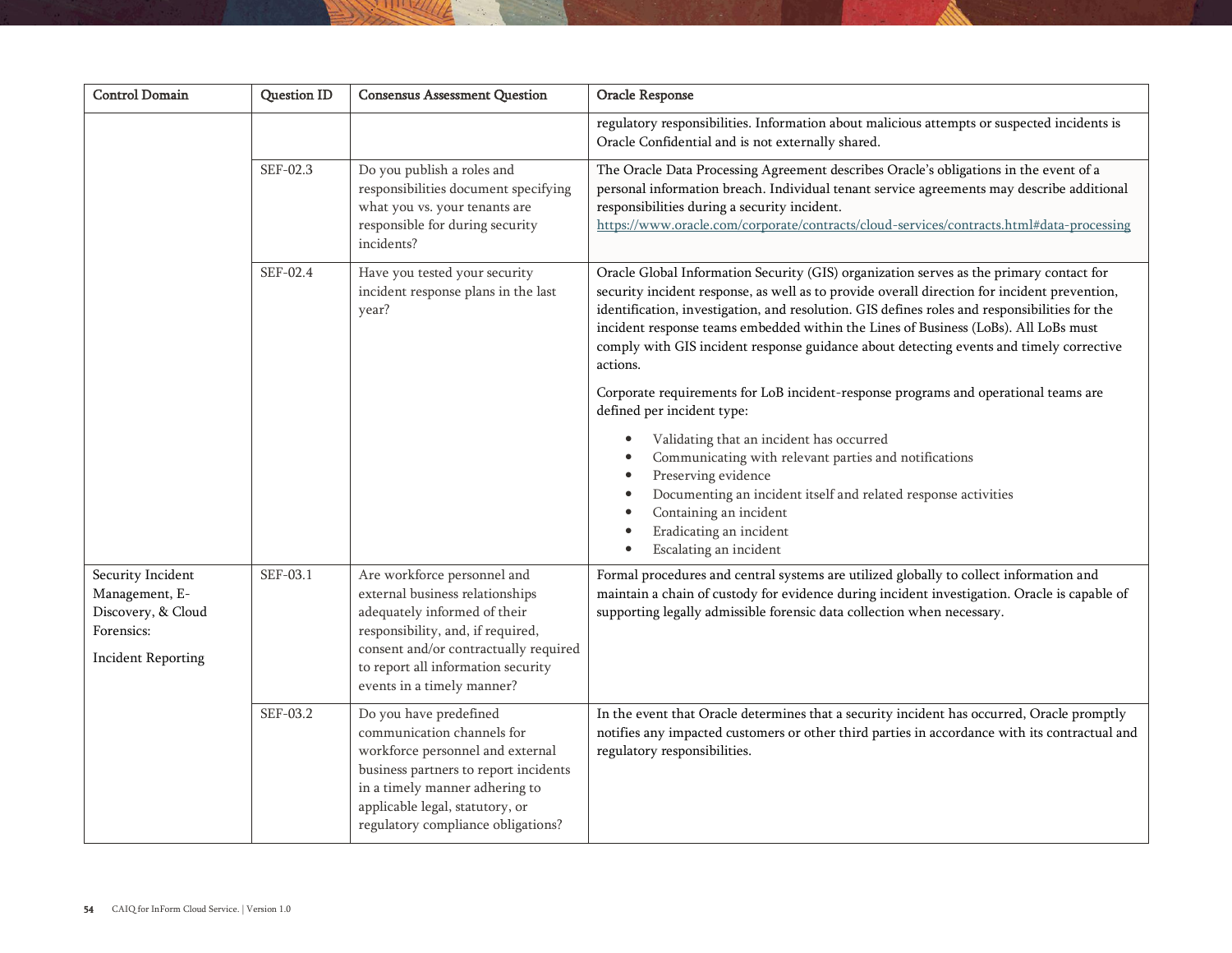| <b>Control Domain</b>                                                                                          | <b>Question ID</b> | <b>Consensus Assessment Question</b>                                                                                                                                | Oracle Response                                                                                                                                                                                                                                                                                                                                                                                                                                                                                                                                                                                                                                                                |
|----------------------------------------------------------------------------------------------------------------|--------------------|---------------------------------------------------------------------------------------------------------------------------------------------------------------------|--------------------------------------------------------------------------------------------------------------------------------------------------------------------------------------------------------------------------------------------------------------------------------------------------------------------------------------------------------------------------------------------------------------------------------------------------------------------------------------------------------------------------------------------------------------------------------------------------------------------------------------------------------------------------------|
| Security Incident<br>Management, E-<br>Discovery, & Cloud<br>Forensics:<br>Incident Response Legal             | SEF-04.1           | Does your incident response plan<br>comply with industry standards for<br>legally admissible chain-of-custody<br>management processes and controls?                 | Reflecting the recommended practices in prevalent security standards issued by the<br>International Organization for Standardization (ISO), the United States National Institute of<br>Standards and Technology (NIST), and other industry sources, Oracle has implemented a<br>wide variety of preventive, detective, and corrective security controls with the objective of<br>protecting information assets.                                                                                                                                                                                                                                                                |
| Preparation                                                                                                    | SEF-04.2           | Does your incident response<br>capability include the use of legally<br>admissible forensic data collection<br>and analysis techniques?                             | Formal procedures and central systems are utilized globally to collect information and<br>maintain a chain of custody for evidence during incident investigation. Oracle is capable of<br>supporting legally admissible forensic data collection when necessary.                                                                                                                                                                                                                                                                                                                                                                                                               |
|                                                                                                                | SEF-04.3           | Are you capable of supporting<br>litigation holds (freeze of data from a<br>specific point in time) for a specific<br>tenant without freezing other tenant<br>data? | Formal procedures and central systems are utilized globally to collect information and<br>maintain a chain of custody for evidence during incident investigation. Oracle is capable of<br>supporting legally admissible forensic data collection when necessary.                                                                                                                                                                                                                                                                                                                                                                                                               |
|                                                                                                                | SEF-04.4           | Do you enforce and attest to tenant<br>data separation when producing data<br>in response to legal subpoenas?                                                       | Formal procedures and central systems are utilized globally to collect information and<br>maintain a chain of custody for evidence during incident investigation. Oracle is capable of<br>supporting legally admissible forensic data collection when necessary.                                                                                                                                                                                                                                                                                                                                                                                                               |
| Security Incident<br>Management, E-<br>Discovery, & Cloud<br>Forensics:<br><b>Incident Response</b><br>Metrics | SEF-05.1           | Do you monitor and quantify the<br>types, volumes, and impacts on all<br>information security incidents?                                                            | Oracle evaluates and responds to events that create suspicion of unauthorized access to or<br>handling of customer data, whether the data is held on Oracle hardware assets or on the<br>personal hardware assets of Oracle employees and contingent workers. Oracle's Information<br>Security Incident Reporting and Response Policy defines requirements for reporting and<br>responding to incidents. This policy authorizes Oracle Global Information Security (GIS)<br>organization to serve as the primary contact for security incident response, as well as to<br>provide overall direction for incident prevention, identification, investigation, and<br>resolution. |
|                                                                                                                | SEF-05.2           | Will you share statistical information<br>for security incident data with your<br>tenants upon request?                                                             | Incident history is Oracle Confidential and is not shared externally.                                                                                                                                                                                                                                                                                                                                                                                                                                                                                                                                                                                                          |
| Additional Comments for Control Domain above: N/A                                                              |                    |                                                                                                                                                                     |                                                                                                                                                                                                                                                                                                                                                                                                                                                                                                                                                                                                                                                                                |
| Supply Chain<br>Management,<br>Transparency, and<br>Accountability:<br>Data Quality and<br>Integrity           | STA-01.1           | Do you inspect and account for data<br>quality errors and associated risks,<br>and work with your cloud supply-<br>chain partners to correct them?                  | Oracle has formal policies and procedures designed to ensure the safety of its supply chain.<br>These policies and procedures explain how Oracle selects third-party hardware and software<br>that may be embedded in Oracle products, as well as how Oracle assesses third-party<br>technology used in Oracle's corporate and cloud environments. Additionally, Oracle has<br>policies and procedures governing the development, testing, maintenance, and distribution<br>of Oracle software and hardware to mitigate the risks associated with the malicious<br>alteration of these products before purchase and installation by customers.                                 |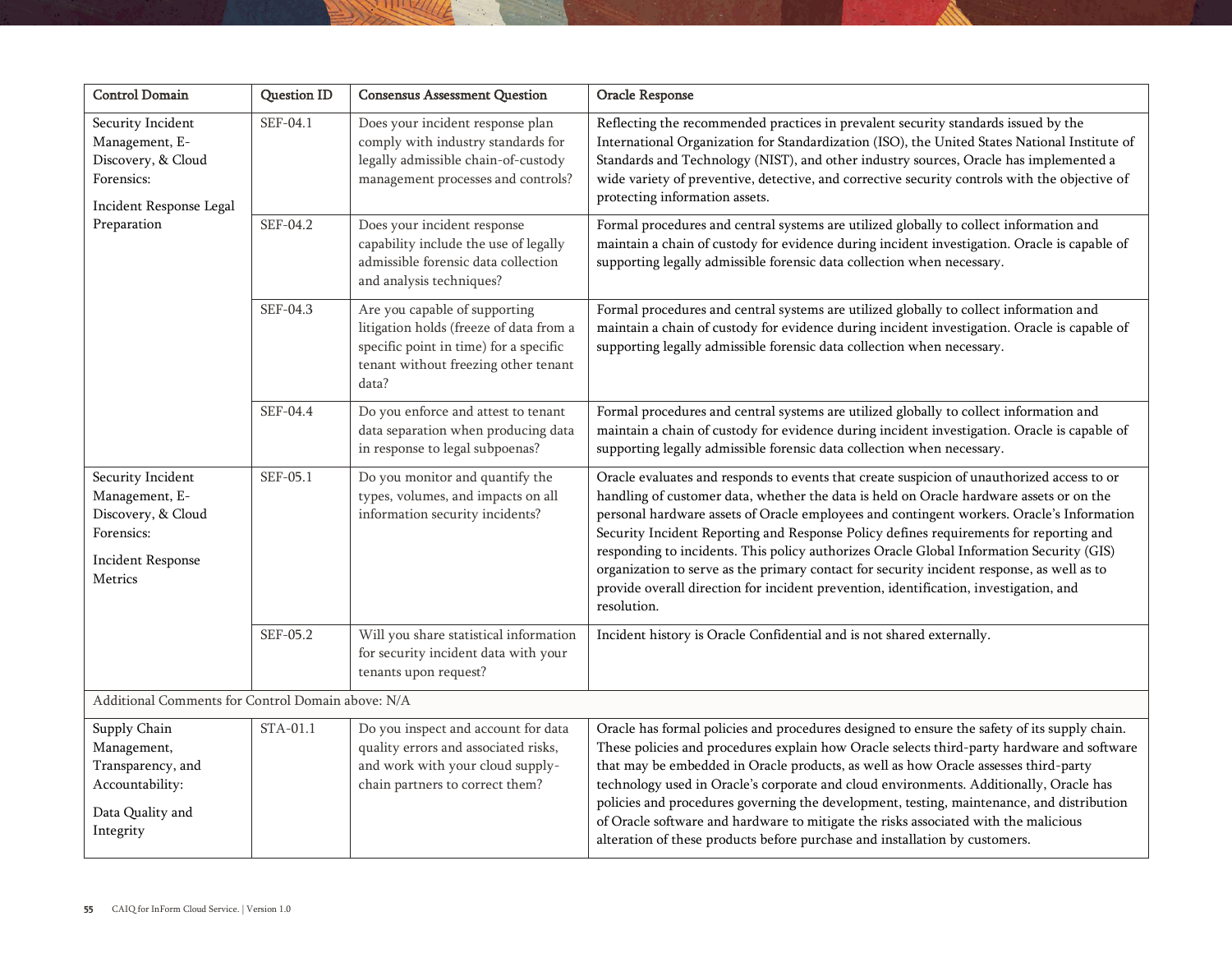| <b>Control Domain</b>                                                                                   | <b>Question ID</b> | <b>Consensus Assessment Question</b>                                                                                                                                                                                               | Oracle Response                                                                                                                                                                                                                                                                                                                                                                                                                                                                                                                                                                                                                                                                                                                                             |
|---------------------------------------------------------------------------------------------------------|--------------------|------------------------------------------------------------------------------------------------------------------------------------------------------------------------------------------------------------------------------------|-------------------------------------------------------------------------------------------------------------------------------------------------------------------------------------------------------------------------------------------------------------------------------------------------------------------------------------------------------------------------------------------------------------------------------------------------------------------------------------------------------------------------------------------------------------------------------------------------------------------------------------------------------------------------------------------------------------------------------------------------------------|
|                                                                                                         | STA-01.2           | Do you design and implement<br>controls to mitigate and contain data<br>security risks through proper<br>separation of duties, role-based<br>access, and least-privileged access for<br>all personnel within your supply<br>chain? | Access control refers to the policies, procedures, and tools that govern access to and use of<br>resources. Examples of resources include a physical server, a file, a directory, a service<br>running on an operating system, a table in a database, or a network protocol.<br>Least privilege is a system-oriented approach in which user permissions and system<br>$\bullet$<br>functionality are carefully evaluated and access is restricted to the resources<br>required for users or systems to perform their duties.<br>Default-deny is a network-oriented approach that implicitly denies the<br>$\bullet$<br>transmission of all traffic, and then specifically allows only required traffic based<br>on protocol, port, source, and destination. |
| Supply Chain<br>Management,<br>Transparency, and<br>Accountability:<br><b>Incident Reporting</b>        | STA-02.1           | Do you make security incident<br>information available to all affected<br>customers and providers periodically<br>through electronic methods (e.g.,<br>portals)?                                                                   | In the event that Oracle determines that a security incident has occurred, Oracle promptly<br>notifies any impacted customers or other third parties in accordance with its contractual and<br>regulatory responsibilities. Information about malicious attempts or suspected incidents is<br>Oracle Confidential and is not externally shared. Incident history is also Oracle Confidential<br>and is not shared externally.<br>See Oracle Cloud Hosting and Delivery Policies, Pillar Documents and Service Descriptions<br>for specific details about incident notifications:<br>https://www.oracle.com/corporate/contracts/cloud-services/hosting-delivery-policies.html                                                                                |
| Supply Chain<br>Management,<br>Transparency, and                                                        | STA-03.1           | Do you collect capacity and use data<br>for all relevant components of your<br>cloud service offering?                                                                                                                             | See Oracle Cloud Hosting and Delivery Policies and Pillar documents:<br>https://www.oracle.com/corporate/contracts/cloud-services/hosting-delivery-policies.html                                                                                                                                                                                                                                                                                                                                                                                                                                                                                                                                                                                            |
| Accountability:<br>Network / Infrastructure<br>Services                                                 | STA-03.2           | Do you provide tenants with capacity<br>planning and use reports?                                                                                                                                                                  | Capacity planning information is Oracle Confidential and is not shared externally.                                                                                                                                                                                                                                                                                                                                                                                                                                                                                                                                                                                                                                                                          |
| Supply Chain<br>Management,<br>Transparency, and<br>Accountability:<br>Provider Internal<br>Assessments | STA-04.1           | Do you perform annual internal<br>assessments of conformance and<br>effectiveness of your policies,<br>procedures, and supporting measures<br>and metrics?                                                                         | See the pdf Oracle Supplier Information and Physical Security Standards PART D:<br>COMPLIANCE AND ASSESSMENTS located on this page<br>https://www.oracle.com/corporate/security-practices/corporate/supply-chain/suppliers-<br>partners.html                                                                                                                                                                                                                                                                                                                                                                                                                                                                                                                |
| Supply Chain<br>Management,<br>Transparency, and<br>Accountability:<br>Third Party Agreements           | STA-05.1           | Do you select and monitor<br>outsourced providers in compliance<br>with laws in the country where the<br>data is processed, stored, and<br>transmitted?                                                                            | Oracle has formal requirements for its suppliers and partners to confirm they protect the<br>Oracle and third-party data and assets entrusted to them. The Supplier Information and<br>Physical Security Standards detail the security controls that Oracle's suppliers and partners<br>are required to adopt when:<br>Accessing Oracle and Oracle customers' facilities, networks and/or information<br>systems                                                                                                                                                                                                                                                                                                                                            |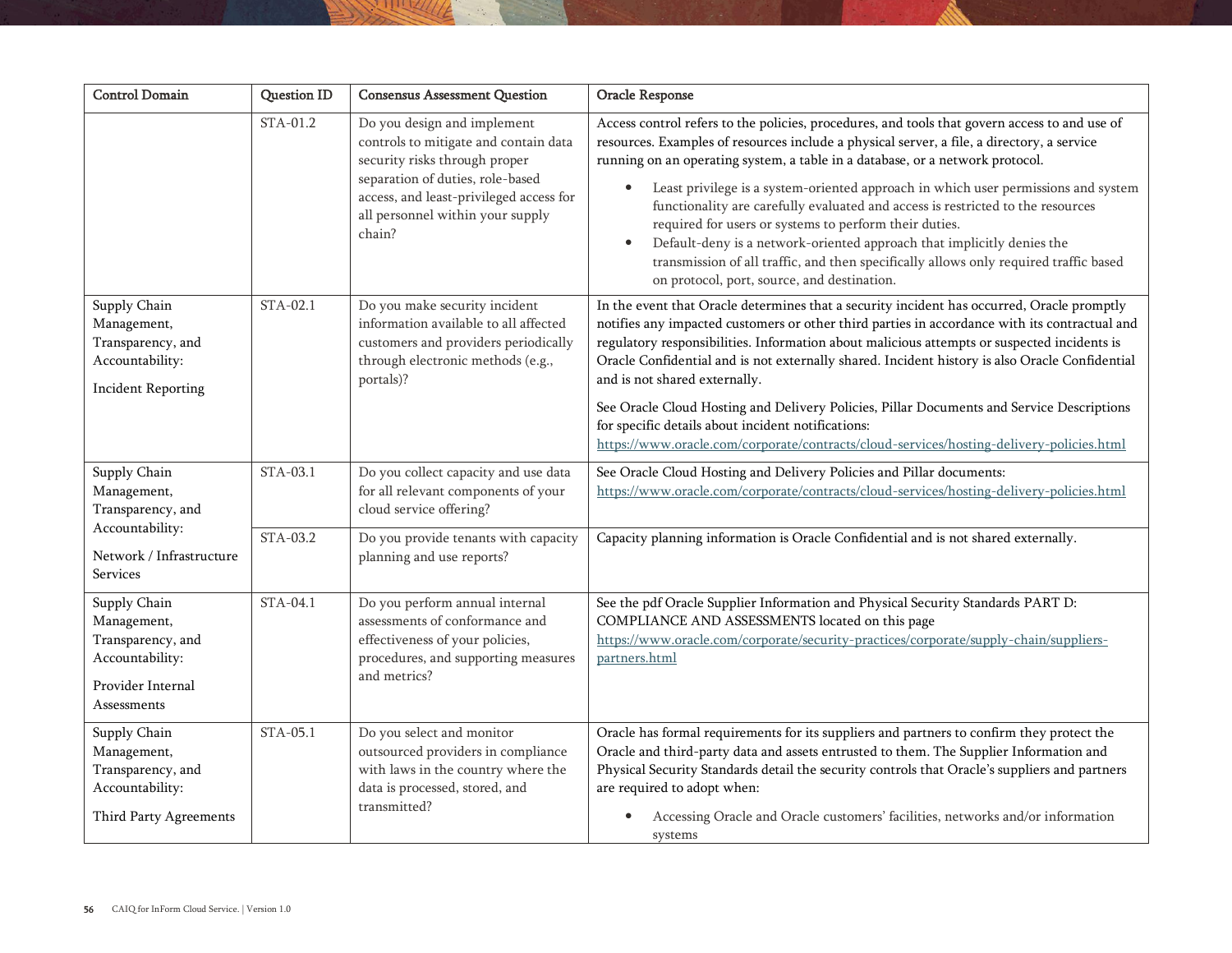| <b>Control Domain</b> | <b>Question ID</b> | <b>Consensus Assessment Question</b>                                                                                        | Oracle Response                                                                                                                                                                                                                                                                                                                                                                                                                        |
|-----------------------|--------------------|-----------------------------------------------------------------------------------------------------------------------------|----------------------------------------------------------------------------------------------------------------------------------------------------------------------------------------------------------------------------------------------------------------------------------------------------------------------------------------------------------------------------------------------------------------------------------------|
|                       |                    |                                                                                                                             | Handling Oracle confidential information, and Oracle hardware assets placed in<br>their custody                                                                                                                                                                                                                                                                                                                                        |
|                       |                    |                                                                                                                             | Agreements required for Oracle suppliers are at:<br>https://www.oracle.com/corporate/suppliers.html                                                                                                                                                                                                                                                                                                                                    |
|                       | STA-05.2           | Do you select and monitor<br>outsourced providers to ensure that<br>they are in compliance with<br>applicable legislation?  | Oracle's Supply Chain Risk Management practices focus on quality, availability, continuity<br>of supply, and resiliency in Oracle's direct hardware supply chain, and authenticity, and<br>security across Oracle's products and services.                                                                                                                                                                                             |
|                       | STA-05.3           | Does legal counsel review all third-<br>party agreements?                                                                   | Oracle's Supply Chain Risk Management practices focus on quality, availability, continuity<br>of supply, and resiliency in Oracle's direct hardware supply chain, and authenticity, and<br>security across Oracle's products and services.                                                                                                                                                                                             |
|                       | STA-05.4           | Do third-party agreements include<br>provision for the security and<br>protection of information and assets?                | Oracle suppliers are required to adhere to the Oracle Supplier Code of Ethics and Business<br>Conduct, which includes policies related to the security of confidential information and<br>intellectual property of Oracle and third parties.                                                                                                                                                                                           |
|                       | STA-05.5           | Do you have the capability to recover<br>data for a specific customer in the<br>case of a failure or data loss?             | Oracle Cloud Hosting and Delivery Policies describe the Oracle Cloud Service Continuity<br>Policy, Oracle Cloud Services High Availability Strategy, Oracle Cloud Services Backup<br>Strategy and Oracle Cloud Service Level Agreement. Service-specific Pillar documents<br>provide additional information about specific cloud services:<br>https://www.oracle.com/corporate/contracts/cloud-services/hosting-delivery-policies.html |
|                       | STA-05.6           | Do you have the capability to restrict<br>the storage of customer data to<br>specific countries or geographic<br>locations? | A customer's order specifies the Data Center Region in which the services environment and<br>storage of customer data will reside. Oracle provides production and test environments in<br>the Data Center Region stated in the order. In the event of a disaster, the production service<br>will be restored in the Data Center Region stated in the order.                                                                            |
|                       | STA-05.7           | Can you provide the physical<br>location/geography of storage of a<br>tenant's data upon request?                           | Customers can request the city and country for their cloud service instances.                                                                                                                                                                                                                                                                                                                                                          |
|                       | STA-05.8           | Can you provide the physical<br>location/geography of storage of a<br>tenant's data in advance?                             | Customers should discuss available choices for locations of their cloud service instances with<br>their account representative.                                                                                                                                                                                                                                                                                                        |
|                       | STA-05.9           | Do you allow tenants to define<br>acceptable geographical locations for<br>data routing or resource<br>instantiation?       | A customer's order specifies the Data Center Region in which the services environment and<br>storage of customer data will reside. Oracle provides production and test environments in<br>the Data Center Region stated in the order. In the event of a disaster, the production service<br>will be restored in the Data Center Region stated in the order.                                                                            |
|                       | STA-05.10          | Are systems in place to monitor for<br>privacy breaches and notify tenants                                                  | Oracle Privacy Policies are available at https://www.oracle.com/legal/privacy/                                                                                                                                                                                                                                                                                                                                                         |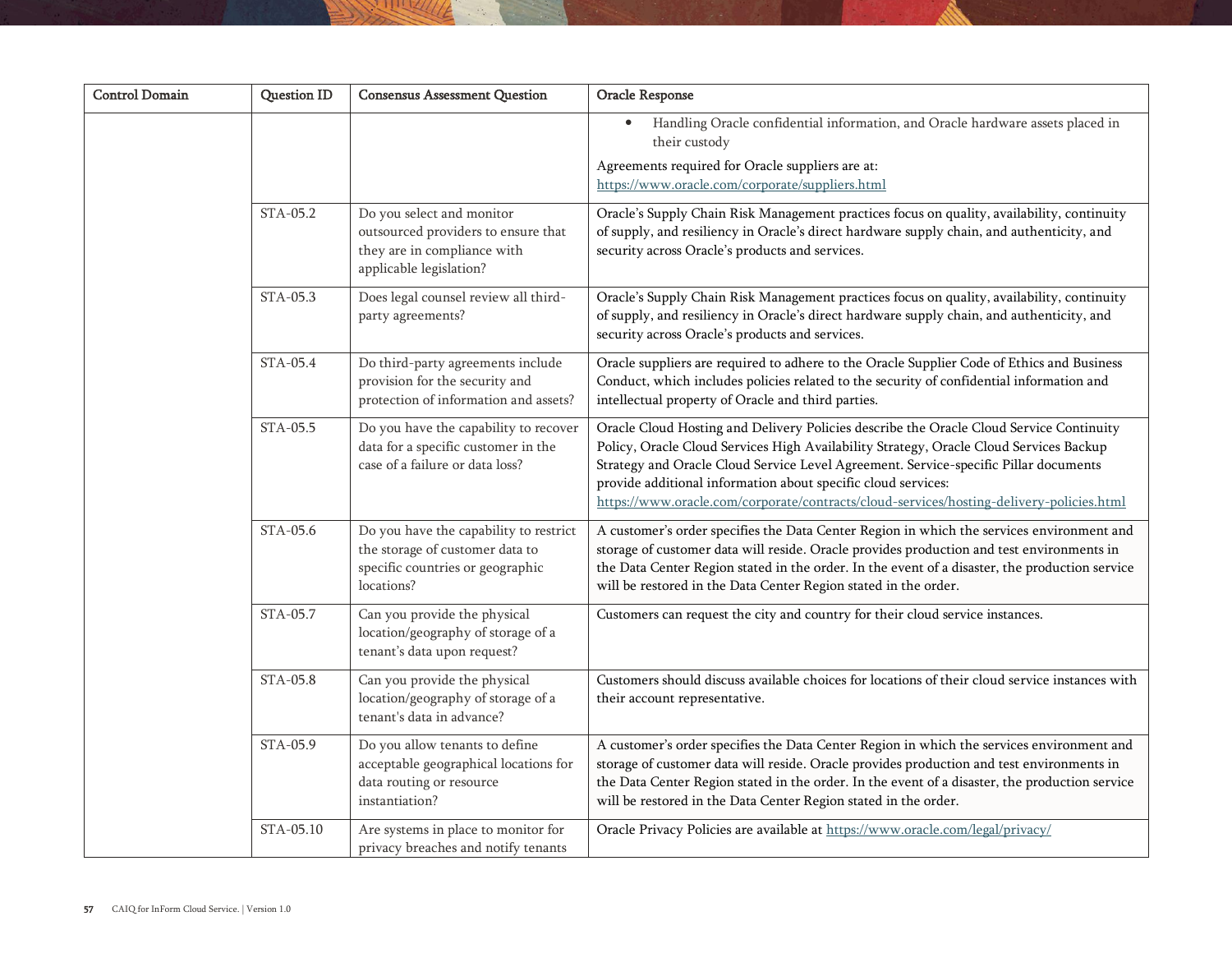| <b>Control Domain</b>                                                                                     | Question ID | <b>Consensus Assessment Question</b>                                                                                                                                                                                                                 | Oracle Response                                                                                                                                                                                                                                                                                                                                                                                                                                                                                                                                                                                                                                                                                                                   |
|-----------------------------------------------------------------------------------------------------------|-------------|------------------------------------------------------------------------------------------------------------------------------------------------------------------------------------------------------------------------------------------------------|-----------------------------------------------------------------------------------------------------------------------------------------------------------------------------------------------------------------------------------------------------------------------------------------------------------------------------------------------------------------------------------------------------------------------------------------------------------------------------------------------------------------------------------------------------------------------------------------------------------------------------------------------------------------------------------------------------------------------------------|
|                                                                                                           |             | expeditiously if a privacy event may<br>have impacted their data?                                                                                                                                                                                    | Upon discovery of an incident, Oracle defines an incident-response plan for rapid and<br>effective incident investigation, response, and recovery. Root-cause analysis is performed to<br>identify opportunities for reasonable measures which improve security posture and defense<br>in depth. Formal procedures and central systems are utilized globally to collect information<br>and maintain a chain of custody for evidence during incident investigation. Oracle is capable<br>of supporting legally admissible forensic data collection when necessary.                                                                                                                                                                 |
|                                                                                                           | STA-05.11   | Do you allow tenants to opt out of<br>having their data/metadata accessed<br>via inspection technologies?                                                                                                                                            | See Oracle Cloud Hosting and Delivery Policies and Pillar documents:<br>https://www.oracle.com/corporate/contracts/cloud-services/hosting-delivery-policies.html                                                                                                                                                                                                                                                                                                                                                                                                                                                                                                                                                                  |
|                                                                                                           | STA-05.12   | Do you provide the client with a list<br>and copies of all subprocessing<br>agreements and keep this updated?                                                                                                                                        | Lists of subprocessors for Oracle Cloud services are available in My Oracle Support<br>(https://support.oracle.com) "Oracle General Data Protection Regulation (GDPR) Resource<br>Center", article ID # 111.2. Agreements with subprocesors are Oracle Confidential.                                                                                                                                                                                                                                                                                                                                                                                                                                                              |
| Supply Chain<br>Management,<br>Transparency, and<br>Accountability:<br>Supply Chain<br>Governance Reviews | STA-06.1    | Do you review the risk management<br>and governance processes of partners<br>to account for risks inherited from<br>other members of that partner's<br>supply chain?                                                                                 | Oracle has formal policies and procedures designed to ensure the safety of its supply chain.<br>These policies and procedures explain how Oracle selects third-party hardware and software<br>that may be embedded in Oracle products, as well as how Oracle assesses third-party<br>technology used in Oracle's corporate and cloud environments. Additionally, Oracle has<br>policies and procedures governing the development, testing, maintenance, and distribution<br>of Oracle software and hardware to mitigate the risks associated with the malicious<br>alteration of these products before purchase and installation by customers.<br>For more information, see https://www.oracle.com/corporate/security-            |
|                                                                                                           |             |                                                                                                                                                                                                                                                      | practices/corporate/supply-chain/<br>Oracle suppliers and partners are required to protect the data and assets Oracle entrusts to<br>them. These Supplier Information and Physical Security Standards detail the security<br>controls that Oracle's suppliers and partners are required to adopt when accessing Oracle or<br>Oracle customer facilities, networks and/or information systems, handling Oracle<br>confidential information, or controlling custody of Oracle hardware assets. Suppliers and<br>partners are responsible for compliance with these standards, including ensuring that all<br>personnel and subcontractors are bound by contractual terms consistent with the<br>requirements of Oracle's standards. |
| Supply Chain<br>Management,<br>Transparency, and<br>Accountability:<br>Supply Chain Metrics               | STA-07.1    | Are policies and procedures<br>established, and supporting business<br>processes and technical measures<br>implemented, for maintaining<br>complete, accurate, and relevant<br>agreements (e.g., SLAs) between<br>providers and customers (tenants)? | Oracle also has formal requirements for its suppliers and partners to confirm they protect<br>the Oracle and third-party data and assets entrusted to them. The Supplier Information and<br>Physical Security Standards detail the security controls that Oracle's suppliers and partners<br>are required to adopt when:<br>Accessing Oracle and Oracle customers' facilities, networks and/or information<br>systems                                                                                                                                                                                                                                                                                                             |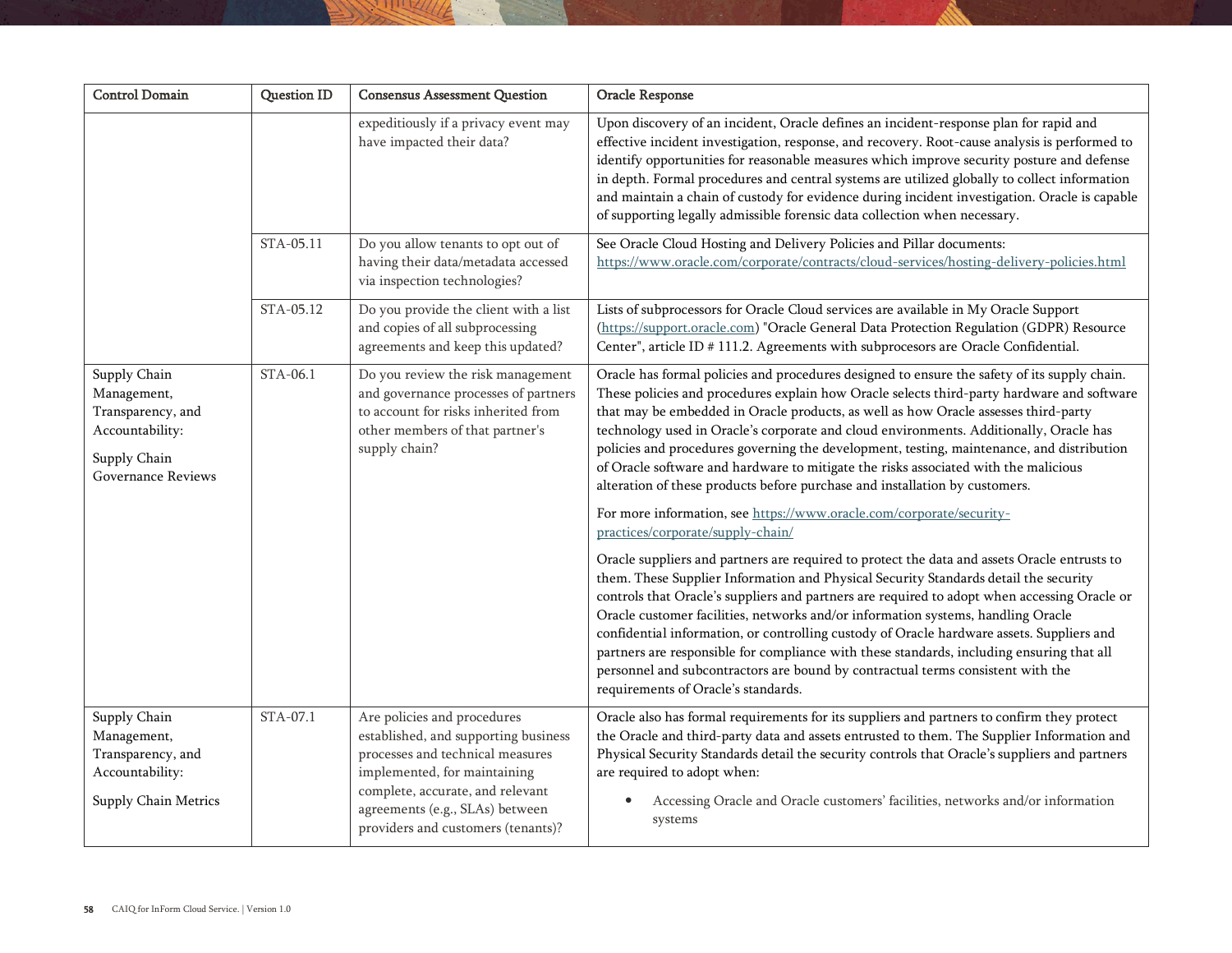| <b>Control Domain</b> | <b>Question ID</b> | <b>Consensus Assessment Question</b>                                                                                                                        | Oracle Response                                                                                                                                                                                                                                                                                                                                                                                                                                                                                                                                                                                                                                                                                                               |
|-----------------------|--------------------|-------------------------------------------------------------------------------------------------------------------------------------------------------------|-------------------------------------------------------------------------------------------------------------------------------------------------------------------------------------------------------------------------------------------------------------------------------------------------------------------------------------------------------------------------------------------------------------------------------------------------------------------------------------------------------------------------------------------------------------------------------------------------------------------------------------------------------------------------------------------------------------------------------|
|                       |                    |                                                                                                                                                             | Handling Oracle confidential information, and Oracle hardware assets placed in<br>$\bullet$<br>their custody<br>Oracle suppliers are required to sign the agreements at                                                                                                                                                                                                                                                                                                                                                                                                                                                                                                                                                       |
|                       |                    |                                                                                                                                                             | https://www.oracle.com/corporate/suppliers.html                                                                                                                                                                                                                                                                                                                                                                                                                                                                                                                                                                                                                                                                               |
|                       | STA-07.2           | Do you have the ability to measure<br>and address non-conformance of<br>provisions and/or terms across the<br>entire supply chain<br>(upstream/downstream)? | Oracle's Supply Chain Risk Management practices focus on quality, availability, continuity<br>of supply, and resiliency in Oracle's direct hardware supply chain, and authenticity, and<br>security across Oracle's products and services.<br>Quality and reliability for Oracle's hardware systems are addressed through a variety of                                                                                                                                                                                                                                                                                                                                                                                        |
|                       |                    |                                                                                                                                                             | practices, including:<br>Design, development, manufacturing and materials management processes<br>Inspection and testing processes<br>Requiring that hardware supply chain suppliers have quality control processes and<br>measurement systems<br>Requiring that hardware supply chain suppliers comply with applicable Oracle<br>$\bullet$<br>requirements and specifications                                                                                                                                                                                                                                                                                                                                                |
|                       | STA-07.3           | Can you manage service-level<br>conflicts or inconsistencies resulting<br>from disparate supplier relationships?                                            | Supply availability and continuity and resiliency in Oracle's hardware supply chain are<br>addressed through a variety of practices, including:<br>Multi-supplier and/or multi-location sourcing strategies where possible and<br>$\bullet$<br>reasonable<br>Review of supplier financial and business conditions<br>$\bullet$<br>Requiring suppliers to meet minimum purchase periods and provide end-of-life<br>(EOL)/end-of-support-life (EOSL) notice<br>Requesting advance notification of product changes from suppliers so that Oracle<br>$\bullet$<br>can assess and address any potential impact<br>Managing inventory availability due to changes in market conditions and due to<br>$\bullet$<br>natural disasters |
|                       | STA-07.4           | Do you provide tenants with ongoing<br>visibility and reporting of your<br>operational Service Level Agreement<br>(SLA) performance?                        | Supplier SLA reporting is Oracle Confidential.                                                                                                                                                                                                                                                                                                                                                                                                                                                                                                                                                                                                                                                                                |
|                       | STA-07.5           | Do you make standards-based<br>information security metrics (CSA,<br>CAMM, etc.) available to your<br>tenants?                                              | Oracle makes equivalent information available periodically in the form of various third-<br>party audit and testing reports. These include, but are not limited to SOC 1, SOC 2, ISO, and<br>third-party assessment/penetration test summaries when available.                                                                                                                                                                                                                                                                                                                                                                                                                                                                |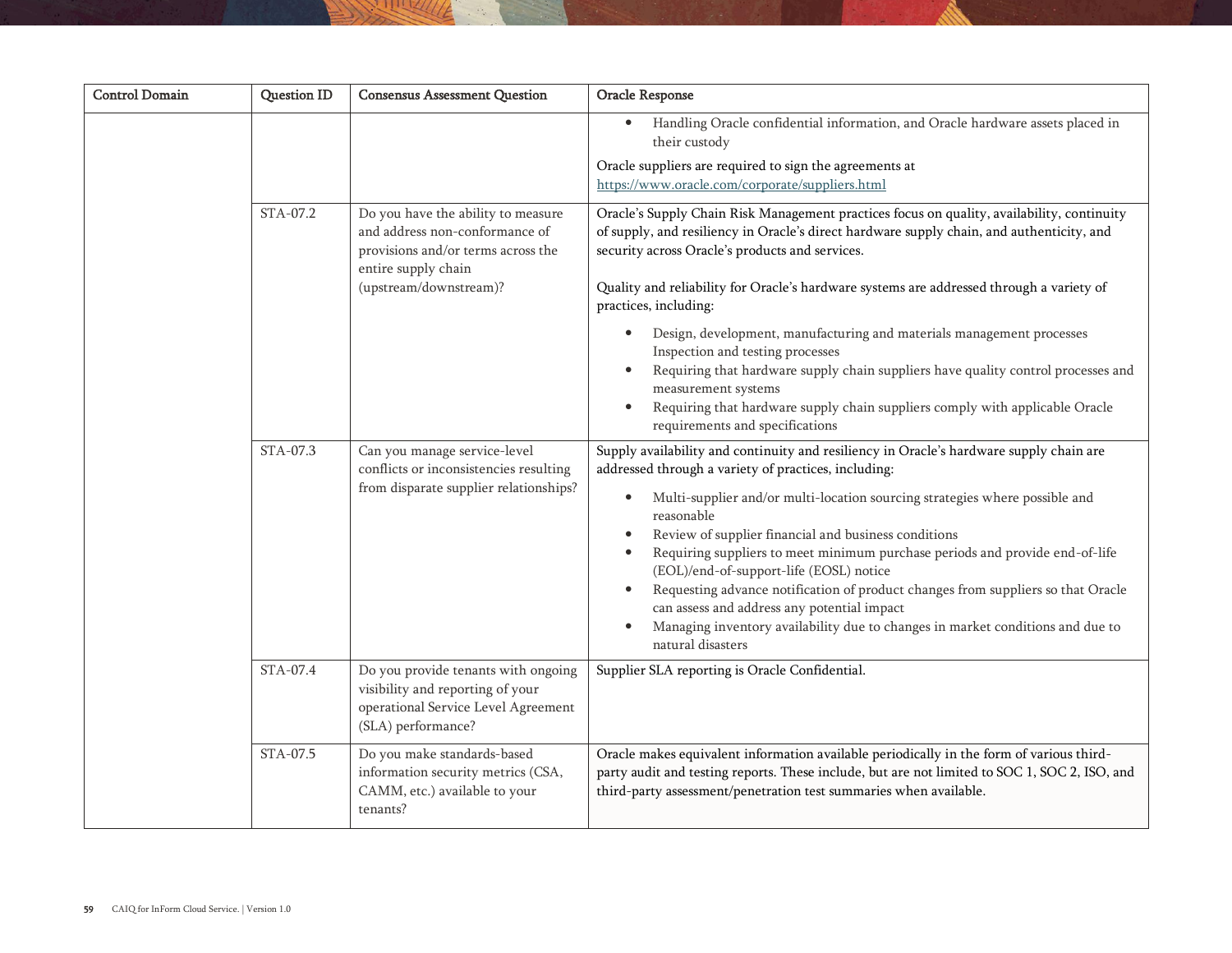| <b>Control Domain</b>                                                                         | <b>Question ID</b> | <b>Consensus Assessment Question</b>                                                                                                                                  | Oracle Response                                                                                                                                                                                                                                                                                                                                                                                                                                                                                                                                                                                                                                                                                                                                                                                                                                                                                                                                                                                                                                                                               |
|-----------------------------------------------------------------------------------------------|--------------------|-----------------------------------------------------------------------------------------------------------------------------------------------------------------------|-----------------------------------------------------------------------------------------------------------------------------------------------------------------------------------------------------------------------------------------------------------------------------------------------------------------------------------------------------------------------------------------------------------------------------------------------------------------------------------------------------------------------------------------------------------------------------------------------------------------------------------------------------------------------------------------------------------------------------------------------------------------------------------------------------------------------------------------------------------------------------------------------------------------------------------------------------------------------------------------------------------------------------------------------------------------------------------------------|
|                                                                                               | STA-07.6           | Do you provide customers with<br>ongoing visibility and reporting of<br>your SLA performance?                                                                         | Customers can request SLA performance via their account representative. This may be a<br>Services Project Manager or Customer Success Manager.                                                                                                                                                                                                                                                                                                                                                                                                                                                                                                                                                                                                                                                                                                                                                                                                                                                                                                                                                |
|                                                                                               | STA-07.7           | Do your data management policies<br>and procedures address tenant and<br>service level conflicts of interests?                                                        | InForm Cloud Service tenants are responsible for data management policies and service level<br>conflicts of interest in their environment.                                                                                                                                                                                                                                                                                                                                                                                                                                                                                                                                                                                                                                                                                                                                                                                                                                                                                                                                                    |
|                                                                                               | STA-07.8           | Do you review all service level<br>agreements at least annually?                                                                                                      | Third-party supplier agreements, policies and processes are reviewed no less than annually.                                                                                                                                                                                                                                                                                                                                                                                                                                                                                                                                                                                                                                                                                                                                                                                                                                                                                                                                                                                                   |
| Supply Chain<br>Management,<br>Transparency, and<br>Accountability:<br>Third Party Assessment | STA-08.1           | Do you assure reasonable information<br>security across your information<br>supply chain by performing an<br>annual review?                                           | Oracle suppliers and partners are required to protect the data and assets Oracle entrusts to<br>them. These Supplier Information and Physical Security Standards detail the security<br>controls that Oracle's suppliers and partners are required to adopt when accessing Oracle or<br>Oracle customer facilities, networks and/or information systems, handling Oracle<br>confidential information, or controlling custody of Oracle hardware assets. Suppliers and<br>partners are responsible for compliance with these standards, including ensuring that all<br>personnel and subcontractors are bound by contractual terms consistent with the<br>requirements of Oracle's standards. These standards cover a wide range of requirements in<br>the following critical areas:<br>Personnel/human resources security<br>٠<br>Business continuity and disaster recovery<br>Information security organization, policy, and procedures<br>Compliance and assessments<br>Security incident management and reporting<br>IT security standards<br>Baseline physical and environmental security |
|                                                                                               | STA-08.2           | Does your annual review include all<br>partners/third-party providers upon<br>which your information supply chain<br>depends?                                         | Oracle's Supplier Security Management Policy requires all lines of business which utilize<br>third party providers to maintain a program which manages risk for those suppliers. These<br>programs are required to include a variety of assurance and oversight activities such as an<br>annual review, where appropriate per the risk to data confidentiality, availability or<br>integrity introduced by the way each particular supplier's goods or services are leveraged.                                                                                                                                                                                                                                                                                                                                                                                                                                                                                                                                                                                                                |
| Supply Chain<br>Management,<br>Transparency, and<br>Accountability:                           | STA-09.1           | Do you mandate annual information<br>security reviews and audits of your<br>third party providers to ensure that<br>all agreed upon security requirements<br>are met? | Oracle's Supplier Security Management Policy requires all lines of business which utilize<br>third party providers to maintain a program which manages risk for those suppliers. These<br>programs are required to include a variety of assurance and oversight activities such as an<br>annual review, where appropriate per the risk to data confidentiality, availability or<br>integrity introduced by the way each particular supplier's goods or services are leveraged.                                                                                                                                                                                                                                                                                                                                                                                                                                                                                                                                                                                                                |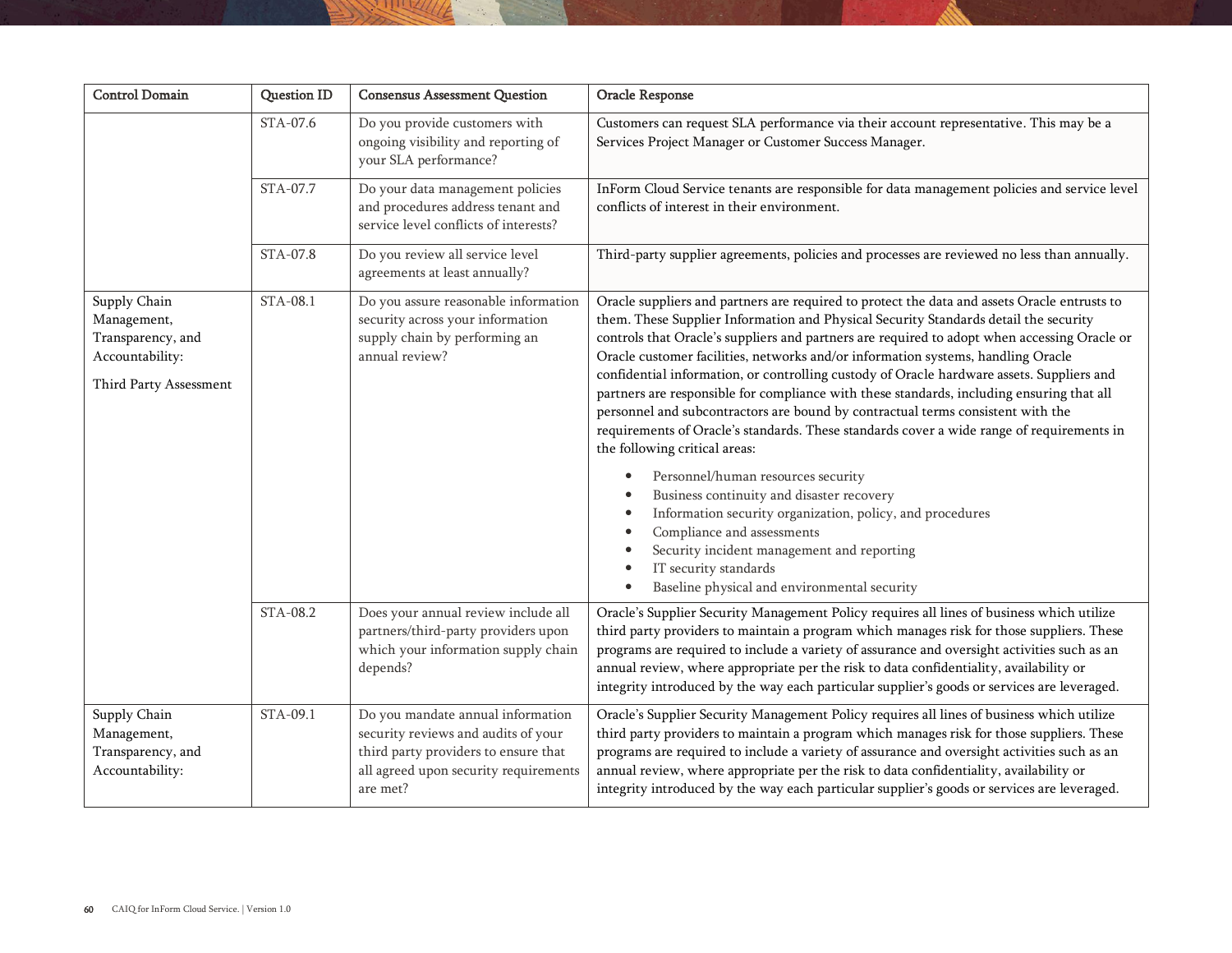| Control Domain                                                               | Question ID | <b>Consensus Assessment Question</b>                                                                                                                                                                           | Oracle Response                                                                                                                                                                                                                                                                                                                                                                                                                                                                                                                                                                                                                                                                                                                                                                          |
|------------------------------------------------------------------------------|-------------|----------------------------------------------------------------------------------------------------------------------------------------------------------------------------------------------------------------|------------------------------------------------------------------------------------------------------------------------------------------------------------------------------------------------------------------------------------------------------------------------------------------------------------------------------------------------------------------------------------------------------------------------------------------------------------------------------------------------------------------------------------------------------------------------------------------------------------------------------------------------------------------------------------------------------------------------------------------------------------------------------------------|
| Third Party Audits                                                           | STA-09.2    | Do you have external third party<br>services conduct vulnerability scans<br>and periodic penetration tests on<br>your applications and networks?                                                               | Oracle personnel conduct vulnerablity scans. In addition to vulnerability scans, Oracle<br>personnel perform penetration tests of the production infrastructure. Only approved third-<br>party vendors under Oracle oversight are utilized when additional resources are required.                                                                                                                                                                                                                                                                                                                                                                                                                                                                                                       |
| Additional Comments for Control Domain above: N/A                            |             |                                                                                                                                                                                                                |                                                                                                                                                                                                                                                                                                                                                                                                                                                                                                                                                                                                                                                                                                                                                                                          |
| Threat and Vulnerability<br>Management:<br>Antivirus / Malicious<br>Software | $TVM-01.1$  | Do you have anti-malware programs<br>that support or connect to your cloud<br>service offerings installed on all of<br>your IT infrastructure network and<br>systems components?                               | Oracle deploys anti-virus/anti-malware software on systems that are used by InForm Cloud<br>Service. InForm Cloud Service Support and operations staff, along with all Oracle employees<br>and contractors who provide Cloud Support, are required to use company approved laptop<br>or desktop computers that have been equipped with additional controls that include<br>antivirus and malware protection, disk encryption, VPN software, asset inventory<br>management software, and logging software to reduce threat vectors and data privacy risks.<br>All bastion hosts are configured to meet the Windows Server Security & Hardening Guide<br>and the Enterprise Linux Security Standard and Hardening Guide (internal to Oracle).<br>Hardening includes but is not limited to: |
|                                                                              |             |                                                                                                                                                                                                                | Updating the OS with the latest approved security patches<br>Disabling unnecessary services and policies<br>Installing antivirus software<br>Editing registry settings<br>Disabling copy/paste and over 20 other functions to reduce data loss<br>Setting inactivity timeouts<br>Restricting the number of Remote Desktop sessions per user to 1                                                                                                                                                                                                                                                                                                                                                                                                                                         |
|                                                                              | TVM-01.2    | Do you ensure that security threat<br>detection systems using signatures,<br>lists, or behavioral patterns are<br>updated across all infrastructure<br>components as prescribed by industry<br>best practices? | Security detection systems, including the Network Intrustion Detection System (NIDS),<br>Anti-malware, and Distributed Denial of Service (DDoS) system are configured to auto-<br>update at least every 24 hours.                                                                                                                                                                                                                                                                                                                                                                                                                                                                                                                                                                        |
| Threat and Vulnerability<br>Management:<br>Vulnerability / Patch             | TVM-02.1    | Do you conduct network-layer<br>vulnerability scans regularly as<br>prescribed by industry best practices?                                                                                                     | Oracle regularly performs penetration testing and security assessments against Oracle Cloud<br>infrastructure, platforms, and applications in order to validate and improve the overall<br>security of Oracle InForm Cloud Service.                                                                                                                                                                                                                                                                                                                                                                                                                                                                                                                                                      |
| Management                                                                   | TVM-02.2    | Do you conduct application-layer<br>vulnerability scans regularly as<br>prescribed by industry best practices?                                                                                                 | Application-layer vulnerablilty scans are performed on a regular cadence that are aligned<br>with industry commonly accepted practices.<br>InForm Cloud Service code is reviewed and tested throughout the product development<br>lifecycle. For more regarding the Oracle Software Security Assurance Program please see the<br>following link:<br>https://www.oracle.com/corporate/security-practices/assurance/                                                                                                                                                                                                                                                                                                                                                                       |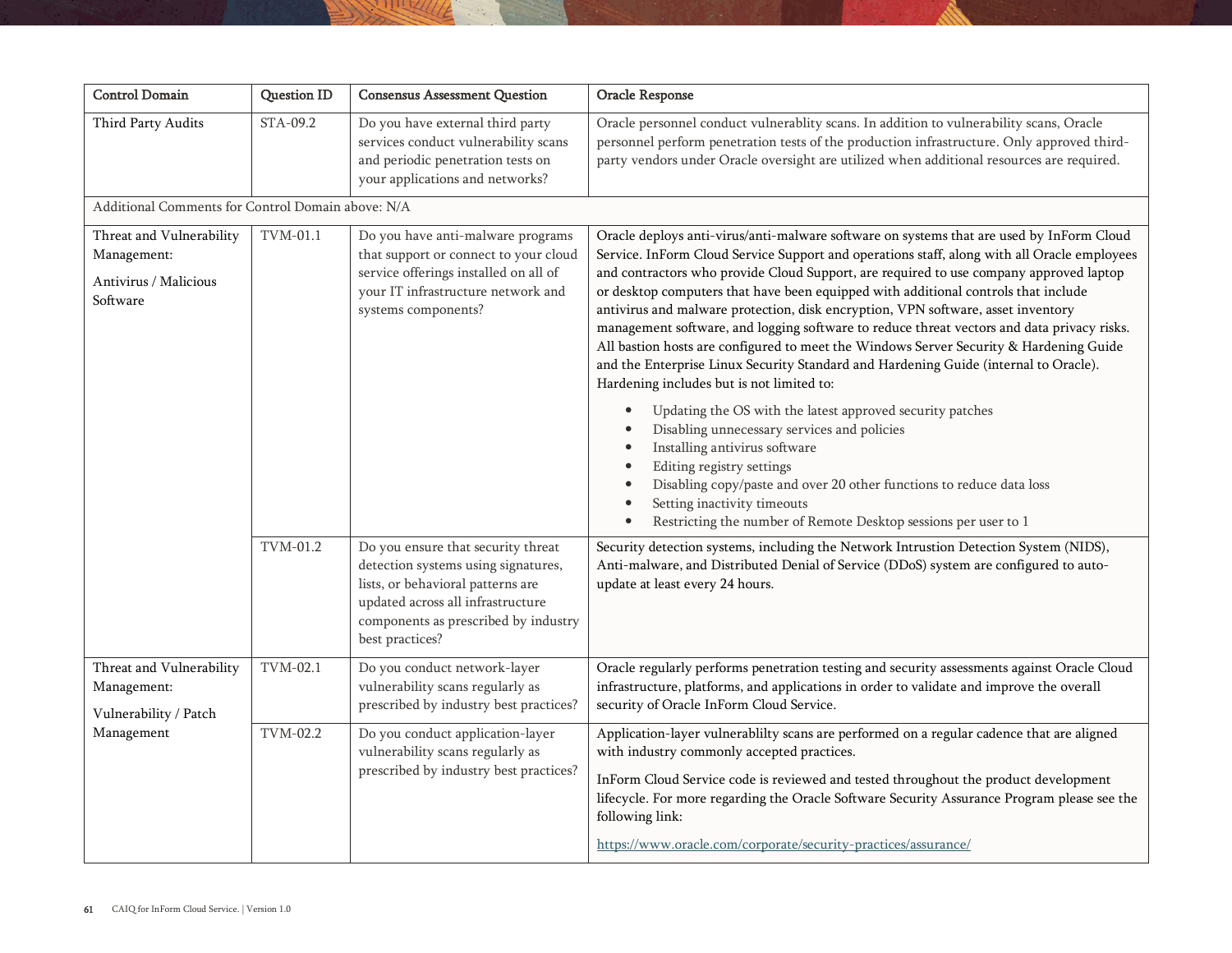| <b>Control Domain</b>                                  | <b>Question ID</b> | <b>Consensus Assessment Question</b>                                                                                                                                                                                                                  | Oracle Response                                                                                                                                                                                                                                                                                                                                                                                                                                                                                                                                                                                                                                                                                                                                                                                                                                                                                                                                                                              |
|--------------------------------------------------------|--------------------|-------------------------------------------------------------------------------------------------------------------------------------------------------------------------------------------------------------------------------------------------------|----------------------------------------------------------------------------------------------------------------------------------------------------------------------------------------------------------------------------------------------------------------------------------------------------------------------------------------------------------------------------------------------------------------------------------------------------------------------------------------------------------------------------------------------------------------------------------------------------------------------------------------------------------------------------------------------------------------------------------------------------------------------------------------------------------------------------------------------------------------------------------------------------------------------------------------------------------------------------------------------|
|                                                        | TVM-02.3           | Do you conduct local operating<br>system-layer vulnerability scans<br>regularly as prescribed by industry<br>best practices?                                                                                                                          | Operating Systems-level vulnerability scans are performed on a regular cadence that are<br>aligned with industry commonly accepted practices.                                                                                                                                                                                                                                                                                                                                                                                                                                                                                                                                                                                                                                                                                                                                                                                                                                                |
|                                                        | TVM-02.4           | Will you make the results of<br>vulnerability scans available to<br>tenants at their request?                                                                                                                                                         | Oracle may provide information which summarizes that point-in-time penetration testing<br>and environment vulnerability scans are performed regularly, with a summary of findings.<br>Oracle does not provide the details of identified weaknesses because sharing that<br>information would put all customers using that product or service at risk.<br>Please see the Oracle Cloud Security Testing Policy for information about customer testing<br>of Oracle Cloud services: https://docs.cloud.oracle.com/en-<br>us/iaas/Content/Security/Concepts/security_testing-policy.htm                                                                                                                                                                                                                                                                                                                                                                                                          |
|                                                        | TVM-02.5           | Do you have a capability to patch<br>vulnerabilities across all of your<br>computing devices, applications, and<br>systems?                                                                                                                           | InForm Cloud Service has a robust patch management solution designed to ensure<br>vulnerabilities are evaluated, and patches are deployed across the environment based upon<br>criticality. InForm Cloud Service vulnerability severity is assessed based upon Common<br>Vulnerability Scoring System (CVSS) scoring, and remediation SLAs timelines are based<br>upon the assigned severity and possible business impact.                                                                                                                                                                                                                                                                                                                                                                                                                                                                                                                                                                   |
|                                                        | TVM-02.6           | Do you inform customers (tenant) of<br>policies and procedures and<br>identified weaknesses if customer<br>(tenant) data is used as part the<br>service and/or customer (tenant) has<br>some shared responsibility over<br>implementation of control? | The Oracle Cloud Hosting and Delivery Policies describe the customer (tenant) security<br>obligations. Also, the Oracle Data Processing Agreement includes the responsibilities of the<br>data controller (tenant/customer) versus data processor (Oracle).<br>Please see the Oracle Hosting and Delivery Policies located at<br>https://www.oracle.com/corporate/contracts/cloud-services/hosting-delivery-policies.html<br>Please also see the Oracle Data Processing Agreement at<br>https://www.oracle.com/corporate/contracts/cloud-services/contracts.html#data-processing                                                                                                                                                                                                                                                                                                                                                                                                             |
| Threat and Vulnerability<br>Management:<br>Mobile Code | TVM-03.1           | Is mobile code authorized before its<br>installation and use, and the code<br>configuration checked, to ensure that<br>the authorized mobile code operates<br>according to a clearly defined<br>security policy?                                      | Encompassing every phase of the product development lifecycle, Oracle Software Security<br>Assurance (OSSA) is Oracle's methodology for building security into the design, build,<br>testing, and maintenance of its products, whether they are used on-premises by customers,<br>or delivered through Oracle Cloud. Oracle's goal is to ensure that Oracle's products help<br>customers meet their security requirements while providing for the most cost-effective<br>ownership experience.<br>Oracle Software Security Assurance is a set of industry-leading standards, technologies, and<br>practices aimed at:<br>Fostering security innovations. Oracle has a long tradition of security innovations.<br>$\bullet$<br>Today this legacy continues with solutions that help enable organizations to<br>implement and manage consistent security policies across the hybrid cloud data<br>center: database security and identity management, and security monitoring and<br>analytics. |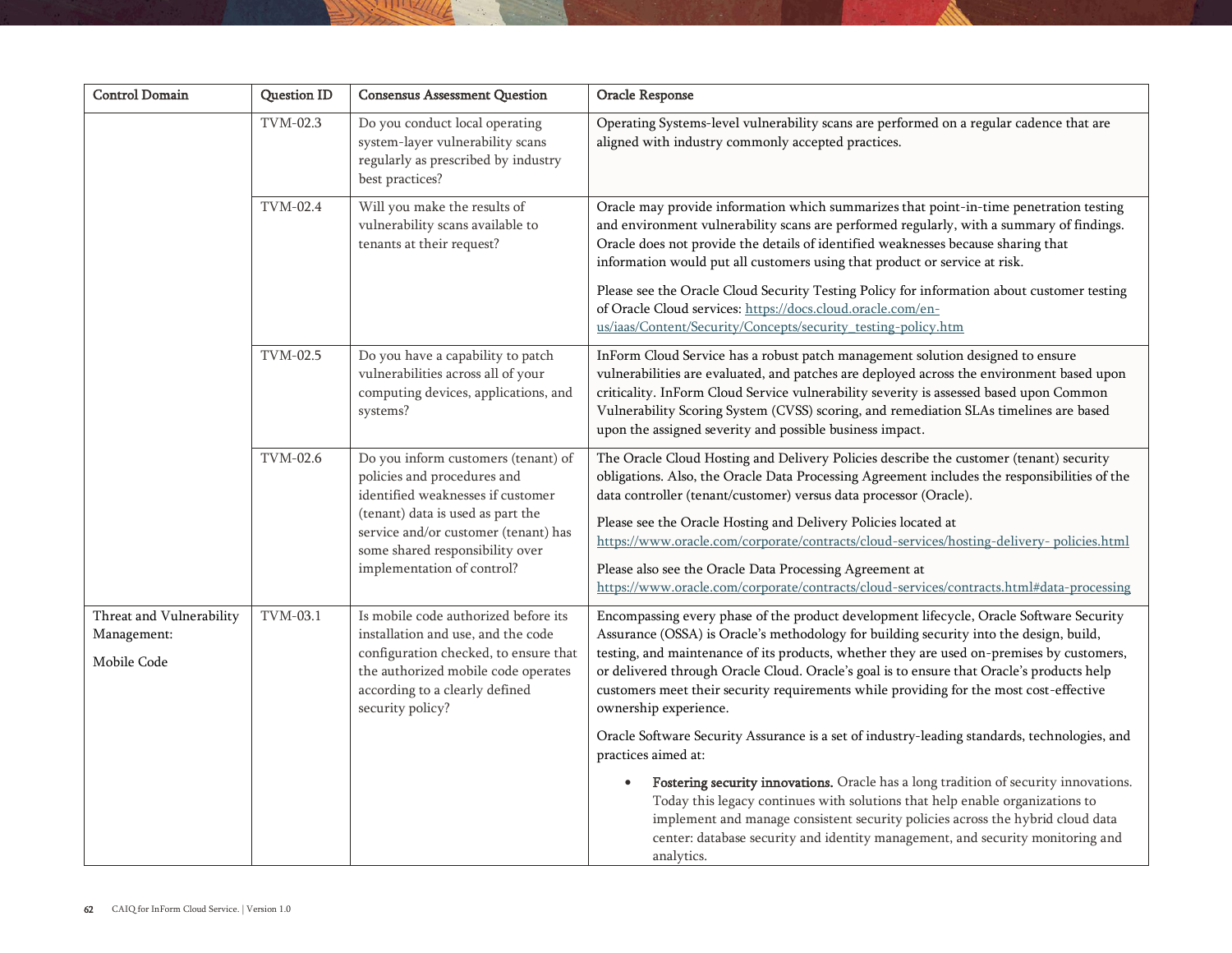| <b>Control Domain</b>                             | <b>Question ID</b> | <b>Consensus Assessment Question</b>                         | Oracle Response                                                                                                                                                                                                                                                                                                                                                                                                                                                                                                                                                                                                                                                                                                               |  |  |
|---------------------------------------------------|--------------------|--------------------------------------------------------------|-------------------------------------------------------------------------------------------------------------------------------------------------------------------------------------------------------------------------------------------------------------------------------------------------------------------------------------------------------------------------------------------------------------------------------------------------------------------------------------------------------------------------------------------------------------------------------------------------------------------------------------------------------------------------------------------------------------------------------|--|--|
|                                                   |                    |                                                              | Reducing the incidence of security weaknesses in all Oracle products. Oracle<br>Software Security Assurance key programs include Oracle's Secure Coding<br>Standards, mandatory security training for development, the cultivation of security<br>leaders within development groups, and the use of automated analysis and testing<br>tools.<br>Reducing the impact of security weaknesses in released products on customers.<br>Oracle has adopted transparent security vulnerability disclosure and remediation<br>policies. The company is committed to treating all customers equally, and<br>delivering the best possible security patching experience through the Critical Patch<br>Update and Security Alert programs. |  |  |
|                                                   | TVM-03.2           | Is all unauthorized mobile code<br>prevented from executing? | Oracle has a mobile-device management program and associated solutions for protecting<br>data on employee-owned mobile devices. These solutions support all common mobile-device<br>operating systems and platforms. Oracle IT and corporate security organizations regularly<br>promote awareness of mobile device security and good practice.                                                                                                                                                                                                                                                                                                                                                                               |  |  |
| Additional Comments for Control Domain above: N/A |                    |                                                              |                                                                                                                                                                                                                                                                                                                                                                                                                                                                                                                                                                                                                                                                                                                               |  |  |